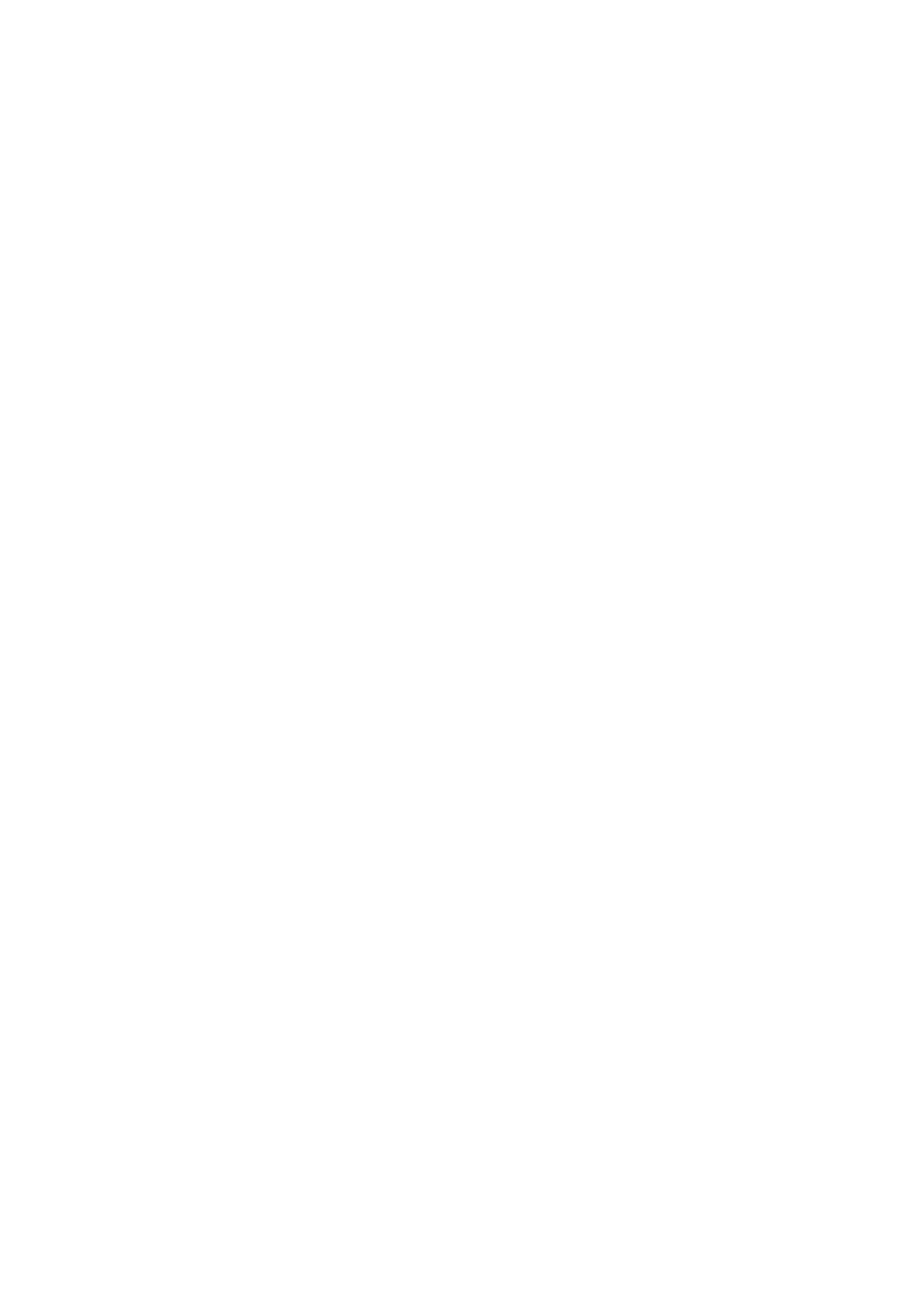# European University Institute **Robert Schuman Centre for Advanced Studies**

European Union Democracy Observatory on Citizenship

# **Independence Referendums: Who Should Vote and Who Should be Offered Citizenship?**

Ruvi Ziegler, Jo Shaw and Rainer Bauböck

EUI Working Paper **RSCAS** 2014/90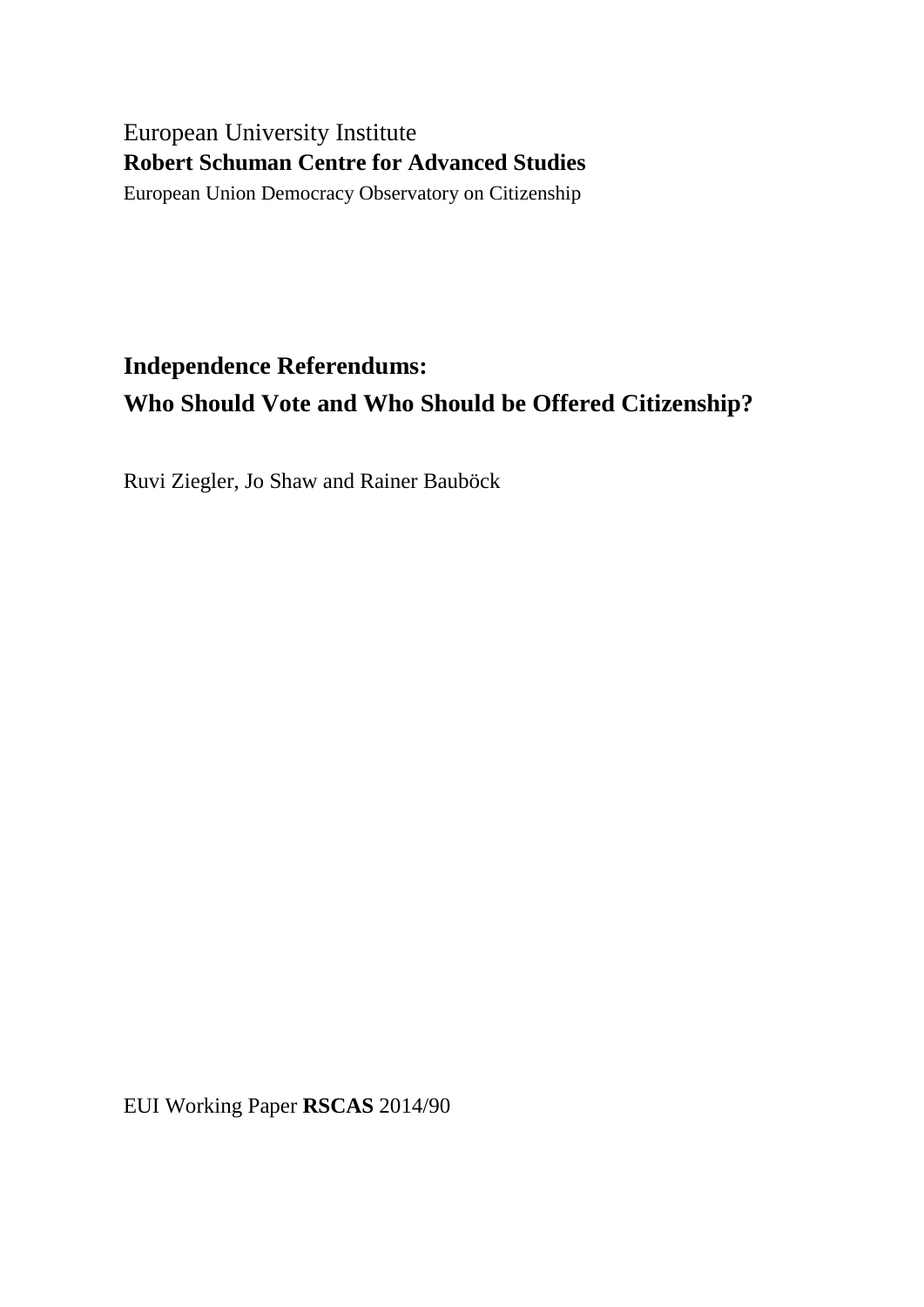This text may be downloaded only for personal research purposes. Additional reproduction for other purposes, whether in hard copies or electronically, requires the consent of the author(s), editor(s). If cited or quoted, reference should be made to the full name of the author(s), editor(s), the title, the working paper, or other series, the year and the publisher.

ISSN 1028-3625

© Ruvi Ziegler, Jo Shaw and Rainer Bauböck, 2014

Printed in Italy, September 2014 European University Institute Badia Fiesolana I – 50014 San Domenico di Fiesole (FI) Italy [www.eui.eu/RSCAS/Publications/](http://www.eui.eu/RSCAS/Publications/) [www.eui.eu](http://www.eui.eu/) [cadmus.eui.eu](http://cadmus.eui.eu/dspace/index.jsp)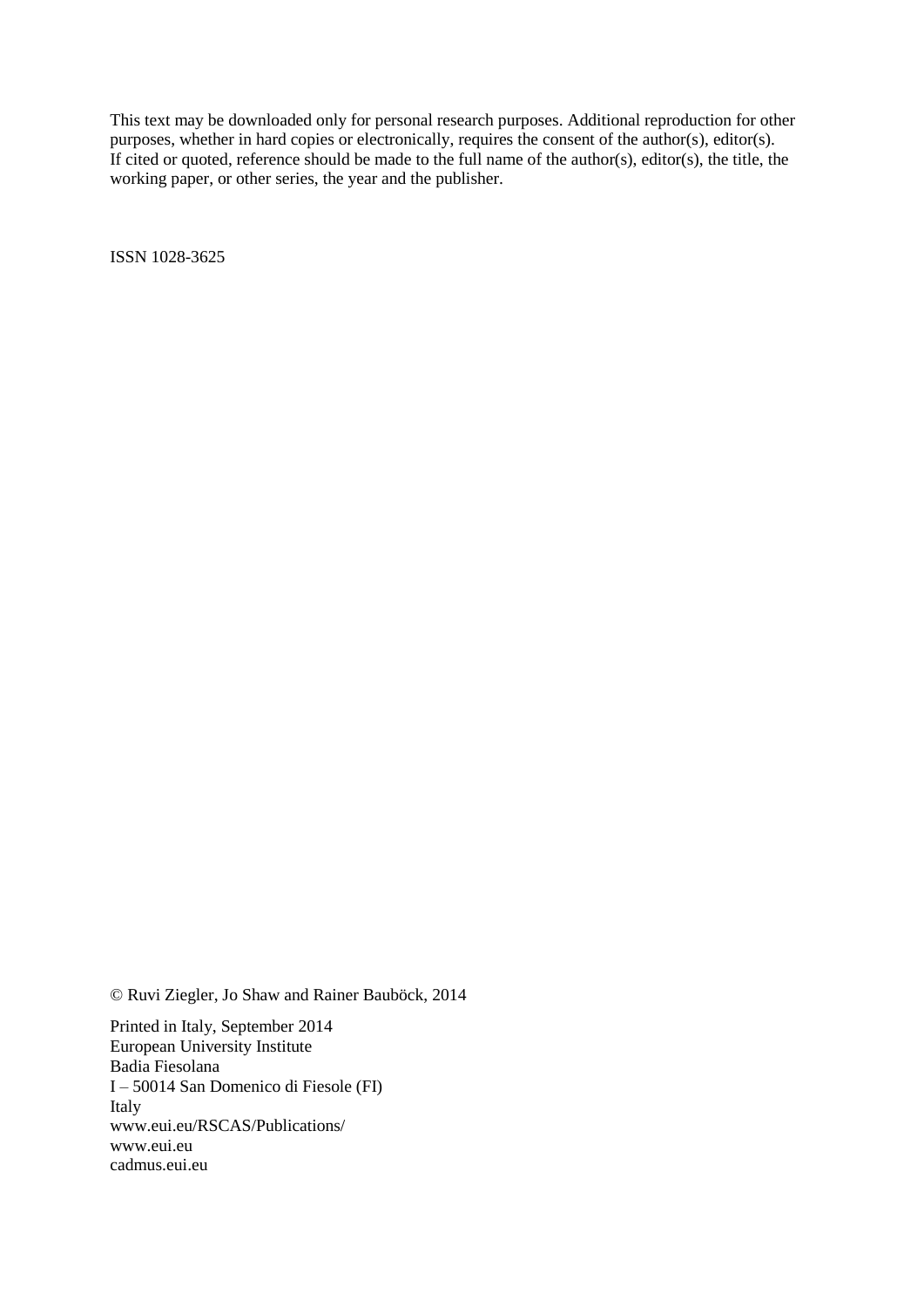# **Robert Schuman Centre for Advanced Studies**

The Robert Schuman Centre for Advanced Studies (RSCAS), created in 1992 and directed by Brigid Laffan since September 2013, aims to develop inter-disciplinary and comparative research and to promote work on the major issues facing the process of integration and European society.

The Centre is home to a large post-doctoral programme and hosts major research programmes and projects, and a range of working groups and *ad hoc* initiatives. The research agenda is organised around a set of core themes and is continuously evolving, reflecting the changing agenda of European integration and the expanding membership of the European Union.

Details of the research of the Centre can be found on: <http://www.eui.eu/RSCAS/Research/>

Research publications take the form of Working Papers, Policy Papers, Distinguished Lectures and books. Most of these are also available on the RSCAS website: <http://www.eui.eu/RSCAS/Publications/>

The EUI and the RSCAS are not responsible for the opinion expressed by the author(s).

# **EUDO CITIZENSHIP**

EUDO CITIZENSHIP is part of the European Union Democracy Observatory and publishes two kinds of working papers: (1) peer reviewed and previously unpublished manuscripts on topics of citizenship laws and policies covered by the observatory and (2) collections of edited contributions to EUDO CITIZENSHIP Forum Debates. For more information, visit our website at [http://eudo-citizenship.eu](http://eudo-citizenship.eu/)

Series editors:

Rainer Bauböck (European University Institute, Political and Social Sciences)

Iseult Honohan (University College Dublin, School of Politics and International Relations)

Jo Shaw (University of Edinburgh, Law School)

Maarten Vink (University of Maastricht, Department of Political Science)

The views expressed in this publication cannot in any circumstance be regarded as the official position of the European Union.





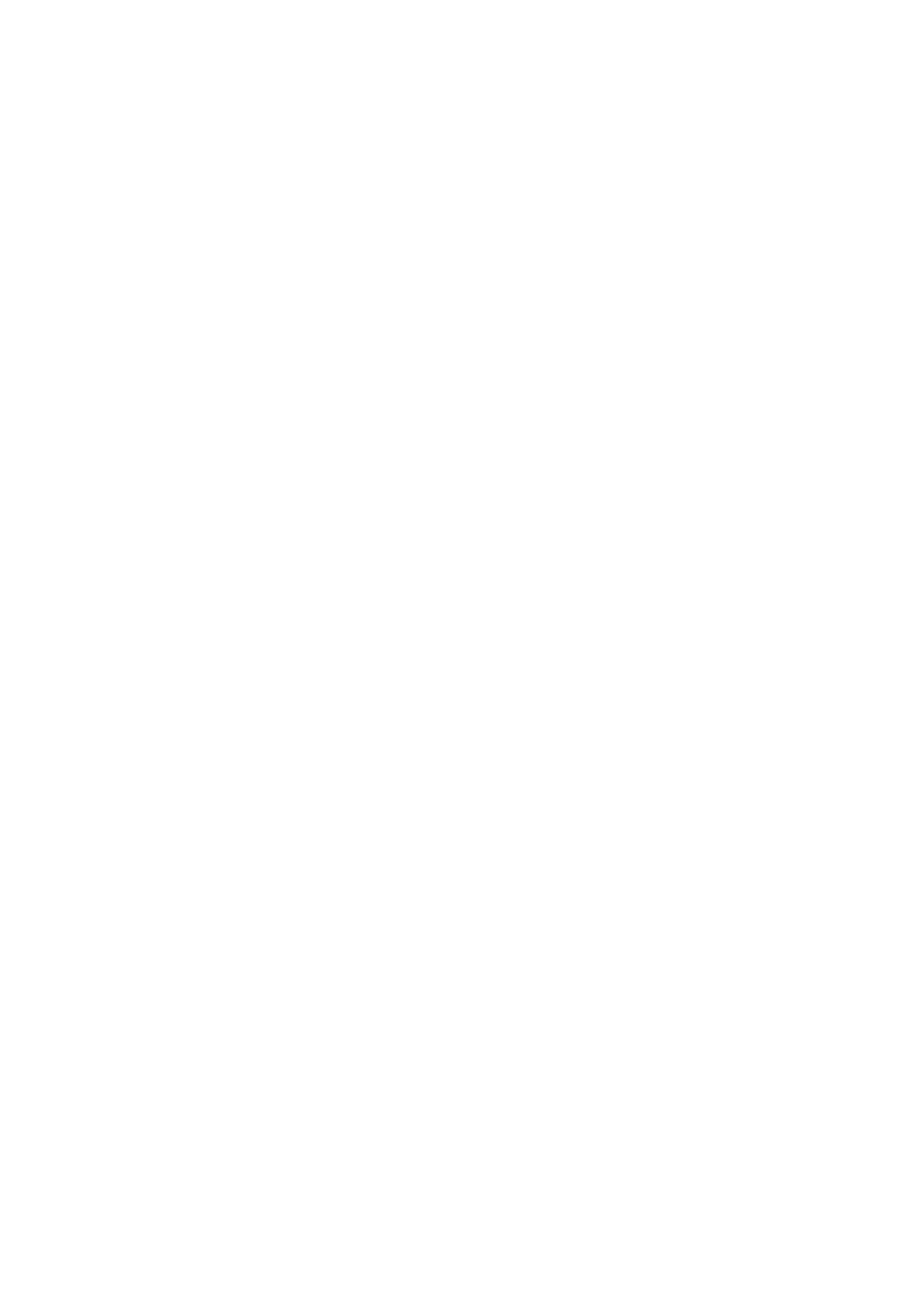# **Abstract**

In this EUDO CITIZENSHIP Forum Debate, several authors consider the interrelations between eligibility criteria for participation in independence referendum (that may result in the creation of a new independent state) and the determination of putative citizenship ab initio (on day one) of such a state. The kick-off contribution argues for resemblance of an independence referendum franchise and of the initial determination of the citizenry, critically appraising the incongruence between the franchise for the 18 September 2014 Scottish independence referendum, and the blueprint for Scottish citizenship ab initio put forward by the Scottish Government in its 'Scotland's Future' White Paper. Contributors to this debate come from divergent disciplines (law, political science, sociology, philosophy). They reflect on and contest the above claims, both generally and in relation to regional settings including (in addition to Scotland) Catalonia/Spain, Flanders/Belgium, Quebec/Canada, Post-Yugoslavia and Puerto-Rico/USA.

# **Keywords**

Citizenship, independence, secession, referendum, franchise, Catalonia, Scotland, Québec, Puerto Rico.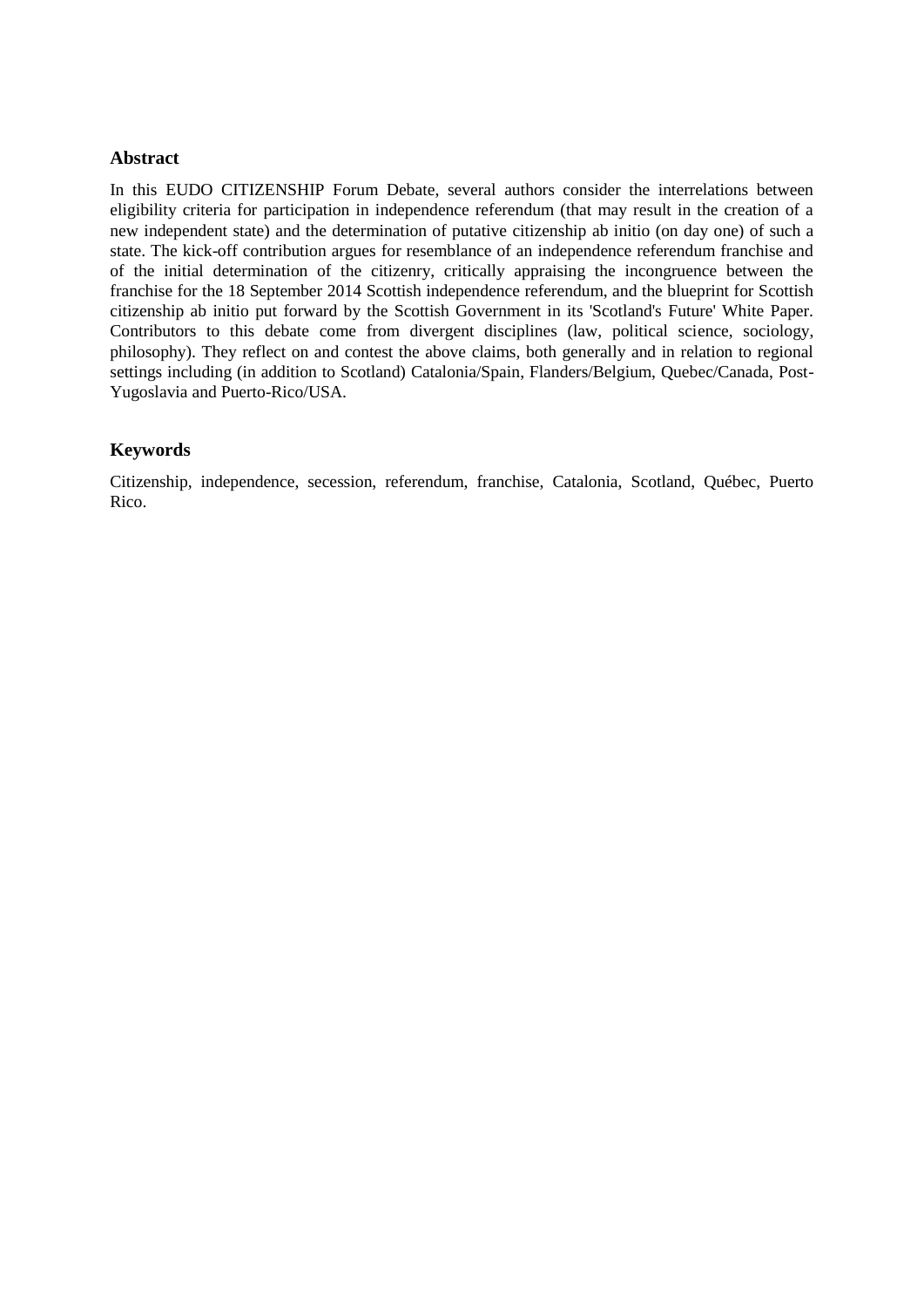| Kick-off contribution                                                                                                                       |  |
|---------------------------------------------------------------------------------------------------------------------------------------------|--|
|                                                                                                                                             |  |
| The Scottish referendum franchise: Residence or citizenship?                                                                                |  |
|                                                                                                                                             |  |
| Regional citizenship and self-determination                                                                                                 |  |
|                                                                                                                                             |  |
| A Matter of legitimacy?                                                                                                                     |  |
|                                                                                                                                             |  |
| Who votes in a referendum? General comments and some facts concerning Québec                                                                |  |
|                                                                                                                                             |  |
| A Catalan perspective: franchise in a forbidden referendum                                                                                  |  |
|                                                                                                                                             |  |
| Polish migrants in Scotland                                                                                                                 |  |
|                                                                                                                                             |  |
| Scotland's independence referendum, citizenship and residence rights: Identifying 'the people' and<br>some implications of Kurić v Slovenia |  |
|                                                                                                                                             |  |
| Not all who Are enfranchised need participate                                                                                               |  |
|                                                                                                                                             |  |
| Different boundaries - different meanings                                                                                                   |  |
|                                                                                                                                             |  |
| Types of membership, types of processes and types of politics                                                                               |  |
|                                                                                                                                             |  |
| Puerto Rico: the referendum strategy and its discontents                                                                                    |  |
|                                                                                                                                             |  |
| Who can vote on a referendum and who can be granted nationality of new states? Theory, practice<br>and interests                            |  |
|                                                                                                                                             |  |
| In a secession referendum the franchise should depend on what you do, not what you are                                                      |  |
| Catalonia: Will Catalans be permitted to hold a legally binding referendum on independence?                                                 |  |
| Why Flanders is unlikely to have a referendum on independence anytime soon                                                                  |  |
|                                                                                                                                             |  |
| Voting in the referendum on Scottish independence: some observations from the front line                                                    |  |
|                                                                                                                                             |  |
| Independence Referendums and citizenship ab initio $-A$ rejoinder                                                                           |  |
|                                                                                                                                             |  |
|                                                                                                                                             |  |

# **TABLE OF CONTENTS**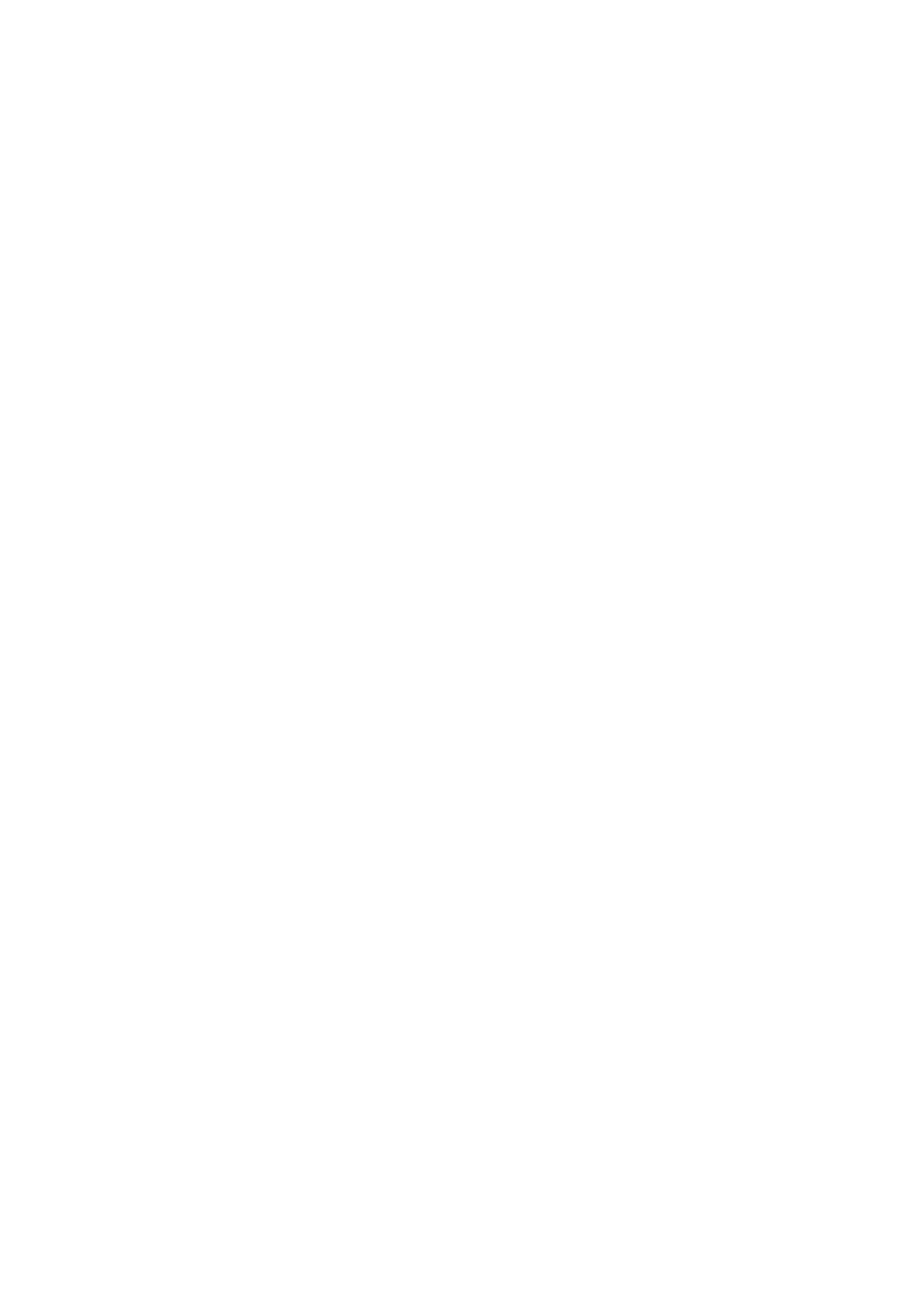# **Kick-off contribution**

# [Ruvi Ziegler](http://eudo-citizenship.eu/about/people/other-eudo-citizenship-collaborators/1158-reuven-ruvi-ziegler)\*

<span id="page-10-1"></span><span id="page-10-0"></span>Imagine that you are a Scottish-born recent graduate, fortunate enough (certainly in today's economy) to be offered a job in Amsterdam, working for a multinational company. You relocated from Edinburgh to Amsterdam in 2012, and most of your family continues to reside in Scotland. You take a great interest in the [Scottish independence referendum](http://www.scotreferendum.com/) on 18 September 2014, when voters will be asked whether Scotland should 'become an independent country', and are concerned about its ramifications. If Scotland votes to stay part of the UK, you intend to vote from abroad in the UK general election in May 2015. The Scottish government pronounces that, if Scotland becomes independent, you will be automatically considered a Scottish citizen. Yet, in the referendum itself, you will not have your say: Scottish-born expatriates are excluded. In this kick-off contribution, I make the case for resemblance between the category of persons entitled to participate in an independence referendum and the initial citizen-body of a new state created by such a referendum.

The scope of my claim concerns only independence referendums which may result in 'Succession of States'. This term is defined in Article 2 of the [International Law Commission's Draft Articles on](http://www.refworld.org/docid/4512b6dd4.html)  [Nationality of Natural Persons in Relation to the Succession of States](http://www.refworld.org/docid/4512b6dd4.html) as 'the replacement of one state by another in the responsibility for the international relations of territory'.

Independence referendums may result in the dissolution of an existing state, namely '[w]hen a State dissolves and ceases to exist and the various parts of the territory of the predecessor State form two or more successor States' (Article 22); see, for instance, the breakup of Czechoslovakia (albeit without referendums). More commonly, perhaps, independence referendums may lead to the separation of part(s) of the territory of a predecessor state while the latter state continues to exist; recent examples include the two (unsuccessful) independence referendums in [Quebec,](http://www.electionsquebec.qc.ca/francais/tableaux/referendum-1995-8481.php) as well as the cases of [the Republic of South Sudan,](http://southernsudan2011.com/) and [Timor-Leste.](http://www.un.org/en/peacekeeping/missions/past/etimor/etimor.htm) Scotland is the most pressing case thought to conform to the latter definition (see e.g. James Crawford and Alan Boyle, [Referendum on the](https://www.gov.uk/government/uploads/system/uploads/attachment_data/file/79408/Annex_A.pdf)  [Independence of Scotland: International Law Aspects](https://www.gov.uk/government/uploads/system/uploads/attachment_data/file/79408/Annex_A.pdf) and House of Lords, Constitutional Committee, [Scottish Independence: Constitutional Implications of the Referendum\)](http://www.publications.parliament.uk/pa/ld201314/ldselect/ldconst/188/18802.htm).

Article 1 of the ILC Draft Articles stipulates that '[e]very individual who, on the date of the succession of States, had the nationality of the predecessor State, irrespective of the mode of acquisition of that nationality, has the right to the nationality of at least one of the States concerned [predecessor and/or successor]'. In the event of dissolution, all citizens of a predecessor state are affected by a successful referendum, whereas in separation cases the legal status of many citizens of a predecessor state may not be affected.

A previous debate in this forum concerning [electoral rights of 'second country nationals' in their](http://eudo-citizenship.eu/commentaries/citizenship-forum/594-should-eu-citizens-living-in-other-members-states-vote-there-in-national-elections)  [EU state of residence](http://eudo-citizenship.eu/commentaries/citizenship-forum/594-should-eu-citizens-living-in-other-members-states-vote-there-in-national-elections) provides a helpful context for normative questions posed in relation to the link between citizenship and the franchise. Notably, this debate concerns political membership and electoral participation in an existing political unit. Independence referendums are different: they may create new political entities, and require the attribution (as per the terminology employed by the ILC Draft Articles) or offer of citizenship to individuals.

Let's leave aside for now the moral or political legitimacy of particular independence referendums and indeed the legality of referendums under particular national laws (though other contributors may wish to engage with these issues). Instead, following Article 3 of the ILC Draft Articles, my starting point is arguably less demanding, namely that the 'succession of States [is] occurring in conformity with international law' (note, in this regard, the International Court of Justice's Advisory Opinion

<sup>\*</sup> University of Reading.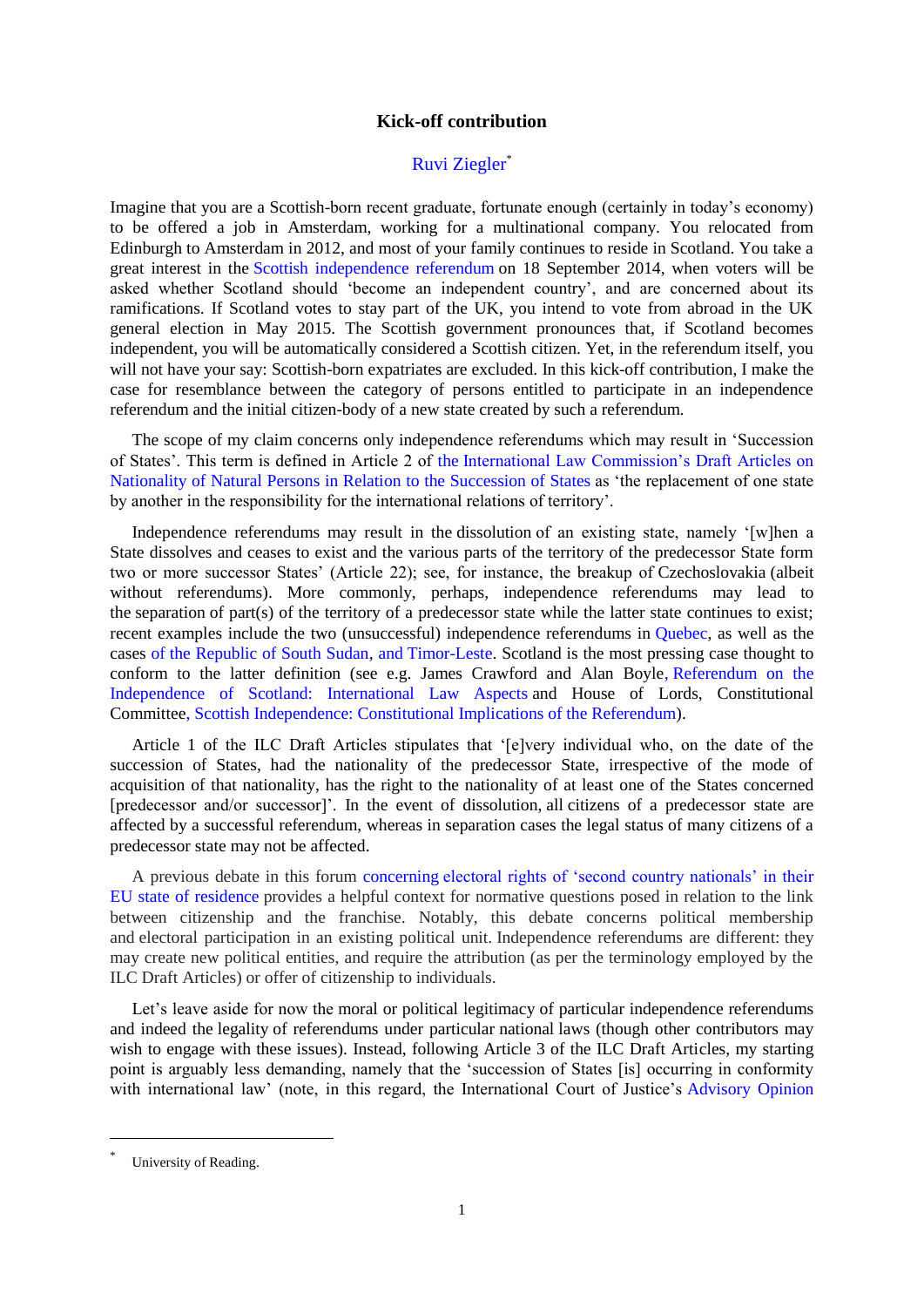#### *Ruvi Ziegler*

[Regarding the Unilateral Declaration of Independence in Respect of Kosovo\)](http://www.icj-cij.org/docket/files/141/15987.pdf). As the [27 March 2014](http://daccess-dds-ny.un.org/doc/UNDOC/GEN/N14/273/44/PDF/N1427344.pdf?OpenElement)  UN General Assembly resolution [regarding the 'Territorial Integrity of Ukraine'](http://daccess-dds-ny.un.org/doc/UNDOC/GEN/N14/273/44/PDF/N1427344.pdf?OpenElement) demonstrates, when referendums fail to meet the above criterion, international non-recognition may ensue.

In this introduction, my (main) point of reference is the Scottish Independence Referendum and the criteria for attributing citizenship on 'day one' of an independent Scotland. Other contributions will no doubt broaden the geographic scope of this debate, perhaps to [Catalonia](http://www.bbc.com/news/world-europe-26949794) and elsewhere.

I wish to put forward two propositions.

**The first proposition is** that putative *ab initio* citizens of a putative state (the initial citizen-body of a new state), whether its nationality is attributed to them or they are given the 'right of option', are clearly stakeholders (borrowing Rainer Bauböck's [seminal characterisation\)](http://ir.lawnet.fordham.edu/cgi/viewcontent.cgi?article=4257&context=flr) in an independence referendum that may bring that putative state into being.

Moreover, as Bauböck argued (id) in support of external voting in national elections '[b]y virtue of their permanent membership, citizens have a life-long interest in the future of the polity, its survival and success'. The rationales for expatriate voting in national elections (in contradistinction from local elections) apply a fortiori to independence referendums in light of its fundamental nature and the longterm effects of its outcome.

Citizens enjoy internationally recognised rights, most prominently the [right to return to and reside](http://www.ccprcentre.org/iccpr-and-hr-committee/international-covenant-on-civil-and-political-rights-iccpr/)  [in their state of citizenship.](http://www.ccprcentre.org/iccpr-and-hr-committee/international-covenant-on-civil-and-political-rights-iccpr/) This and other rights will be directly and meaningfully affected by the outcome of the referendum. The lives of putative citizens may be directly affected by subsequent electoral processes in the putative state (see e.g. the language employed by the EU Commission in its [29 January 2014 recommendation](http://ec.europa.eu/justice/citizen/files/c_2014_391_en.pdf) regarding EU citizens residing in another EU member state). In the context of the Scottish independence referendum, one only needs to point to uncertainties regarding EU membership, the UK/Irish common travel area, currency, and taxation to start appreciating the extent to which a 'Yes' vote may meaningfully affect the lives of putative Scottish citizens.

The establishment of a new state whose citizenship they may hold from day one, which triggers this life-long interest, follows the referendum as a constitutive act. Indeed, it could be argued that, even if there is an inclusive franchise in national elections of an existing state, '[s]elf-government, whether direct or through representatives, begins by defining the scope of the community of the [governed, and thus the governors as well'.](http://supreme.justia.com/cases/federal/us/454/432/case.html) As Cormac Mac Amhlaigh recently [noted,](http://www.scottishconstitutionalfutures.org/OpinionandAnalysis/ViewBlogPost/tabid/1767/articleType/ArticleView/articleId/3501/Cormac-Mac-Amhlaigh-Why-This-Foreign-Scottish-Resident-Will-Not-Be-Voting-on-September-18th.aspx) the decision to exist as an independent political entity is a political question with a capital 'P': it involves an existential choice in the life of the nation beyond small 'p' politics.

Turning to Scotland, the 2013 [Scottish Independence Referendum \(Franchise\) Act](http://www.legislation.gov.uk/asp/2013/13/section/3) determines eligibility for participation in the referendum. The Act lowers the voting age to 16, and disenfranchises all serving prisoners [\(discussed here\).](http://ohrh.law.ox.ac.uk/?p=4649) Crucially, the eligibility criteria do not mirror the criteria for participation in the UK general election, set in [Section 1 of the Representation of the People Act 1985.](http://www.legislation.gov.uk/ukpga/1985/50) According to the latter Act, UK citizens who have left the UK in the last fifteen years are eligible to vote in UK general election; their vote is cast in their last place of residence; for those formerly resident in Scotland, this means their Scottish constituency (the plausibility of the arrangements under this act are also questionable, not least regarding the 15 year rule challenged e.g. in the [Shindler](http://hudoc.echr.coe.int/sites/eng/pages/search.aspx?i=001-119229) case, and the selective access to the national franchise that is given to qualifying Commonwealth and Irish citizens).

By contrast, the franchise for the Scottish Independence referendum follows the criteria employed to determine eligibility for local government elections, set in [Section 2 of the Representation of the](http://www.legislation.gov.uk/ukpga/1983/2/section/2)  [People Act 1983.](http://www.legislation.gov.uk/ukpga/1983/2/section/2) Hence, in addition to UK citizens habitually resident in Scotland, to Irish citizens, and to qualifying Commonwealth citizens (all of whom are also eligible to vote in general UK elections), EU nationals habitually resident in Scotland (see [2011 census data\)](http://www.migrationobservatory.ox.ac.uk/briefings/scotland-census-profile) are eligible to vote in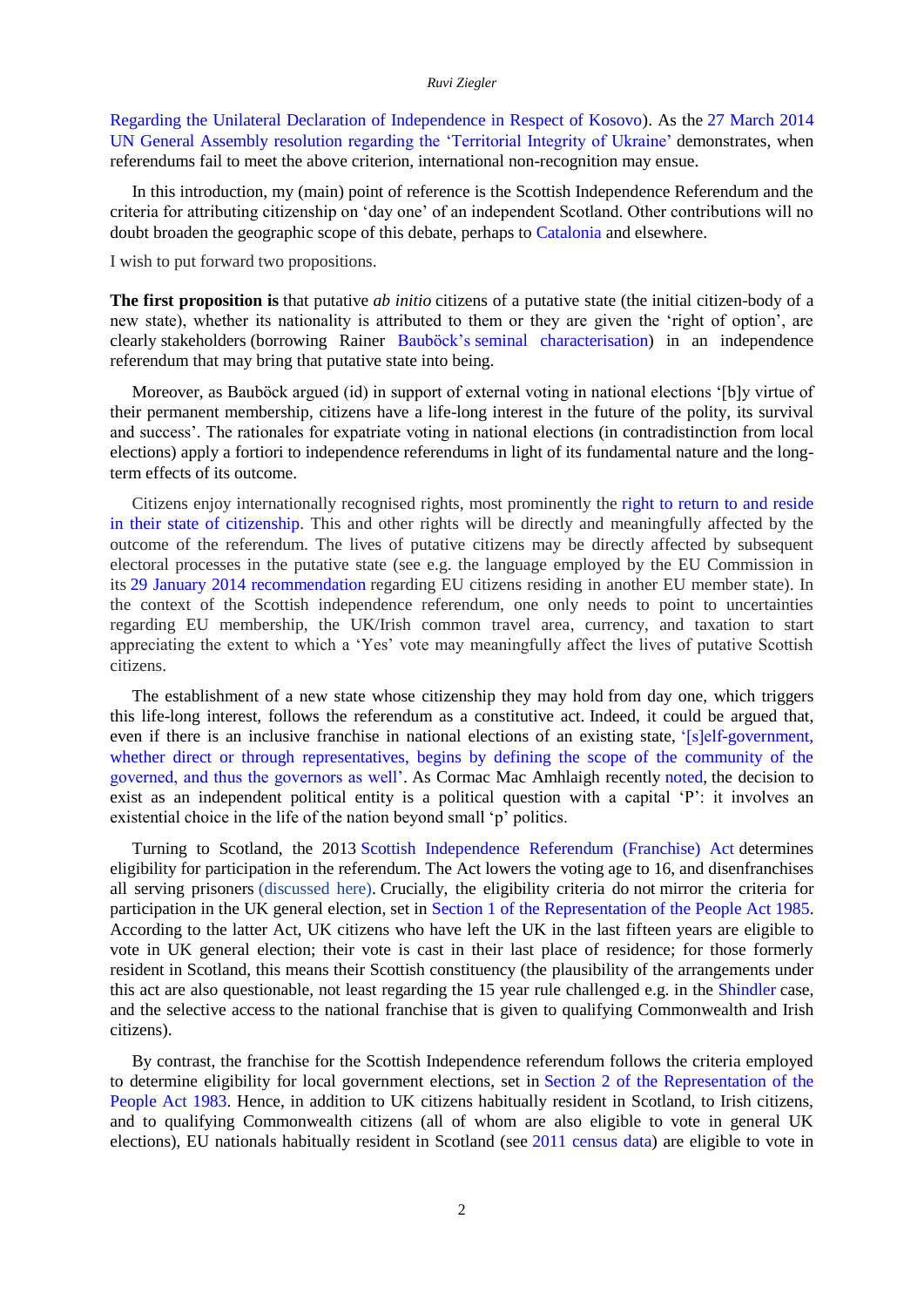the referendum. UK citizens formerly resident in Scotland are excluded wherever they currently reside (namely in [Rump-UK](http://www.bbc.co.uk/news/uk-scotland-scotland-politics-25420827) or elsewhere) and regardless of the duration of their absence from Scotland.

I assert that the franchise in independence referendums ought to reflect the fact that the types of question addressed in such referendums are qualitatively different from the issues raised in elections for sub-units of a state, such as local government elections. Independence referendums share the fundamental and long-term characteristics of national elections, and their significance is enhanced by their capacity, from both a national and an international law perspective, to alter the legal landscape for individual citizens.

**The second proposition** is that congruence between eligibility for participation in independence referendums and eligibility for citizenship *ab initio* is highly desirable. Under-inclusiveness (exclusion of putative citizens) may undermine the legitimacy of the referendum, not least for disenfranchised persons affected by a new legal reality. Over-inclusiveness (inclusion of persons ineligible for citizenship *ab initio*) suggests that perhaps such persons ought to be offered citizenship of that putative state.

Achieving congruence is no mean feat: a putative state would have to determine *ab initio* citizenry at the time of the referendum. Indeed, beyond the category of citizens of the predecessor state habitually resident in the territory affected by the succession of states (who according to the 'presumption of nationality' in Article 5 of the ILC Draft Articles are presumed to acquire the nationality of the successor state on the date of such succession), the picture is rather complex.

As Jo Shaw [helpfully noted,](http://www.citsee.ed.ac.uk/working_papers/files/CITSEE_WORKING_PAPER_2013-34.pdf#page=20) states have followed several models for determining their citizenship *ab initio*: the 'zero option' model, where citizenship was given to all permanent residents at the moment of independence; the 'restored state' model, recognising a historic statehood; the 'mixed' model, drawing on elements of each; and the 'federal upgrading' model, where a previous 'republican' or 'provincial' citizenship was upgraded to state citizenship at the moment of independence. Hence, it may be queried whether citizenship should be offered to all habitual residents of the putative state, and/or to expatriates of the predecessor state formerly residing in the successor states, regardless of the length of time they have been away and of their current place of residence.

As noted above, the ILC Draft Articles distinguish between citizens of the predecessor state, who must be offered citizenship of at least one of the successor state(s), and citizens of third states, towards whom such an obligation in international law does not arise, though the provisions stipulate that the status of such citizens as habitual residents should not be affected by the succession of states (the latter issue may be particularly pertinent regarding rights of residence of citizens of other EU member states, were an independent Scotland to remain temporarily or long-term outside the EU). Hence, from an international law perspective, while a putative state could extend an offer of citizenship to such persons, it would not be required to do so.

In contradistinction, the ILC Draft Articles stipulate (in Articles 22 and 24 regarding dissolution and separation, respectively) that citizens of a predecessor state habitually resident elsewhere who have 'an appropriate legal connection' to a successor state should be offered citizenship of that successor state. The ILC opted for an arguably less demanding 'test' than the International Court of Justice's stipulation in its 1955 [Nottebohm](http://www.icj-cij.org/docket/files/18/2674.pdf) (*Lichtenstein v. Guatemala*) case concerning the exercise of protection by Lichtenstein, Nottebohm's state of nationality. In that case, the Court held that 'nationality is a legal bond having as its basis a social fact of attachment, a genuine connection of existence, interests and sentiments, together with the existence of reciprocal rights and duties'. The choice to move away from Nottebohm can be explained by the reverence of a protection-enhancing rights-based approach to the link between the citizen and her state.

The ILC Draft Articles mandate that an offer of citizenship should be subject to a 'right of choice'. Importantly, the choice is between two or more citizenships, most likely between retaining the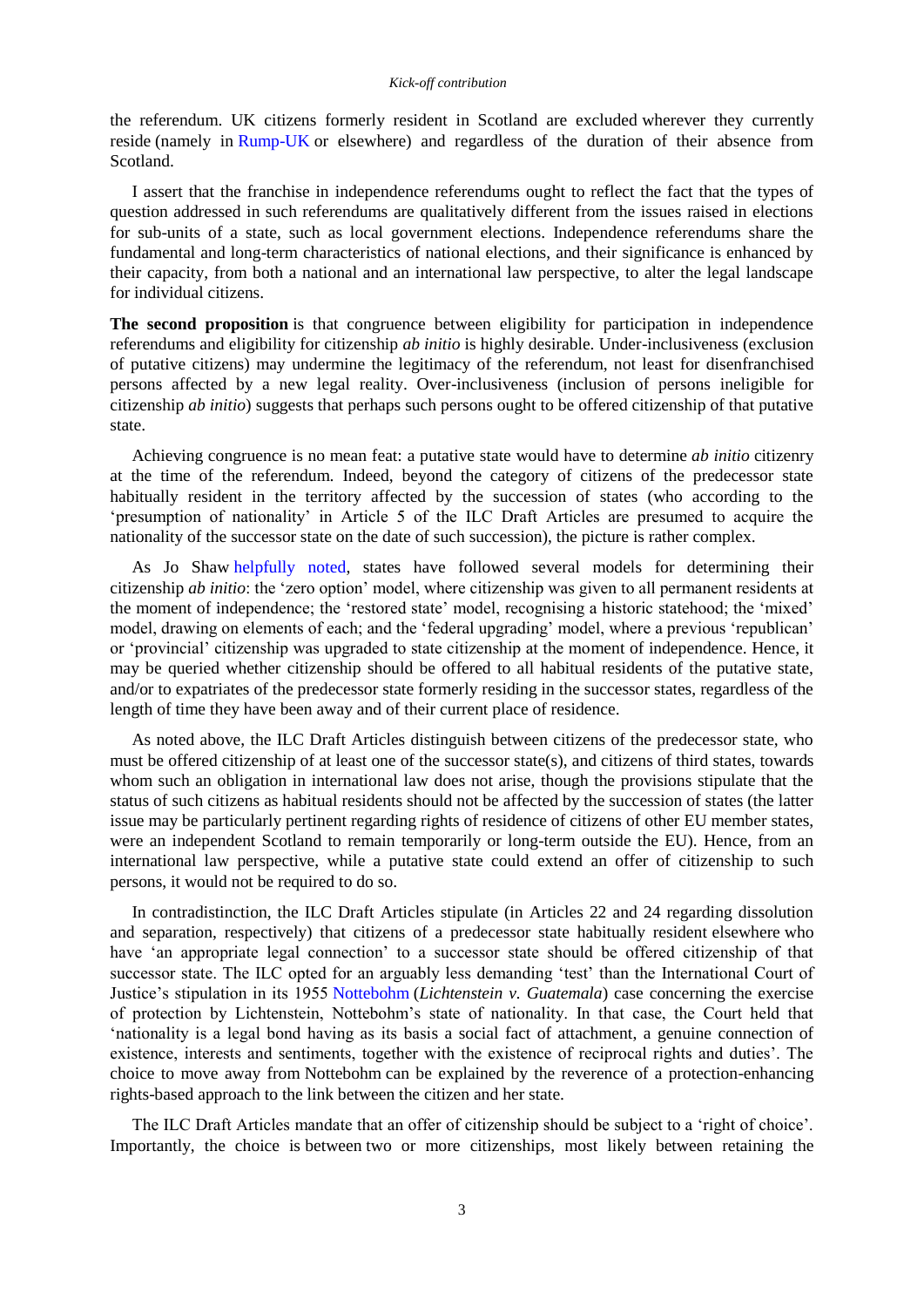citizenship of a predecessor state and obtaining the citizenship of a successor state. However, while international law has historically been hostile to multiple citizenships (see the [Preamble to the 1930](http://eudo-citizenship.eu/InternationalDB/docs/Convention%20on%20certain%20questions%20relating%20to%20the%20conflict%20of%20nationality%20laws%20FULL%20TEXT.pdf)  [Hague Convention on Certain Questions Related to the Conflict of Nationality Laws\)](http://eudo-citizenship.eu/InternationalDB/docs/Convention%20on%20certain%20questions%20relating%20to%20the%20conflict%20of%20nationality%20laws%20FULL%20TEXT.pdf), it is presently considered to be neutral on this matter. An independent Scotland and Rump-UK may agree that their respective citizens may hold other nationalities, including that of the respective state north/south of the border. However, it takes two to tango: while the Scottish government has announced in its White Paper entitled 'Scotland's Future' (published on 27 November 2013) its intention to follow 'a[n] [inclusive model of citizenship for people whether](http://www.scotland.gov.uk/Resource/0043/00439021.pdf#page=291) or not they define themselves as primarily or [exclusively Scottish',](http://www.scotland.gov.uk/Resource/0043/00439021.pdf#page=291) the current position of the UK government is [less clear,](http://www.scotsman.com/news/uk/scottish-independence-uk-passport-loss-indication-1-2961819) and it is not implausible that putative citizens of Scotland may be forced to exercise a right of choice between obtaining Scottish citizenship and keeping their Rump-UK citizenship.

Fraught with genuine difficulties as it may be, a determination of state citizenship *ab initio* is unavoidable: without entering the [debate](http://www.ejiltalk.org/discussion-of-jure-vidmars-democratic-statehood-in-international-law/) over the status in international law of the [1933 Montevideo](http://www.cfr.org/sovereignty/montevideo-convention-rights-duties-states/p15897)  [Convention 'criteria' for statehood](http://www.cfr.org/sovereignty/montevideo-convention-rights-duties-states/p15897) (a permanent population; a defined territory; government; the capacity to enter into relations with the other states), it may be legitimately expected that a putative state adopt (non-arbitrary) criteria for its *ab initio* citizenry. It stands to reason, then, that these criteria may be defined at the time of the referendum, and serve as the basis for its franchise.

Indeed, the Scottish government agrees that determination of citizenship *ab initio* is required: Chapter Seven of the Scottish government's White Paper offers a clear blueprint. In a helpful [table,](http://www.scotland.gov.uk/Resource/0043/00439021.pdf#page=293) it stipulates under the heading 'at the date of independence' that 'British citizens habitually resident in Scotland on day one of independence' (projected for 24 March 2016) as well as 'British citizens born in Scotland but living outside of Scotland on day one of independence' will automatically obtain Scottish citizenship. In contradistinction, 'after the date of independence', migrants residing in Scotland legally and citizens of any country who have spent at least ten years living in Scotland at any time and have an ongoing connection with Scotland 'may apply for naturalisation'. Intriguingly, the paper suggests that attribution of citizenship to children (and grandchildren) will follow a mixed model combining elements of ius sanguinis and ius soli.

Set against the proposed congruence model, the franchise for the Scottish Independence Referendum is both under and over-inclusive. It excludes 'British citizens born in Scotland but living outside of Scotland on day one of independence', whom the Scottish government clearly considers to be Scottish enough to be attributed citizenship on 'day one of independence', that is, to be part of the constituent body-polity that in due course will adopt a ['modern \[written\] constitution'](http://www.scotland.gov.uk/Resource/0043/00439021.pdf#page=20) for Scotland (following a constitutional convention). Concurrently, it enfranchises some residents in Scotland: those who happen to be citizens of other EU member states, Irish and qualifying commonwealth citizens. The latter persons are, apparently, well-placed to decide whether Scotland should be an independent country, but that does not make them part of 'the people of Scotland'.

The Scottish government's blueprint for the *ab initio* polity of an independent Scotland, while prima facie compliant with the ILC Draft Articles' framework, is by no means immune from critique, which other contributors may wish to mount. Notwithstanding the question which criteria should have been proposed for citizenship *ab initio*, the claim that the determination of the franchise for the Scottish independence referendum was ill-conceived is underscored by the Scottish government's vision of the people of an independent Scotland being so markedly different from the electorate that will determine in less than four months the coming into being of that polity. While in the Scottish case 'the deed is done', perhaps lessons can be learnt and applied to determine the franchise in future independence referendums.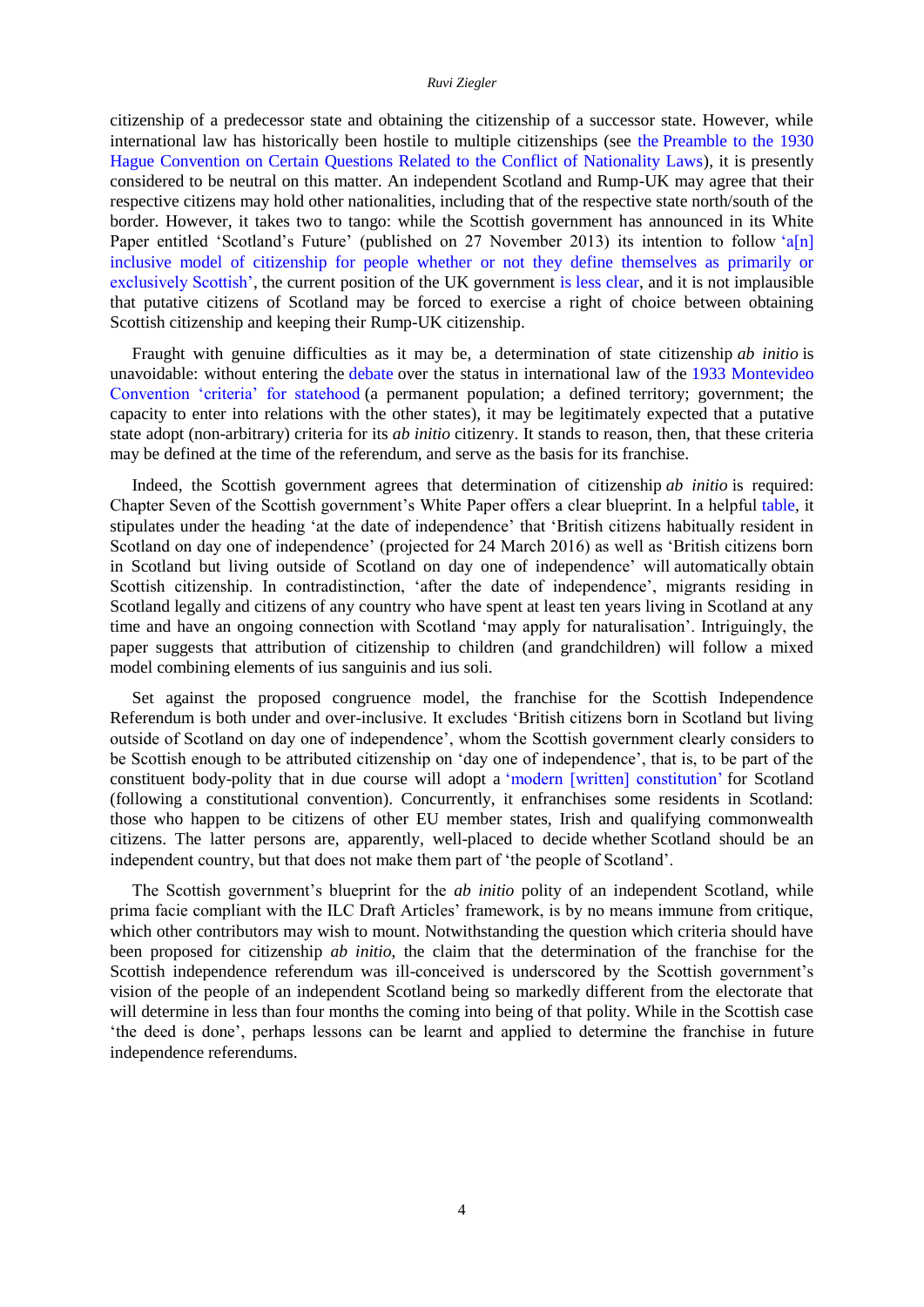# **The Scottish referendum franchise: Residence or citizenship?**

# Bernard Ryan\*

# <span id="page-14-1"></span><span id="page-14-0"></span>**Introduction**

Eligibility to vote in the 18 September 2014 referendum on Scottish independence will be based on the franchise currently used throughout the United Kingdom for devolved and local matters. Accordingly, the voters will be persons resident in Scotland who are British citizens, qualifying Commonwealth citizens, Irish citizens, or other EU citizens. With the Scottish case in mind, Ruvi Ziegler's kick-off contribution to this forum develops two propositions: that the "*ab initio* citizens of a putative state" are "stakeholders" in an independence referendum; and, that there should be "congruence" between the franchise for an independence referendum and the initial citizenship of a potential new state.

As Ziegler's contribution focuses on the Scottish case, my remarks will do so too.<sup>1</sup> I will firstly point to tensions between Ziegler's two propositions in the Scottish case. I will then suggest that the residence-based franchise chosen for the Scottish referendum deserves respect because it was chosen by the main protagonists, and is calculated to ensure the legitimacy of the referendum. At the same time, the content of a future Scottish citizenship law is too indeterminate to provide the basis for the franchise in a referendum.

## **Internal tensions**

Drawing upon his wider perspective, Ziegler offers two general comments on the Scottish referendum franchise. His first proposition leads to the claim that

"the franchise in independence referendums ought to reflect the fact that the types of question addressed in such referendums are qualitatively different from the issues raised in elections for sub-units of a state, such as local government elections. Independence referendums share the fundamental and long-term characteristics of national elections…"

His second proposition leads to criticism of a mismatch between those eligible to vote and those expected to become Scottish citizens at independence. From the perspective of "congruence", the franchise is under-inclusive in not providing a vote for non-residents who are British citizens who can expect to acquire Scottish citizenship automatically, and over-inclusive in granting a vote to other resident EU and Commonwealth citizens.

It is notable that Ziegler's two propositions with respect to the Scottish referendum franchise point in somewhat different directions. One tension arises from the fact that the United Kingdom does not confine the right to vote in parliamentary elections to British citizens, but instead extends it to resident Commonwealth and Irish citizens. It might be thought to follow from Ziegler's first proposition that Commonwealth and Irish residents should have a vote in the referendum, as that is the position for United Kingdom parliamentary elections. Yet, his second proposition suggests otherwise, as these persons are not British citizens, and are unlikely to become Scottish citizens at independence.

A second issue concerns votes for British citizens who are resident outside Scotland and who would probably acquire Scottish citizenship at independence. Ziegler's comment about national elections suggests one of two answers. If the parliamentary franchise in Scotland is the reference

l

<sup>\*</sup> University of Leicester.

<sup>1</sup> For the avoidance of doubt, I do not take a position as to the merits of an independent Scotland. My view is rather that unnecessary obstacles - intellectual or otherwise - ought not to be put in its way, if that is the wish of the Scottish population, determined in accordance with a fair process.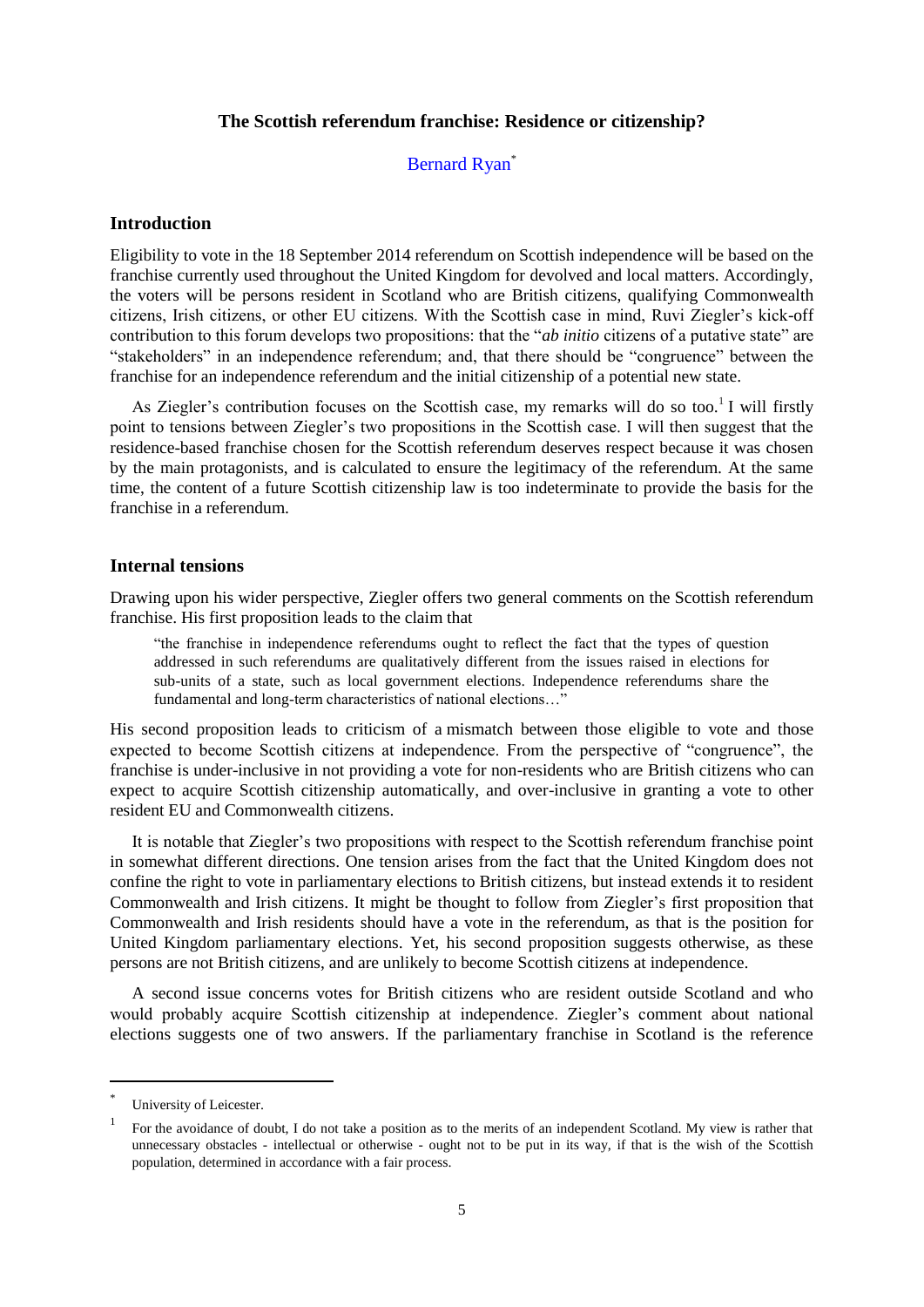#### *Bernard Ryan*

point, a vote should be available to expatriate British citizens outside the United Kingdom for up to fifteen years, provided they are registered in a Scottish constituency. Alternatively, if the reference point is the parliamentary franchise for the United Kingdom as a whole, one might conclude that British citizens resident in the rest of the United Kingdom should also have a vote in the first fifteen years. Neither approach however does enough to meet Ziegler's test of "congruence". That would suggest a vote for all British citizens who are on course for Scottish citizenship, wherever in the world they live, and without a requirement of residence in Scotland in the previous fifteen years.

#### **The actual franchise**

These tensions within Ziegler's position show that it is one thing to set out a general position, and another to apply it coherently on the ground. In my view, a better approach would be to start, not from general principles, but from the United Kingdom's constitutional order.

In the absence of a written constitution for the United Kingdom, the ground rules for the referendum were necessarily defined in the political sphere. Despite their different views on the substantive question, in the [Edinburgh Agreement of October 2012,](http://www.scotland.gov.uk/About/Government/concordats/Referendum-on-independence) the United Kingdom and Scottish Governments reached a consensus concerning the terms on which the referendum would take place.<sup>2</sup> That paved the way for enabling legislation at Westminster, after the approval of both Houses of the United Kingdom Parliament, and of the Scottish Parliament.<sup>3</sup>

In relation to the franchise, the Edinburgh Agreement provided that all persons entitled to vote in devolved and local elections should also have a vote in the referendum. The Agreement permitted the extension of the franchise to others, if that was the decision of the Scottish institutions. That option was then used by the Scottish Parliament to grant a right to vote in the referendum to 16 and 17 year olds, something which was in line with the SNP's policy more generally, and which has specifically been mentioned in the Edinburgh Agreement.<sup>4</sup>

A significant reason for basing eligibility to vote on the Scottish devolved franchise was that that franchise had been used in the 1997 devolution referendum. This argument from precedent appeared consistently in the consultation documents of both the Scottish and British Governments.<sup>5</sup>

A second reason, offered by the Scottish Government, was that the devolved franchise made residence in Scotland central to the right to vote.<sup>6</sup> Among its reasons for supporting a residence-based approach were that that principle was "internationally accepted…for constitutional referendums", and that "sovereignty lies with that Scottish people". It could equally have argued that residents, as a general rule, have the greatest stake in the outcome of the referendum decision.

A further argument, put forward in the United Kingdom Government's consultation in 2012, was that it was essential to start from a pre-existing franchise in order to avoid the "the perception that changes were being made to favour one or other outcome."<sup>7</sup> That argument might be thought especially relevant to the conferral of eligibility to vote upon some British citizens resident outside Scotland. Had that been done, it would have led to suggestions that voters likely to favour the Union

<sup>2</sup> Agreement between the United Kingdom Government and the Scottish Government on a referendum on independence for Scotland, signed at Edinburgh on 15 October 2012.

<sup>3</sup> Scotland Act 199[8 \(Modification of Schedule 5\) Order 2013,](http://www.legislation.gov.uk/uksi/2013/242/contents/made) SI 2013 No. 242.

<sup>4</sup> [Scottish Independence Referendum \(Franchise\) Act 2013.](http://www.legislation.gov.uk/asp/2013/13/contents)

<sup>5</sup> Scottish Government, [Scotland's Future: Draft Referendum \(Scotland\) Bill Consultation Paper](http://www.scotland.gov.uk/Resource/Doc/303348/0095138.pdf) (February 2010), pp 24- 25; Scottish Office, Scotland's Constitutional Future (January 2012), Cm 8023, pp 16-17; Scottish Government, Your Scotland: Your Referendum (January 2012), para 2.10.

<sup>6</sup> Scottish Government, [Your Scotland: Your Referendum](https://www.google.it/search?client=safari&rls=en&q=Your+Scotland:+Your+Referendum&ie=UTF-8&oe=UTF-8&gfe_rd=cr&ei=XwAHVMDDD8SD-waH5YHoDQ) (January 2012), para 2.10.

<sup>7</sup> Scottish Office, [Scotland's Constitutional Future](https://www.gov.uk/government/uploads/system/uploads/attachment_data/file/39248/Scotlands_Constitutional_Future.pdf) (January 2012), Cm 8023, pp 17.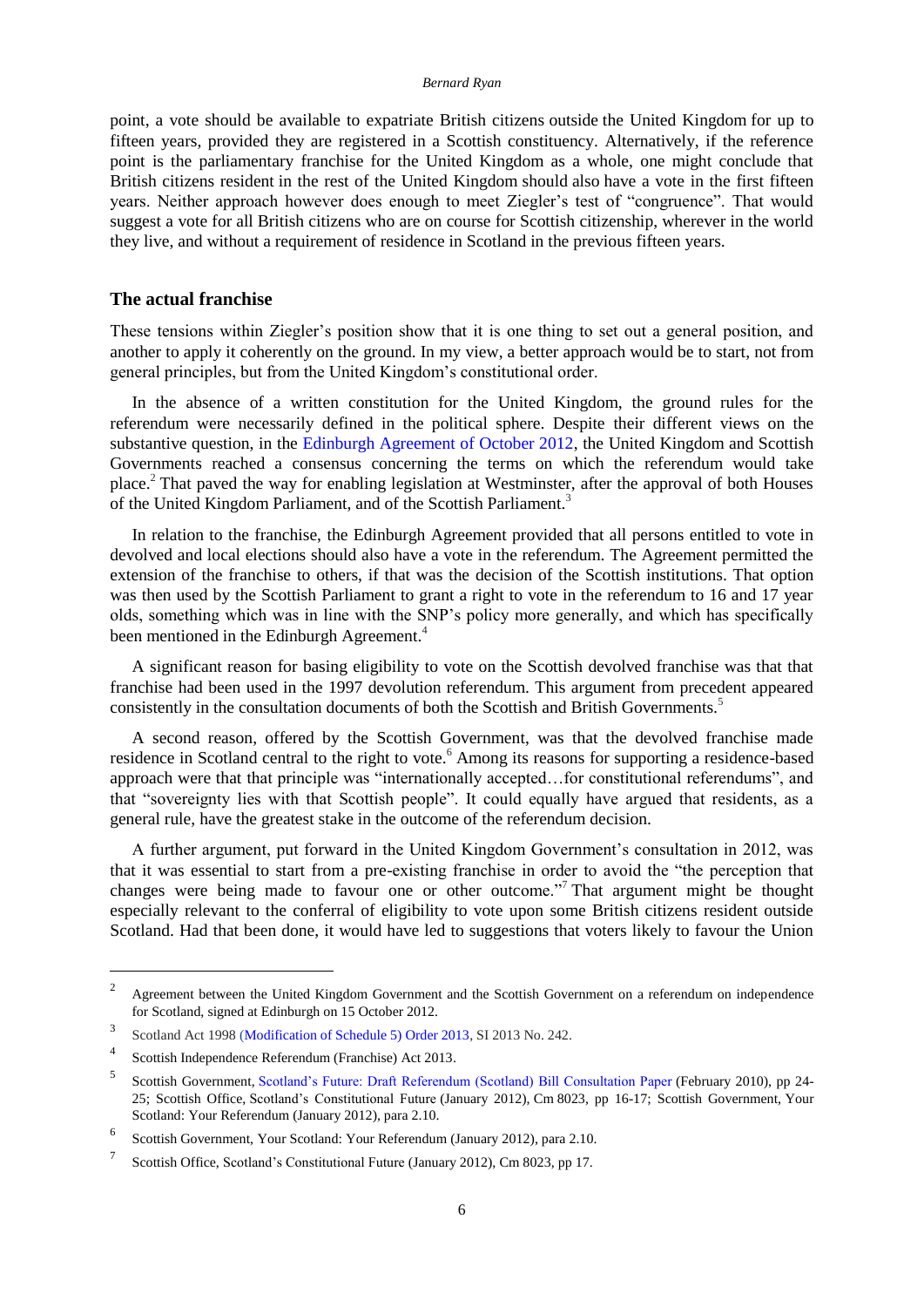were being added, and would have risked raising doubts about the legitimacy of the referendum, with problematic implications in the event of a close 'no' vote.

The Scottish referendum franchise was therefore arrived at through a process of constitutional decision-making led by the Scottish and United Kingdom Governments. That process, and the precedent- and residence-based outcome that it produced, are calculated to deliver a legitimate referendum. For these reasons, the franchise chosen must be considered robust to a critique which favours models based on the United Kingdom parliamentary franchise and/ or future citizenship.

# **Scottish citizenship**

The discussion so far has assumed that there is an identifiable category of persons who would be what Ziegler terms "citizens *ab initio*", from which a credible franchise could be constructed. The position is though more complex and indeterminate than that.<sup>8</sup> The Scottish Government's plan is that a Scottish citizenship law would be elaborated in the eighteen-month period of transition to independence which would follow a positive vote in the referendum. $9$  It is true that the Scottish Government outlined its own position as to the content of the citizenship law in Scotland's Future, published in November 2013. But that position must be considered provisional, and anyway lacks detail in many respects.<sup>10</sup> A franchise based on future citizenship would therefore be difficult to operationalise in the Scottish case.

Consider first the two groups whom the Scottish Government's intends would acquire citizenship automatically: those habitually resident in Scotland on the date of independence, and those who were born in Scotland, irrespective of their place of residence. Ziegler is clear that these groups should in principle have a right to vote in the referendum. Even in these cases, however, the post-referendum disposition of the British Government is a complicating factor. The current British Government has indicated that it might seek to withdraw British citizenship from those persons resident in Scotland at independence upon whom Scottish citizenship was conferred automatically.<sup>11</sup> As that prospect crystallises in a post-referendum context, the Scottish Government and Parliament might decide to narrow the category of those who acquired citizenship automatically, in order to permit others to retain British citizenship.

Beyond the 'automatic' cases, it is uncertain what Ziegler contemplates for those persons who would be eligible for Scottish citizenship around the time of independence, but upon whom it would not be conferred automatically. In his contribution, he suggests that persons given the "right of option" to become citizens are "stakeholders", who ought to have a say over independence. He also hints that other EU and Commonwealth citizens should be normatively entitled to participate if they are "offered citizenship of [the] putative state."

Two questions of principle may be posed here. First, which kinds of "option" or "offer" are sufficient to bring someone within the normatively favoured group? Secondly – however the first question is answered – what is the justification for denying a vote to some persons who are residents but who are not eligible for citizenship (or not eligible in the right way)? Ziegler does not offer a clear position on either of these points.

<sup>8</sup> The discussion here draws upon B. Ryan, ['At the Borders of Sovereignty: Nationality and Immigration Policy in an](http://papers.ssrn.com/sol3/papers.cfm?abstract_id=2450833)  [Independent Scotland'](http://papers.ssrn.com/sol3/papers.cfm?abstract_id=2450833) (2014) 28 Journal of Immigration Asylum and Nationality Law 146, 147-151.

<sup>9</sup> Scottish Government, [Scotland's Future: Your Guide to an Independent Scotland](http://scotreferendum.com/reports/scotlands-future-your-guide-to-an-independent-scotland/) (November 2013), p 340.

<sup>10</sup> [Ibid,](http://scotreferendum.com/reports/scotlands-future-your-guide-to-an-independent-scotland/) pp 271-273 and 495-499.

<sup>11</sup> Home Secretary, Theresa May, declared in the House of Commons on 10 June 2013 that "Decisions on UK citizenship are for the UK Government. Any decisions on the retention of UK citizenship by Scottish citizens after independence would be affected by future Scottish Government policy decisions." See too the discussion in HM Government, [Scotland](https://www.gov.uk/government/publications/scotland-analysis-borders-and-citizenship)  Analysis: Borders and [Citizenship](https://www.gov.uk/government/publications/scotland-analysis-borders-and-citizenship) (Cm 8726, January 2014), p 9.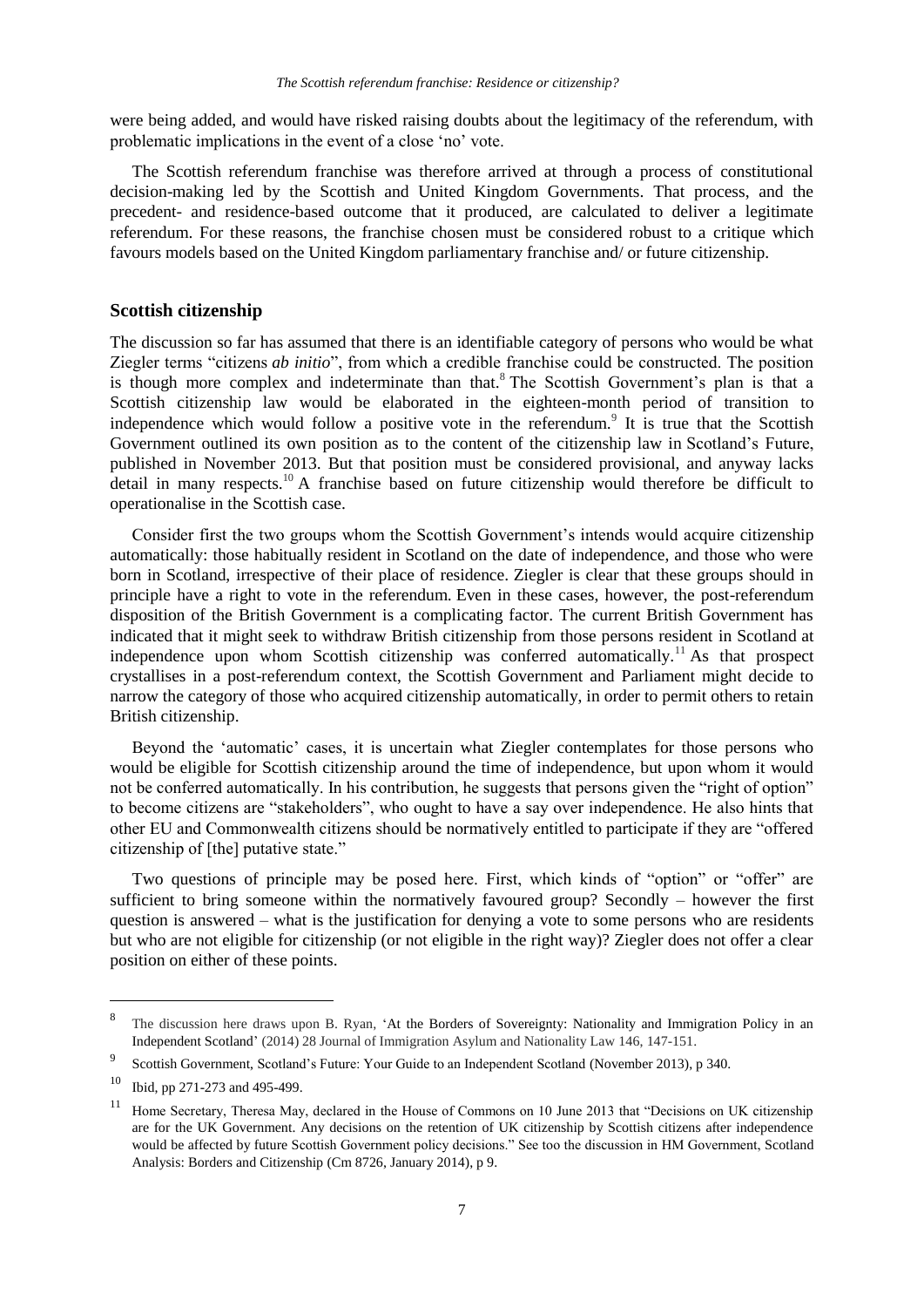#### *Bernard Ryan*

In the Scottish case, there is in any event uncertainty as to who would have an option over Scottish citizenship around the time of independence. For example, Scotland's Future stated that any person with "a parent or grandparent who qualifie<sup>[d]</sup> for Scottish citizenship" could register as a Scottish citizen – but it is unclear how many generations that would cover, or how it would apply to those born before independence. Scotland's Future also recognised that persons of "good character" would be able to naturalise through residence in Scotland, but neither the qualifying period(s) nor any other requirements were specified. A further ill-defined possibility is that others could naturalise if they had "spent at least ten years living in Scotland at any time", and had an "ongoing connection" to it. Finally, it is possible that some British citizens might be free to decline automatic Scottish citizenship: this was accepted in outline in Scotland's Future, but the details would depend upon the interaction of British and Scottish law at the time of independence.

# **Final thoughts**

In conclusion, I found Ziegler's attempt to devise a general theory of entitlement to vote in independence referendums admirable, rather than compelling. In the Scottish case, Ziegler's approach runs up against the enduringly pragmatic character of the United Kingdom's constitutional arrangements. The right to vote is not generally limited to British citizens, even for parliamentary elections. The constitutional architecture gave the flexibility to the two main protagonists to agree upon a precedent and residence-based approach to the franchise. Equally, the content of a Scottish citizenship law remains uncertain, and would not be defined until after a referendum vote.

Viewed in the abstract, it may make sense to class an independence referendum as a 'national' matter and/or to aim for the equation of the franchise with a future citizenship. The lesson I would draw for other cases, however, is that it may be difficult to apply that approach in a real situation. This will be especially true if there are many non-citizen residents with a legitimate expectation – based on precedent - of a say over independence.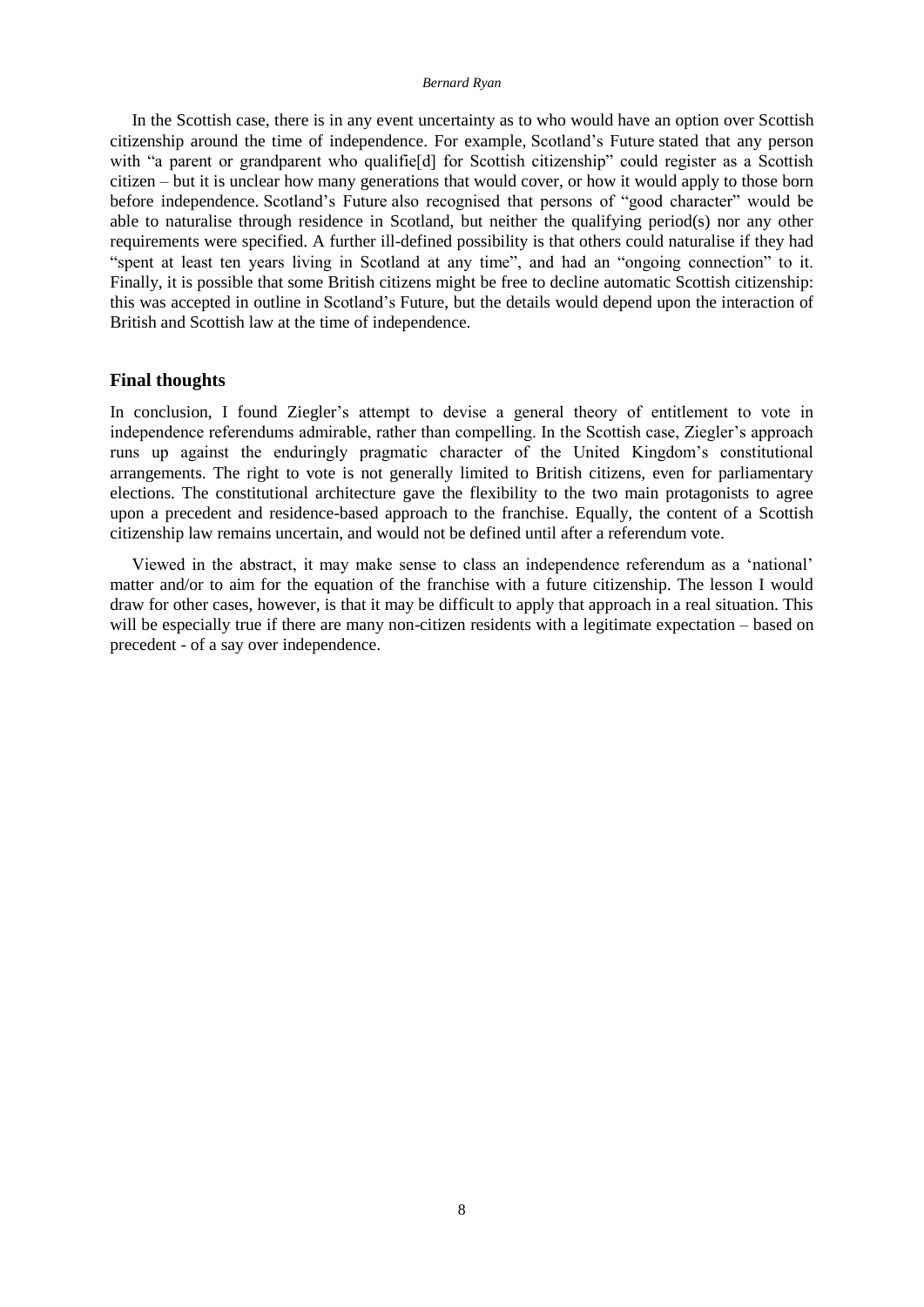## **Regional citizenship and self-determination**

# [Rainer Bauböck](http://eudo-citizenship.eu/about/people/consortium-members/93-bauboeck-rainer)\*

<span id="page-18-1"></span><span id="page-18-0"></span>In his kickoff contribution, Ruvi Ziegler argues that those who would become citizens on 'day one' of an independent Scotland should also be enfranchised in the referendum that will decide whether or not Scotland will become independent.

Ziegler suggests that "putative *ab initio* citizens of a putative state (the initial citizen-body of a new state), whether its nationality is attributed to them or they are given the 'right of option', are clearly stakeholders … in an independence referendum that may bring that putative state into being." Since I have defended a stakeholder principle for determining who should be offered citizenship and the franchise (Bauböck 2009), I need to explain why I disagree with Ziegler's proposition. I arrive at the same conclusion as Bernard Ryan, whose objections are based on legal norms and pragmatic reasons. My argument will instead be based on democratic principles that I consider as normatively coherent and attractive even if they are not fully recognised by current laws, academic scholars or political actors.

The short version of my objection is that independent states and autonomous regions within states are polities of different kinds. What it means to be a citizen in a polity depends not only on whether a person has a genuine link to that polity, but also on its nature. The Scottish referendum will decide whether the nature of the Scottish polity will be radically changed by transforming it from a selfgoverning region within the UK into an independent state. The outcome of this decision must not be preempted by enfranchising those who would become citizens of an independent Scotland. Instead, the only legitimate franchise is the existing one for Scotland as an autonomous territory of the UK.

Consider first the puzzle why UK citizens who are born and reside in England, Wales and Northern Ireland do not have a vote in the referendum. They are certainly stakeholders in the UK-wide polity. If Scotland became independent, this polity would be quite radically changed. Isn't an independence referendum exactly the kind of constitutional transformation in which all citizens have to be enfranchised, including those living permanently abroad, as David Owen has cogently argued (Owen 2010)? Ziegler points out how "a 'Yes' vote affects the lives of putative Scottish citizens" on Scottish independence. But doesn't it at least equally affect the lives of citizens in what has somewhat prematurely been labelled rUK (the rest of the UK). Without Scotland on board, it is more likely that Conservative governments will stay in power in London and that a future referendum on UK membership in the EU will result in Brixit. Why is this not enough to give them a vote in the referendum?

One answer is that if independence depends on a majority of all British citizens voting for it, then Scotland has of course no effective right to self-determination, since its residents will be outvoted by an overwhelming majority of rUK citizens. This leads to the crucial follow-up question: why does Scotland have a right to self-determination that excludes votes from UK in the first place?

Legally, the answer to this question is clear: because Westminster has accepted that Scotland can decide unilaterally on its territorial status. The Scottish right to self-determination has thus been agreed to by democratically elected representatives of both sides in the dispute: the British and the Scottish governments. This is a rare case. More frequent are conflicts in which the central government denies the right to self-determination of an autonomous territory, as the Spanish government currently does in response to Catalan demands for an independence referendum. The fact that the Spanish constitution rules out unilateral self-determination by any part of the "indivisible Spanish nation" does not settle the matter from the democratic perspective. If Scots can unilaterally determine the future

<sup>\*</sup> European University Institute.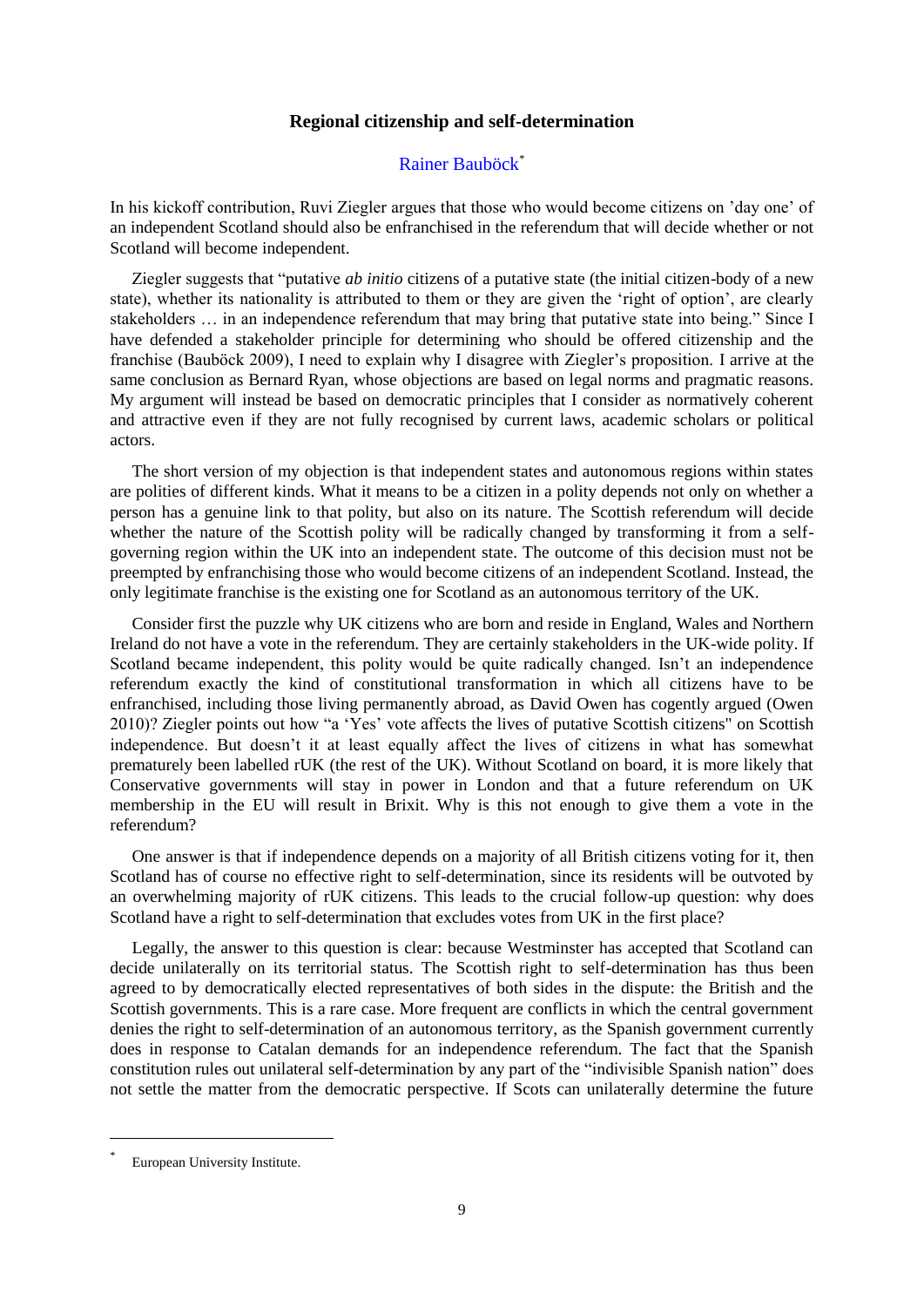#### *Rainer Bauböck*

status of their territory, why shouldn't Catalans have the same right? In other words, in the absence of a consensus, what else could ground a right of self-determination through a democratic vote?

The case of Kosovo provides an answer to this question. Unilateral secession from a state can be legitimate if the central government of a state violates fundamental rights of the inhabitants of a province, abolishes their previous rights of self-government or tries to change the demographic basis of their autonomy through ethnic cleansing and settlement policies. Self-determination becomes then a remedial right that can be exercised against the will of the central government.

I do not think that self-determination claims in Catalonia, Quebec, Flanders and other provinces that enjoy robust autonomy qualify as remedial. This does not settle the issue since it is possible to argue that the Madrid, Ottawa and Brussels governments ought to consent to self-determination referendums for the same pragmatic reasons as London. In Quebec two such referendums were held in 1980 and 1995 and in 1998 the Supreme Court of Canada stated that, although Quebec does not have a right to self-determination under international law or the Canadian Constitution, the federal government would have to enter negotiations if another referendum resulted in "a clear majority vote in Quebec on a clear question in favour of secession."<sup>12</sup> I leave it to other contributors to further explore such non-consensual and non-remedial cases and will instead focus on how this distinction bears on the first question asked in this forum debate: Should the franchise in independence referendums depend on whether self-determination is remedial or consensual?

Where an independence referendum is clearly remedial, as the one held in 1991 in Kosovo in response to Milosevic's abolition of Kosovo autonomy was, the solution proposed by Ziegler seems the right one. When a constitutionally guaranteed right of a political community to self-government is abolished, those who would become citizens of an independent state should have the right to decide on whether they support this outcome. There are several qualifiers to this proposition: it may be practically difficult to create a voter registry that includes those driven into exile some time ago, especially in a situation where a central government tries to prevent the referendum from happening. And even a remedial right to self-determination does not imply a right to exclude residents from the franchise and future citizenship on ethnic or other discriminatory grounds. If secessionists claim jurisdiction over a certain territory, they must grant the franchise and future citizenship to all legitimate residents in this territory – which still allows for the exclusion of recent settlers brought in to change the demographic composition of the population. But the normative reason remains clear: the decision about the future independence of a region need not be taken exclusively by those previously enfranchised in regional elections, if there is no more effective regional self-government and citizenship as a legitimate basis for this franchise.

Whereas remedial self-determination involves a decision whether to **replace** an abolished regional citizenship with citizenship in an independent state, consensual self-determination involves a decision whether to **upgrade** an existing regional citizenship into that of an independent state. And this decision should be taken by those who are currently voting citizens of the region. It seems to me illegitimate to preempt the outcome of such a decision by enfranchising putative citizens who do not have a right to vote in regional elections now and who will also not gain a future right to vote in case of a 'No' outcome. My concern is not how enfranchising persons born in Scotland who reside in London, Brussels or Boston would affect the referendum result. It may well be that a majority of these putative Scottish citizens would prefer Scotland to remain in the UK so that they do not risk losing their EU passports. I am raising a principled objection: The putative demos of an independent Scotland should not replace the existing demos of Scotland as part of the UK in a decision about independence because currently only the latter but not the former can be considered as democratically legitimate.

This brings me to the second question asked in this forum: Who should be the citizens of newly independent states? Our previous discussion would be pointless if the answer were: exactly the same

<sup>&</sup>lt;sup>12</sup> Cf[. re Secession of Quebec, \[1998\]](http://scc-csc.lexum.com/scc-csc/scc-csc/fr/item/1643/index.do) 2 S.C.R. 217.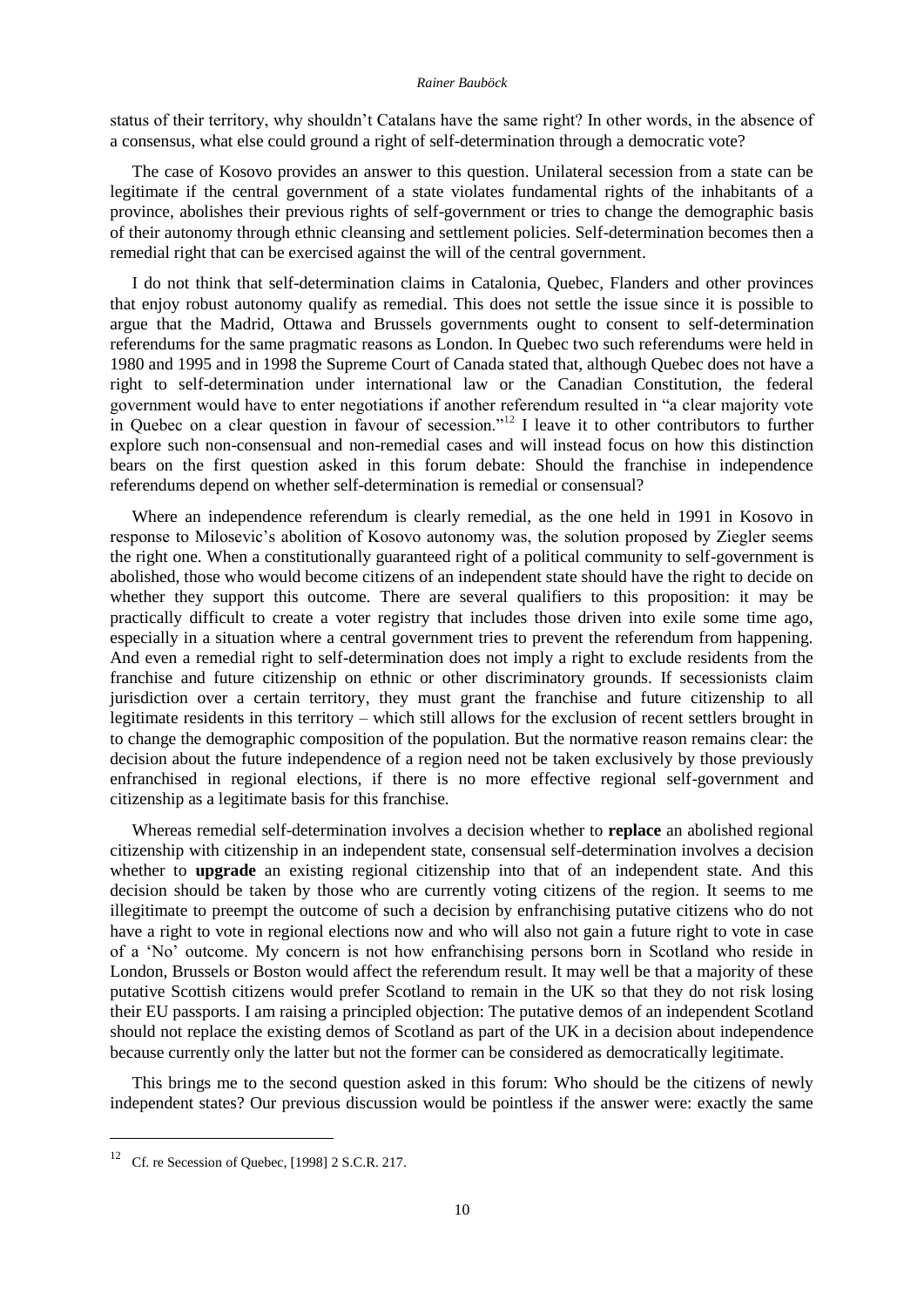as the current regional citizens. But regions and independent states are polities of different kinds and their membership rules differ accordingly. All citizenship laws of independent democratic states are based on birthright (i.e. some mixture of ius soli and ius sanguinis) and provisions for naturalisation and voluntary renunciation of citizenship. These rules create often large discrepancies between residents and citizens with significant numbers of non-resident citizens and non-citizen residents. By contrast, the citizens of autonomous regions in democratic states are in most cases the citizens of the wider state who take up residence in the region. There is no birthright, naturalisation, or renunciation, and thus also no external citizenship that would allow emigrants originating in the region who do not maintain a residence there to cast votes in regional elections.

The Scottish case is slightly unusual because the franchise in Scottish Parliament elections includes not only British, Irish and qualifying Commonwealth citizens who can also vote in Westminster elections, but even citizens of other EU member states. As Ziegler points out, the latter would not automatically become Scottish citizens in case of independence but would have to opt in through naturalisation. Is this a problem for the legitimacy of the Scottish referendum? I do not think so. It is certainly not illegitimate for a region to extend its citizenship to residents who are not citizens of the larger state. We find this extension in local elections in fourteen European states where the franchise is granted to all residents independently of their nationality. If all of the currently enfranchised citizens of Scotland as a region of the UK have a legitimate vote in regional elections, it would be wrong to exclude them from the decision on a fundamental change of the territorial status of the region.

Who should then become citizens of an independent Scotland? On this point, I do not have any major disagreement with Ziegler's helpful discussion of international legal norms for initial determination of citizenship in case of state succession or with the respective proposals in the Scottish government's White Paper. What we need to understand is that these norms address the specific task of setting up a birthright citizenship regime for a newly independent state that necessarily differs from whatever rules had previously existed within an autonomous region. Just as we must distinguish the initial collective determination of automatically included citizens on day one of an independent state from the ongoing individual determination under a regular citizenship law, so we ought to distinguish existing regional citizenship from initial determination at independence. Independence referendums are procedures that provide democratic legitimacy to the transition from regional to independent-state citizenship. But they must not blur this distinction. If the moral basis for self-determination exercised in this way is consent rather than remedial justice, then the vote belongs to the regional citizens who should decide on whether they want to change their region's status through secession.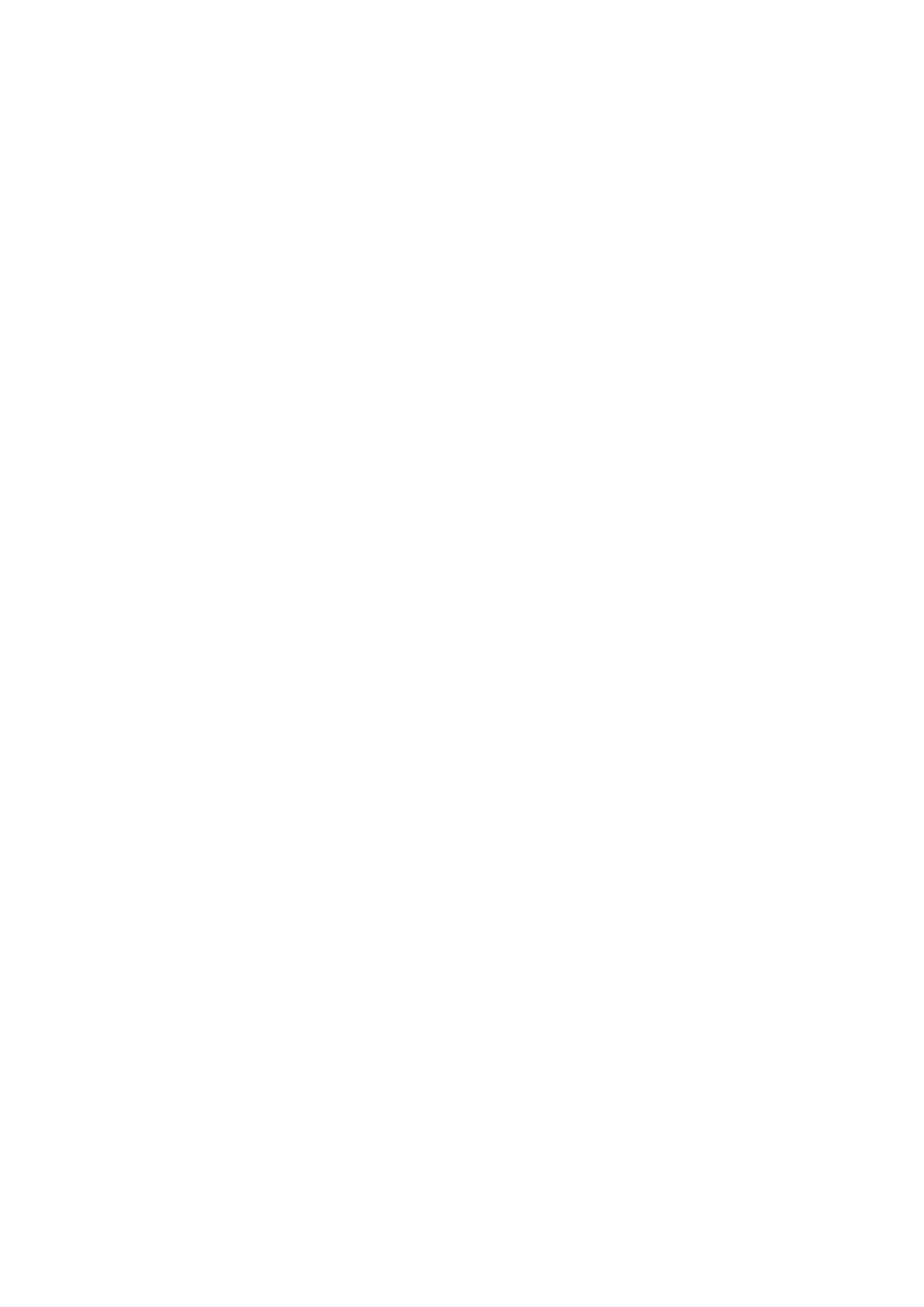# **A Matter of legitimacy?**

# [Dimitrios Kyritsis](http://eudo-citizenship.eu/about/people/other-eudo-citizenship-collaborators/1173-dimitrios-kyritsis)<sup>\*</sup>

<span id="page-22-1"></span><span id="page-22-0"></span>Democratic rule aspires to an ideal of universal political participation. Within national political communities, this ideal has historically manifested itself in a demand for the extension of the franchise. But outside that framework the ideal is fraught with ambiguity.

One of these ambiguities concerns procedures that aim to establish a national political community from scratch, as illustrated by debates about the franchise in the Scottish independence referendum. As things stand, if you were born and grew up in Scotland but reside elsewhere, say in England, you do not have a right to vote in the referendum. This is so despite the fact that, were Scotland to become independent, the Scottish government has committed to granting you citizenship *ab initio*. I do not doubt that the interests of political expediency and national myth-making might recommend that the franchise be extended to you. But it strikes me that no duty is breached if this does not happen. In his kick-off contribution, Ruvi Ziegler claims otherwise. He not only contends that giving the right to vote to potential *ab initio* citizens who are non-residents is 'highly desirable' but that not doing so 'may undercut the legitimacy of the referendum'. The latter statement suggests that, for Ziegler, something in the vicinity of a mandatory norm will have been breached. Here, I shall offer some arguments against this thesis.

Ziegler advances two reasons for his view. First, he says, we ought to extend the franchise to all potential *ab initio* citizens because independence referendums 'meaningfully and directly' affect their legal options. Granted, this feature of independence referendums may serve to distinguish them from political procedures that have no similarly momentous effect. But the principle that we ought to participate in all the political decisions that profoundly affect us is not a sound one. That principle would give Venezuelan citizens a say in US energy policy, for instance. It would require that (many) citizens of Central American states participate in the design of US immigration policy. Notice that in both examples US policy is foisted upon someone. The situation is markedly better for those potential *ab initio* citizens of an independent Scotland who are not eligible to vote in the referendum. According to the ILC Draft Articles, they must be given the right to accept or reject Scottish citizenship. Thus, if the principle is not valid in the case of the Venezuelans, surely it cannot be for the disenfranchised Scots-to-be. That is not to say that the latter have an easy choice to make. Some of them may face the dilemma of trading one nationality for another. Still, there is no general duty to give people easy choices, especially when those choices basically add new - morally permissible - options to the ones that existed before.

Second, Ziegler maintains that the extension is required to remedy the mismatch between the group of people who will decide on independence and the group of *ab initio* citizens. Arguably, the mismatch smacks of arbitrariness, and arbitrariness is the kind of thing that 'undercuts' political legitimacy. But it is not clear why this particular mismatch is arbitrary in a sense that is crucial for legitimacy. Consider a restriction on the right to vote in the referendum along racial lines. What makes it illegitimate is its illicit ground. Ziegler owes us an analogous argument. Perhaps he thinks that the status of *ab initio* citizenship is a sufficient (though not necessary) condition for the right to vote on independence. I beg to differ. If anything, it is those who will become systematically subject to the coercive force of the new state from day one just by virtue of their residence that have the most pressing interest to decide on independence, whether they will be citizens or not. Conversely, for the non-residents who can become *ab initio* citizens, this status is - given their right to choose - little more than some sort of premium membership. You can throw in the right to vote if you want, but you don't have to.

<sup>\*</sup> University of Reading.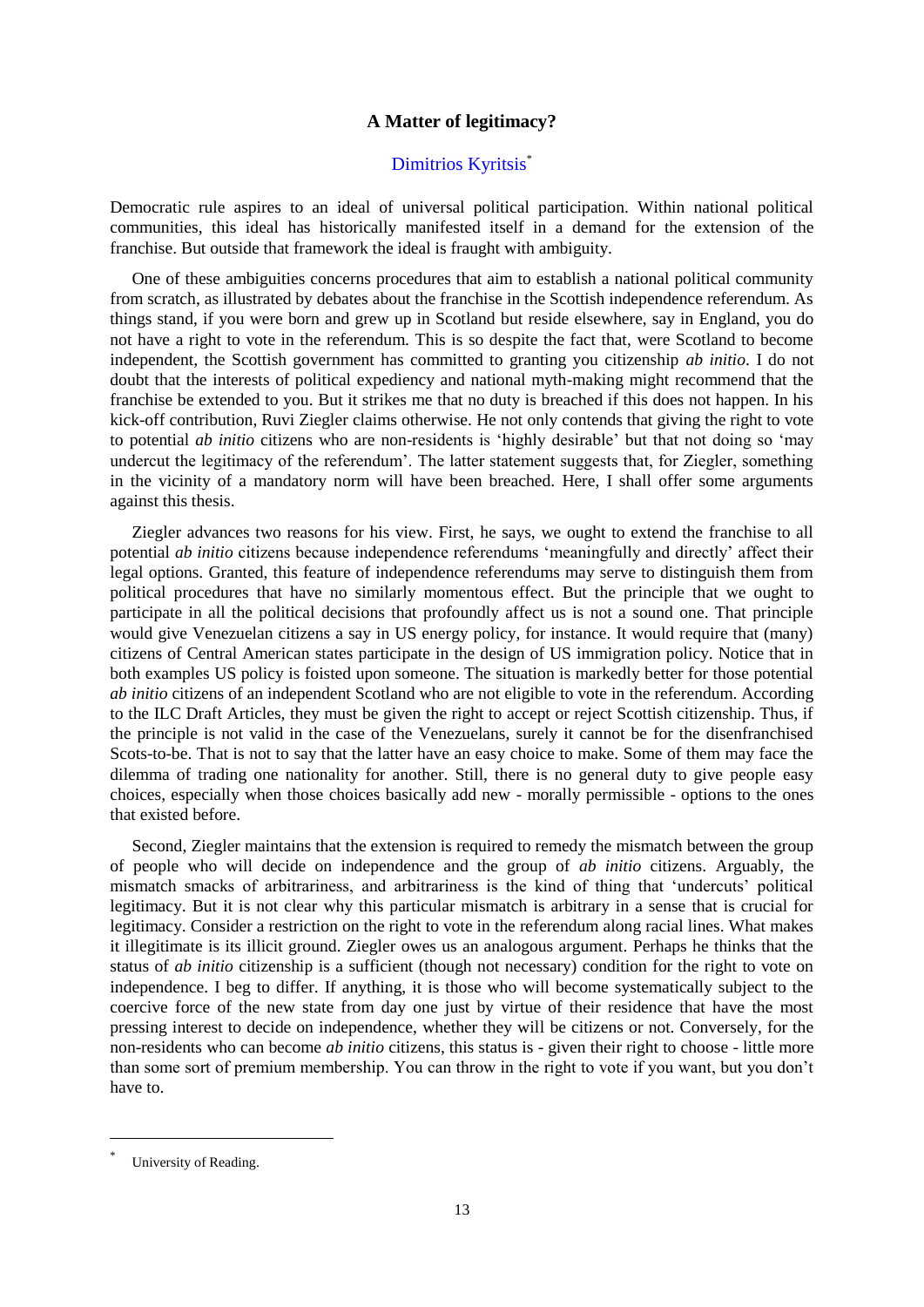#### *Dimitrios Kyritsis*

Where do these arguments leave us? Even if I am right that Ziegler does not dent the legitimacy of the Scottish independence referendum, his proposal touches on an important issue. Ours is a world of states whose existence, boundaries and membership (not to mention relative wealth and power) are to a large extent the product of force and historical contingency. This raises a host of challenges, which we encounter time and again in debates about immigration, global justice, humanitarian intervention, the obligation to obey the law and so forth. Understandably, we want to ensure that at least new states will be built on more rational foundations. Ziegler's proposal focuses our attention on this worthwhile project.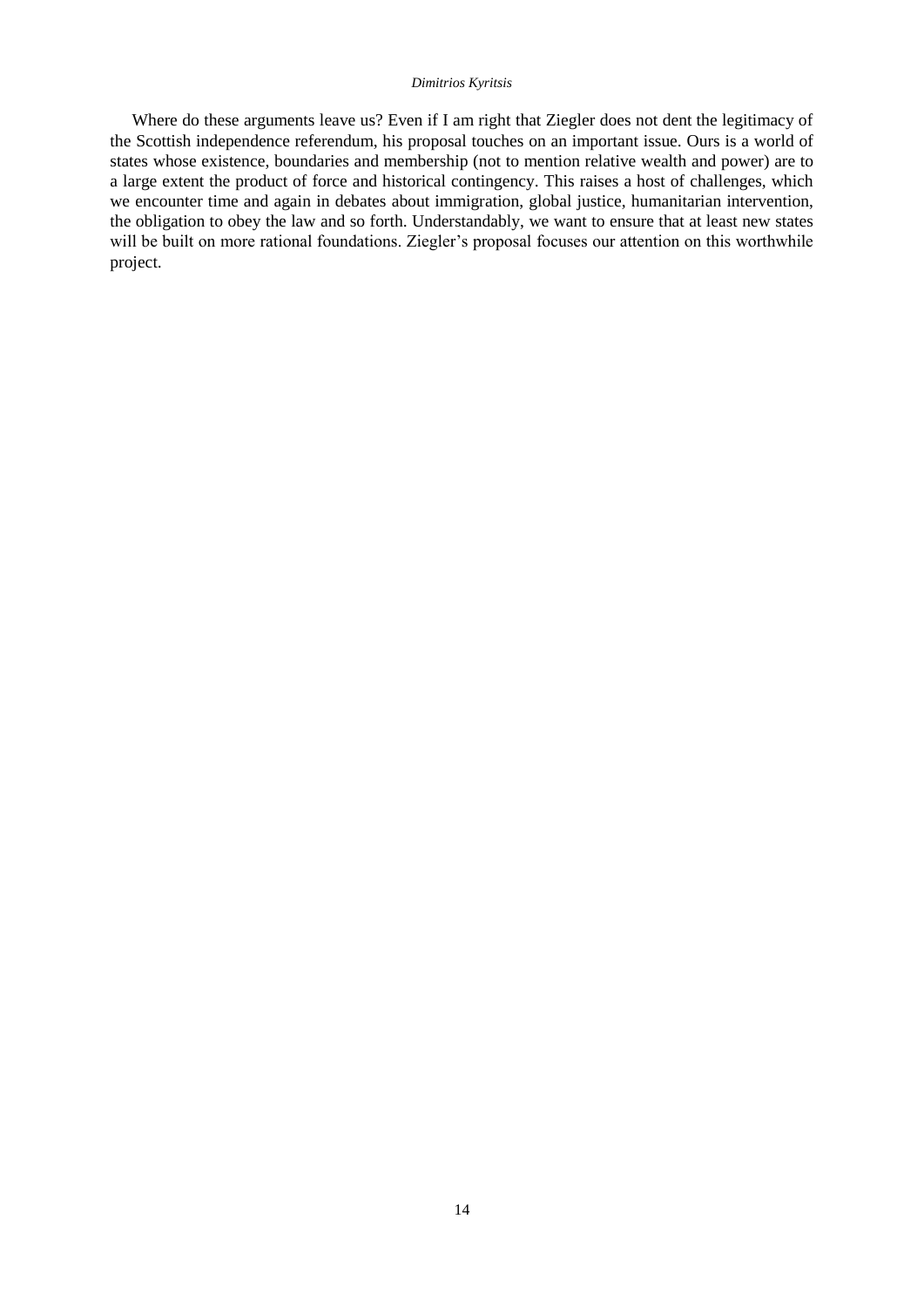# <span id="page-24-1"></span><span id="page-24-0"></span>**Who votes in a referendum? General comments and some facts concerning Québec**

# [Guy Laforest](http://eudo-citizenship.eu/about/people/other-eudo-citizenship-collaborators/1202-guy-laforest) and [Eric Montigny](http://eudo-citizenship.eu/about/people/other-eudo-citizenship-collaborators/1200-eric-montigny)\*

In critical essays on constitutional referendums, Patrick Taillon and Stephen Tierney have argued that the crucial difficulty is to identify the People, the Demos.<sup>1</sup> In other words, the first question is to determine who is substantively concerned by the ballot question (who are the legitimate stakeholders, as argued by [Rainer Bauböck](http://eudo-citizenship.eu/commentaries/citizenship-forum/citizenship-forum-cat/1157-independence-referendums-who-should-vote-and-who-should-be-offered-citizenship?showall=&start=2) in his own commentary in this forum). In light of its own experience with referendums, Québec is a good case study. The aim of this contribution is to comment on some of the larger issues debated by Ruvi Ziegler and others in this forum, and further to explain the rules that are currently in place in Québec on voter eligibility.

# **General comments**

On matters of referendums, consistent normative logic does not always work. To give but one example from the current debate, Rainer Bauböck in his own contribution recalls that, beyond the issue of the franchise, unilateral secession can be rendered legitimate if the central government of a state has violated the fundamental rights of the inhabitants of the seceding province or abolished their previous rights to self-government. Sometimes, reality can be more complex. It is possible to imagine a situation whereby the central government has substantially reduced, rather than abolished, the rights to self-government of the inhabitants of the seceding jurisdiction. Context, here, would require further normative reflections. On the issue of the franchise at the heart of the current debate, our core argument is as follows: gaining consensus between central and sub-state government is more important than maintaining consistency between pre- and post- independence enfranchisement.

[Ruvi Ziegler,](http://eudo-citizenship.eu/commentaries/citizenship-forum/citizenship-forum-cat/1157-independence-referendums-who-should-vote-and-who-should-be-offered-citizenship?showall=&limitstart=) examining the Scottish case, argues that those who will be offered Scottish citizenship after independence should also be entitled to vote in the referendum in which the matter will be decided. He argues on the side of normative clarity and consistency. [Bernard Ryan](http://eudo-citizenship.eu/commentaries/citizenship-forum/citizenship-forum-cat/1157-independence-referendums-who-should-vote-and-who-should-be-offered-citizenship?showall=&start=1) replies by siding with the pragmatic political and constitutional arrangements at work in the United Kingdom, which apply to the upcoming Scottish referendum the rules allowing European Union and Commonwealth citizens to vote at devolved and local elections. In the end, we believe that consistency between past and present democratic rules should prevail in this case over consistency about matters as they stand and democratic citizenship rules for the future. Rainer Bauböck makes a similar point in his comment, arguing that the rules guiding normal sub-state elections in Scotland should also apply to an independence referendum. However, the foundations of his reasoning are different from ours. Bauböck starts from the idea that the sub-state demos is substantially different from the demos of an independent state, before moving to the issue of consistency. We would rather argue that the most important dimension, on the issue of the franchise and on many others, has to do with the existence of an [overall agreement between the British and Scottish governments,](http://www.scotland.gov.uk/About/Government/concordats/Referendum-on-independence) arrived at on 15 October 2012. Concerning independence referendums, nothing is more important than reciprocal consent and respect between the existing state and secessionist authorities. At least in part for reasons of consistency, we believe that the provision allowing young people, 16 and 17 years of age, to vote in the upcoming Scottish referendum, is wrong. This is, however, the kind of inconsistency we can live with because it was one element in the contours of the compromise between British and Scottish authorities. We will reformulate our core argument after having looked at the case of Québec.

l

McGill University and Université de Laval.

<sup>1</sup> Patrick Taillon, Le référendum expression directe du peuple [: Essai critique sur la rationalisation de l'expression](http://www.worldcat.org/title/referendum-expression-directe-de-la-souverainete-du-peuple-essai-critique-sur-la-rationalisation-de-lexpression-referendaire-en-droit-compare/oclc/794214340?referer=di&ht=edition)  [référendaire en droit comparé,](http://www.worldcat.org/title/referendum-expression-directe-de-la-souverainete-du-peuple-essai-critique-sur-la-rationalisation-de-lexpression-referendaire-en-droit-compare/oclc/794214340?referer=di&ht=edition) Paris : Dalloz, 2012. See also Stephen Tierney, [Constitutional Referendums](http://books.google.it/books?hl=fr&lr=&id=nJj8C4v3NBYC&oi=fnd&pg=PP2&dq=constitutional+Referendums+:+The+Theory+and+Practice+of+Republican+Deliberation&ots=aBI18oZGBy&sig=2YbHErw7lru4MbCMusGytOBnKOk#v=onepage&q=constitutional%20Referendums%20%3A%20The%20Theory%20and%20Practice%20of%20Republican%20Deliberation&f=false) : The Theory [and Practice of Republican Deliberation,](http://books.google.it/books?hl=fr&lr=&id=nJj8C4v3NBYC&oi=fnd&pg=PP2&dq=constitutional+Referendums+:+The+Theory+and+Practice+of+Republican+Deliberation&ots=aBI18oZGBy&sig=2YbHErw7lru4MbCMusGytOBnKOk#v=onepage&q=constitutional%20Referendums%20%3A%20The%20Theory%20and%20Practice%20of%20Republican%20Deliberation&f=false) Oxford: Oxford University Press, 2012.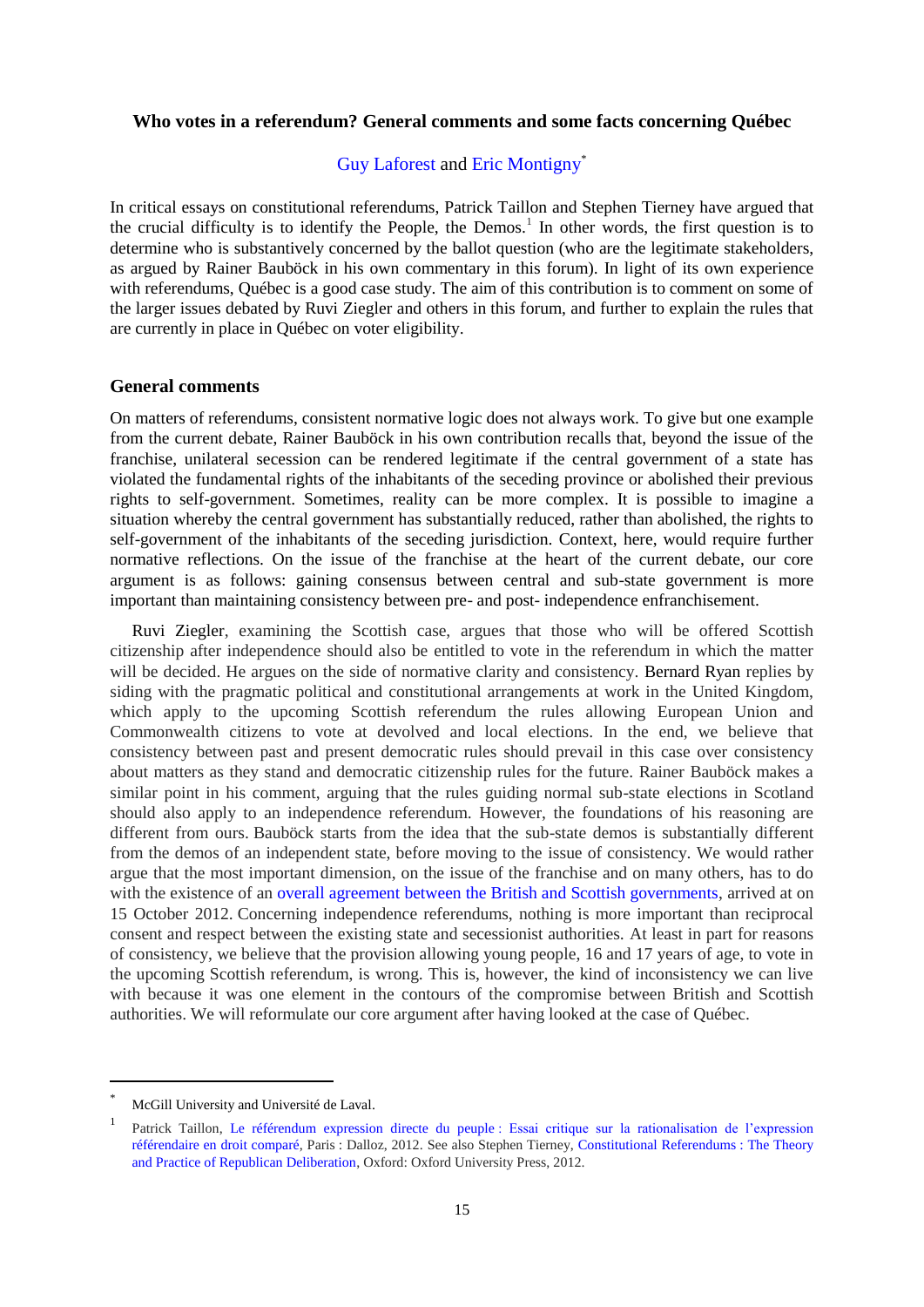#### **Referendums in Québec and the electoral system**

Over time, Quebeckers have experienced different types of referendums (always non-binding, following the logic of Westminster-based parliamentary democracy); three were initiated by the Canadian federal parliament and four by their own legislature. The two most famous ones dealt with sovereignty-association in 1980 and with sovereignty-partnership in 1995.

As citizens of the Canadian federal state residing in the province of Québec, Quebeckers are entitled to vote at both regional and national levels<sup>2</sup>. Jurisdiction over the electoral process is shared by both levels of government, under the umbrella of the judiciary, including the Supreme Court of Canada which sits as Canada's final court of appeal.

Two main laws stemming from the National Assembly of Québec govern the electoral system in the province. Adopted in 1978, the [Québec Referendum Act](http://www2.publicationsduquebec.gouv.qc.ca/dynamicSearch/telecharge.php?type=2&file=/C_64_1/C64_1_A.html) is still in force. It includes provisions regarding the obligations to form a Yes and a No 'camp', to establish a Referendum Council, and to regulate financing. For other matters, such as the eligibility to vote, the Referendum Act refers to the [Québec Election Act.](http://www2.publicationsduquebec.gouv.qc.ca/dynamicSearch/telecharge.php?type=2&file=/E_3_3/E3_3_A.html)

#### **Qualified electors**

According to the Québec Election Act, mentioned above, in order to be able to vote in a referendum in Québec, one has to be a qualified elector. The act applies age (18 years) and Canadian citizenship requirements.

To be a qualified elector, one must also have been domiciled in Québec for six months. For most electors, this is easy to demonstrate. This provision could face interpretive difficulties for newcomers or for students born elsewhere in Canada. The domicile of a person is the domicile established under the Québec Civil Code.<sup>3</sup> It means that it has to be one's main address and that this person has expressed in practice her or his intention to consider it as such. A [debate on the status of residency,](http://www.montrealgazette.com/life/More+students+complain+they+were+able+register+vote/9674736/story.html?__federated=1) initiated by McGill University students, occurred in Court before the 2014 election. Most of the cases submitted to the Court were [rejected.](http://www.montrealgazette.com/life/More+students+complain+they+were+able+register+vote/9674736/story.html?__federated=1) Moreover, one year after the referendum of 1995, students of Bishop University were [found guilty of voting without being Québec residents.](http://www.electionsquebec.qc.ca/english/news-detail.php?id=1727) Robert Ghiz, currently Premier of Prince Edward Island, was studying at Bishop University at the time and [admitted to voting](http://www.ledevoir.com/politique/quebec/145530/la-bande-a-robert)  [in the 1995 referendum.](http://www.ledevoir.com/politique/quebec/145530/la-bande-a-robert) In that respect, a person who is deprived of voting rights pursuant to Québec laws (Election Act, the Referendum Act, the [Act respecting elections and referendums in](http://www2.publicationsduquebec.gouv.qc.ca/dynamicSearch/telecharge.php?type=2&file=/E_2_2/E2_2_A.html)  [municipalities](http://www2.publicationsduquebec.gouv.qc.ca/dynamicSearch/telecharge.php?type=2&file=/E_2_2/E2_2_A.html) or the [Act respecting school elections\)](http://www2.publicationsduquebec.gouv.qc.ca/dynamicSearch/telecharge.php?type=2&file=/E_2_3/E2_3_A.html) is not allowed to vote.

## **A permanent list of electors**

Since 1995, Québec has chosen to put in place a permanent list of electors. This list consists of the information contained in the register of electors and the register of territories. According to the Election Act, this information shall include the name, domicile-based address, gender and date of birth of each elector.

The information relating to electors is updated on the basis of the information transmitted to the Chief Electoral Officer. This information could come directly from electors, from the school boards, the Public Curator, the Chief Electoral Officer of Canada and the Department of Citizenship and Immigration of Canada. In practice, it comes essentially from the Régie de l'assurance-maladie du Québec. This agency has to notify the Chief Electoral Officer of any change in the name, address, date

<sup>2</sup> Note that many electors in Québec consider their province to be the "national" level.

<sup>3</sup> Se[e articles 75 to 83 of Québec's civil code.](http://www2.publicationsduquebec.gouv.qc.ca/dynamicSearch/telecharge.php?type=2&file=/E_3_3/E3_3_A.html)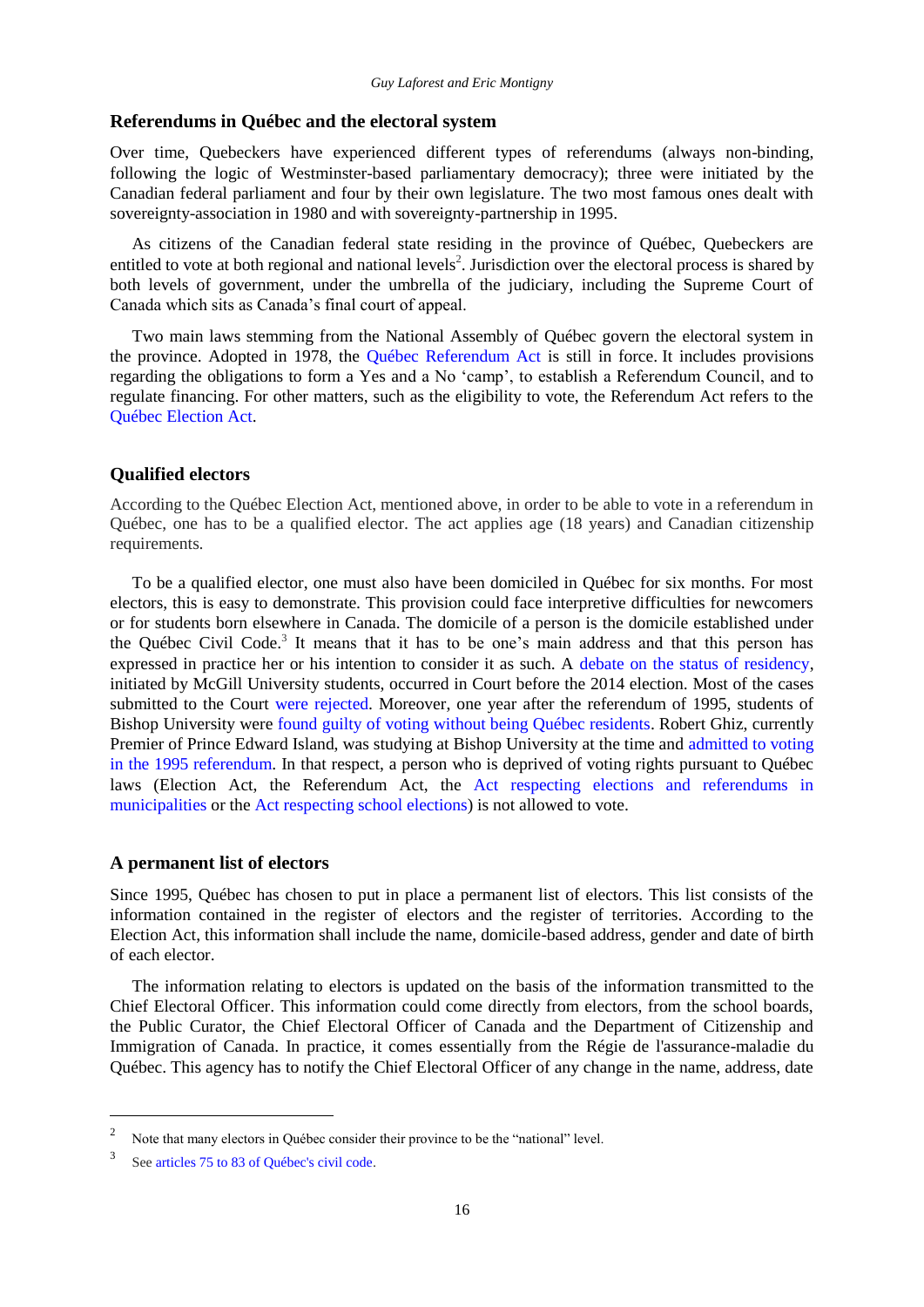of birth or gender of a person whose name is entered on the permanent list of electors, as well as the date of the person's death. The same applies for a person who has informed the Régie that he or she has acquired Canadian citizenship or who is about to reach 18 years of age, at least six months before the person's eighteenth birthday.

# **Alternative voting procedures and voting outside Québec**

The Québec Electoral Act provides many different ways for electors to express their vote beyond the regular practice of voting in one's residential neighborhood. First, electors can vote at the returning officer's main office or branch offices. Second, the practice of early voting is gaining in popularity.<sup>4</sup> Since 2014, it is possible to vote on the campus of a vocational training centre or a post-secondary educational institution. Finally, postal voting is permitted. The latter method is available to electors who are incarcerated but also to electors residing outside Québec. The latter case is crucial to our current discussion.

Voting by electors residing outside Québec was in force for both the 1992 and 1995 referendums. Electors that register to vote outside Québec were deemed to be domiciled at their Québec address. They had to demonstrate that they had left Québec temporarily after being domiciled in Québec for 12 months. They were able to vote outside Québec for two years after their date of departure.

This two-year limit did not apply to an elector, and her or his spouse, posted outside Québec working for the governments of Québec or Canada, or to an employee of an international organisation of which Québec or Canada is a member and to which it pays a contribution. An elector who wished to vote outside Québec had to file and sign a request including the following elements: name, sex and date of birth; domiciled address in Québec or last domiciliary address in Québec; date of departure from Québec; projected date of return to Québec; and postal address outside Québec. In addition, the person had to complete a declaration stating that he or she intended to return to Québec.

As shown in table 1, no more than 3,000 electors registered to vote outside Québec in the 1992 referendum. In 1995, 15,000 electors registered. Their [participation rate was close to 80%](http://www.electionsquebec.qc.ca/francais/tableaux/referendums-detenus-8485.php) in both referendums.

| Referendum of            | 1992  | 1995   |
|--------------------------|-------|--------|
| Number of constituencies | 124   | 125    |
| Number of electors       | 3,086 | 14,818 |
| Yes option               | 1,343 | 2,533  |
| No option                | 1,089 | 9,016  |
| Number of valid votes    | 2,432 | 11,549 |
| Number of rejected votes | 32    | 168    |
| Total of votes           | 2,464 | 11,717 |
| Participation rate       | 79,8% | 79,1%  |

<sup>4</sup> [19% of electors used the early voting option](http://ici.radio-canada.ca/sujet/elections-quebec-2014/2014/04/04/018-elections-quebec-taux-participation-vote-anticipation.shtml) in the Québec election that was held on 7 April 2014.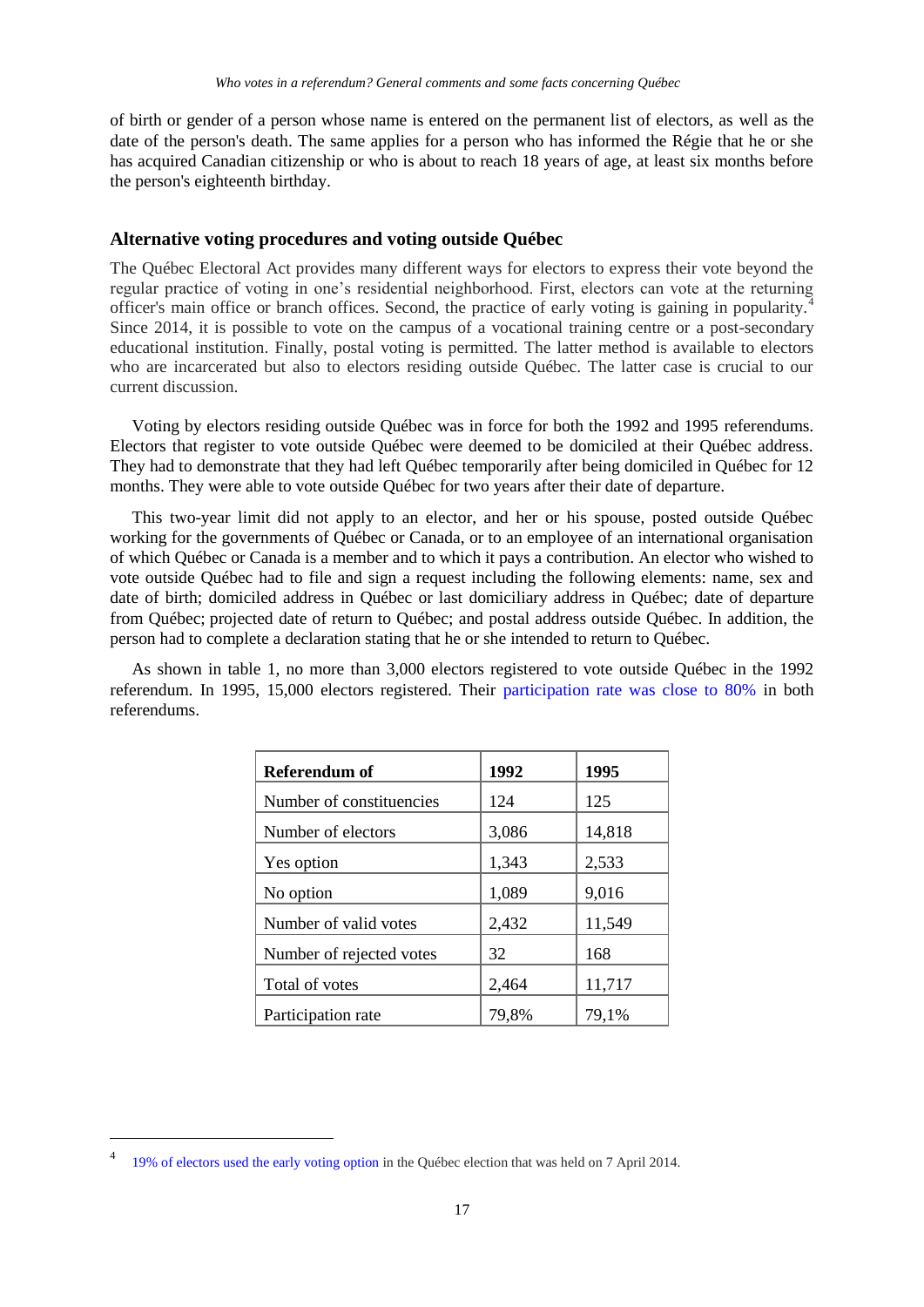# **Conclusion**

 $\overline{\phantom{a}}$ 

Since 1980, Québec's democracy has experienced three referendums on its constitutional future. The Referendum Act and Election Act are permissive regarding eligibility. If one is a Canadian citizen, one can vote even if one has been a resident for only six months. Postal voting is also available for electors residing temporarily outside Québec. Nevertheless, to be a qualified voter, one must demonstrate that one has the will to contribute to the future of Québec and to be a member of the political community. In summary, one has to be a Quebecker, and this notwithstanding a temporary residence outside Québec. For normal elections and for referendums, those are the rules of the game.

However, the legal and normative rules of the game are not everything in matters of referendums. Issues of political culture, dimensions related to the existence of a form of mutual respect and trust, however thin and limited, between key players, are of fundamental importance. At the time of the two secession referendums in Québec, there was no such trust and respect between the governing authorities of Québec and of Canada.<sup>5</sup> This is the greatest difference between the current Scotland-UK case on the one hand, the past Québec-Canada case and the current stalemate in Catalonia-Spain on the other hand. The politics of referendums requires consistency and as much consent as possible in the circumstances.

<sup>5</sup> See [Tierney,](http://books.google.it/books?hl=fr&lr=&id=nJj8C4v3NBYC&oi=fnd&pg=PP2&dq=constitutional+Referendums+:+The+Theory+and+Practice+of+Republican+Deliberation&ots=aBI18oZGBy&sig=2YbHErw7lru4MbCMusGytOBnKOk#v=onepage&q=constitutional%20Referendums%20%3A%20The%20Theory%20and%20Practice%20of%20Republican%20Deliberation&f=false) p.144 and p.297, for a discussion of the background of the Québec referendums and of the 1998 Belfast ('Good Friday') Agreement.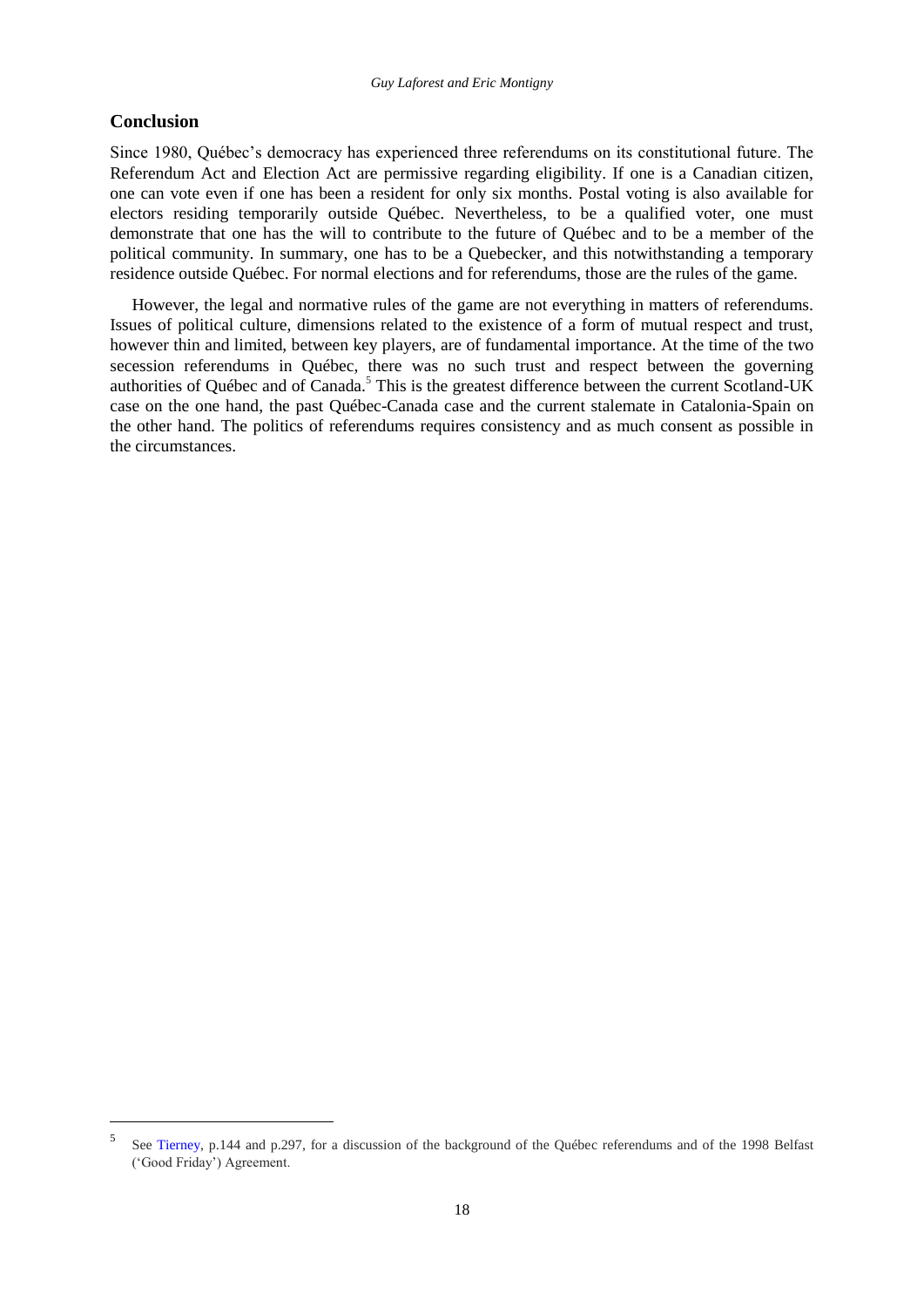# **A Catalan perspective: franchise in a forbidden referendum**

# [Jaume López](http://www.upf.edu/dcpis/en/pdi/professorat/jlh.html)<sup>\*</sup>

<span id="page-28-1"></span><span id="page-28-0"></span>My contribution to this debate will offer what might be called "a Catalan perspective" in light of the impending 9 November 2014 vote on the political future of that region/nation.

Let me note at the outset that I agree with Rainer [Bauböck's position](http://eudo-citizenship.eu/commentaries/citizenship-forum/citizenship-forum-cat/1157-independence-referendums-who-should-vote-and-who-should-be-offered-citizenship?showall=&start=2) on the question who should vote in a referendum on the political future of a region or stateless nation (which includes the decision whether or not to become an independent state). Persons who participate in the regional elections of the territory that aims to change their political status should vote, not potential future citizens of a possible new state.

I agree with his reasoning, and I think it could be also applied to a referendum on the future of Catalonia, even if it is neither a classic case of remedial self-determination, nor of a consensual one. I do think it is a question about upgrading the status of a polity, for the question in Catalonia is a double one: 1) Do you want Catalonia to become a state (which can include a federal or confederal relation in/within Spain); 2) If the first question is answered affirmatively: Do you want Catalonia to become an independent state? The present autonomy can thus be upgraded in different ways. I also think that it has remedial features, for only the continuous negative response of the Spanish state to federal reform and its failure of recognition of the Catalan identity explain the massive increase in support for a referendum and also for independence (about the 50% of the Catalan population, [see here\)](http://ceo.gencat.cat/ceop/AppJava/pages/estudis/categories/fitxaEstudi.html?colId=4888&lastTitle=Bar%F2metre+d%27Opini%F3+Pol%EDtica+%28BOP%29.+1a+onada+2014). In Albert Hirschman's terms, the Catalonian voice has repeatedly been ineffective in bringing about reform and this has strengthened the exit option (Hirschman 1970).

The inclusion of two questions locates the Catalan case in between an internal self-determination process that would create a federal state and an external one that would create an independent state. The right to decide as a vague concept has played the main role in all the social and political demands. It has been at the centre of some of the most important demonstrations ever held in Catalonia. From my point of view we cannot simply equate an external right to self-determination with a right to decide. I think that the Advisory Opinion of the International Court of Justice on Kosovo's independence provides a better theoretical and legal basis for this new concept of the right to decide. I disagree on this point with Bauböck. Although it is true that Kosovo was a case of remedial secession, the ICJ opinion offers three exhaustive bases of legitimation: non-productive negotiations, democracy, and peaceful ways, all of which are clearly present in the case of Catalonia. The Catalan sovereignty demands can be better understood as a right of the present demos to decide on its future rather than as a more traditional right to self-determination of peoples and nations. But this is certainly another debate.

Is the view defended by Bauböck the one that is going to be applied in Catalonia in order to define who is entitled to vote in the upcoming referendum? Possibly not. 'Possibly', because Catalonia has not yet adopted legislation defining who will be able to vote in the impending referendum. 'Not', because a draft bill was tabled on 16 July 2014 with a view to a parliamentary debate in the Catalan Parliament at September, and this draft bill does not draw a clear distinction between regional voters and future citizens.

The fact that, four months before such an important referendum, enabling legislation has not yet been passed by the Catalan Parliament reflects in part the particularity of the Catalan sovereignty process. At present, it is unclear whether a referendum will be held, in view of the Spanish government's objection which it has repeatedly voiced in the Spanish parliament. The difference between the UK-Scotland and the Spain-Catalonia processes is remarkable and explains, in part, why

<sup>\*</sup> Pompeu Fabra University.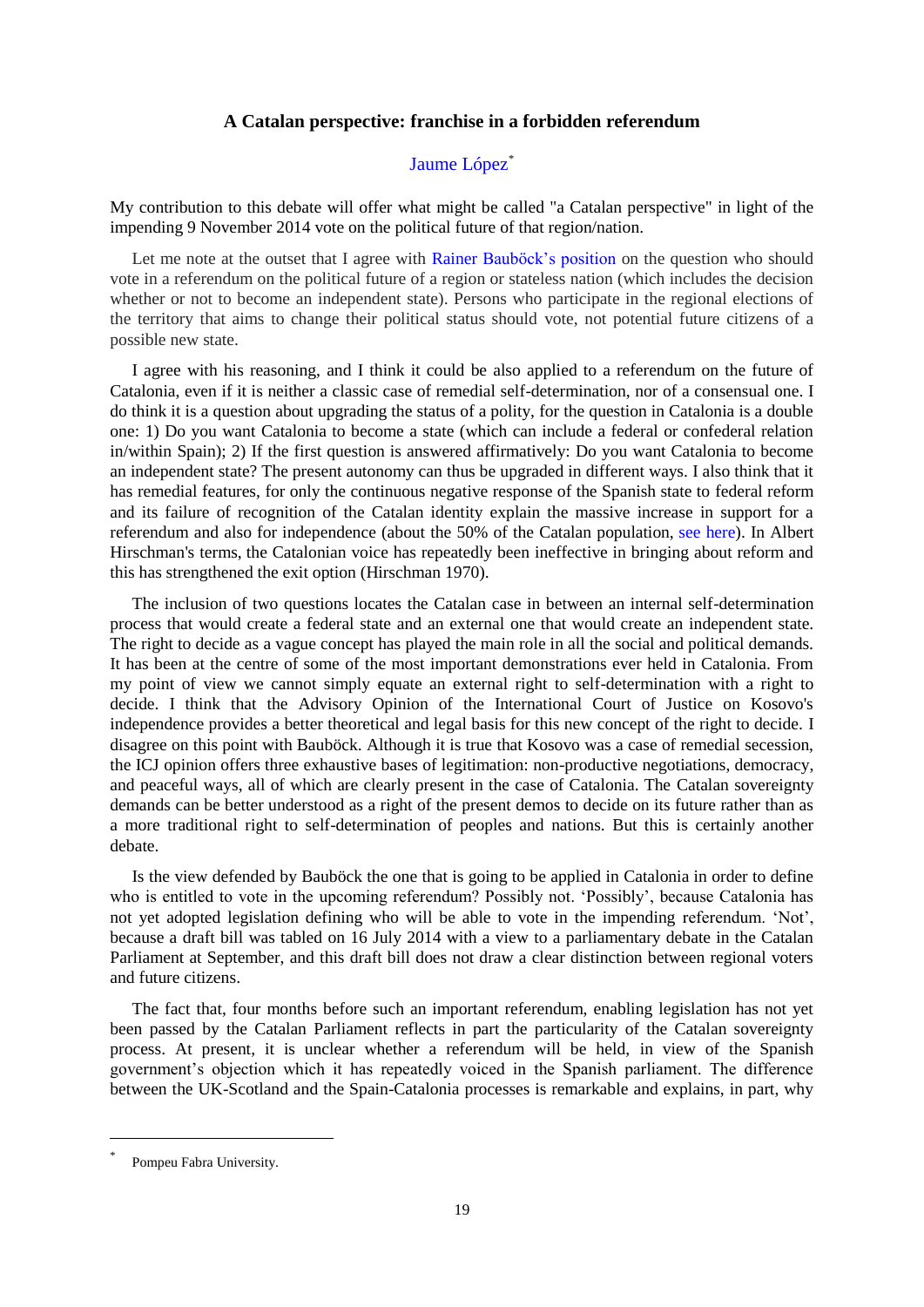#### *Jaume López*

the Catalan Parliament wants to pass an act authorising 'political consultations'. This strange name is due to the fact that, the Spanish constitution reserves the power to hold referendums to the Spanish state, and prohibits the holding of referendums by regional governments, including Catalonia's. On 8 April 2014, the Spanish Parliament voted against authorising the Catalan Parliament to legislate for a referendum.

Article 2 of the Spanish Constitution proclaims 'the indissoluble unity of the Spanish nation, the common and indivisible country of all Spaniards', on the one hand, and 'recognises and guarantees the right to autonomy of the nationalities and regions of which it is composed', on the other hand. The unresolved tension between these two principles has hampered full recognition of Spain as a plurinational democracy. In his recent coronation speech, the new King Philip claimed that Spain is a 'united and diverse nation', emphasizing the common idea that Spain is a nation, and not a multinational state.

It is clear that the distinction between holding a consultation and holding a referendum is confusing and can only be explained by the current political context. On the one hand, according to the Spanish Catalan Statue, approved by Catalans in referendum in 2006 and amended by the Constitutional Court four years later, the Catalan government can develop ways to improve democracy and consultation with Catalans. On the other hand, according to the Spanish Constitution, only the Spanish Parliament can hold binding and non-binding referendums (as, for example, the 2005 referendum on the EU Constitutional Treaty). The question is: what does a 'political consultation' mean in the Spanish legal landscape? Is it in fact a non-binding referendum that cannot be called a referendum, but could have strong binding effect? This would be the case if a majority of Catalans clearly express their desire for Catalonia to become a new state.

These elements affect the franchise. First, legislators must try to distinguish between a consultation and a referendum. Thus, the proposed eligibility for participation in the November consultation is not based on the general electoral register (which is 'owned' by the Spanish government), but on a new register that draws from all the municipal registers, basing the franchise on residence rather than citizenship. In addition, persons above the age of 16 will be able to vote, whereas in constitutionally regulated referendums and representative elections only those who are 18 years or older are entitled to vote.

Furthermore, according to the draft bill, apart from regional electors (Spanish citizens ordinarily resident in Catalonia), citizens of other EU states resident in Catalonia for more than a year and registered therein would be eligible to vote, whereas citizens of non-EU states must satisfy a three years registration period from the day they have obtained a residence permit in Catalonia. Catalans residing abroad may vote in the consultation if they register in a voluntary registry, while Catalans who live and are registered in the rest of Spain will not be able to vote. Catalan MPs may have been inspired by the arrangements made for the Scottish referendum. Drawing a distinction between residents (the requirement of one or three years' residence) based on their nationality (EU/non-EU) seems very questionable.

I would argue that the proposed franchise is fundamentally mistaken. On the one hand, it seems clear that the nature of a vote on the political future of Catalonia (which includes the possibility of independence) is very different from other types of referendums. On the other hand, it makes no sense that someone who cannot vote for the regional parliament can decide if Catalonia should change its present status.

Although there is no Catalan citizenship as such, the legal status of Catalans is clearly defined in [Article 7 of the Spanish Catalan Statute:](http://www.gencat.cat/generalitat/eng/estatut1979/titol_preliminar.htm) '1. Spanish citizens legally resident in Catalonia benefit from the political status of Catalans or citizens of Catalonia. Their political rights are exercised in accordance with this Statute and the law. 2. Spanish citizens resident abroad whose last legal place of residence was Catalonia also enjoy, as Catalans, the political rights defined by this Statute; their descendants, who maintain this citizenship, shall also enjoy these rights, if they so request, in the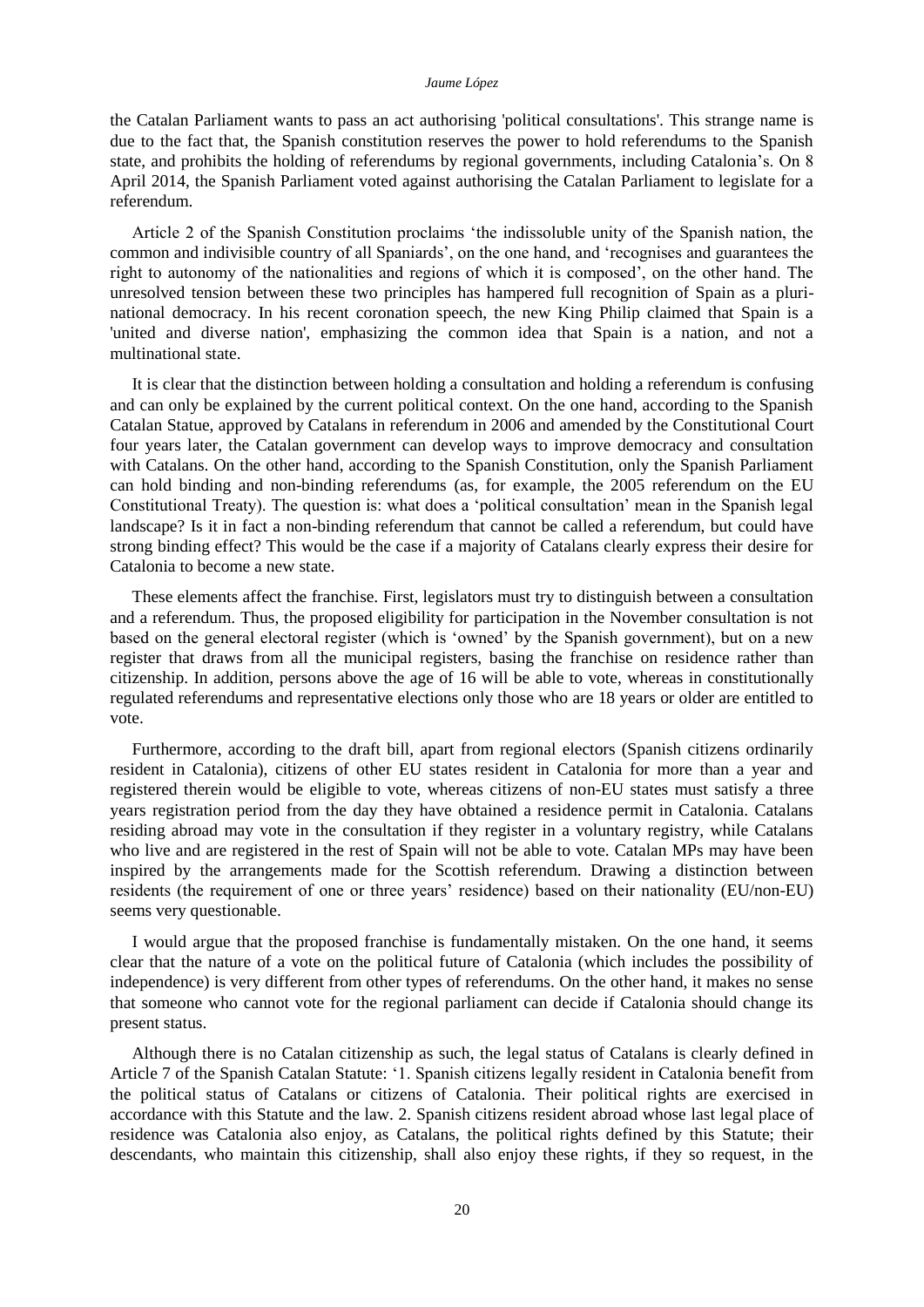manner determined by law.' Article 7 defines who is entitled to vote in the regional elections. In other words, the Catalan demos. Not the Catalan nation. Not putative citizens of a Catalan state. It is this demos which should have the possibility to vote on any upgrading of the current status as an autonomous community of the Kingdom of Spain, including the possibility to become a new independent state.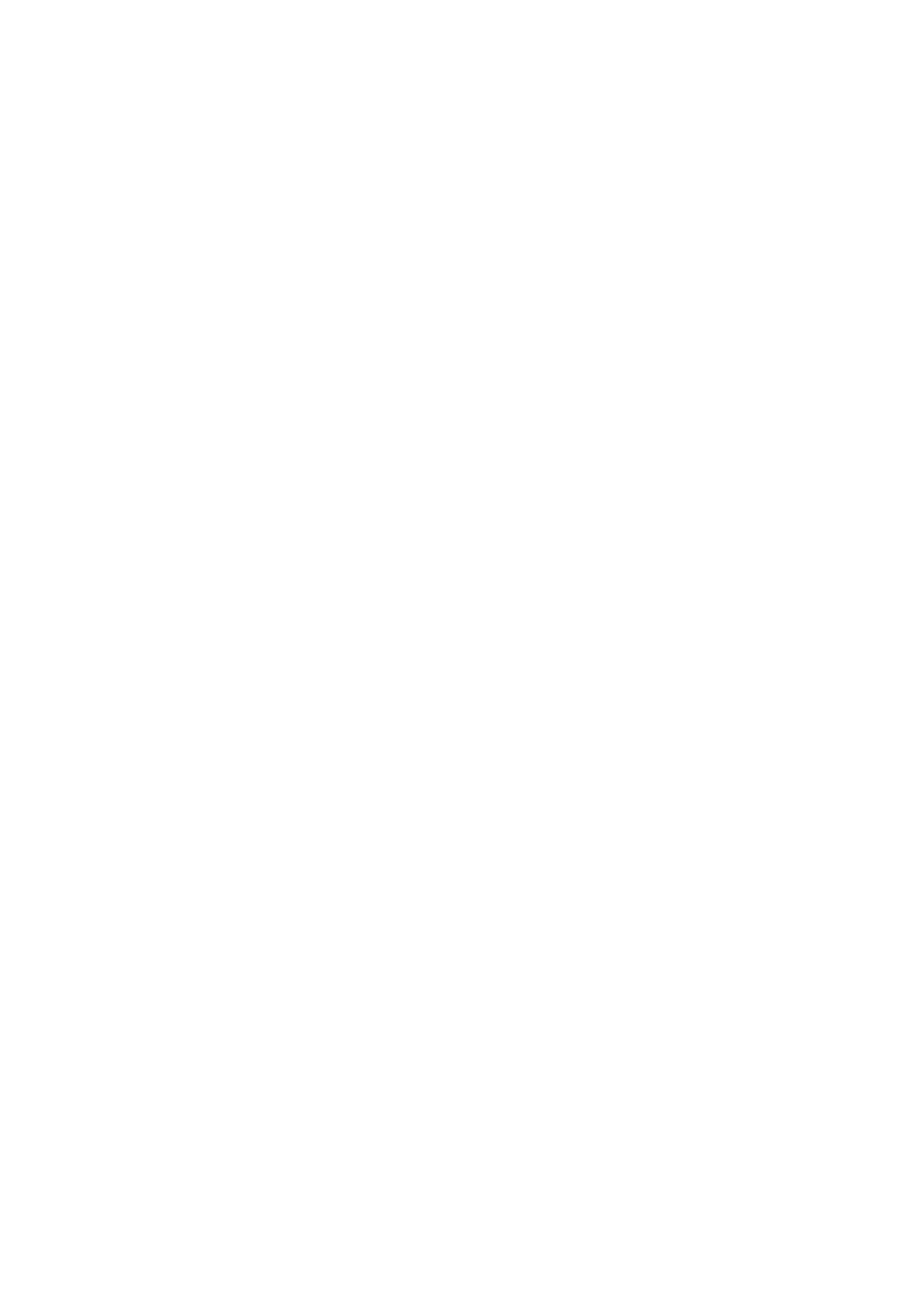## **Polish migrants in Scotland**

#### [Derek McGhee](http://eudo-citizenship.eu/about/people/other-eudo-citizenship-collaborators/1204-derek-mcghee) and [Emilia Pietka-Nykaza](http://eudo-citizenship.eu/about/people/other-eudo-citizenship-collaborators/1205-pietka-nykaza-emilia)\*

<span id="page-32-1"></span><span id="page-32-0"></span>The Scottish Independence referendum is a historic event, as an independence referendum being held in an existing EU member state is unprecedented (Shaw 2013: 13). Independence referendums are unlike other sub-national elections, as they address questions that as Ziegler notes in this Forum 'are qualitatively different from the issues raised in elections for sub-units of a state'. The fact that the outcome of the referendum could disrupt Scotland's and the UK's continuing EU membership is of particular concern for EU migrants living in Scotland. We will return to concerns over continuing EU membership and other related issues (including the link between sub-national election rights and naturalization) at the end of the contribution.

This contribution primarily concerns a particular aspect of what Bauböck (2005) might call EU migrants' sense of having 'a stake', or being 'stakeholders'. Thus, we examine how some of the Post-Accession<sup>1</sup> Poles in Scotland (it should be noted that Post-accession Poles are Scotland's largest minority group<sup>2</sup>) we interviewed<sup>3</sup> perceive their eligibility to vote in this referendum. What we were particularly struck by in our interviews was the number of our participants who referred to their inclusion as eligible voters in this referendum either as a privilege or as a burden. Both of these perceptions offer opportunities for deepening our appreciation of the experience of being a 'stakeholder alien' in this historic referendum.

The participants who perceived their voting rights as a burden struggled with the decision whether to vote in the referendum. There were two main reasons that a number of our participants gave for this contemplation. The first reason was related to the question whether migrants in Scotland have a moral right to vote and decide about independence of a nation state they are not citizen of. The second reason was that migrants did not want to exercise a right that might contribute to an outcome that their hosts might not desire. Thus, their response was a matter of taking on the role of the considerate guest who does not want to be seen to be abusing their host's kindness and hospitality:

"I know that I have a right take part in referendum, but do I have a moral right to do so? (…) If someone is asking about my personal opinion whether Scotland should be independent, I would say no, I think it should remain in the UK. But if someone is asking me do I feel that I should decide after 7 years of living in this country? I think I don't. I think I won't be voting because I can contribute to the decision that could make them [Scots] unhappy."

#### *Jan, age 57, warehouse worker, Glasgow*

In a sense, participants such as Jan are exhibiting a sophisticated understanding akin to Derrida's (2000a, 2000b, 2005) insistence on the impossibility of 'pure' or 'absolute' hospitality. For Derrida, hospitality is precarious and conditional. That is, conditional on the host's continuing favourable attitude to their guest(s). As well as exposing the migrants' perception of the precariousness of hospitality, Jan is also articulating what Richard Sennett calls a code of honour. Following Bourdieu, Sennett considers honour to suppose that 'an individual who sees himself through the eyes of others, who has need of others for his existence, because the image he has of himself is indistinguishable from

l

<sup>\*</sup> University of Southampton.

<sup>1</sup> Post-accession migrants are the citizens of the eight countries that joined the EU in 2004 (the Czech, Republic, Estonia, Hungary, Latvia, Lithuania, Poland, Slovakia and Slovenia).

<sup>2</sup> According to the 2011 Census for Scotland, the number of Polish migrants living in Scotland was 55,231. See [National](http://www.nrscotland.gov.uk/)  [Records for Scotland.](http://www.nrscotland.gov.uk/)

<sup>3</sup> This was a small-scale mostly qualitative study. We do not intend to generalise findings, nor do we claim that outcomes are representative of all Polish migrants in Scotland. We conducted an online survey, 250 participants completed the survey between April-June 2014, and 24 individual in-depth interviews with Polish Adults, 12 in Glasgow and 12 in Edinburgh, between May and June 2014. We anonymised the names of all participants.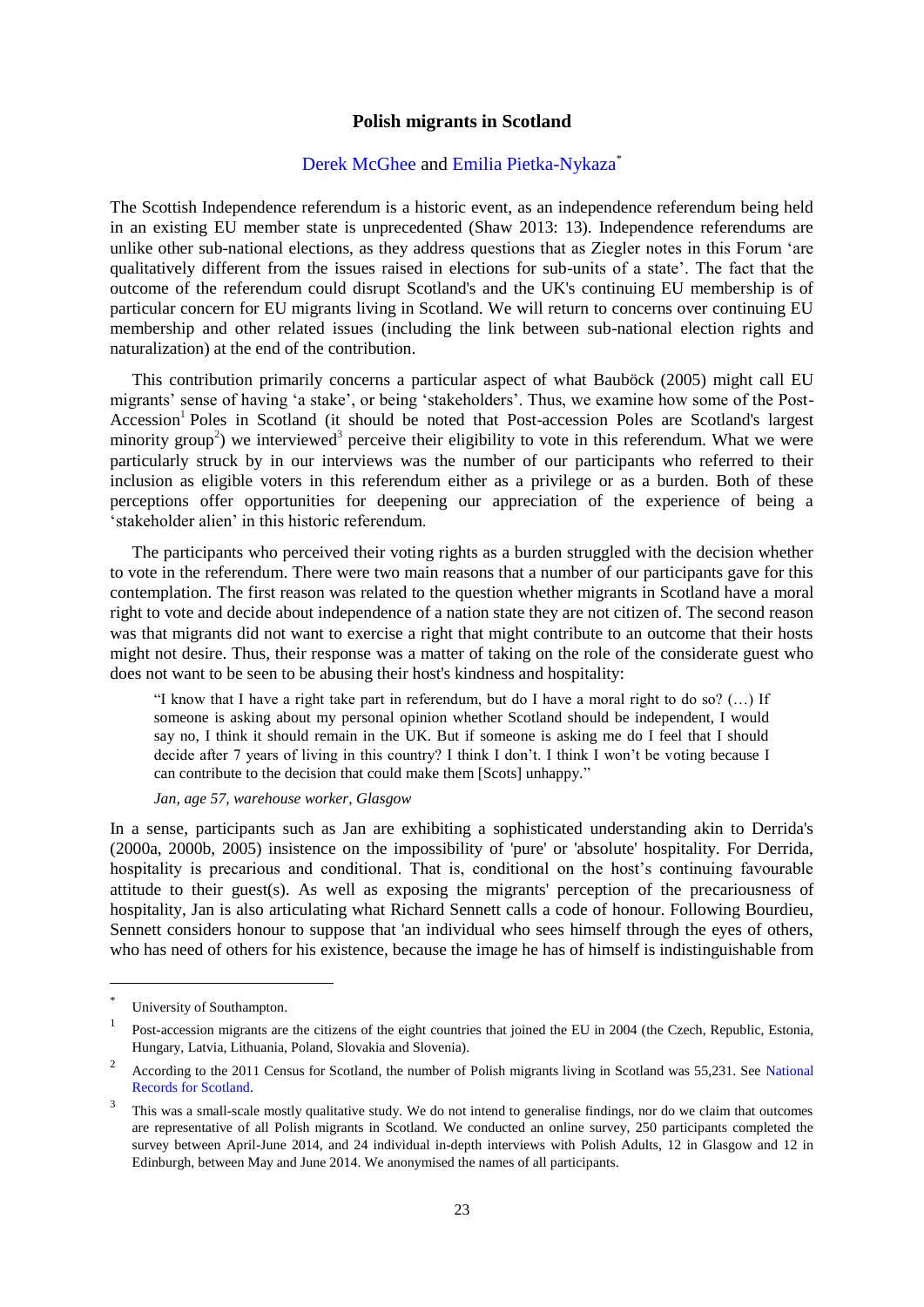that presented to him by other people' (Bourdieu, in Sennett 2003: 55). In this context, being honourable and honouring the host is an expression of gratitude which acknowledges a conditional welcome and the risks of appearing ungrateful (to one's host), as such gratitude has 'survival value' (Komter 2005: 57). From Jan's perspective, his decision not to vote is in a cycle of gift (the vote) and counter-gift (deciding not to vote) that from Jan's perspective is essential in sustaining social ties and social cohesion (Komter 2005: 57) in his adopted country.

In contrast, other participants viewed their inclusion in the referendum as a more straightforward and unconditional gift or privilege. That is, as something Scotland has given EU migrants voluntarily without them asking or demanding this right. For a number of participants, this gift or privilege was seen as 'form of gesture' and recognition of migrants' presence and contribution to hosts communities.

"I think it's a form of gesture and a way of showing one's trust, because, on one hand, I think if one has lived here for a number of years, one should be considered a citizen of this country (…). I think it was a very valid and positive gesture, because no matter how you look at it, the immigrants who come here not only join the army of labour but also settle down here and contribute to the economy, plan their lives here and shape the culture of the country, and so I think they should totally have the right to vote as well."

*Marta, 28, Web developer, Glasgow*

The gift or privilege of being eligible to take part in the referendum was also associated with the need to reciprocate, 'give back'. This sentiment was expressed by Anna:

"I feel that taking part in referendum is my privilege because I am not a citizen of this country. In Poland this is my duty, but here this is my privilege (…) the implications of this referendum are huge, thus this is huge decision. Because I'm eligible to vote I want to learn and know more and be able to decide wisely and responsively."

*Anna, 42, Teacher of German language, Glasgow*

Here, the perception of Marta's and Anna's right to vote in the referendum is regarded 'as a sign of honour, respect, and appreciation' (Komter 2005: 45). This was articulated by another participant thus:

"…it makes me feel appreciated that Scots decided that because I live in this country I am eligible to take part in the referendum."

#### *Marek Psychotherapist, 44, Edinburgh*

There are some similarities between the Polish Migrants who have decided to honour or show respect to their hosts through not voting, and others who feel 'honoured' by what they perceive as the gifted privilege (rather than the right) to vote in the referendum. Both responses feature the necessary ingredient of inequality in the gifting or exchange process which, from a Maussian perspective, leads to those who benefit from the gift wishing to give something back even if they cannot give back an equivalent (Wise 2009: 11). Thus, they reciprocate through voting or not voting, depending on what they perceive to be the proper way of honouring the gifted privilege they believe the Scots have bestowed on them. What is common to both responses is they want to 'do the right thing' with these gifts. According to Wise's reading of Mauss, these exchanges have the effect of turning people outward of producing a more general disposition of trust (Wise 2009: 17). Cheal takes this one step further when he says that the circulation of gifts underpins the moral economy, that is, a 'system of transactions which are defined as socially desirable (that is, moral) because through them social ties are recognized, and balanced social relationships are maintained' (Cheal 1988: 15 and 19). That being said, Jan's response to the situation is more complex than Marta's, Anna's, and Marek's. Jan did not want EU migrants' participation in the Scottish Independence Referendum to impact negatively on what he perceives to be the current pro-migration attitudes in Scotland. Jan's response presents a degree of anxiety and powerlessness, which evokes the other side of the migrant experience where, there are concerns that conditional hospitality can turn to hostility, in the context of the unstable pairing of hospitality/hostility (Derrida 2000: 3).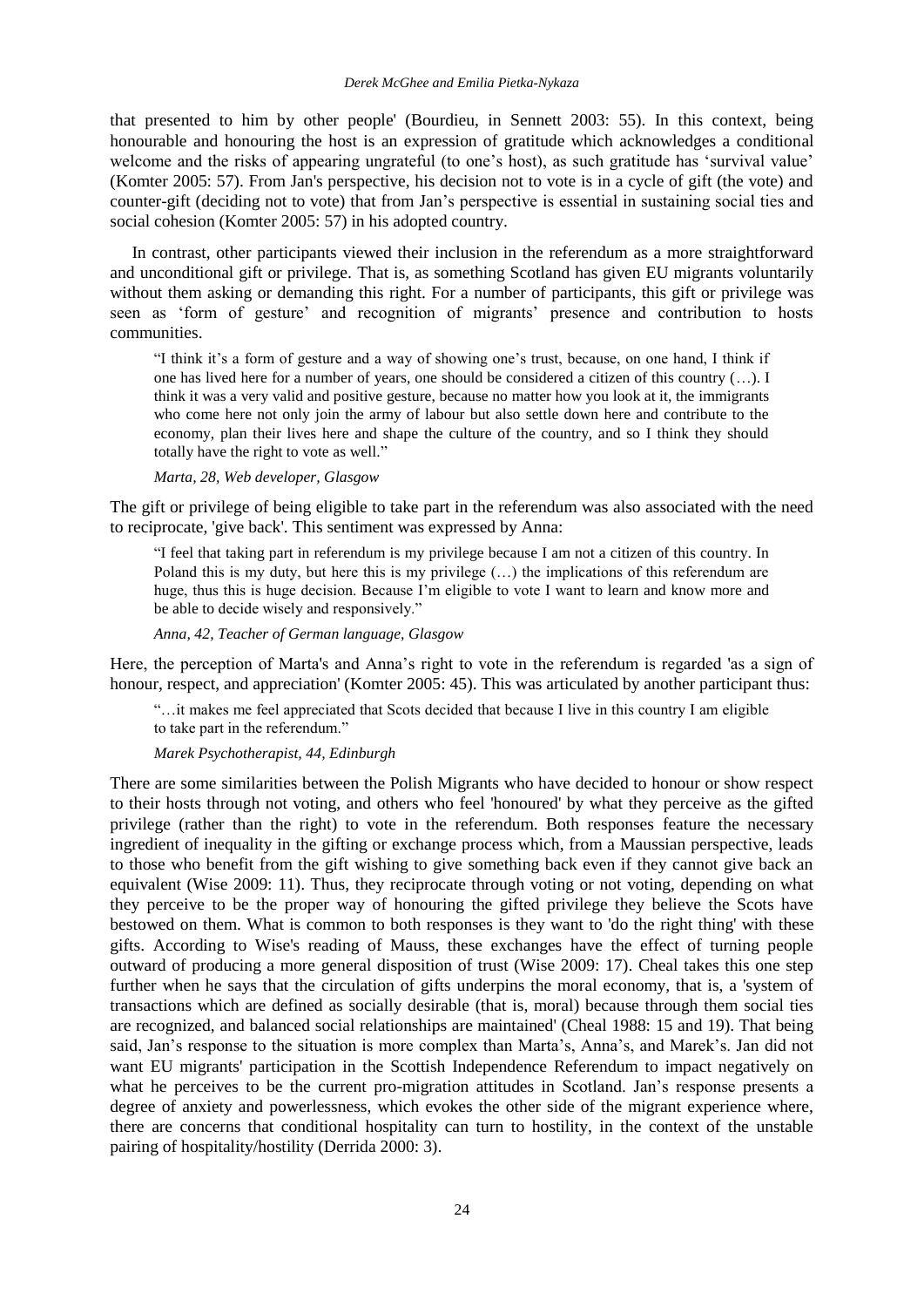#### *Polish migrants in Scotland*

Many of our participants perceive what they consider to be the potential 'strings attached' to their inclusion in the referendum electorate. Just as Caplow observed, in terms of interpersonal gifts, the majority of gifts are given in order to ascertain and fortify relationships that are deemed important but have not yet been stabilized (Caplow, in Komter 2005: 47). Although we have found that, for a number of our participants who feel the warmth of recognition, honour and being part of this historic process, reciprocation of the perceived gift or privilege of referendum electorate inclusion could well have a stabilising effect, we note that this stabilising effect in terms of the obligations and the compulsion to 'give something back' to Scotland for those who intend to honour the perceived privilege of election right inclusion by voting in the referendum was not in turn articulated in longerterm naturalisation plans. What did emerge in our interviews was a yearning for clarification and certainty in the context of the uncertainty the referendum has generated for EU citizens as to what their status as EU citizens of an independent Scotland will be. Thus, clarification of their 'long-term alienage' (Shaw 2007: 70-71) was more salient than naturalisation for these particular stakeholders in this referendum.

What we observed was that the Poles' 'stakeholdership' as migrants did not seem to follow Bauböck's assumptions that limited (sub-national) voting rights should lead to naturalization by application (Bauböck 2005: 686). 4 Shaw notes regarding Bauböck's definition of stakeholder citizens that 'long-term alienage' seems to be excluded as a possibility for migrants (Shaw 2007: 74). On the whole, our participants are intent on and content with remaining EU citizens living in Scotland. With regard to the referendum, they desire to have their legal status (in terms of rights and responsibilities) as EU citizens living in a potentially independent Scotland more clearly articulated in the future.

l

<sup>4</sup> According to the White Paper, applications for naturalisation will be possible for migrants who can prove they have resided in Scotland for ten years at any time and have an on-going connection with Scotland [\(Scotland's Future 2013:](http://www.scotland.gov.uk/Publications/2013/11/9348/0) 496). It may well be that for those who are resident the qualification period may be shorter, e.g. five years.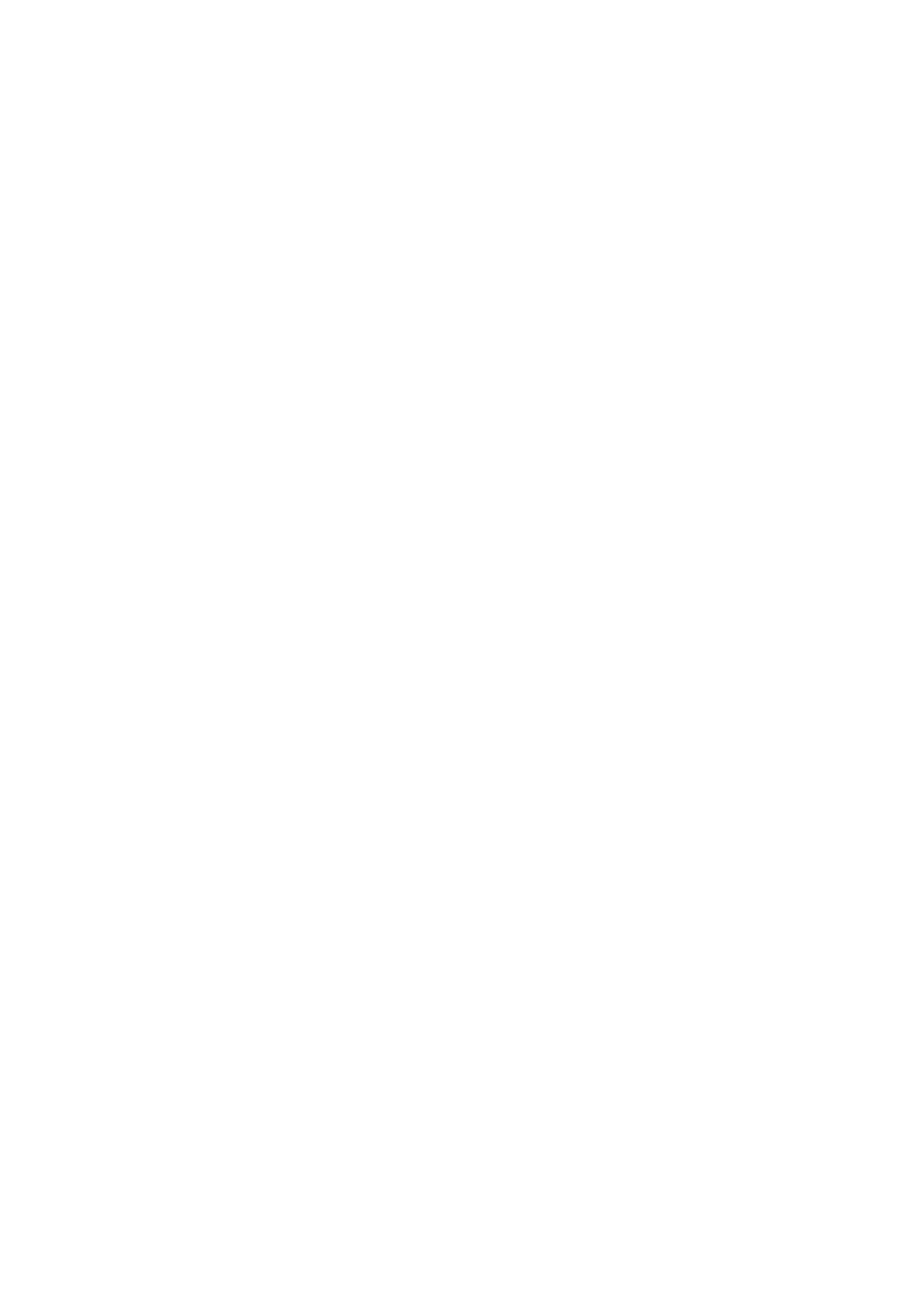# **Scotland's independence referendum, citizenship and residence rights: Identifying 'the people' and some implications of Kurić v Slovenia**

# [Jure Vidmar](http://eudo-citizenship.eu/about/people/other-eudo-citizenship-collaborators/1210-vidmar-jure)<sup>\*</sup>

Writing in 1956, [Ivor Jennings](http://www.cambridge.org/gb/academic/subjects/philosophy/legal-philosophy/approach-self-government) famously stated: "On the surface... [the right of self-determination] seemed reasonable: let the people decide. It was in fact ridiculous because the people cannot decide unless somebody decides who are the people" (Jennings 1956: 56). This statement can also be read more broadly and the question can be asked whenever we refer to the democratic ideal of decisionmaking in accordance with *the will of the people* – who is that? Voting results can be distorted if the concept of the people is either too exclusive or too inclusive. Ruvi Ziegler argues that in the case of Scotland it is both. In contrast to Ziegler, I will argue that there are in fact two concepts of the people of Scotland: one for the purposes of voting in the referendum, the other one for the purposes of obtaining Scottish citizenship. They regulate inclusion and exclusion differently.

To illustrate Ziegler's point, Hamish, who has just graduated in his native Scotland, packed up his bagpipes and moved to Amsterdam, *cannot* vote at the independence referendum. Nevertheless, should Scotland become independent, Hamish will become its citizen. On the other hand, Slawomir, a Polish plumber who has recently moved to Glasgow, *can* vote at the referendum. Yet, even if Slawomir wholeheartedly supports Scotland's independence, he will not automatically become a citizen of the new state. Hamish and Slawomir belong to the people of Scotland for different purposes. I do not think that this differentiation is a bad thing or even uncommon in international practice. I will discuss the Scottish identification(s) of the concept of the people in light of this practice, and also pick up on Ziegler's point on the implications of the vote for EU citizenship rights.

By reference to Jo Shaw, Ziegler mentions several [models of awarding citizenship](http://www.citsee.ed.ac.uk/working_papers/files/CITSEE_WORKING_PAPER_2013-34.pdf%22%20%5Cl%20%22page=20) that have been followed in the wave of post-1990 new state creations. In the territory of Yugoslavia, for example, citizenship was generally extended to all permanent residents of a certain former federal republic. This conclusion needs to be qualified, though. Yugoslavia was a federation that also knew the concept of the so-called 'internal citizenship'. The latter was not awarded territorially but by bloodline. Slovenia may be a particularly instructive example in light of the 2012 European Court of Human Rights (ECtHR) decision in *Kurić [v Slovenia](http://hudoc.echr.coe.int/sites/eng/pages/search.aspx?i=001-111634%22%20%5Cl%20%22%7B%5C%22itemid%5C%22:%5B%5C%22001-111634%5C%22%5D%7D)*. I will first present possible implications of this decision for Scotland and then develop an argument against an overlap between the two concepts of 'the people' of Scotland.

In the 1990 independence referendum, Slovenia enfranchised both its 'internal citizens', wherever they lived, and all permanent residents of Slovenia. The outcome was that 88.5 per cent of all those eligible to vote favoured independence. When Slovenia became independent, it automatically extended citizenship to any person who had been its 'internal citizen'. Permanent residents were given the opportunity and a window in which they could *opt* for citizenship, but they did not acquire it automatically. Those who did not apply or missed the deadline were simply erased from the registry of permanent residents. The group of the so-called erased residents was thus created, that is, people who lost their previously-acquired residency rights in Slovenia.

It was Slovenia's argument in Strasbourg that members of this group were offered full citizenship rights, and that failing to take up the offer was their fault. The Court did not accept this argument and held in [para 357:](http://hudoc.echr.coe.int/sites/eng/pages/search.aspx?i=001-111634%22%20%5Cl%20%22%7B%5C%22itemid%5C%22:%5B%5C%22001-111634%5C%22%5D%7D)

"[A]n alien lawfully residing in a country may wish to continue living in that country without necessarily acquiring its citizenship. As shown by the difficulties faced by the applicants, for many years, in obtaining a valid residence permit, the Slovenian legislature failed to enact provisions aimed at permitting former SFRY citizens holding the citizenship of one of the other republics to

<sup>\*</sup> University of Oxford.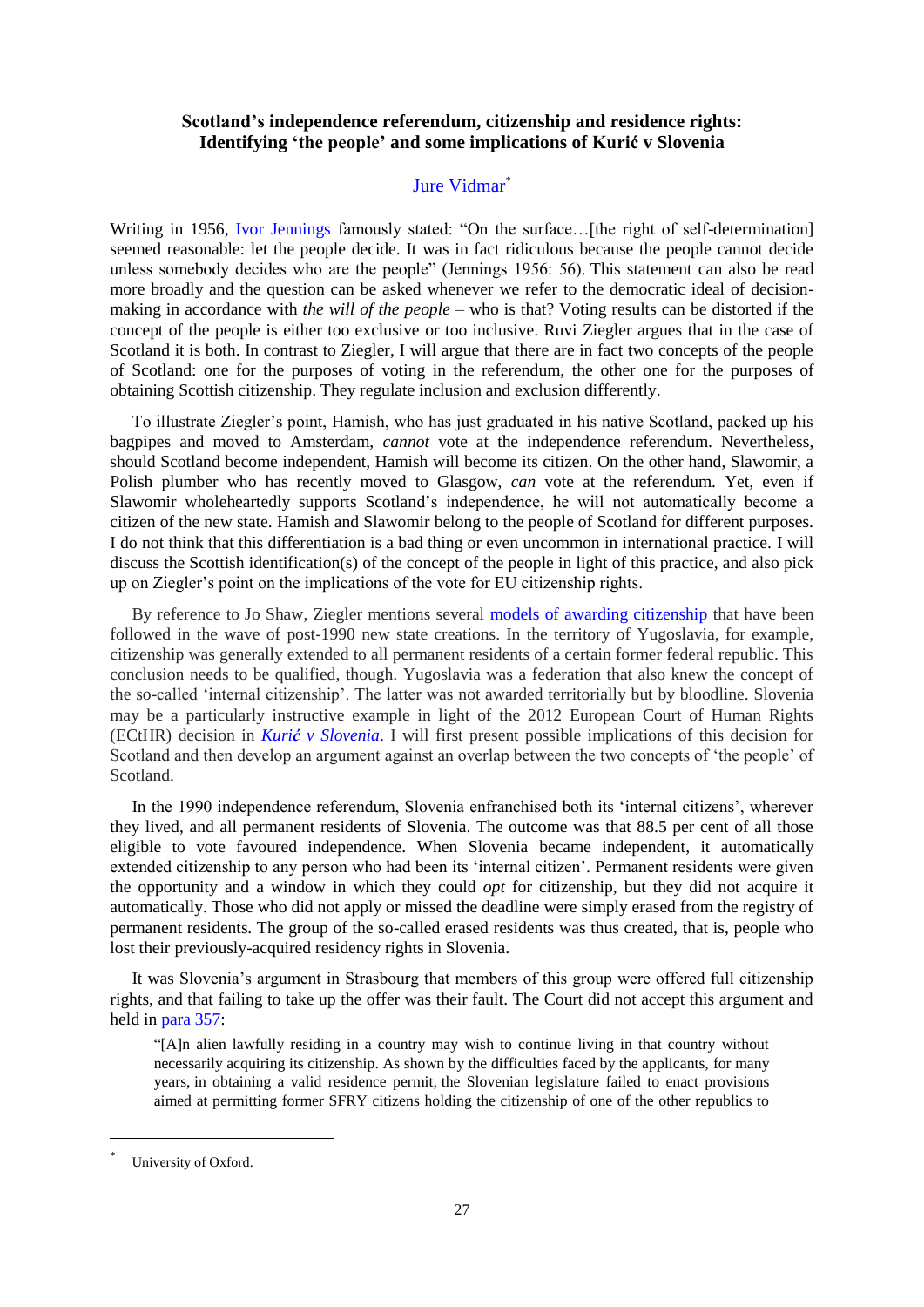#### *Jure Vidmar*

regularise their residence status if they had chosen not to become Slovenian citizens or had failed to do so. Such provisions would not have undermined the legitimate aims of controlling the residence of aliens or creating a corpus of Slovenian citizens, or both."

Following this logic, once you have legally established permanent residency, you keep the right of residence, even if the legal status of either your home or your host state changes and, as a result of this change, your new citizenship status alone would no longer give you a right to residence. What matters is that you had the right *at the moment of* the change of the territorial status. It is notable that the Court established that non-citizen residents enjoy this guarantee under [Article 8 of the European Convention](http://www.echr.coe.int/Documents/Convention_ENG.pdf)  [on Human Rights \(ECHR\)](http://www.echr.coe.int/Documents/Convention_ENG.pdf) (the right to private and family life) in their own right; it does not depend on, for example, a family relationship with a citizen of the host state.

In the context of the Scottish referendum vote, this decision has implications for the following groups: (i) potential future Scottish citizens residing in rUK (the rest of the UK); (ii) potential future Scottish citizens residing in other EU member states; (iii) UK citizens residing in Scotland who will not opt for Scottish citizenship; (iv) non-UK EU citizens residing in Scotland who will not qualify or opt for Scottish citizenship. As I argue [elsewhere,](http://papers.ssrn.com/sol3/papers.cfm?abstract_id=2410255) by declaring independence, Scotland would *prima facie* also exit the EU, unless negotiated otherwise (Vidmar 2014: 25). It is thus not pre-guaranteed that the residency status of these groups would continue to be protected by EU citizenship. However, following the *Kurić* doctrine, it appears that these categories of people retain their present residence rights as an effect of the ECHR and regardless of what happens with Scotland's EU membership. The *Kurić* doctrine thus answers Ziegler's point that the referendum would also have meaningful effects on the citizenship rights due to uncertainty surrounding Scotland's EU membership. Regardless of whether Scottish citizenship would carry EU citizenship and whether Scottish citizens would also keep UK citizenship, Hamish will be able to continue to reside in Amsterdam and Slawomir in Glasgow. It is true, however, that the ECHR-effect would only freeze the *existing* rights. EU citizenship as such would not be retained via *Kurić* If Scotland remains outside of the EU and Hamish does not retain his UK citizenship, he will only be able to continue to reside in the Netherlands, but will no longer be entitled to exercise EU free movement rights in e.g. Germany.

What does this analysis mean for [Ziegler's point](http://eudo-citizenship.eu/commentaries/citizenship-forum/citizenship-forum-cat/1157-independence-referendums-who-should-vote-and-who-should-be-offered-citizenship?showall=&limitstart=) on enfranchisement being at the same time too inclusive and too exclusive? First of all, Scotland is not entirely comparable to dissolutions of socialist federations where the concept of internal citizenship existed. Where it exists, internal citizenship is a point of reference which identifies the core of the people who decide. As shown above, this core can be expanded by permanent residents. International practice is somewhat contradictory and there are no settled rules of (customary) international law that would govern the procedural standards of independence referendums. In the absence of internal Scottish citizenship in the UK, other means of enfranchisement had to be employed. Certainly, it would be possible to argue that everyone born in Scotland should be entitled to vote, especially if this person is ultimately entitled to become a citizen. However, even this solution could be challenged with 'hard cases'.

Imagine a person whose parents are both English, she has always lived in England, yet she was coincidentally born in Edinburgh. Why should this person be entitled to vote more than a Polish national who actually lives in Scotland, whose children go to school there and who intends to remain indefinitely? In essence, when you need to identify a group, you inevitably need to draw certain boundaries which can always be challenged by borderline examples. In some instances, the group will be too inclusive and in others it will be too exclusive. What is important, in my view, is that there is no deliberate manipulation of enfranchisement, that the rules of the game are not written in such a way that enables one football team to play with eleven players while the other team plays with only ten players. Scotland's enfranchisement is defensible. In the absence of the concept of internal citizenship, a variant of a territorial approach appears to be a fair choice. Giving the right to vote to those born in Scotland and in residence elsewhere could also lead to problems.

Ziegler specifically points to the discrepancy between 'the people' for the purpose of voting at the referendum and 'the people' for the purpose citizenship. However, this is not unusual in international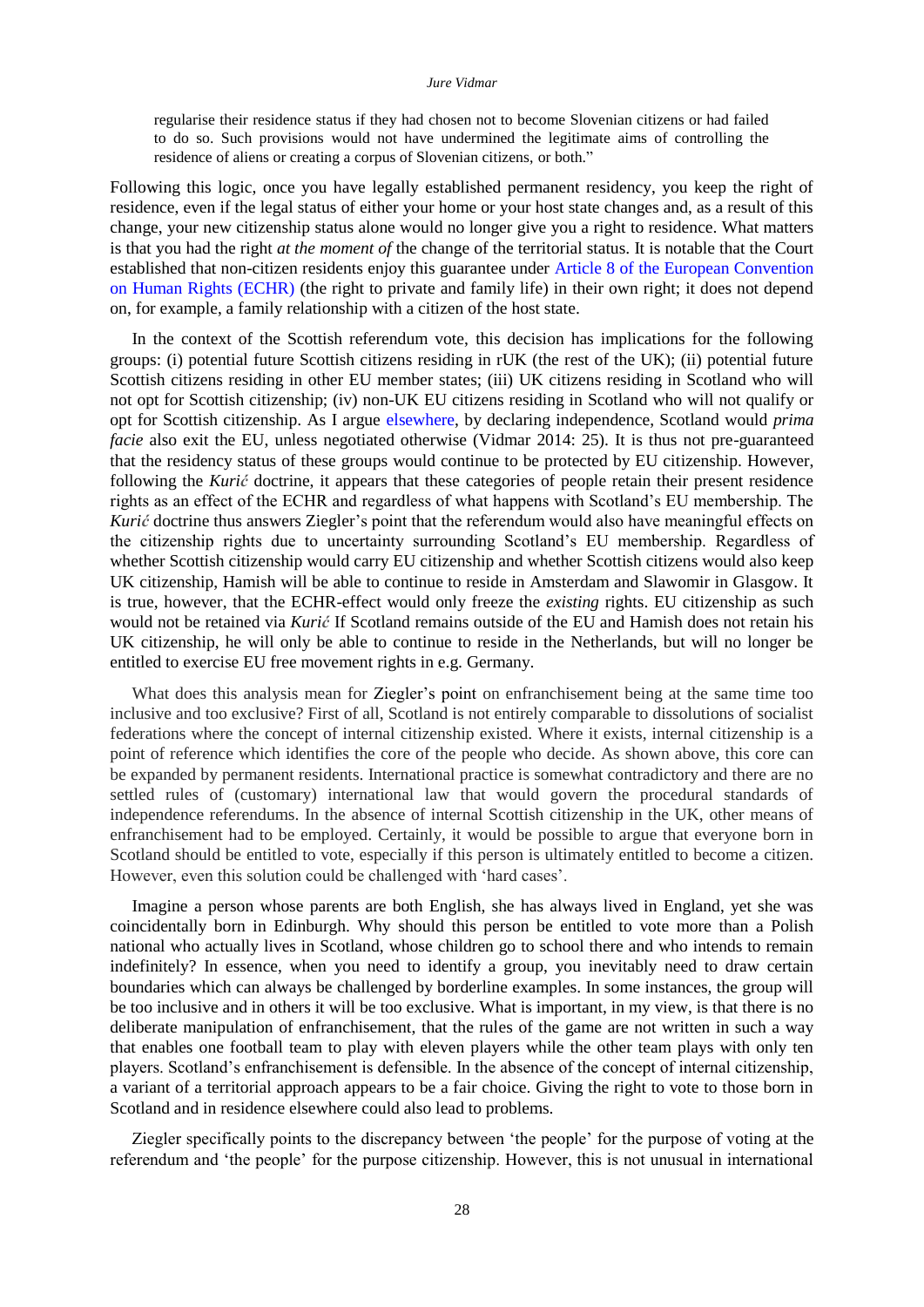practice. For example, many new states tend to extend eligibility for citizenship to the diaspora, immigrants and their descendants. As non-residents of the new state and often non-citizens of the predecessor state, these individuals are usually excluded from voting in the independence referendum. Yet, they qualify as citizens later. Once a state is created, it may wish to throw the 'citizenship net' broadly and catch non-residents with links to the new state, albeit these links can often be rather loose. Nascent states feel somewhat vulnerable when they first come out of their cocoons and try to keep ties with the diaspora for a number of reasons, political, economic and cultural. Awarding (dual) citizenship to such groups is a way of doing so.

I would even go as far as to say that a complete overlap between future citizenry and the scope of the franchise at the independence referendum can be problematic. In principle, nothing is wrong if the citizenry ultimately includes people living abroad with loose ties to the (new) state. But including the diaspora too generously in the decision-making process on the future legal status of a territory can distort the results. At the end of the day, it should be, in principle, for the people who live in a certain territory to determine the destiny of that territory. Would it really be legitimate for the future of Scotland to be decided by a Scottish-born person, who feels very Scottish otherwise, but has lived in London or Sydney for 40 years? Should Scotland become independent, good reasons may exist to indeed give this person an option to claim Scottish citizenship. At the same time, good reasons exist why this person should not vote in the referendum. Certainly, Ziegler's example of Hamish who has just moved to Amsterdam may tempt us to conclude otherwise and say this is different than being abroad for 40 years, but the line needs to be drawn somewhere. Arbitrariness can never be completely avoided, yet it seems reasonable to enfranchise on the basis of slightly modified voting eligibility rules in local elections. Enfranchisement in local elections is territorial, combined with a qualifying citizenship. An independence referendum is an eminently territorial question, so its rules of enfranchisement should also be, in principle, territorial.

In the end, I do not think that 'the people' for the purposes of the independence referendum should entirely overlap with 'the people' for the purposes of the citizenship of the future state. The decision who are the people is ultimately arbitrary and, on the first sight, illogical: Hamish can be Scottish for some purposes but not for others, and Slawomir the other way around. In fact, good reasons exist for such inconsistencies. In my view, two concepts of the people of Scotland exist: one concept for the purposes of the referendum, another concept for the purposes of future Scottish citizenship. They should be seen as two separate categories.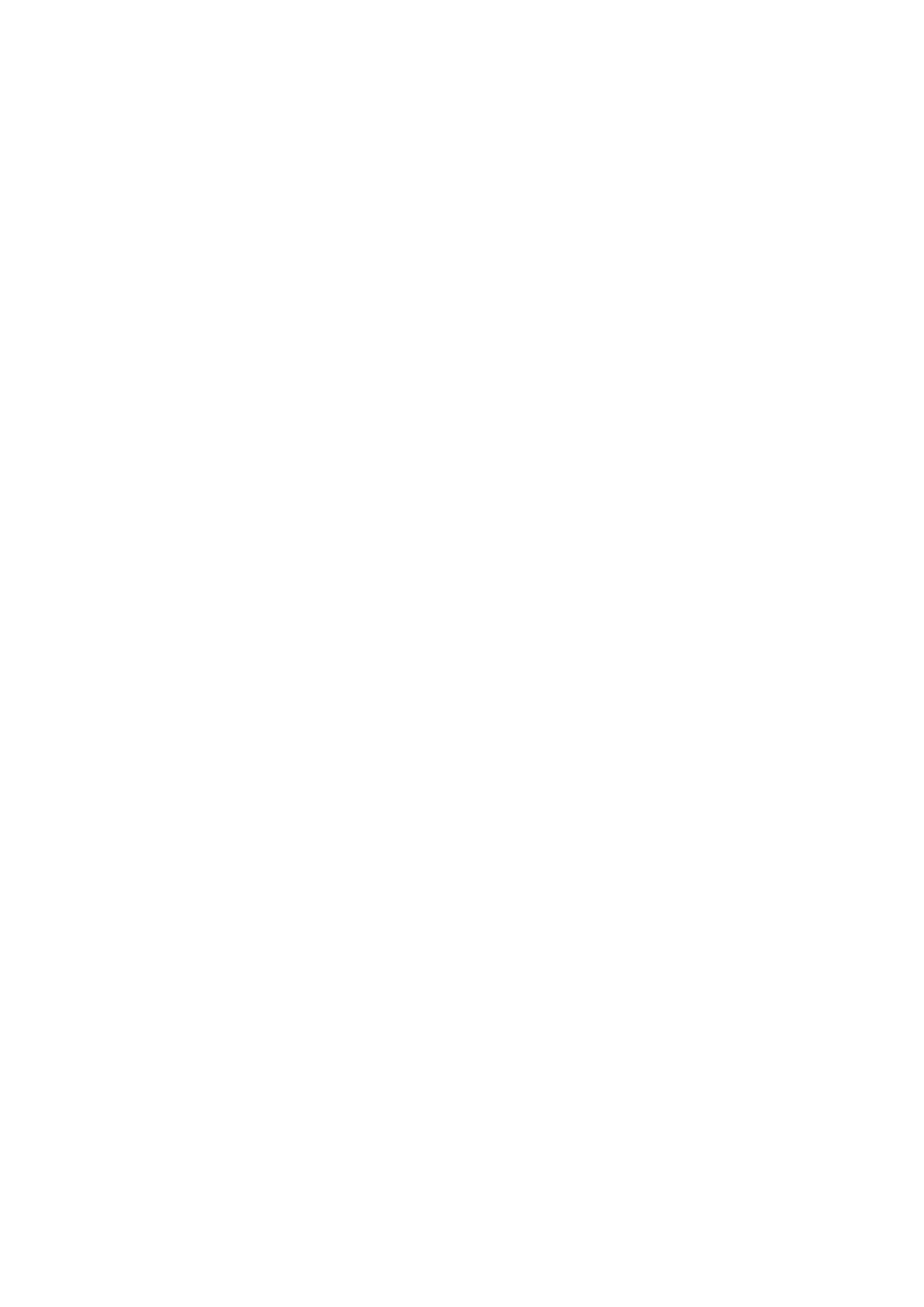## **Not all who Are enfranchised need participate**

## [Ben Saunders](http://eudo-citizenship.eu/about/people/other-eudo-citizenship-collaborators/1212-saunders-ben)\*

Drawing democratic boundaries is always difficult, but this difficulty is particularly clear when the decision is one that potentially alters these boundaries, creating a new demos. [Ruvi Ziegler's proposal](http://eudo-citizenship.eu/commentaries/citizenship-forum/citizenship-forum-cat/1157-independence-referendums-who-should-vote-and-who-should-be-offered-citizenship?showall=&limitstart=) is that the franchise for the independence referendum ought to correspond to the proposed Scottish citizenship. If there are people who will be offered citizenship, then it seems that they have a stake in the issue and ought to have a say in the referendum. Conversely, if people are given a say in the referendum, then it seems that they have a good claim to citizenship as well.

Though this seems prima facie attractive, I share the worries voiced by others, notably [Rainer](http://eudo-citizenship.eu/commentaries/citizenship-forum/citizenship-forum-cat/1157-independence-referendums-who-should-vote-and-who-should-be-offered-citizenship?showall=&start=2)  [Bauböck.](http://eudo-citizenship.eu/commentaries/citizenship-forum/citizenship-forum-cat/1157-independence-referendums-who-should-vote-and-who-should-be-offered-citizenship?showall=&start=2) Further, Ziegler's proposal seems to assume that citizenship and the right to vote should go hand in hand, yet there is no logical nor obvious moral reason why this should be the case (Lardy 1997). The particular package of rights traditionally associated with citizenship is essentially a historical accident. We may wish to give the vote to some who will not be given citizenship, because we do not wish to accord them other rights that would be afforded by citizenship.

Some hold that everyone affected by a decision should be enfranchised in it, though this has radical consequences. A less radical proposal, which [Dimitrios Kyritsis](http://eudo-citizenship.eu/commentaries/citizenship-forum/citizenship-forum-cat/1157-independence-referendums-who-should-vote-and-who-should-be-offered-citizenship?showall=&start=3) seems to accept, is that only those who will be subject to coercion as a result of a decision need be enfranchised. Both the 'all affected' and 'all coerced' principles suggest a franchise wider than current citizens or residents (Song 2009). However, neither principle requires that we grant these people other rights that are usually attached to citizenship, such as the right to enter and remain within our community.

I am inclined to think that residency is more important than citizenship in determining who should be enfranchised. Those who are long-term residents in Scotland should have a say over its future, since they will be part of that future, even if they are not (at least immediately) offered citizenship. If this is correct, then the Polish immigrants interviewed by [Derek McGhee and Emilia Pietka-Nykaza](http://eudo-citizenship.eu/commentaries/citizenship-forum/citizenship-forum-cat/1157-independence-referendums-who-should-vote-and-who-should-be-offered-citizenship?showall=&start=6) need not feel that it is not their place to participate in the decision; provided that they are settled indefinitely in Scotland, and are not merely transient visitors, then they have a right to be included.

What McGhee and Pietka-Nykaza's survey does highlight, however, is that we may distinguish between those who should be given the right to participate and those who should actually participate. Clearly, it makes no sense to say that someone ought to vote if she is not afforded the opportunity to do so, but it is possible that someone afforded the opportunity to vote ought not to exercise it.

Consider someone who moved to Scotland for a one-year work contract (or perhaps a Master's degree) in October 2013. Suppose that she will definitely leave in October 2014 and has no intention of ever returning. This person, if an EU or a qualifying Commonwealth citizen, will be entitled to vote in the September 2014 referendum, yet it seems plausible to say that she has no business doing so, given that she does not expect to have anything to do with an independent Scotland (which, by the Scottish Government's own timetable, will not emerge until 2016 even if the vote is for independence).

I am not suggesting that she ought not to be given the vote. It would be difficult for government officials to determine who should and who should not be given the vote on grounds such as these. Rather, my suggestion is that, even if she is given the vote, perhaps she ought not to exercise it, on principled grounds. This is not an absolute or all things considered judgement; it might be that other reasons make it at least defensible for her to vote. But, absent other considerations, it may be that she ought not to participate in the vote, even though she has the right to do so (and perhaps even ought to have this right). Though low levels of democratic participation are frequently lamented, it has been

<sup>\*</sup> University of Sterling.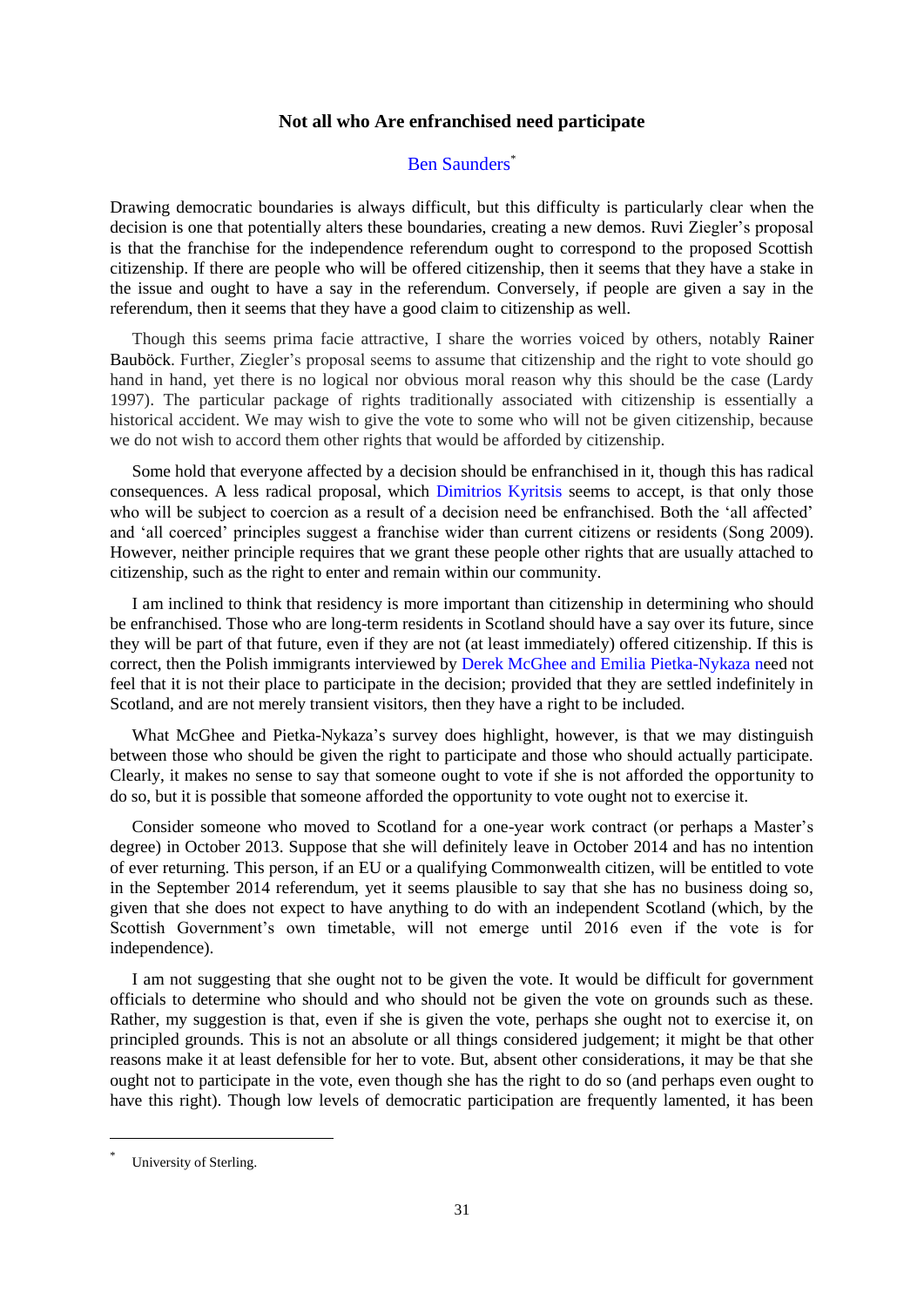#### *Ben Saunders*

argued that we ought to abstain, on principled grounds, when we are indifferent to the alternatives on offer (Sheehy 2002).

It might be objected that this argument unreasonably assumes that voters are motivated solely by consideration of their own interests. If voting is better understood as an attempt to identify what justice demands, then there may be no objection to including more people in the vote if they help us to succeed. However, it is not clear that Scottish secession is a case where justice demands one particular answer. Further, even if justice does dictate what should be done, it need not license others to interfere in a community's decision-making, any more than I can interfere with your conduct whenever it is immoral. Sometimes interference may be justified, but sometimes people have a right to act wrongly.

Robert Goodin has argued that we ought, ideally, to enfranchise every individual in every decision, in order to be sure of including those affected (Goodin 2007). Over-inclusiveness, he suggests, is less troublesome than under-inclusiveness, since if those who are unaffected vote randomly then they are likely to cancel out, leaving the matter to be decided by the votes of those who are affected. Unfortunately, unaffected voters cannot be trusted to vote randomly or to abstain; there is a danger that if we extend the franchise too widely then some will use the political power they are given to impose their preferences on others. Nonetheless, perhaps it is better to err on the side of generosity when allocating voting rights, since those with the right can always abstain, while those without it may be deprived of a legitimate voice.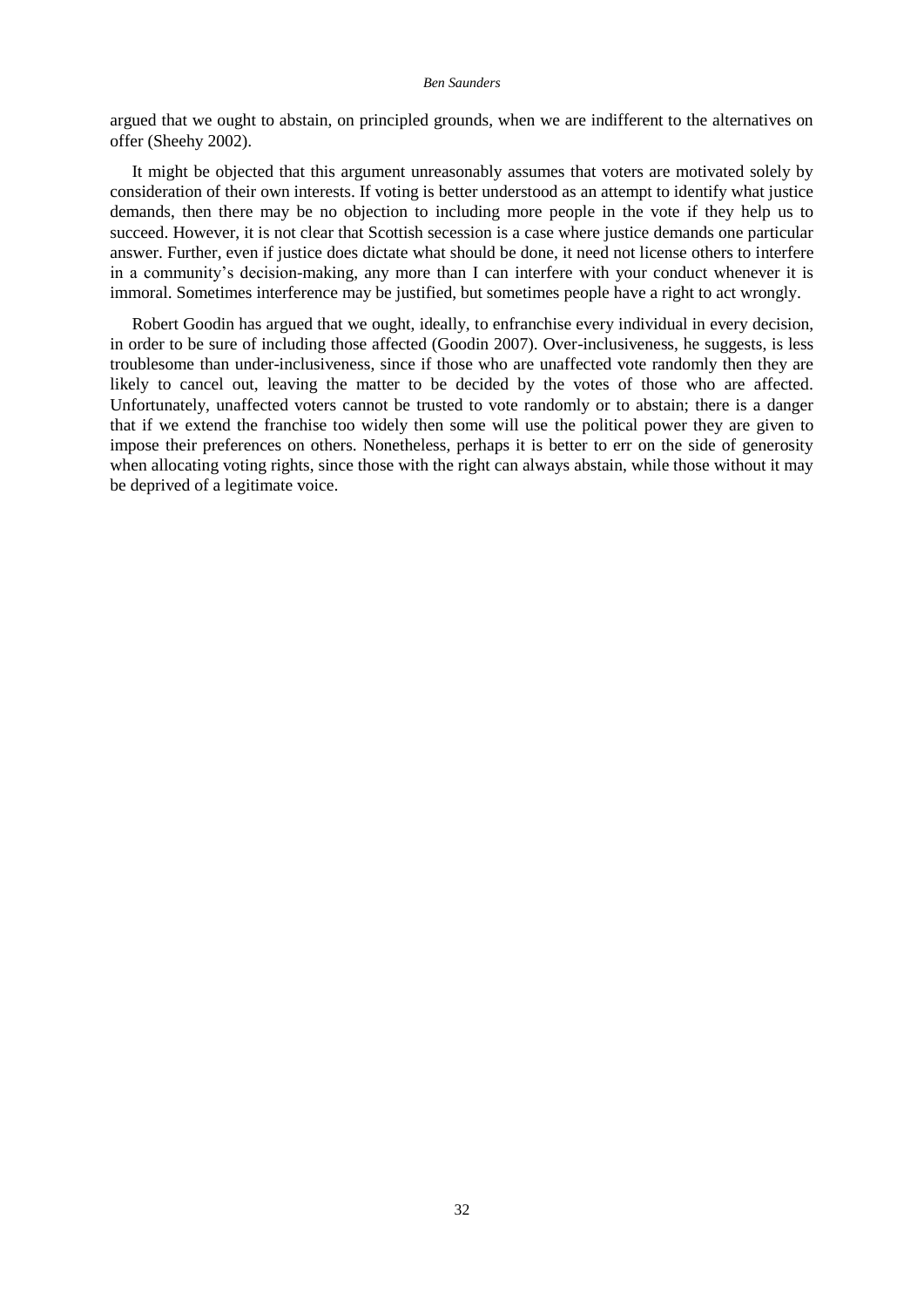### **Different boundaries - different meanings**

## [Vesco Paskalev](http://eudo-citizenship.eu/about/people/consortium-members/1005-paskalev-vesco)\*

Ruvi Ziegler initiated this forum debate with two claims – that all prospective citizens of a putative state should be considered as stakeholders in its coming into being, and that there should be congruence between them and the persons enfranchised to vote in the independence referendum itself. While the stakeholding claim seems more or less acceptable to most subsequent contributors, the congruence claim was intensely contested by almost everyone. This is surprising, since the latter seems intuitively appealing, supported by international law Ziegler quoted, and also fits well into the mainstream normative theory. On the other hand, the argument of [Rainer Bauböck](http://eudo-citizenship.eu/commentaries/citizenship-forum/citizenship-forum-cat/1157-independence-referendums-who-should-vote-and-who-should-be-offered-citizenship?showall=&start=2) and others that the consensus behind the current franchise should be respected is very powerful too. From the beginning of the debate I felt that both sides are right, each with regard to a different referendum, and this was made obvious by the dilemma of the Poles resident in Scotland discussed by [McGhee and Pietka-](http://eudo-citizenship.eu/commentaries/citizenship-forum/citizenship-forum-cat/1157-independence-referendums-who-should-vote-and-who-should-be-offered-citizenship?showall=&start=6)[Nykaza.](http://eudo-citizenship.eu/commentaries/citizenship-forum/citizenship-forum-cat/1157-independence-referendums-who-should-vote-and-who-should-be-offered-citizenship?showall=&start=6)

Bauböck emphasises the normative significance of the difference between "the putative demos of an independent Scotland" and "the existing demos of Scotland as part of the UK". He argues that, currently, only the latter can hold a referendum which is democratically legitimate. There is a difference indeed, but this means that the referendum question: "Should Scotland become an independent country?" can be interpreted in two different ways. "Shall the Scottish nation become independent?"; Or: "Shall Scotland decide upon its future status independently of the UK?" I suspect that the independence movement aims to ask the former question.<sup>1</sup> The vote for independence of *Scotland* is a matter of self-determination of certain people, and not merely as an upgrade of the status of certain territory, in the way that a referendum in say, Yorkshire, would be. Further, Scottish *independence* is qualitatively different from devolution, which is a good reason *not* to enfranchise the same people for both decisions. However we define 'people' in general and 'the Scots' in particular, if the referendum is to determine whether such a subject should become independent, it is precisely for the putative members of this subject to decide. This question is ontological and the putative demos comes into being by the act of the vote itself. If this is the question, the franchise should be narrowly tailored to minimise the discrepancy between the people for the purpose of self-determination and the people for the purpose of subsequent politics. On the other hand, the upgrade of the status of a territory is mostly utilitarian question – whether it would be better for an existing unit to separate or not. In such a referendum it is the people living in Scotland rather than the Scottish people that should be enfranchised. The questions may be similar, but the make-up of the enfranchised population would be identical only if the 'Scottish people' are defined as the 'people living in Scotland'. If this were the present case, all current residents should become prospective Scottish citizens automatically and not merely given opportunity to naturalise. Thus, whichever of the two questions the SNP intended to ask at the referendum, it got it wrong.

The odd position of the Poles resident in Scotland who have found themselves enfranchised reveals the flip side of the same coin: if a significant number of people who are not (and do not aspire to be) Scottish can vote, the answer which the referendum will yield on 18 September 2014 will be irrelevant for the ontological question. When too many putative Scots are excluded and too many putative non-Scots are included, the referendum can no longer be a legitimate act of self-determination of a people.

l

<sup>\*</sup> University of Hull.

<sup>1</sup> I would attribute the agreement of the SNP which initiated the referendum to this enfranchisement scheme to either failing to notice the difference, or – more likely - strategic calculation with regard to the outcome. Yet, according to Jo Shaw, many documents of the Scottish government support the interpretation that the question is one of territorial upgrade and its aim is not to break all of the 'unions' that hold the UK together, but only the political union and some aspects of the economic union. As the two questions were not explicitly distinguished, the different voters may be actually answering different questions.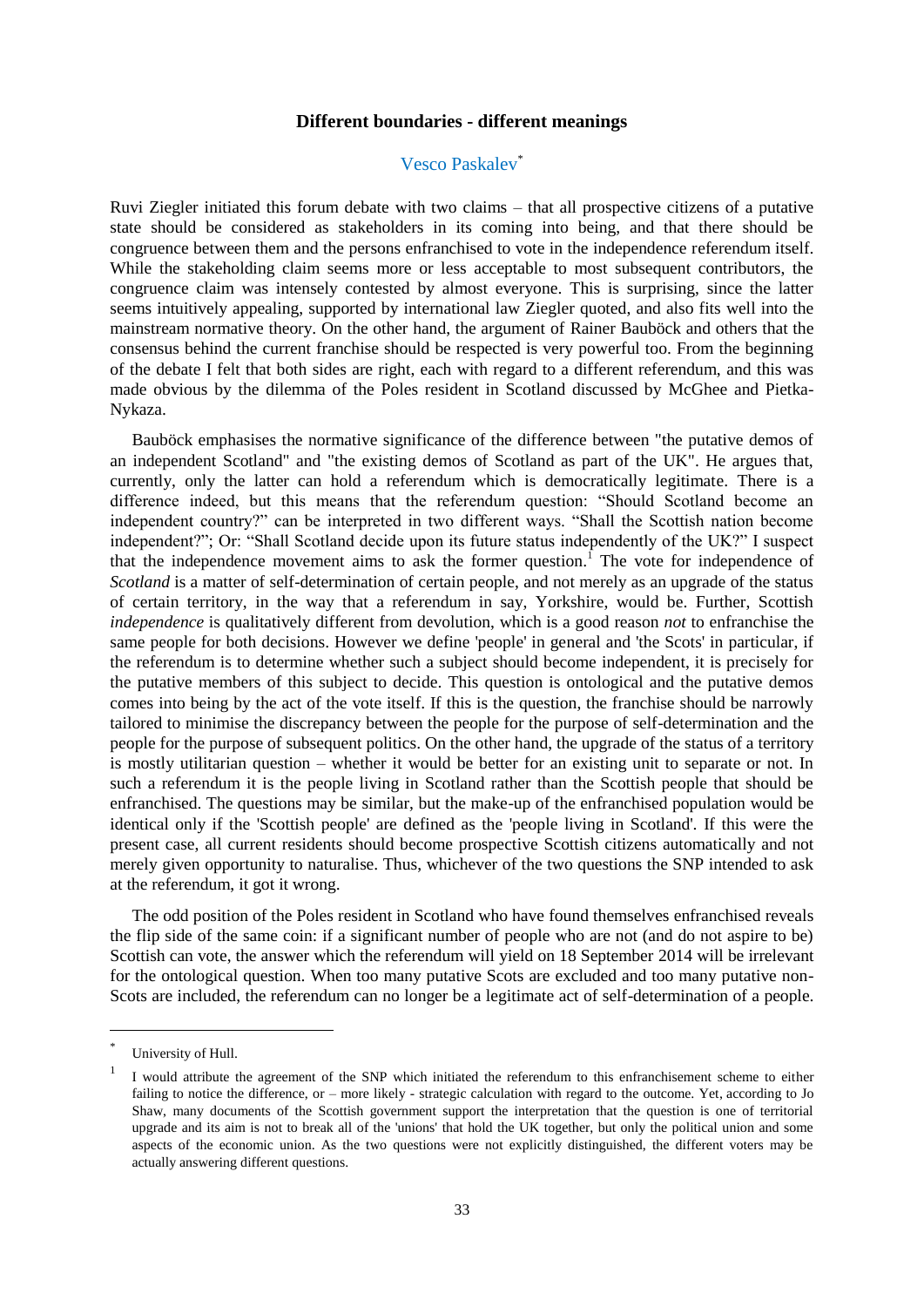However it will be still a legitimate answer to the territorial upgrade question. It turns out that the boundaries of the franchise determine the meaning of the result, and – given the necessarily cryptic wording on the question on the ballot – which of the questions is being asked. Who can vote effectively determines what exactly they are voting for. While presumably the Scots want to vote on the self-determination question, they are given the opportunity to answer on a territorial upgrade question.

One may wonder if the distinction makes any practical difference at all. It certainly matters for the future determination of Scottishness, but as [Bernard Ryan](http://eudo-citizenship.eu/commentaries/citizenship-forum/citizenship-forum-cat/1157-independence-referendums-who-should-vote-and-who-should-be-offered-citizenship?showall=&start=1) noted, for the most part this would be decided not by the referendum itself but by the prospective Scottish constitution and other foundational documents afterwards. Yet, at the very least, it may affect whether people would vote and how they would vote. For example some hard core nationalists may boycott and denounce a referendum if 'all those Poles' are included, while liberals may vote 'yes' if foreign residents are included and 'no' if they are not. The framing of the question is not only a theoretical concern, and as we saw, the Polish themselves are actually thinking hard over it.<sup>2</sup> With regard to this, movements for self-determination are well advised to make explicit which of the two questions they would like to put to test, and enfranchise the respective persons accordingly. This is a matter of political choice too.

l

<sup>&</sup>lt;sup>2</sup> While I am sympathetic to the distinction Saunders makes between those who are entitled to vote, and those who ought to do so, I think that the very fact that certain people are enfranchised while others are not is already meaningful and affects the others, even if the former actually abstain.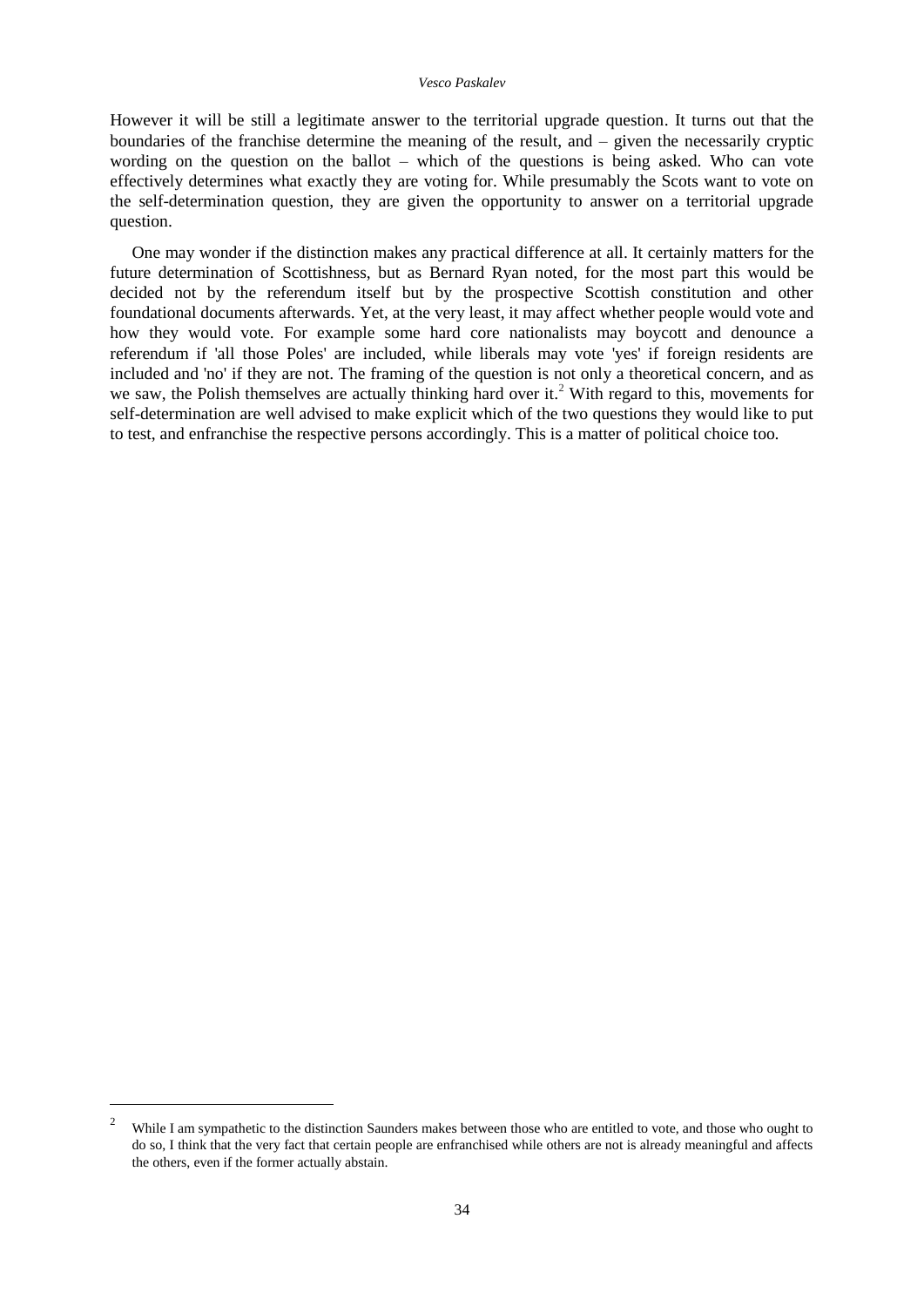## **Types of membership, types of processes and types of politics**

## [Dora Kostakopoulou](http://eudo-citizenship.eu/about/people/other-eudo-citizenship-collaborators/269-kostakopoulou-dora)\*

Ruvi Ziegler makes an important as well as interesting point in his kick-off contribution. By reflecting on the actual membership of the 'single issue demos' which will decide the future of Scotland on the 18th of September 2014, on the one hand, and the putative, and rather sketchy at this point, membership of an independent Scottish commonwealth, on the other, he notices the incongruence between the two. He has fully grasped the historical and political context, which [Bernard Ryan](http://eudo-citizenship.eu/commentaries/citizenship-forum/citizenship-forum-cat/1157-independence-referendums-who-should-vote-and-who-should-be-offered-citizenship?showall=&start=1) also eloquently outlines, but he is convinced that the franchise in the Scottish independence referendum should not have reflected the criteria deployed for political participation in local government elections [\(Section 2 of the Representation on the People Act 1983\)](http://www.legislation.gov.uk/ukpga/1983/2/section/2). Instead, it should have followed other criteria since 'independence referendums share the fundamental and long-term characteristics of national elections, and their significance is enhanced by their capacity, from both a national and international law perspective, to alter the legal landscape for individual citizens' [\(kick-off](http://eudo-citizenship.eu/commentaries/citizenship-forum/citizenship-forum-cat/1157-independence-referendums-who-should-vote-and-who-should-be-offered-citizenship?showall=&limitstart=)  [contribution\)](http://eudo-citizenship.eu/commentaries/citizenship-forum/citizenship-forum-cat/1157-independence-referendums-who-should-vote-and-who-should-be-offered-citizenship?showall=&limitstart=).

## **Why congruence?**

Ruvi Ziegler furnishes two arguments in favour of congruence. The first is that the principle that 'all affected interests should be considered' is not complied with since individuals who will be deemed to be '*ab initio*' citizens should Scotland become independent are excluded from casting their vote on the 18th of September 2014. The second argument is that the under-inclusive character of the present arrangement undermines the legitimacy of the referendum – an argument that [Dimitrios Kyritsis does](http://eudo-citizenship.eu/commentaries/citizenship-forum/citizenship-forum-cat/1157-independence-referendums-who-should-vote-and-who-should-be-offered-citizenship?showall=&start=3)  [not share.](http://eudo-citizenship.eu/commentaries/citizenship-forum/citizenship-forum-cat/1157-independence-referendums-who-should-vote-and-who-should-be-offered-citizenship?showall=&start=3) Ziegler notices the paradox that the ad-hoc referendum demos excludes persons who will be eligible for citizenship on day one of independence while the proposed citizenry of a future state will exclude those persons who are eligible to participate in the constitutive political act of establishing the new state. This leads him to argue that 'the determination of the franchise for the Scottish independence referendum was ill-conceived' [\(kick-off contribution\)](http://eudo-citizenship.eu/commentaries/citizenship-forum/citizenship-forum-cat/1157-independence-referendums-who-should-vote-and-who-should-be-offered-citizenship?showall=&limitstart=).

Ziegler's reasoning is both plausible and insightful. It is plausible because we are confronted with a paradox. It is also insightful because, notwithstanding the special role of political contexts and historical processes, it is conceivable that political scientists and lawyers can develop clear and normatively justified criteria for franchise in independence referendums. Having said this, however, Ziegler's argument also rests on two presumptions which may not be universally shared. I will call these i) the time-continuum; and ii) the desirability of monism presumptions.

The time-continuum presumption projects a linear temporal line among the independence referendum, day one of independence and everyday political life post-independence. By so doing, it underscores the different political acts, processes, stages and politics that are involved in the transition of a political unit from regional self-determination to state formation to polity functioning and state maintenance. It thus subsumes multiplicity into an overarching monism; one type of political process, one type of politics, and one type of membership and electoral participation.

## **Types of process, types of politics and types of policy**

Neither historical manifestations of a political unit's secession nor imaginative constructions of state formations in contractarian political theory, such as, for example, the Hobbesian formation of a sovereign state, conflate the constitutive act of the formation of a state with law and policy making by,

<sup>\*</sup> University of Southampton.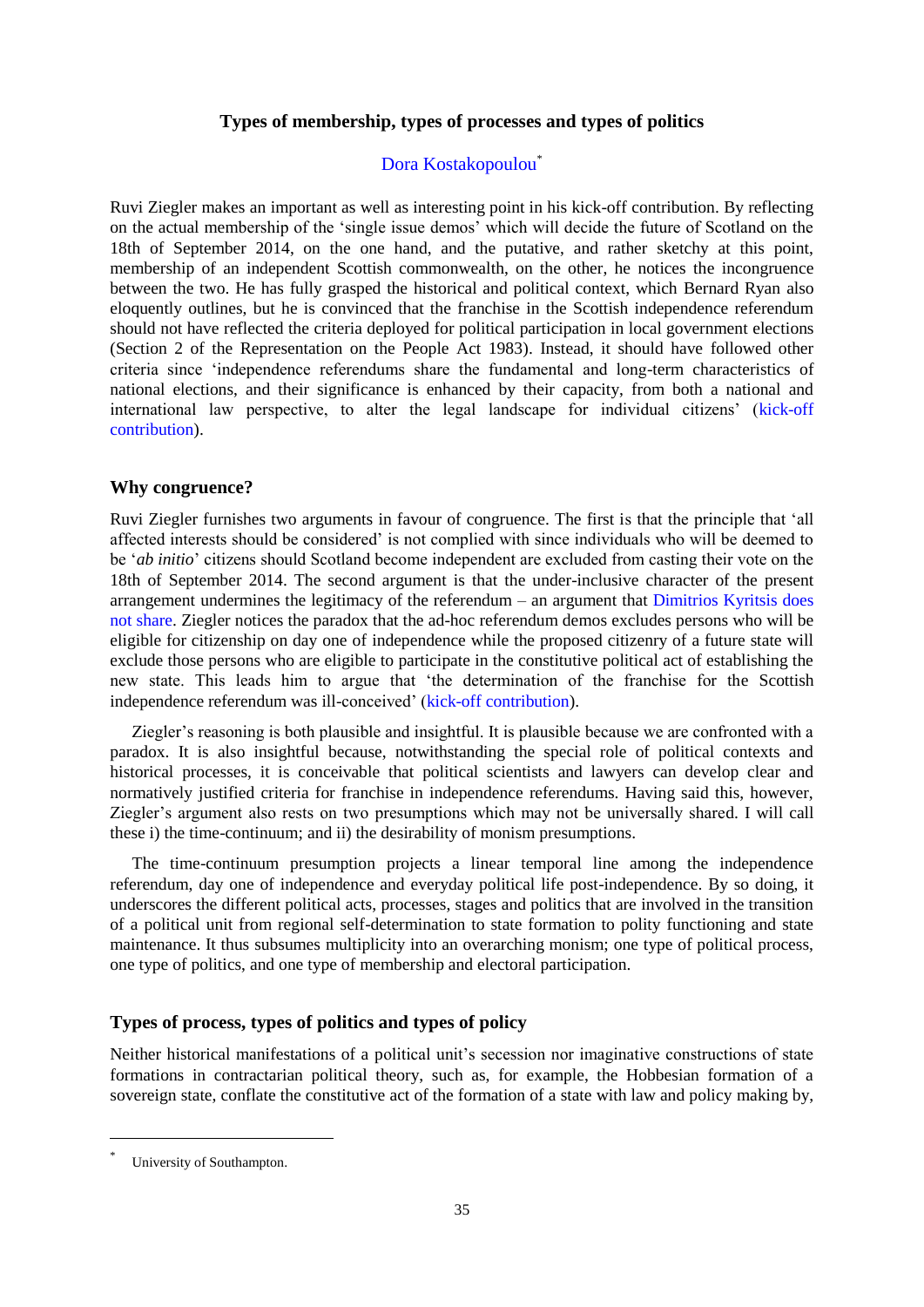#### *Dora Kostakopoulou*

and within, the (new) state. The former is a state-generative act or an act of constitutive politics since it emplaces a political structure. Following the establishment of a state, a different political process, which could be either inclusive or elitist in character, normally commences with a view to designing a complex array of policies and their generative structures. Foreign policy and external action, distributive policies, regulative policies and constituent policies will be enacted thereby shaping the state's functioning and maintenance. Defining who will be a citizen, or will be worthy to become citizen, is a constituent policy. And it is normally politics (and ideology) which will determine the scope of policies, including the scope of constituent policies, such as the citizenship policy of the new state. In other words, there is no continuum between 'the constitutive' and 'the constituent' and there is a lot of writing, a lot of re-writing and a lot of creativity in institutional design and policy formulation and implementation post-independence.

All this is to say that 'framers', that is, those who will vote in the independence referendum, do not have to be identical with 'the deciders' in an independent Scotland. Similarly, having chosen the residence-based option for franchise on the 18th of September 2014, there existed no obligation on the part of the Scottish Government to outline the scope and content of future policies in detail in a document. The legitimacy of the referendum would not have been undermined if Scotland's Future: Your Guide to an Independent Scotland, which was published by the Scottish Government in November 2013, contained no explicit, or very ambiguous, references to the content of the citizenship law of the newly independent state. Nor do any putative claims for inclusion into the body of citizens by qualifying Commonwealth citizens and EU citizens resident in Scotland derive their normative force and political weight from the fact that these persons will take part in the independence referendum. Such claims would have to be premised on the normative force of democratic considerations which make residence and participation in the socio-economic life generative of the entitlement to participate fully in the political sphere and to authorise the laws which govern one's affairs. Their right to vote in the referendum stems from the above premise and could thus be a supplementary ground in favour for their inclusion into the permanent Scottish demos following independence.

In the light of the foregoing discussion, the different political processes and politics involved in polity transitions must be put in proportion and perspective. True, a discussion of who should be part of the people of Scotland is rather premature at this point for the reasons that both [Rainer Bauböck](http://eudo-citizenship.eu/commentaries/citizenship-forum/citizenship-forum-cat/1157-independence-referendums-who-should-vote-and-who-should-be-offered-citizenship?showall=&start=2) and [Bernard Ryan](http://eudo-citizenship.eu/commentaries/citizenship-forum/citizenship-forum-cat/1157-independence-referendums-who-should-vote-and-who-should-be-offered-citizenship?showall=&start=1) outline in their contributions, but if predictions or a critical examination of what has been suggested thus far can be made at an institutional level, then one has to recognise the possibility of more than one pattern or policy option as well as the possibility that what might be chosen in the eighteen-month period that will follow a 'yes' outcome on the 18th of September 2014 might contain significant variations from what was proposed in November 2013. This is how politics works and almost any generalisation concerning policy design often proves to be inapplicable to most of the cases of concrete policy formulation.

This is not to say that academics and policy practitioners should not engage with questions concerning the (rightful) membership of the Scottish demos and provide advice about the content of the future Scottish citizenship law and policy. Rather, one needs to recognise that any such intellectual endeavour will be unavoidably normative in the same way that any really good citizenship theory is unavoidably normative. And while scholars are mainly interested in neat designs and are attracted to settled patterns and the elimination of framework ambiguities, real politics is messy, complex and unpredictable. The making of a real law is almost never a linear path from point A to B, but an act of producing a mosaic where multiple models and different patterns are brought together in a single design. And the Scottish citizenship law mosaic remains yet to be configured.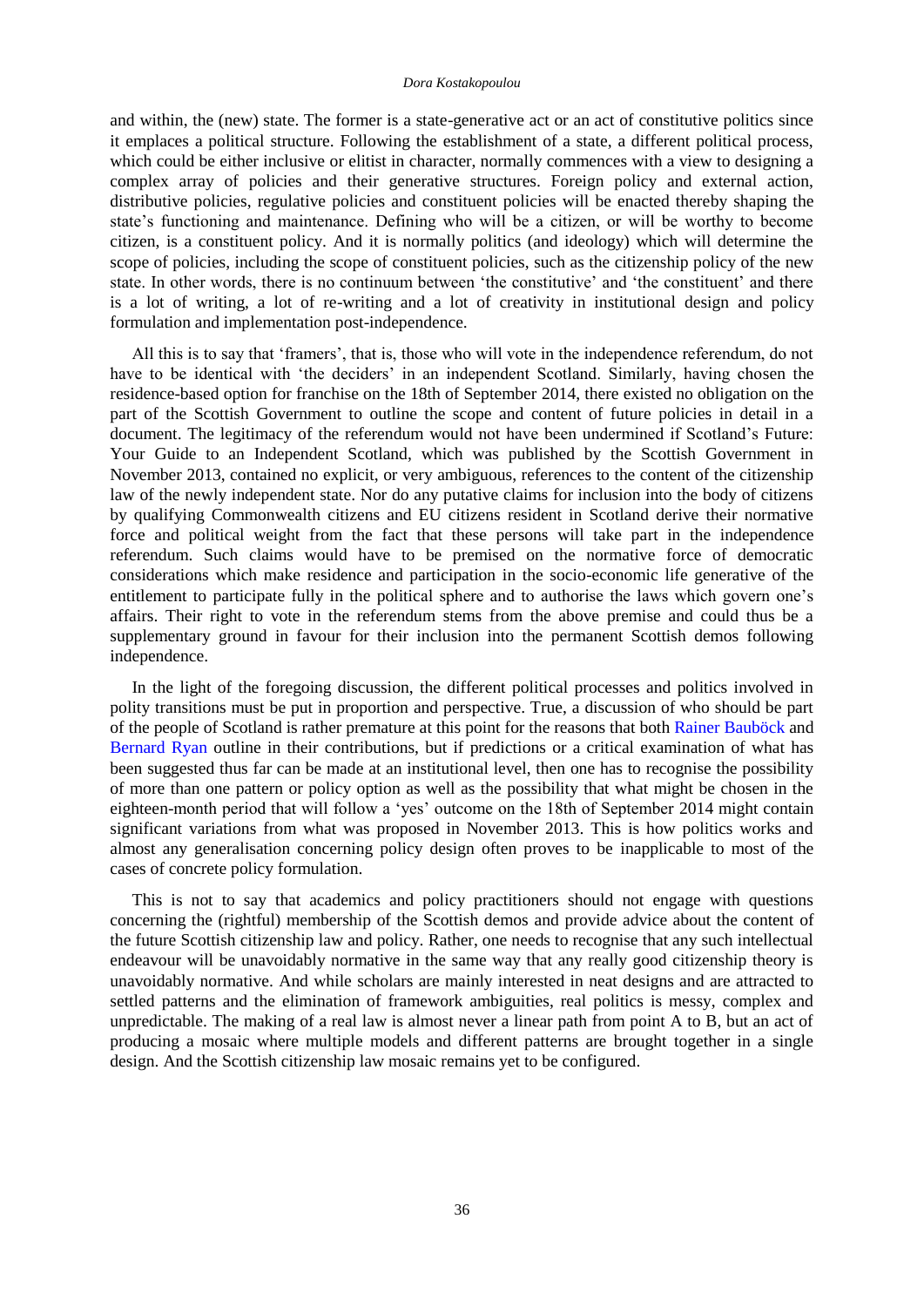# **Different membership criteria for different demoi?**

The different political moments involved in the Scottish independence story, the different political processes and types of politics unavoidably yield different types of 'we, the people' for the purposes of state formation and state functioning or maintenance following formation. While congruence between the membership criteria of the referendum demos, on the one hand, and the Scottish demos is not necessary since the connection between the types of demoi is a loose one, it is still desirable and important to reflect on the existing criteria of membership, characterise policy choices as good or bad and, generally speaking, to consider important questions about political membership, inclusion and democracy. This is precisely what Ziegler has invited us to do. If we value consensual and inclusive political processes and open and democratic politics, the choice of policies (of a citizenship policy in this case) becomes more limited. I fully agree with Ziegler that in formulating policies, governing elites need to: a) be inclusive; b) be as consistent as possible; and c) give a political voice to all those who have made Scotland the hub of their lives and will be subject to Scotland's jurisdiction on day one of independence – thereby according priority to democratic, as opposed to ethnocentric, considerations. Congruence between the different demoi would thus be normatively desirable; the Scottish citizenship law and policy should mirror the residence-based approach of the Scottish referendum franchise.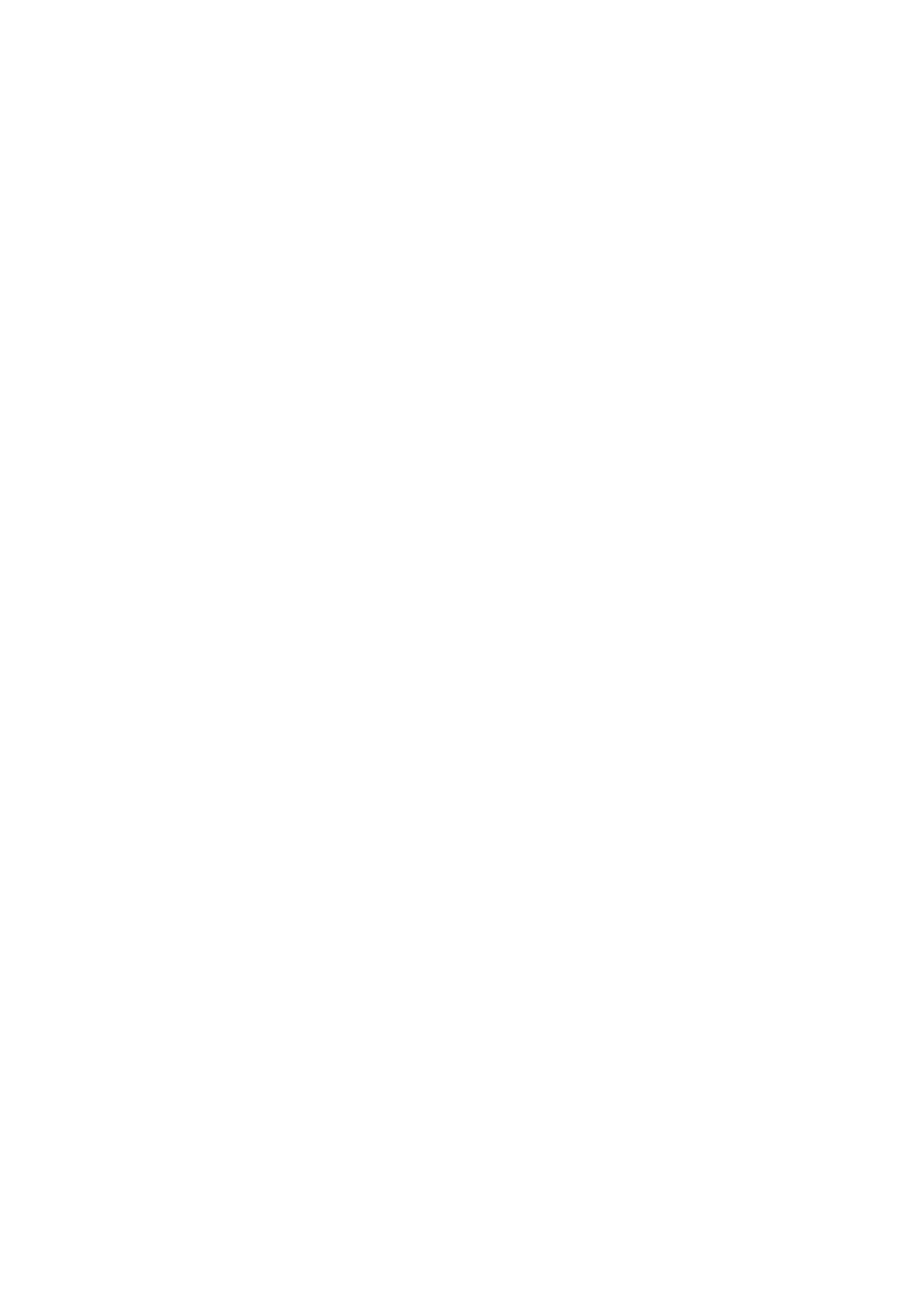## **Puerto Rico: the referendum strategy and its discontents**

## [Jaime Lluch](http://eudo-citizenship.eu/about/people/other-eudo-citizenship-collaborators/1227-lluch-jaime)\*

Although I have some expertise on Canada (Quebec), the U.K. (Scotland), Spain (Catalonia), and Italy (South Tyrol and Valle d'Aosta), I want to discuss in this forum the case of Puerto Rico.

On 6 November 2012, creative politicians in Puerto Rico arranged to hold a plebiscite on the territory's future constitutional status. In the civil law tradition of Puerto Rico, the term used is "plebiscite," not referendum. This was the fourth plebiscite of this sort following those held in 1967, 1993, and 1998. Politicians in Puerto Rico are now engineering a fifth plebiscite to be held sometime in the next two years. These have all been constitutive referendums in the sense that they sought to invoke the constituent power of the people to (potentially) adopt a very different constitutional status. Contrary to the upcoming referendum in Scotland, or the two ones that were held in Quebec, these plebiscites were not strictly speaking "independence referendums." As defined by Ruvi Ziegler, the latter are referendums that may result in the succession of states, i.e., the "replacement of one state by another in the responsibility for the international relations of territory." Instead, we can call them selfdetermination referendums, since the question posed to the voters has always presented all three major constitutional status options. Also, one of the constitutional options (and one which has been gathering electoral strength in the last few decades) involves asking the central state to accept Puerto Rico as one of the constituent units of the federation. From the point of view of the U.S. state, this involves state expansion, not state contraction, and thus the potential political effect is the opposite of a successful independence referendum.

Finally, at no point has the choice for the voters been "independence yes or no" or "federation yes or no." In that sense, the Puerto Rican plebiscites are more like the proposed Catalan referendum than the Scottish one. In Catalonia, the proposed text of the referendum is: "Do you want Catalonia to become a State?" and "In case of an affirmative response, do you want this State to be independent?" Although the first question is rather unclear and ambiguous, it would seem that the two questions taken together would offer voters the chance to vote for either the current Spanish State of Autonomies, federation, confederation, or independence. [Jaume Lopez](http://eudo-citizenship.eu/commentaries/citizenship-forum/citizenship-forum-cat/1157-independence-referendums-who-should-vote-and-who-should-be-offered-citizenship?showall=&start=5) seems to recognize this in his contribution, although he casts a less critical eye on the ambiguity of the first question than I do. By contrast, the referendums in Puerto Rico have been straightforward and clear in the choice presented to the voters. However, there has always been considerable political jostling regarding who defines the constitutional status options, and how the different formulas (federalism, autonomy, or independence) are defined.

The most vital issues in Puerto Rico regarding these referendums have involved culture and national identity (both in the USA and Puerto Rico), the nature of the federal political system of the USA, the rigidity of U.S. constitutionalism, the nature of the post-1952 political status and its limitations, and the procedural aspects of these referendums, in particular whether the U.S. Congress is willing to provide for a federally-sponsored, binding vote, with the constitutional formulas preapproved by Congress.

After four plebiscites, nothing has fundamentally changed in Puerto Rico's political status since 1952. For several years now, there has been an emerging consensus among political and social elites in Puerto Rico that the criollo plebiscite route is probably exhausted. Elites from all the political persuasions are now converging on the idea that instead of a plebiscite, a Constitutional Assembly on Status should be convened. Such an assembly would serve as a deliberative body, representing the people of Puerto Rico. It would seek to elaborate clear formulas for the three major constitutional

<sup>\*</sup> University of Pennsylvania.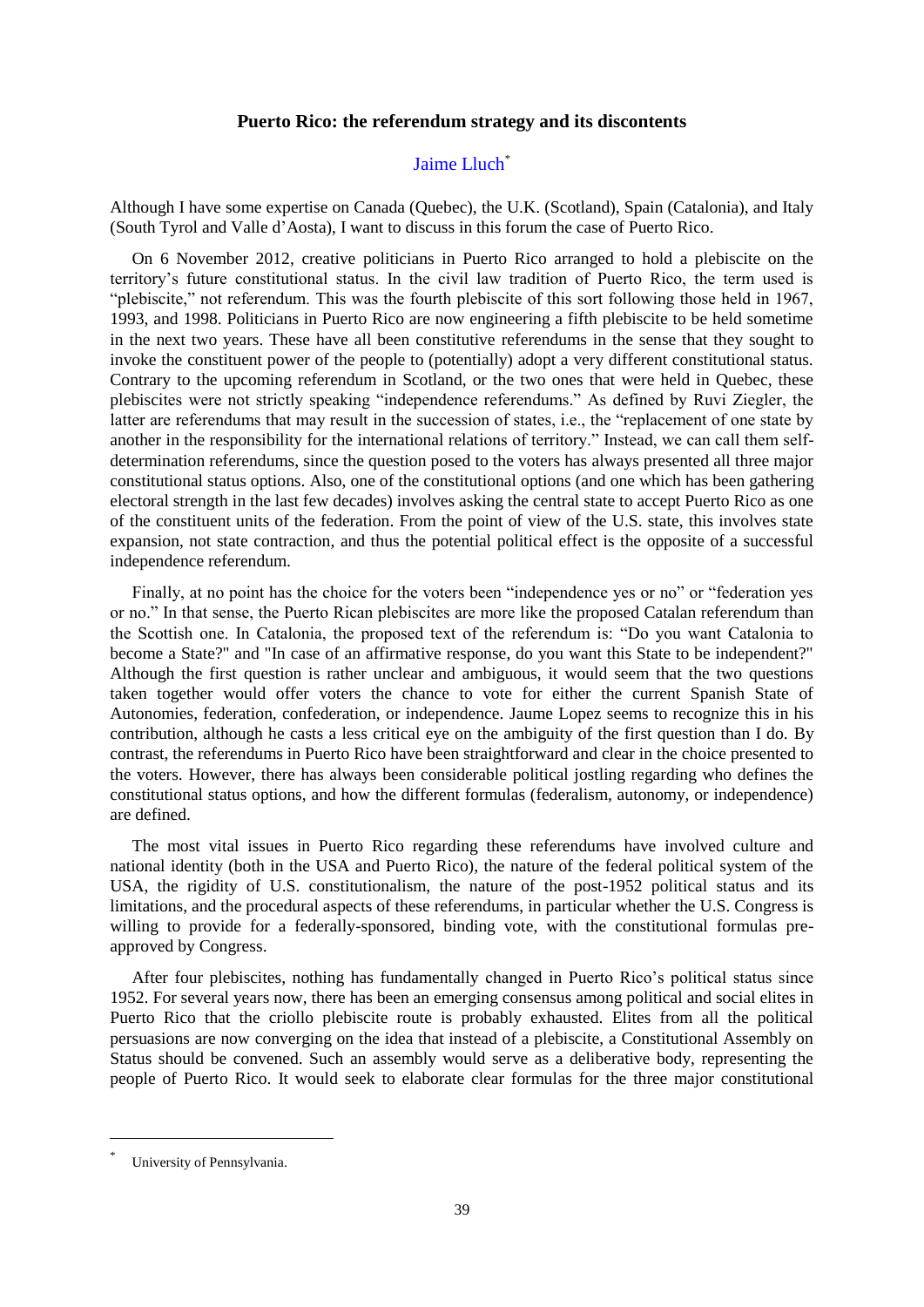#### *Jaime Lluch*

options and would then demand from the U.S. Congress a clear commitment to the three formulas it is willing to support and eventually to follow through with a federally-sponsored solution.

Surprisingly enough, the issue of the franchise for the vote in these referendums and the question of who would qualify for citizenship *ab initio* in the case of a victory of the independence option have not been prominent in the discussion either in the public sphere or in academic commentary on these issues. Nevertheless, the two issues that are discussed in this forum regarding who should have the right to vote (i.e., the legitimate franchise) in such referendums, and who should be the citizens of a newly independent state, are intrinsically interesting and relevant to Puerto Rico.

Regarding the first question, I agree with [Rainer Bauböck](http://eudo-citizenship.eu/commentaries/citizenship-forum/citizenship-forum-cat/1157-independence-referendums-who-should-vote-and-who-should-be-offered-citizenship?showall=&start=2) that, where self-determination has been agreed between a territory and the central government, the only legitimate franchise in constitutive referendums is the currently existing one for the territory in question. Indeed, in the plebiscites held in Puerto Rico, the enfranchised persons have been those residing on the island and who are registered on the rolls of the Electoral Commission of Puerto Rico, usually because they participate in local elections.

In these plebiscites, there has been of course a rich discussion in the public sphere, and one of the questions posed has to do with who should have the right to participate in such momentous occasions. There are more than four million first and second-generation Puerto Rican immigrants in the USA, and it has been suggested that perhaps they should be included in the franchise. However, as a matter of law, this has never been accepted and the Puerto Rican demos has been defined as consisting of those U.S. citizens who reside in Puerto Rico. Thus, Cuban immigrants, Dominican Republic immigrants, a sprinkling of European immigrants, and mainland U.S.-born immigrants, can vote and have voted in these plebiscites, as long as they are U.S. citizens registered in the electoral rolls of the Electoral Commission. The situation might be different if the demographics in Puerto Rico were similar to those in Hawaii: by the time Hawaii was accepted as a state in 1959, the native Hawaiians were a minority, and the majority were continental U.S.-born residents.

No one has even tried to suggest that the other 317 million U.S. citizens living in the 50 states of the federation should be entitled to vote in these plebiscites. Yet in Spain this position has been seriously put forward by the Popular Party and its think tank FAES. They have argued that if they were to allow a referendum on the future of Catalonia, all 47 million Spanish citizens should be able to vote. In the case of Puerto Rico, at least three of the four political status options that Puerto Ricans have, require the consent of U.S. Congress: becoming a state of the USA federation, acquiring a free association status or some kind of enhanced autonomy would have to be approved by Congress. Even a negotiated form of independence would depend on the U.S. legislature's good will and consent as a practical matter. Thus, no matter what Puerto Ricans decide in their criollo plebiscites, their collective will is subject to whatever substantive conditions and procedures the U.S. Congress decides to impose.

This is not surprising, since Puerto Rico's history is one of back-to-back colonialism. Spain created this state of affairs in 1493 and the U.S. took over at the close of the 19th century. Many would say that the status inaugurated in 1952 continues to be "colonial". From a social science perspective, this is correct in my opinion. Thus, Puerto Rico has an inalienable right to self-determination.

Moreover, as in Scotland, Catalonia, Euskadi, and Quebec, it would be a mistake to refer to these territories as mere regions, when in fact they have all the accoutrements of nationhood: a large proportion of the population in these nations exhibits national consciousness. As the president of the Puerto Rican Independence Party Rubén Berríos Martínez expressed it in a testimony before U.S. Congress: "The problem of Puerto Rico... is not a problem of disenfranchisement of a minority or an issue of civil rights, as some people believe. It is not a problem of individual rights. It is a problem of national rights, of the inalienable rights of a nation, of a people, to govern themselves."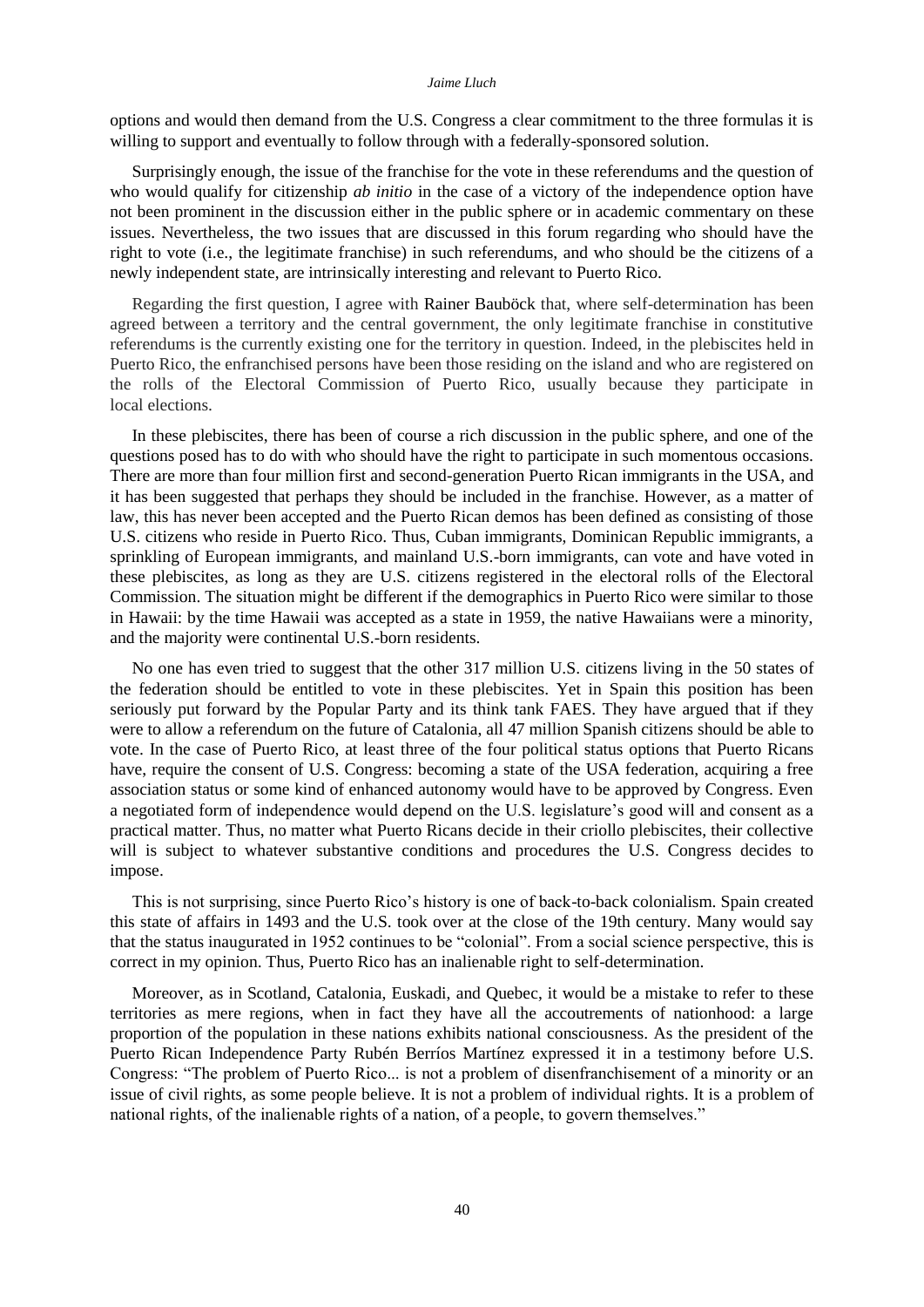Regarding the second question, who should be the citizens of a newly independent state, this question has not been very relevant in recent years in Puerto Rico. Independentism was an important force during the first half of the 20th century but in the last few decades independentism has been at an all-time low point, barely reaching 5% of the electorate. Debate in the public sphere and academic commentary has tended to ignore this issue of who should be the citizens of a newly independent Puerto Rico.

A related question is more relevant for contemporary Puerto Rico. If Puerto Ricans were to choose a form of genuine free association as their preferred constitutional status, would the residents of Puerto Rico be able to maintain their U.S. citizenship and transmit it to the next generations? Puerto Ricans hold U.S. citizenship by virtue of a 1917 federal statute: theirs is not the usual Fourteenth Amendment citizenship. The Report by the President's Task Force on Puerto Rico of 2005 cast doubts on whether they could do so<sup>1</sup>, while a leading constitutional law scholar in Puerto Rico has argued that Puerto Ricans could retain their U.S. citizenship, could probably hold dual citizenship under a formula of free association and could continue transmitting their U.S. citizenship to their offspring (González and Julián 1990).

Below, I give some further background on these plebiscites and the existing autonomy of Puerto Rico.

### **Background: The territorial autonomy of Puerto Rico**

Since 1898, Puerto Rico has been an "unincorporated territory" of the United States, and the nature of its relationship with the U.S. has been set by federal statutes, especially the Foraker Act of 1900, the Jones Act of 1917, and the Federal Relations Act of 1950-1952. Although the U.S. Constitution provides for "states" and "territories," the category of "unincorporated territory" was sculpted by the U.S. Supreme Court. Puerto Rico has a very peculiar form of territorial autonomy within the United Sates. It is part of the wider U.S. federal political system, but it is not one of the constituent units of the U.S. federation. Its autonomy is called "Estado Libre Asociado" (ELA), or free associated state, but it is neither free nor associated nor a state. There are now less than 4 million people on the Island and another 4 million plus Puerto Ricans on the U.S. mainland, many of whom circulate back and forth. Puerto Ricans are U.S. citizens by virtue of the 1917 federal statute, but they cannot vote in U.S. federal elections.

Autonomies such as Puerto Rico are non-federal arrangements because they are constitutionally subordinate to the center.<sup>2</sup> The "shared rule" component between the central state and the autonomous unit is weak or practically non-existent. The power to terminate or modify the Puerto Rico-USA relationship rests squarely within U.S. Congress. During 1952-53 the U.S. succeeded in getting Puerto Rico off the agenda of the UN Decolonization Committee in part by arguing that the Estado Libre Asociado was a compact of a bilateral nature whose terms may only be changed by common consent. However, soon thereafter Congress and the Executive branch started to behave "as if no compact of any kind existed and as if Puerto Rico continued to be a territory or possession of the United States, completely subject to its sovereign will. Puerto Rico leaders would spend the rest of the century unsuccessfully trying to convince the United States to allow full decolonization" (Trías Monge 1997). Supporters of the ELA have tried on several occasions to negotiate a "culminated ELA," starting with the Fernós-Murray bill of 1959, but they have been unable to obtain the consent of U.S. Congress. However, Congress continues to assume that it can unilaterally exercise plenary powers over Puerto

<sup>1</sup> President's Task Force Report on Puerto Rico (Washington DC, Government Printing Office: 2005).

<sup>2</sup> For further discussion of this point, please see Jaime Lluch, ['Autonomism and Federalism', in Publius: the Journal of](http://publius.oxfordjournals.org/content/42/1/134.full)  [Federalism,](http://publius.oxfordjournals.org/content/42/1/134.full) Vol. 42(1) Winter (2012).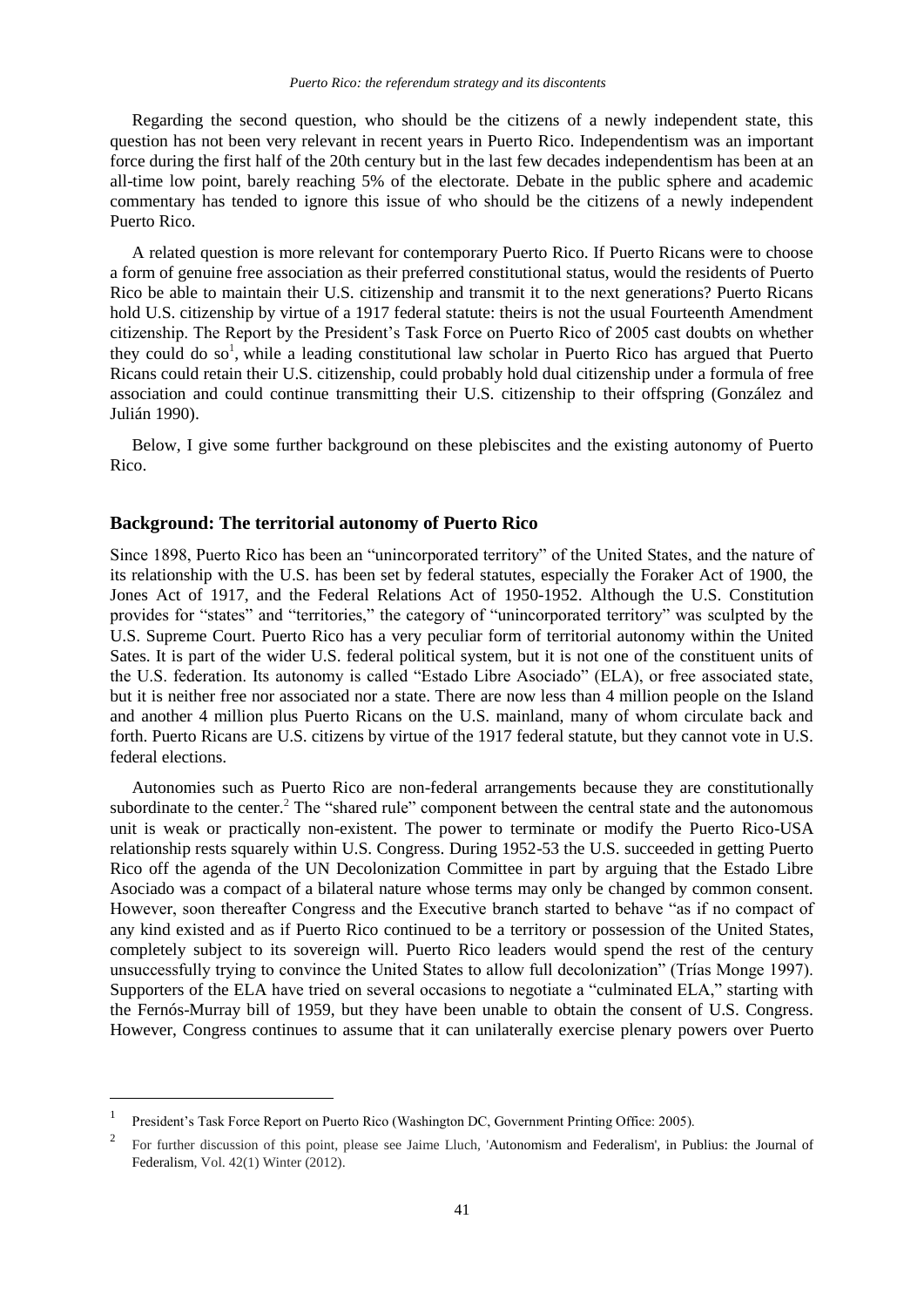#### *Jaime Lluch*

Rico under the territorial clause of the U.S. Constitution, and the U.S. government contends that sovereignty over Puerto Rico resides solely in the U.S. and not in the people of Puerto Rico.

For well over a century, politics in Puerto Rico has not been about political economy or the relation between the state and society. Instead, it has mainly been a debate about how the territory will relate to the U.S. federal political system and about how different conceptions of national identity shape this debate. These debates are dominated by three well-defined political orientations in the political party system: independentist, autonomist, and federalist (in the sense of becoming the 51st state of the USA).

### **Previous plebiscites of 1967, 1993, and 1998**

In all the previous plebiscites, the choice offered to the electorate has been to decide between independence, autonomy or federalism. In 1967, autonomism won with 60% of the vote, while the independentists boycotted the event. In 1993, 48.6% voted for autonomism, 46.3% for federalism, and 5.1% for independence. In 1998, 46.6% voted for federalism, 2.6% for independence, 0.3% for free association and 50.5% voted for "none of the above."

### **The plebiscite of 6 November 2012**

Several years ago the independentist party offered a proposal for holding a plebiscite with two rounds. In the first round, the people would be asked whether they wanted to continue living under the present (colonial) "unincorporated territory." If the answer chosen by a simple majority was "No", then there would be a second round (months later) in which the people would be asked to choose among the three non-status-quo options, following an educational campaign. The idea was to narrow down the options to the ones that would decolonize the polity, given that the U.S. Congress had never shown an interest in doing so, or even in holding a federally-sponsored plebiscite in Puerto Rico.

In 2012, the federalist party in power in Puerto Rico at that time modified the idea of a two-step referendum and proposed instead a two question referendum, to be held on the same day as the regular elections for selecting both the new Governor and the new legislature (with a view to boosting their support in the regular elections).

Thus, in the plebiscite of 6 November 2012, the people were asked two questions. The first was: "Do you agree that Puerto Rico should continue to have its present form of territorial status?" In the second question, they were asked to choose between federalism, independence, and a "sovereign ELA", which is a light version of a genuine status of free association. The autonomist party actively and energetically campaigned for a Yes vote on the first question, and on the second question for a "blank vote." The results showed that 54% of the people voted No on the first question – a No vote in this context suggesting a vote for change. For the first time in their history, Puerto Ricans voted to show their disapproval of their present political status. This was the most important result of this event.

Among the choices offered by the second question, federalism received 61%, sovereign ELA 33.3%, and independence 5.5%, but there were 480,918 blank votes, so if those votes were to be counted, federalism received only 46% of the vote.

The U.S. Congress, as the legislative branch of the central state government, needs to take up its responsibility to end the current territorial status of Puerto Rico. In light of these results, another vote should be taken among these three options, but this time in a Congressionally-sponsored plebiscite.

Every single one of the four plebiscites that have been held in Puerto Rico has been a locallysponsored one. The U.S. Congress has never agreed to provide for a binding referendum. This is not just a matter of respecting and implementing the result of the vote, but of exercising its responsibility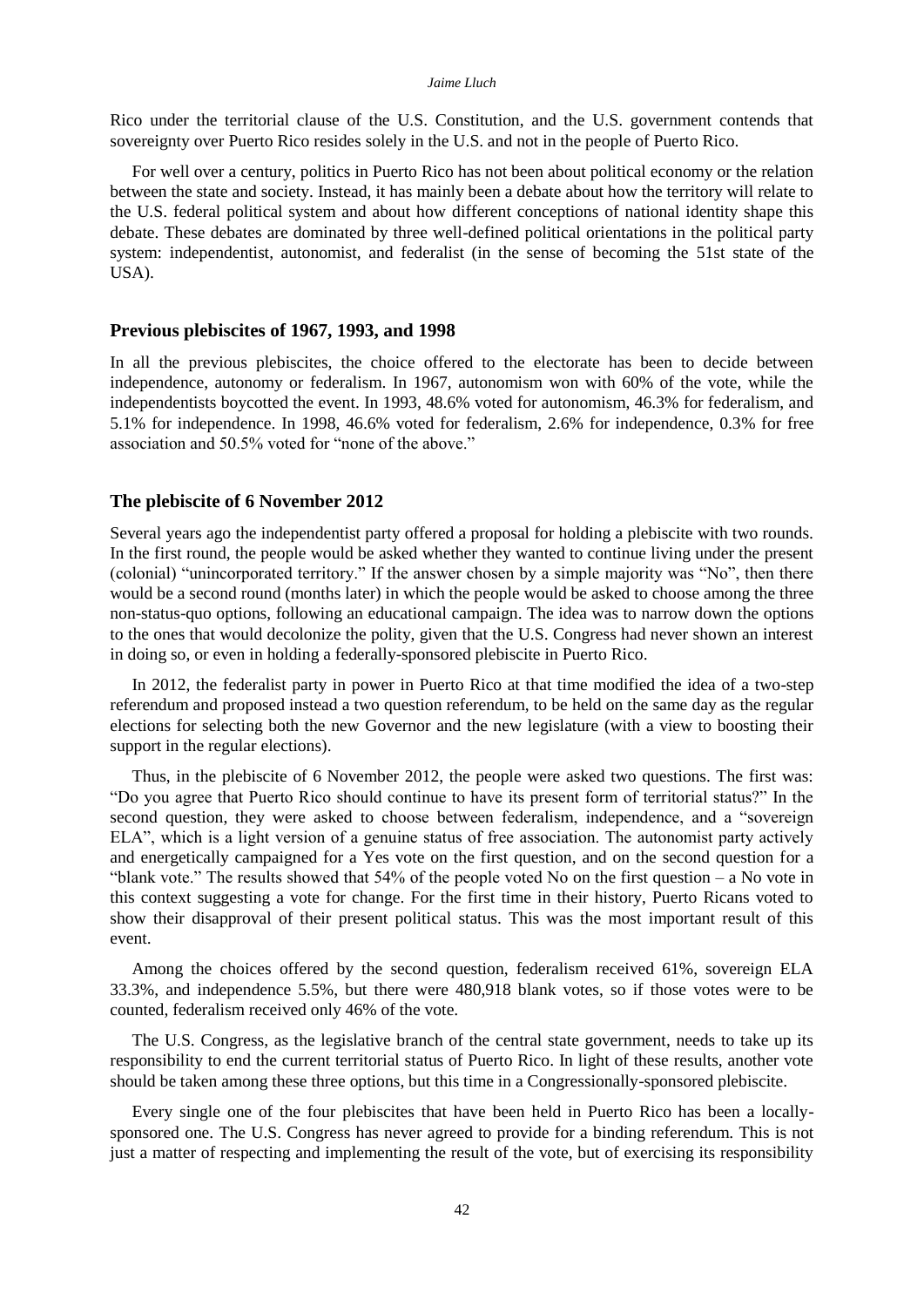as the dominant power. Moreover, only the U.S. Congress can define what sort of conditions would be imposed if the people want to join the federation, what kind of transition period there would be were independence to be chosen, or what sort of expansive model of autonomy U.S. Congress would be willing to grant Puerto Ricans.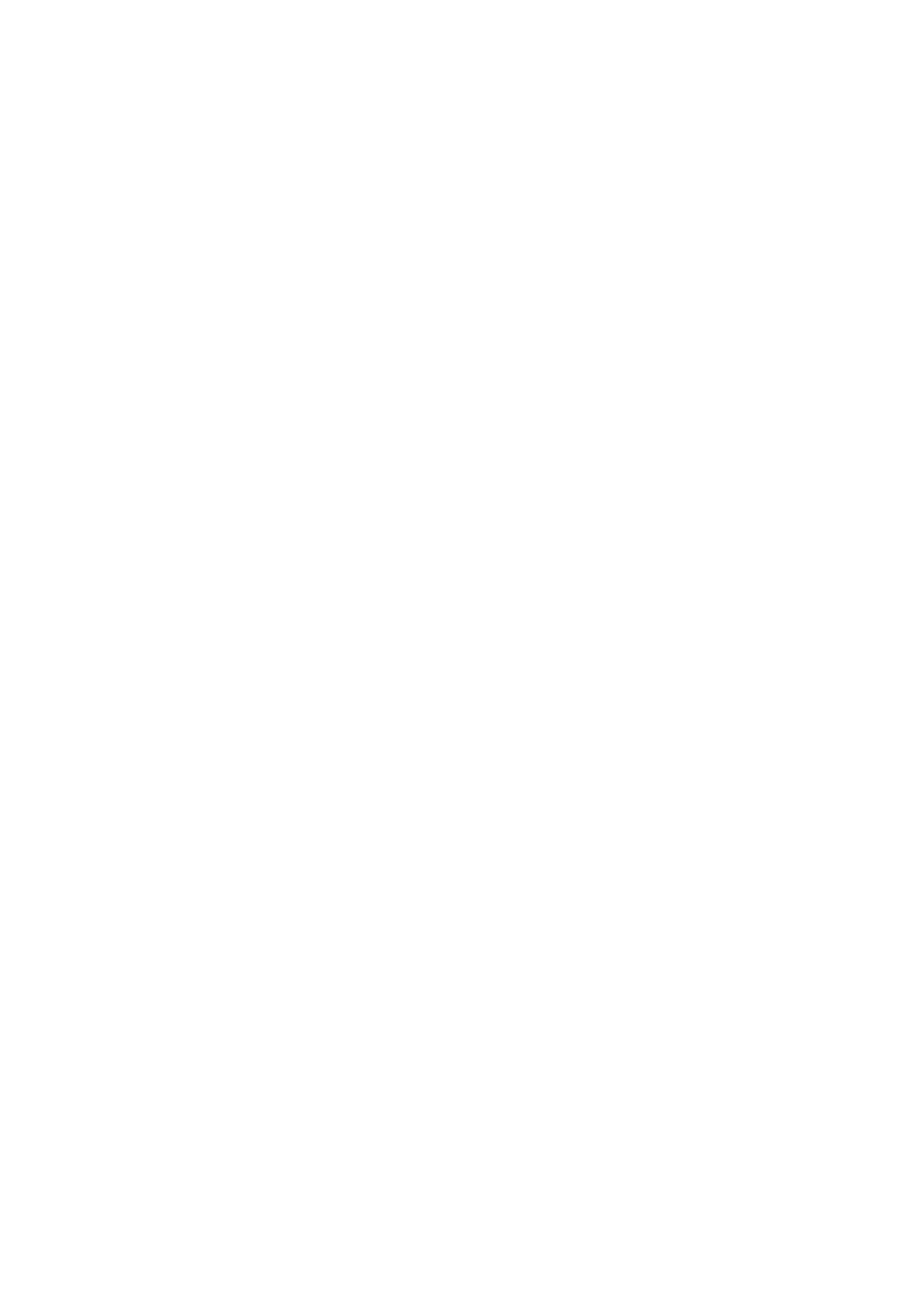# **Who can vote on a referendum and who can be granted nationality of new states? Theory, practice and interests**

# [Vincent Laborderie](http://eudo-citizenship.eu/about/people/other-eudo-citizenship-collaborators/1232-laborderie-vincent)\*

In this contribution, I will move away from the Scottish case and generalise about who is entitled to vote in the context of an independence referendum. I shall therefore discuss different theoretical possibilities and see how they were applied in previous referendums in Quebec and Montenegro). Unlike most contributors on this subject, I will not focus on what attitude is normatively preferable, but rather on the feasibility of different options and their impact on the referendum outcome. These two questions are, as we will see, closely linked.

The last section of this contribution will deal with the issue of citizenship eligibility. In disagreement with Ruvi Ziegler's kick-off contribution, I will argue that this question should not be linked with the referendum franchise.

## **Theory about franchise in independence referendums**

In this contribution, I will use the phrase "host state" to identify the state in which a regional independence referendum took place or will be organised. This region will be referred to as a "secessionist region".

Concerning the franchise issue, the question at stake could be the following:

Should the most pertinent criteria be residence in the secessionist region (including foreigners) or citizenship (including "nationals" living abroad)?

Basically we can distinguish three groups of people concerned by the question at stake. The first one relates to citizens of the host state living in the secessionist region. This group must, without any question, be able to vote in an independence referendum. They represent the core of the electoral body. Participation of the two other groups is more questionable. The second group consists of people living in the secessionist region but who are not citizens of the host state. The third group is formed by citizens of the host state who are linked to the secessionist region but who live abroad or in another part of the host state. Including the second or third groups in the electoral body of an independence referendum depends on which criterion is taken into account: nationality or residence.

Further criteria could specify which members of these two groups are allowed to participate in the referendum. For foreigners living in the secessionist region, a certain period of residence in the region could be required. The nationality of these foreigners could also be a criterion – as it is, for example, in the Scottish referendum where only EU and Commonwealth citizens could vote.

Concerning nationals residing outside the secessionist region, time and space criteria could be applied. For having the right to participate, one must have left the secessionist region for less than a certain time. Current residence can also be a criterion. The most relevant distinction here is certainly between people who live in the host state but not in the secessionist region and people who live abroad.

## **Franchise practice in Quebec, Montenegro and Scotland**

Far from being only theoretical, the scope of the franchise can determine the outcome of the referendum and, therefore, the future of host states, secessionist regions and of their inhabitants. I will

<sup>\*</sup> Université Catholique de Louvain.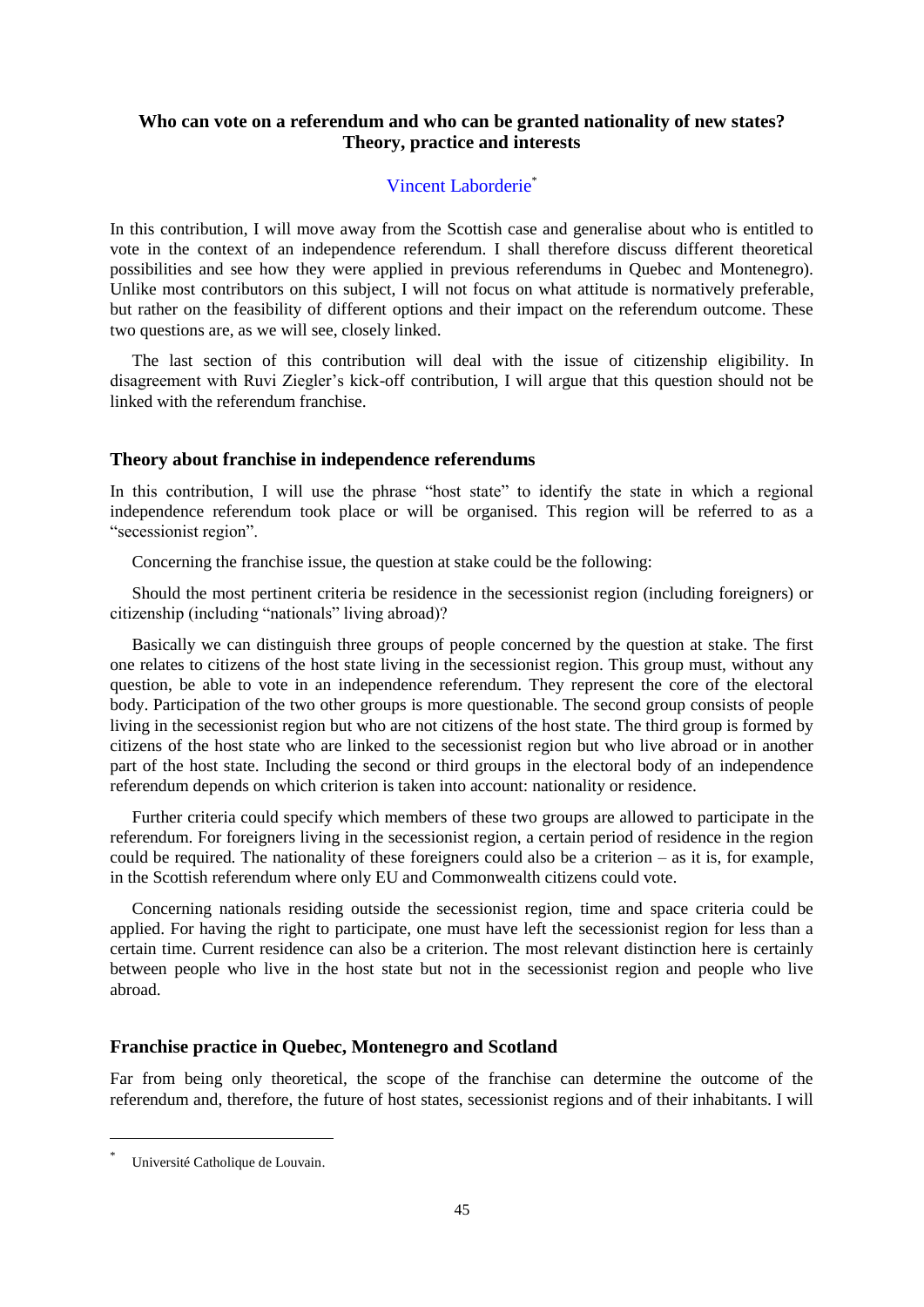refer to the franchise criteria used in referendums that occur in a context comparable to Scotland and Catalonia (or any other part of the European Union), i.e. in economically developed and democratic countries. Historically speaking there are very few instances. The old cases of Norway (1905) and Iceland (1944) will not be of any help. The questions being debated in this forum were irrelevant at the time of these votes. But taking these cases into account helps us to realize that questions about the franchise are closely linked with the process of globalisation and of massive migration that can be observed all over the world and especially in Europe.

Recent cases are limited to the two Quebec referendums (1980 and 1995) and the Montenegro referendum  $(2006)$ .<sup>1</sup> We can add the two referendums scheduled for 2014 in Scotland and Catalonia. But only the former will take place for sure and franchise questions have already been settled there.

Concerning citizens of the secessionist region residing elsewhere, we observe that they get the right to participate in an independence referendum only in Quebec. But criteria are restrictive. As pointed out by [Guy Laforest and Eric Montigny](http://eudo-citizenship.eu/commentaries/citizenship-forum/citizenship-forum-cat/1157-independence-referendums-who-should-vote-and-who-should-be-offered-citizenship?showall=&start=4) in their contribution, "they have to demonstrate that they left Québec temporarily" and for less than two years. The main reason for this situation is probably the difficulty to distinguish between "citizens" of the secessionist region and those of the rest of the host state. As [Jure Vidmar](http://eudo-citizenship.eu/commentaries/citizenship-forum/citizenship-forum-cat/1157-independence-referendums-who-should-vote-and-who-should-be-offered-citizenship?showall=&start=7) points out in his contribution, internal citizenship was specific to socialist federations, such as Yugoslavia and the USSR. For nationals living abroad, the criterion would be their last residence in the host state. For nationals living elsewhere in the host state it is less obvious how to take into account this criterion. Should persons who were born in the secessionist region be considered? How about those who left their region for less than a certain period or those who have relatives there?

Before the Montenegro independence referendum (2006), Serbia presented to the Venice Commission a list of 260.000 "Montenegrin citizens" living in Serbia. The majority of them would have probably voted against independence. Since only 460.000 voters were recorded in Montenegro, participation of these "Serbian-Montenegrins" could have had a decisive effect (Cattaruzza 2010: 32).

We touch here upon an important issue: advantages for "yes" and "no" camps to include different groups of voters. Coupled with the difficulty to determine who among citizens of the host state should count as a citizen of the secessionist region, this is probably the reason why people outside secessionist regions are so rarely authorised to participate in the referendum.

Whereas in most cases the majority of people living elsewhere in the host state would vote against independence of the secessionist region, the preferences of people living abroad are more uncertain. But here one faces the problem of material and practical organisation. Most secessionist regions do not have facilities abroad to organise the vote of expats and would be able to build such capacities only in a few countries. So they would be obliged to use facilities of the host state. Even if, as in the Scottish case, an agreement with the host state exists, there might not be enough confidence to let central state authorities organise the vote.

Concerning non-citizen residents in a secessionist region, other contributions offer various arguments for and against offering the franchise to them. I will not enter this discussion but rather underline that, also in this case, independentist forces would be better served by a restrictive approach. This is illustrated by the second Quebec referendum in 1995. The franchise in the independence referendum was restricted to Canadian citizens. Indeed, the Quebec government, organising the referendum without any participation of federal authorities, assumed that foreigners would vote against independence. It seems that the Canadian government shared the same belief as it offered the

<sup>1</sup> Other recent referendums took place in countries that we cannot qualify as "democratic" (South Sudan, East Timor and Eritrea). Taking the democratic criterion into account also excludes referendums organised in former Soviet or Yugoslav republics in the early 1990's. Even if these referendums could have met democratic standards, they did not take place in well-established democracies. We can recall that there was no referendum in Kosovo before declaration of independence in 2008 nor before the Czechoslovak "velvet divorce" in 1993.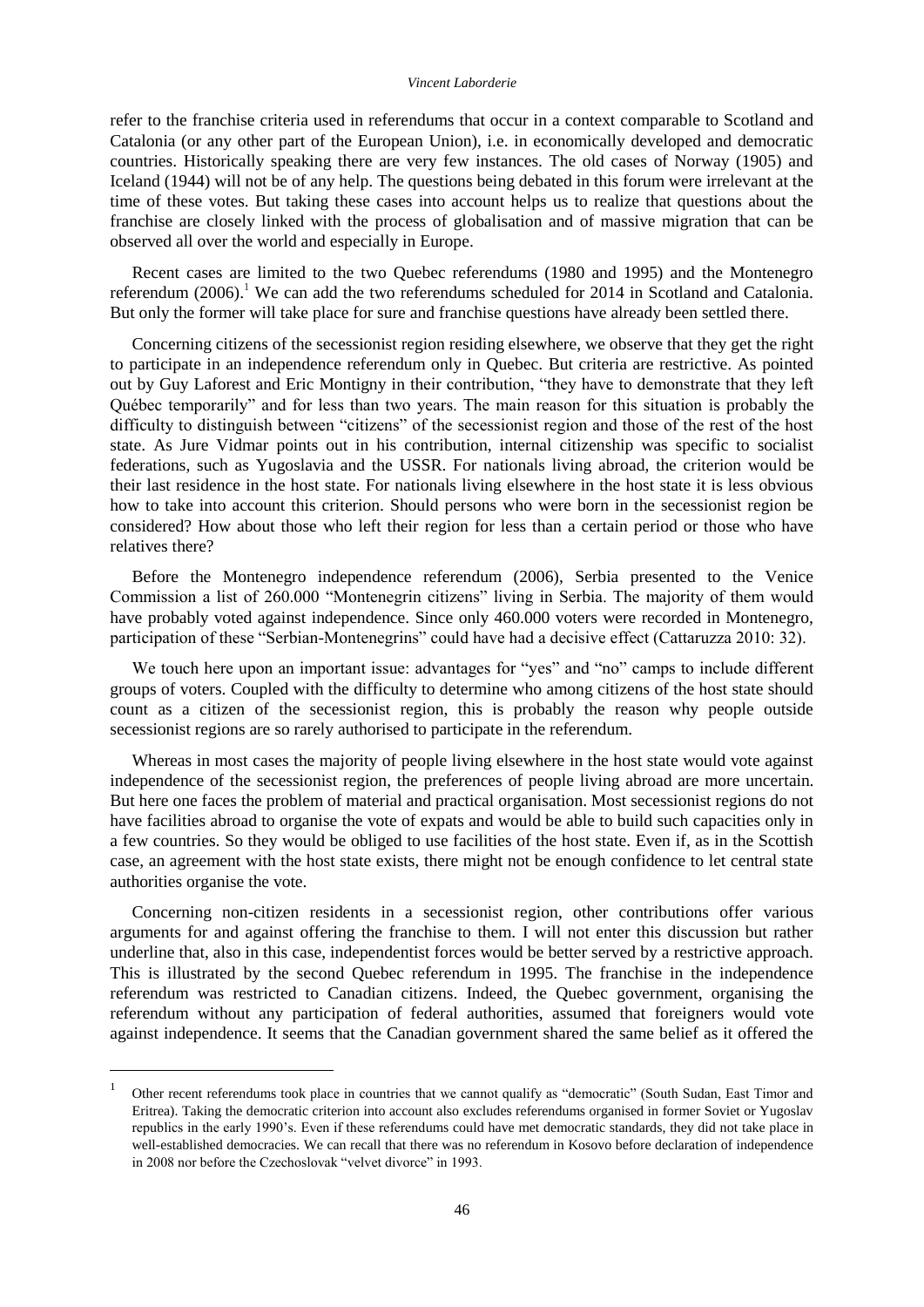Canadian nationality to an unusually large number of foreigners residing in Quebec just before the referendum.<sup>2</sup> This is partly reflected in the outcome. Only 33% of voters in Montréal, favoured independence in the 1995 referendum whereas the 'yes' option got a total of 49.5% for the entire Quebec province. Even if the Anglophone community represents a substantial proportion of the population of Montréal, it is obvious that the large number of immigrants living in the city played a decisive role in this outcome. In his famous and shocking speech after the referendum, Jacques Parizeau, leader of the "yes" camp, proclaimed that they had been defeated "essentially by money and the ethnic vote".

This very pragmatic empirical observation can be supported by research which points out that support for independence is closely linked to level of identification with the secessionist region.<sup>3</sup> We can assume that newcomers and non-citizens identify less with a secessionist region than natives of that region.

Decisions about the franchise are strongly influenced by the advantage each camp could gain. If there is no agreement with the host state, the government of the secessionist region will organise the referendum itself and will obviously choose a franchise that favours the vote for independence. If there is an agreement between authorities of the host state and of the secessionist region – as in the Scotland and Montenegro cases – the franchise criteria result from a negotiation in which both involved parties would logically try to favour their preferred outcome.

As a conclusion concerning the franchise, we can stress two elements. The first is that there are many options how to determine the scope of the franchise. The second is that, in most cases, independentists have better chances if they narrow the right to participate in the referendum to official citizens of the host state living in the secessionist region. The less restrictive the criteria are, the more difficult to obtain a majority of votes in favour of independence. Far from being only a theoretical or normative question, the scope of the electoral body is of paramount importance in determining the outcome of a referendum. As the Quebec and Montenegro cases show, both parties are generally aware of it. In this respect, it will be very interesting to study the vote of non-UK citizens in the Scottish referendum on 18 September 2014.

#### **The citizenship issue**

 $\overline{a}$ 

I disagree with Ruvi Ziegler's argument about the desirability of congruence between the criteria for the franchise in independence referendums and those determining who will obtain the nationality of the new state in case of independence.

In fact, it seems natural that the group of people who would automatically obtain citizenship on day one of independence remains smaller than the group allowed to vote in the referendum. The difference between these two groups – those who could vote but not automatically obtain the new citizenship – would consist of foreigners living in the secessionist region. As many other contributors have already argued, it is appropriate that they can participate in the referendum if they have lived in the region for a certain period of time and/or want to remain here. But there is no reason that this participation is sufficient for their claim to citizenship status.

<sup>2</sup> Federal government always denied there was a planified policy to accelerate naturalization. But it was noticed that the number of new canadian citizens in Quebec was 87% higher in 1995 than in 1993 to reach 43.850. This figure drop by 40% in 1996. During the month before referendum, 11.500 people were naturalized. Federal civil servant were requested to work on weekends to obtain these results.

<sup>3</sup> Van der Zwet, Arno and Craig McAngus, 'How [Different are Assessments of Independence and Devolution Max? An](http://www.euppublishing.com/doi/abs/10.3366/scot.2014.0003)  [Analysis of the Role of National Identity and Party Affiliation'](http://www.euppublishing.com/doi/abs/10.3366/scot.2014.0003), Scottish Affairs 23, no 1, 2014, pp. 1 26 ; Jérôme Couture and Vincent Laborderie, 'Identité régionale et soutien à l'indépendance dans quatre États subnationaux (Québec, Écosse, Catalogne, Flandre)', paper presented at 23rd World Congress of Political Science (IPSA, 2014).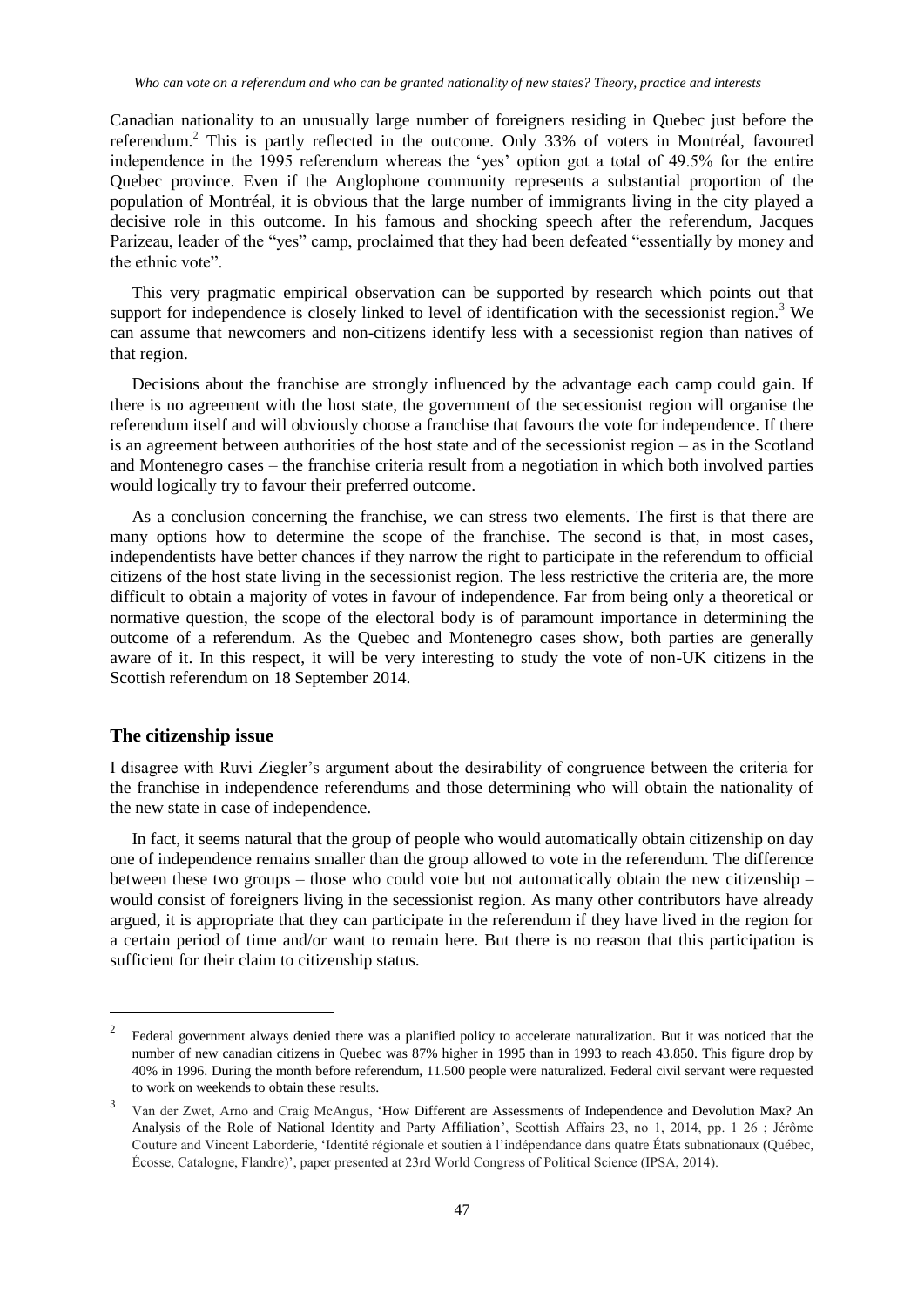#### *Vincent Laborderie*

I would insist on the fact that a government of a secessionist region must be cautious about the citizenship issue. If a secessionist government promises to offer citizenship to everybody living in the region's territory – or adopts very inclusive rules for acquiring it – and also gives the right to foreigners to vote for independence, there is a risk that this could be seen as buying votes. In other words, non-citizens would be encouraged to vote for independence, not because they want it but because of the promise of citizenship.

In an EU context, giving nationality to a large number of non-EU citizens could also create a problem with other member states. Indeed, every citizen of a member state possesses rights in all other member states, such as the right to settle and to work there. As a consequence, if a new country is too permissive in granting citizenship, it could complicate relationship with other EU members. Ultimately, its recognition or new accession as EU member state could be threatened.

For all these reasons, I suggest that the citizenship issue and the right to participate in a referendum on independence should be disconnected. Concerning the former issue, it seems essential to distinguish citizens of the host state who live in the secessionist region from other groups. This first group of people should be offered the new nationality on day one of independence.

For non-nationals, a new naturalisation policy could be implemented later, after the new country becomes independent and the new national government holds the possibility to define new criteria for acquiring citizenship. These criteria can differ from those of the host state. They can be more or less restrictive. But it is important that they are legally disconnected from the independence referendum. Indeed, it is generally agreed that a decision taken by referendum must be as clearly stated as possible. An essential aspect of this clarity is that there is only one question at stake. Adding immigrant integration and citizenship issues to the question of independence in the same referendum certainly will not favour clarity.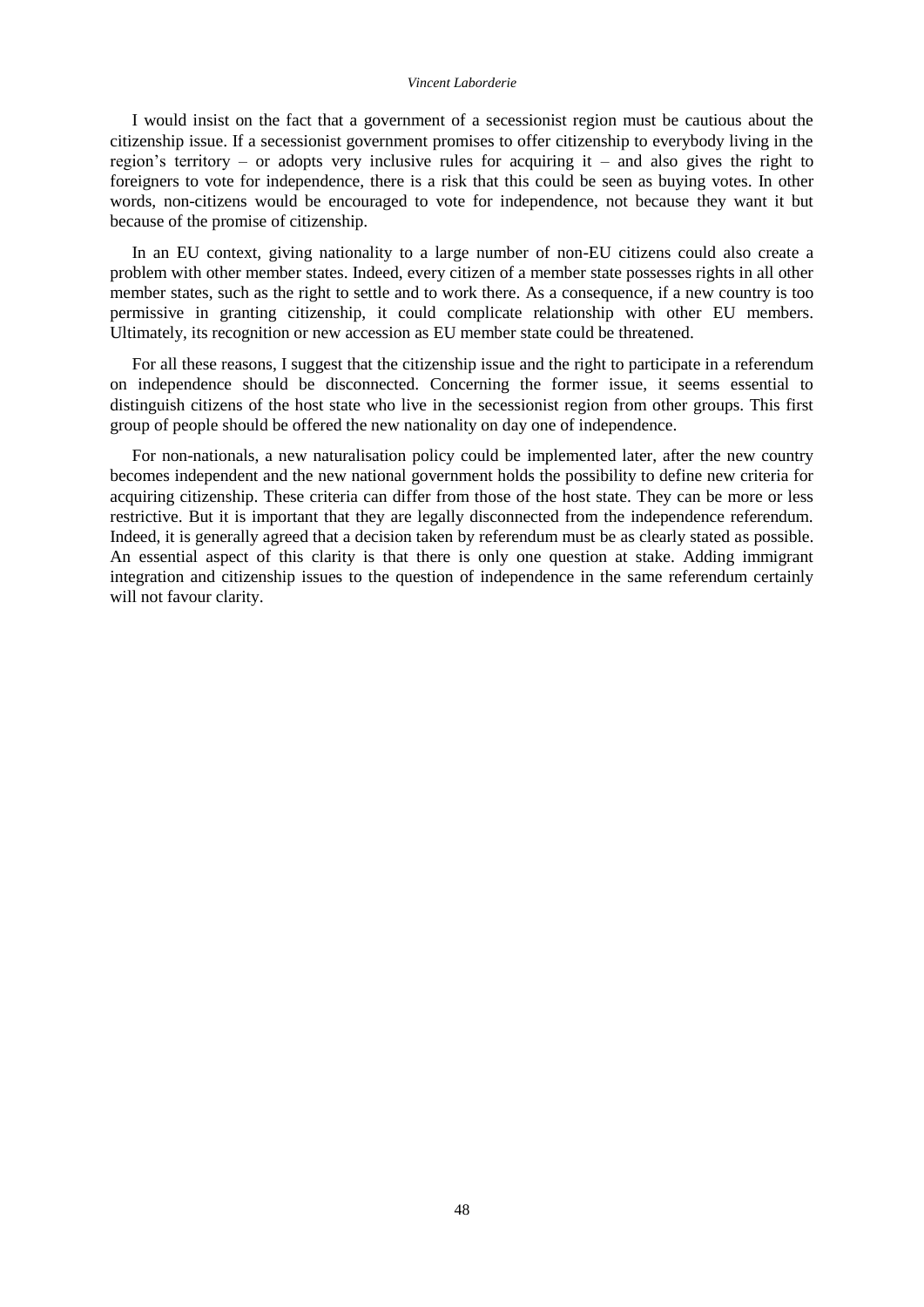## **In a secession referendum the franchise should depend on what you do, not what you are**

# [Daniel Weinstock](http://eudo-citizenship.eu/about/people/other-eudo-citizenship-collaborators/1230-weinstock-daniel)\*

Imagine that the government of a federated entity with recognized borders launches a referendum to secede from the federation to which it belongs. The argument I want to make in this very short intervention is that citizenship in the federation, and residency in the potentially seceding entity, are individually necessary, and jointly sufficient conditions for participation in the referendum vote. This conclusion places me at odds with some of the contributors to this forum, including Ruvi Ziegler, whose excellent contribution kicked it off.

Many proposals have been made to specify who the demos should be in order to determine the democratic franchise. At one extreme lies what some have called the all affected principle. That principle, as its name indicates, suggests that all those who are affected by a democratic decision should have some say in the decision-making process.

This principle is clearly over-inclusive in the case of a secession referendum. After all, all citizens of the federation in question will be affected in substantial ways by the decision of a federated entity to secede. But it seems inappropriate to give them all a right to vote. After all, the desire to secede is most often born of the sense on the part of a substantial number of those living in the federated entity that all is not as it should be in their relations with their federal partners. To give those federal partners an effective veto would be simply to import the logic of the problems that have triggered the desire for secession into the decision-making process itself (Arrhenius 2005).

At the other end of the spectrum lies the nationalist principle, according to which all those people who trace their origins back to the "founding people" of which the territory of the federated entity is seen as the national homeland should be allowed to make such an existential decision as whether to secede or not.

This principle would on broadly liberal-democratic grounds be unacceptable, by ruling in people who oughtn't to have a say, and by ruling out people who ought to have one. Let me explain.

The defender of a nationalist principle would consider that someone who traces his origins back to the founding national group should have a say in whether secession should occur or not, even if he has not resided on the territory for years, indeed even if his parents or grandparents had not done so. It would, however, rule out people who reside on the territory, even though they have only arrived recently, and/or are not members of the founding national group.

It seems to me that excluding "blood nationals", even blood nationals who are still citizens of the larger federation, is a requirement of liberal democratic ethics. The basic idea is that the right criterion to use in order to determine who gets to vote in secession referendums is a commitment to contribute to the (economic, political, cultural) life of the putative new country, and that simply being related by blood to the founding national group constitutes no evidence of that.

The case of blood nationals who are still citizens of the federation is a difficult one, and my exclusion of them might seem to put me in contradiction with an argument that I have put forward elsewhere, according to which dual nationals should be allowed to vote in elections of the country or countries of residence of which they are not residents at time of election.

There is, however, a principled reason to include such people in national and sub-state election, and to exclude them from secession referendums. My argument for the former claim is, in a nutshell, that diversifying epistemic perspectives can help a polity get it right in choosing between political parties'

McGill University.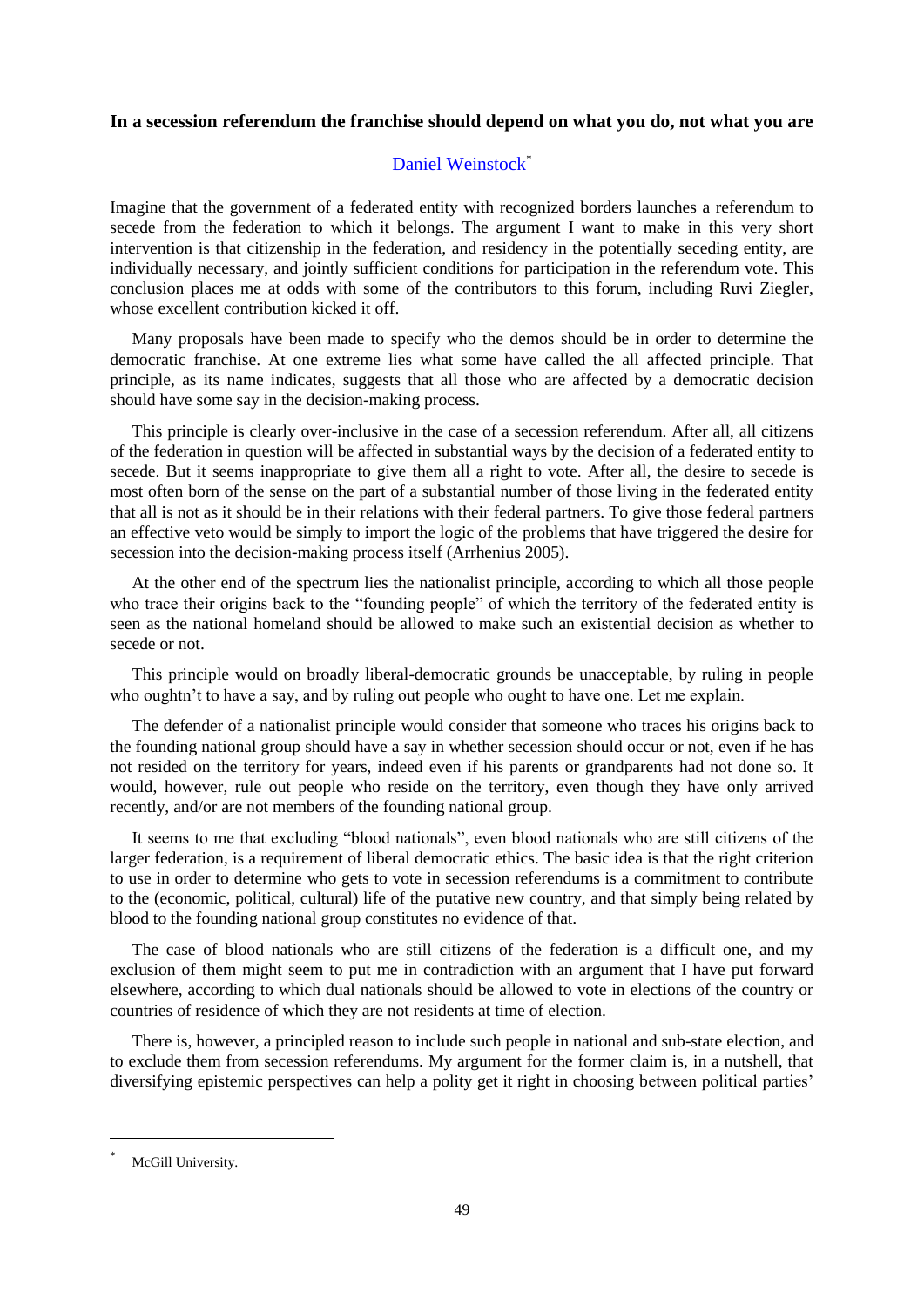#### *Daniel Weinstock*

policy proposals. Citizens who live outside the polity making a decision may be able to "see" aspects of policy questions that are overlooked or under-emphasized by people inside.

But there is no "getting it right" in the case of a secession referendum. Assuming that the group that is considering secession is not doing so frivolously (and what that standard involves is a vexed question indeed!), it is an existential one, about the kind of polity that they want to be. That the group may or may not come to regret a decision does not mean that secession should be treated as a question to which there is a right answer.

Citizens of the federation who are residents, where that term denotes a legal status, rather than a merely factual one, are in virtue of their satisfaction of the criteria for the granting of the status of resident those who best satisfy the criterion that I am putting forward as most appropriate for the granting of the right to vote in secession referendums. The granting of that status is the best index we possess to track the willingness and commitment to contribute to the society in the requisite ways. It is, like any institutional criterion, an imperfect one. But it is, I would argue, as close as we can get.

Two categories of persons constitute interesting limit cases. They are, first, those who have been accepted as immigrants, and who have thus been received as candidates for citizenship , but who have not yet acquired that citizenship, either because they have not satisfied a temporal criterion, or because they have not yet undertaken steps to acquire it in cases in which they have satisfied that criterion. And second, there are those who possess international mobility rights within the potentially seceding territory, and who reside there in virtue of those rights, rather than in virtue of having been accepted as immigrants. The clearest example of this latter category would be citizens of the European Union when they find themselves in one of the EU states of which they are not citizens. I think that there is no "right" answer as to whether these two groups should be enfranchised in secession referendums or not. For what it's worth, I would opt for enfranchising the first group before I would the second, because the process of applying for immigration is a more demanding sign of one's commitment to one's new home than is simply availing oneself of one's mobility rights. But I don't think that a grave injustice is committed if the reverse prioritization were to be made (as is the case in the Scottish referendum).

At basis, my view is that for existential questions such as whether to form a new country or remain a part of an already existing one, participation in secession referendums should be determined by what you do, rather than by what you are. Legal residency tracks that moral idea tolerably well.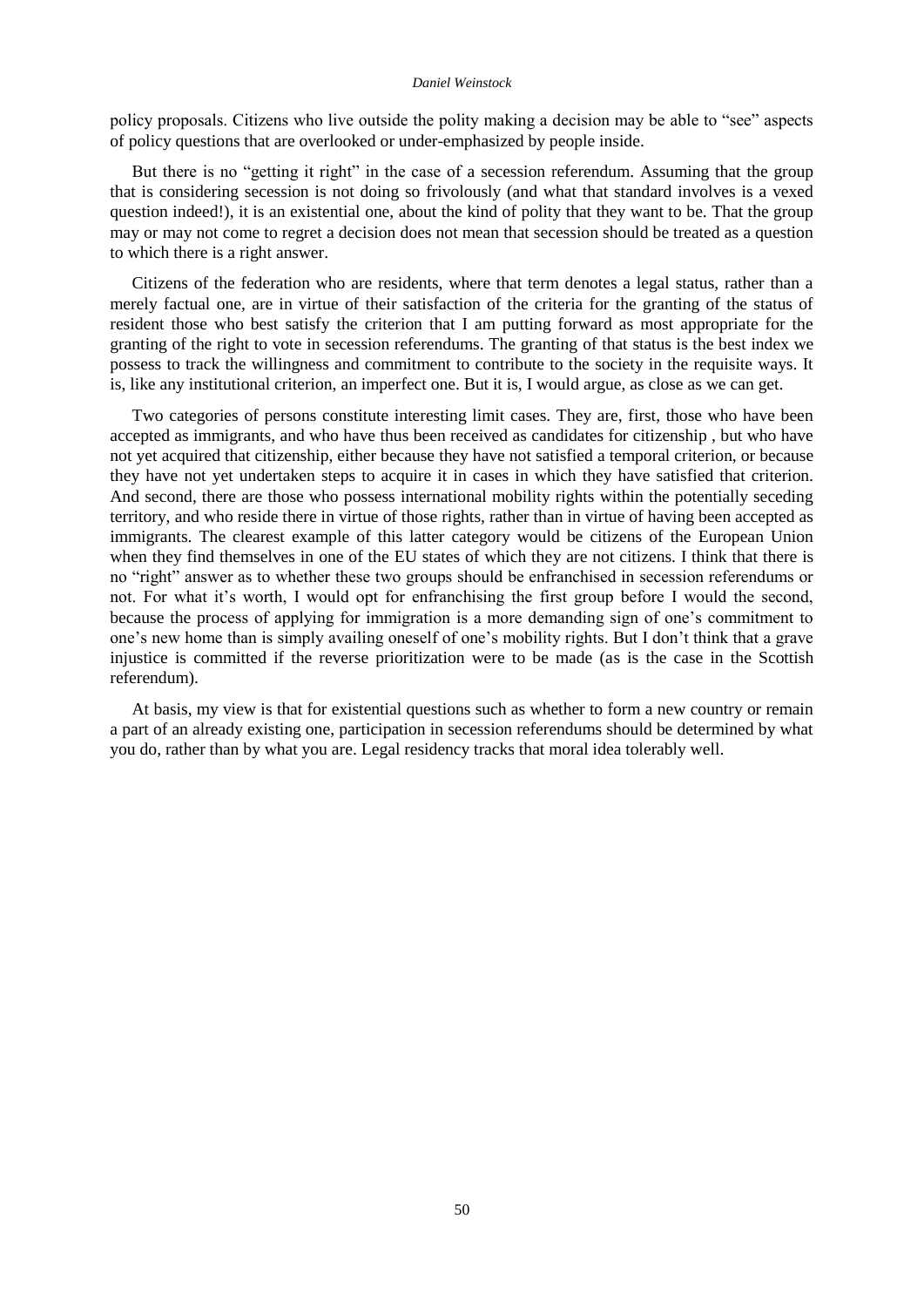# **Catalonia: Will Catalans be permitted to hold a legally binding referendum on independence?**

## [Montserrat Guibernau](http://eudo-citizenship.eu/about/people/other-eudo-citizenship-collaborators/1231-guibernau-montserrat)\*

It feels a bit odd to write on who should be entitled to vote in a referendum on Catalan independence at a time when the Spanish State, invoking the Spanish Constitution, strictly forbids it. The key arguments invoked by the State are: [Article 2 of the](http://www.congreso.es/portal/page/portal/Congreso/Congreso/Hist_Normas/Norm/const_espa_texto_ingles_0.pdf) Constitution that reads: 'the Constitution is based upon the indissoluble unity of the Spanish nation, common and indivisible patria of all Spaniards', and Article 8 which states that 'the Army's mission is to guarantee the sovereignty and independence of Spain, to defend its territorial integrity and the constitutional set up'.

Currently, the Spanish Constitution strongly emphasizes the 'unity' of Spain, this is a point that unavoidably brings about references to the historical background of contemporary Spain including the heritage and memories of the civil war, the dictatorship, the transition to democracy and the coups d'état against the new democratic Spain, taking place as late as the 1980s. It also brings to the fore images of the continuous repression of Basques, Catalans and Galicians as national minorities that managed to obtain some political and cultural recognition in the new democratic Spain; that was a condition for the country to be regarded as a Western liberal democracy by the EU and other international organizations.

Spain has traditionally displayed a 'centralist view' of the State in direct confrontation with the aspirations of its national minorities, in particular Catalonia, and attempts to foster a plural image of Spain have not been successful. For instance, former Prime Minister J.L. Rodriguez Zapatero sought to defend the idea of a 'plural Spain' thus emphasizing diversity within a progressive Spain. But probably Spain was not as progressive as he had envisaged, since he obtained limited backing for his views within his own party (the Spanish Socialist Workers Party or PSOE) and little support outside Catalonia – the community that overwhelmingly had supported his view.

## **Will Catalans be permitted to hold a legally binding referendum on independence?**

In Spain, national minorities have a voice – access to Congress and the Senate – however, they have no veto power, and only acquire distinctive relevance whenever one of the main political parties is short of a majority and needs their votes to form a government.

The 1979 Statute of Autonomy of Catalonia was approved in a legally binding referendum on 25th October 1979. [The Preliminary Section of the Statute](http://www.gencat.cat/generalitat/eng/estatut1979/) defines Catalonia as a nationality which 'in order to accede to self-government, constitutes itself as a Self-Governing Community in accordance with the Constitution and with this Statute' (Article 1.1) (it should be underlined that the sovereignty of Catalonia is implied in this declaration) and the Generalitat as 'the institution around which the selfgovernment of Catalonia is politically organized' (Article 1.2).<sup>1</sup>

The powers of the Generalitat 'emanate from the Constitution, this Statute and the people' (Article 1.3). These provisions make clear that the Constitution defines the scope and number of devolved powers and confirms the existence of a single sovereign demos in Spanish democracy, constituted by all Spanish citizens, including the Catalans. This interpretation considers the Catalan people to be a 'sub-group' of the demos formed by all the citizens of Spain. For instance, it is precisely this interpretation that is invoked by those arguing that all Spanish citizens should be able to vote in an

<sup>\*</sup> Queen Mary University of London.

<sup>1</sup> See *The Catalan Statute of Autonomy* (1979) 3rd edition, Generalitat de Catalunya, Barcelona, 1986. Preliminary section, Article 1.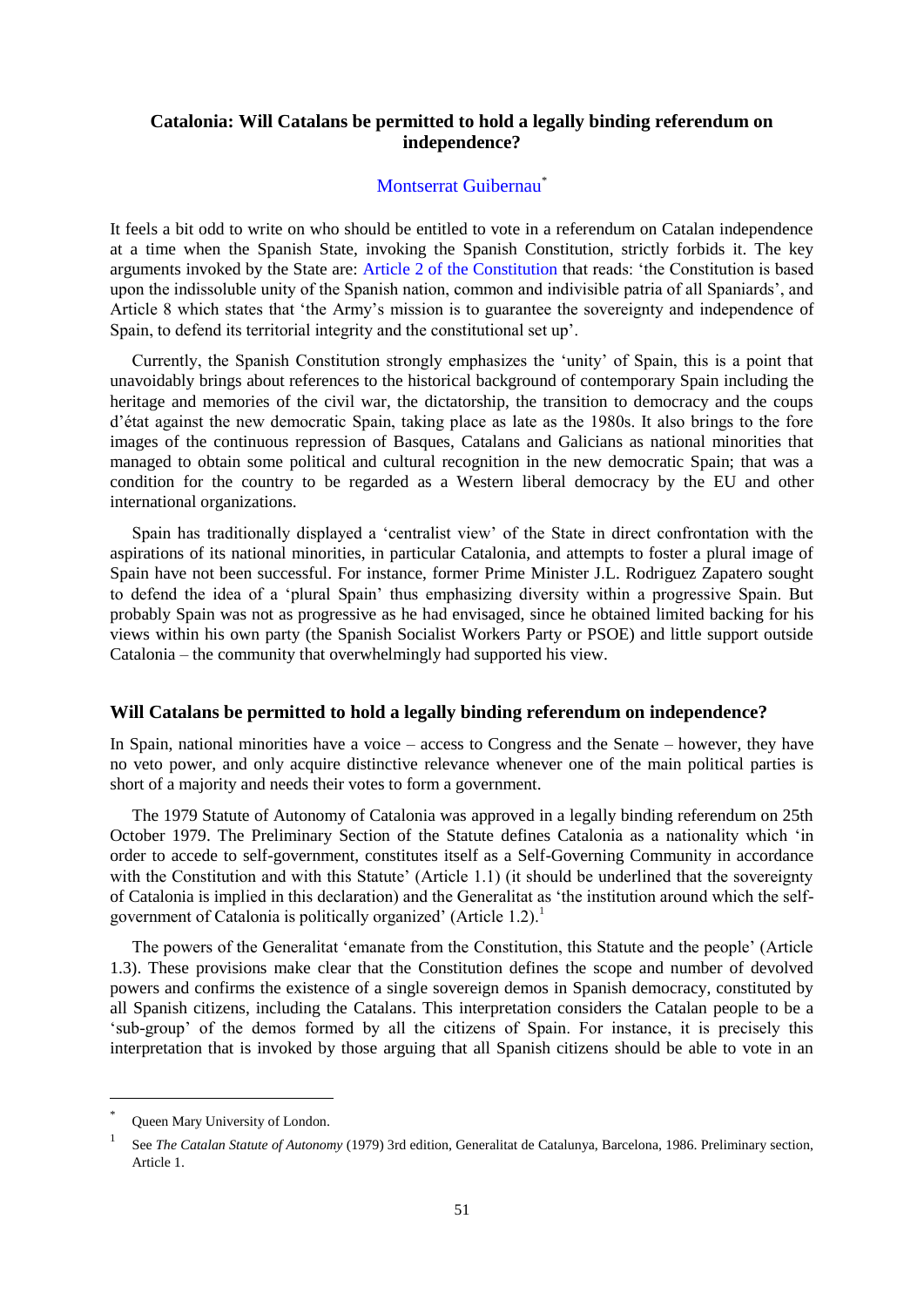eventual referendum on Catalan self-determination; a view that, if effected, would reinforce further the status of Catalans as a 'constant minority' within Spain.<sup>2</sup> Although this may work from a normative point of view, it will not from a democratic perspective.

The most important issue is how to unlock the current situation and introduce dialogue between the Spanish and the Catalan governments at a time when Catalan society continues to display a strong bottom up social movement in favour of the so called 'right to decide', this is, Catalans demand the right to hold a legally binding referendum on whether Catalonia should become independent or not. The date for this referendum, supported by a range of Catalan civil society associations, is 9th November 2014. At present, it looks unlikely that the Catalans would be permitted to hold a legally binding referendum on that date, however the strength and number of people participating in the forthcoming 11th September 2014 (Catalan Day) demonstration could play a key part in contributing to the unlocking of the current situation. Democracy is by nature a dynamic process, it is not fixed, and is the outcome of a constant dialogue: it is not possible to justify a continuous lack of engagement in dialogue while upholding democratic credentials.

## **Who should vote and who should be offered citizenship?**

[Rainer Bauböck](http://eudo-citizenship.eu/commentaries/citizenship-forum/citizenship-forum-cat/1157-independence-referendums-who-should-vote-and-who-should-be-offered-citizenship?showall=&start=2) highlights a fundamental difference between 'independent states' and 'autonomous regions within states' as polities of different kinds. In my view, this is very important because 'independent states' are able to decide on who should and who should not be allowed/entitled to vote in an eventual binding referendum on self-determination affecting a part of that state. In contrast, 'autonomous regions within states' usually lack the power to call for a referendum on selfdetermination unless this is endorsed by the state. This tension is illustrated by the current imbalance of power between Catalonia and Spain and reflects the continuous relevance of the nation-state as key political actor.

According [to Article 7 of the Catalan Statute of Autonomy,](http://www.gencat.cat/generalitat/eng/estatut1979/titol_preliminar.htm) all Catalans as well as all Spanish citizens who are legally resident in any of the municipalities of Catalonia are Catalans and in my view, they should be offered 'Catalan citizenship' on day one of an independent Catalonia. Participation in a binding referendum on Catalan independence should be limited to Catalan citizens. A new naturalisation policy for long-term residents should make citizenship available after 5 years of residence. Further details should be the outcome of dialogue and debate among political forces in the Catalan Parliament, after the referendum takes place. If possible, steps should be taken towards a common EU policy on these matters so that similar policies could be implemented at the EU level.

Who is a Catalan? A former president of Catalonia, Jordi Pujol, defined as 'Catalan' a person 'who lives and works in Catalonia and wishes to be a Catalan<sup>3</sup>, a definition that encompasses lieu of residence, workplace, and the 'will' to become a member of the Catalan nation as a modern, strongly pro-European prosperous polity. This definition points at some expectations regarding Catalonia as a particular type of nation –diverse, open and inclusive, where civil society has traditionally played a key role. It also highlights the 'will' of the individual to belong to that nation and often engage in the construction of a shared collective identity<sup>4</sup>.

<sup>2</sup> I have first developed the concept of 'constant minority' in '*Catalan Secessionism: Young People's Expectations and Political Change*', The International Spectator, DOI 10.1080/03932729.2014.952955.

<sup>3</sup> Pujol, J. *Tot compromis comporta un risc*, Edicions 62, Barcelona 1977 p. 25.

<sup>4</sup> Pujol, J. *La Força Serena i Constructiva de Catalunya*, Generalitat de Catalunya, 1990.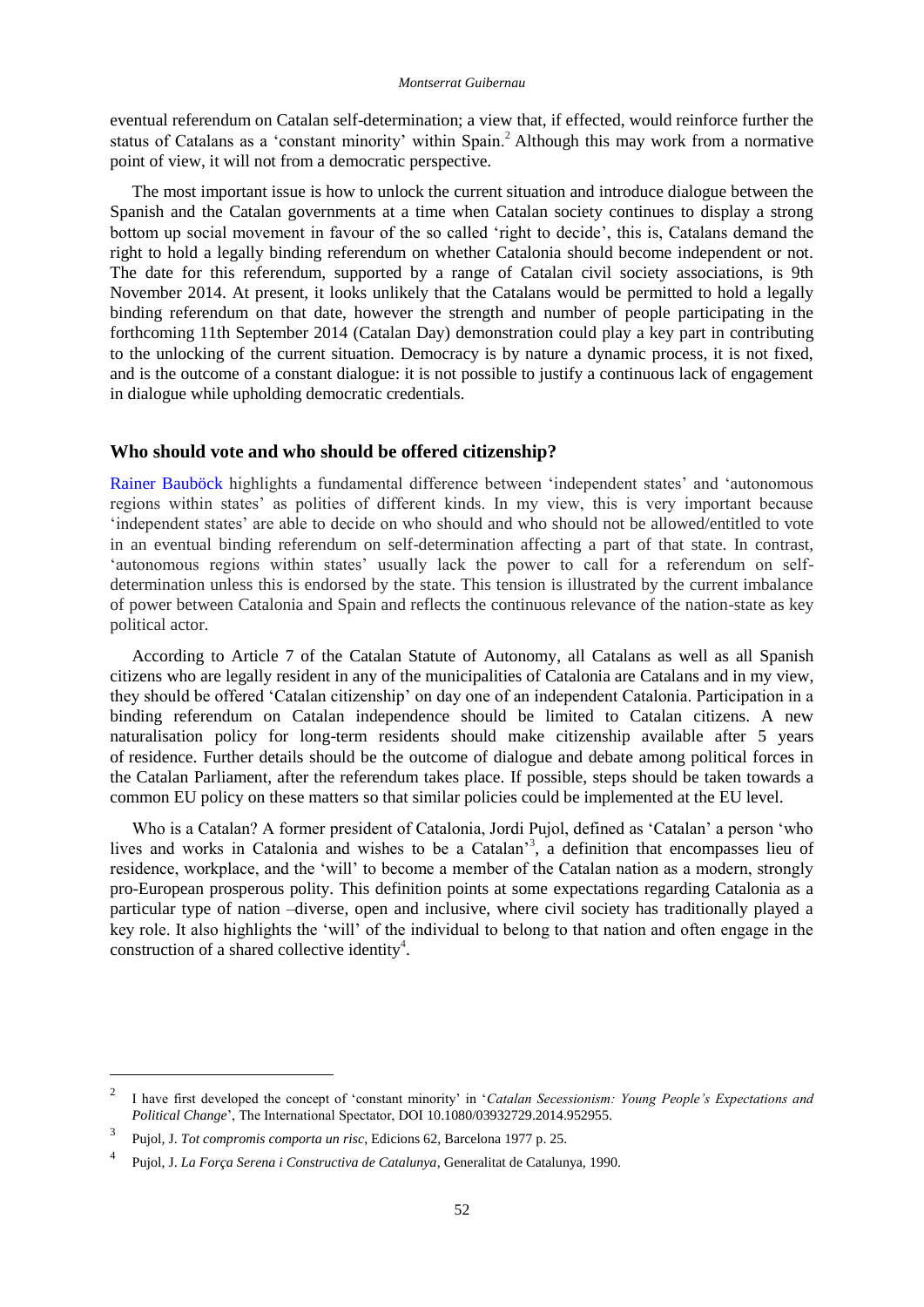## **Why Flanders is unlikely to have a referendum on independence anytime soon**

## [Dirk Jacobs](http://eudo-citizenship.eu/about/people/other-eudo-citizenship-collaborators/1233-jacobs-dirk)<sup>\*</sup>

Belgium does not have particularly fond memories of organising a referendum on its political future. In March 1950, a referendum was held about the potential return of exiled King Leopold III, who had surrendered to German forces during World War II against the will of the government. In this referendum on the so-called 'King's question', Flanders and rural parts of Wallonia in majority accepted the return, while a majority of the population in the industrial areas of Wallonia rejected it. When the King returned to the country in July 1950, a general strike broke out (mainly in Wallonia), bombs exploded and protestors were shot by the police, bringing the country to the brink of civil war. The government forced the King to abdicate in favour of his son, in order to avoid a potentially violent march on Brussels and to counter a serious attempt to form a separatist Walloon government. These events are part and parcel of the collective memory of the Belgian political elites and have for decades made the idea of organising a national referendum a no-go zone.

Sixty-five years later, the memories of the 'King's question' have faded, the Flemish nationalist movement is thriving, and Walloon separatism has almost disappeared. The Flemish nationalists explicitly support the Scottish and Catalan causes for independence and applaud the referendums, but do not call for a referendum on independence of Flanders.<sup>1</sup> For outsiders, this might seems strange, as politically Flemish nationalists have never been in a stronger position. In June 2014, the N-VA, the "new Flemish alliance", a right-wing nationalist party striving for Flemish independence, had a landslide victory in the national elections. In the elections for the Flemish parliament, the nationalists obtained 32% of the vote, and the N-VA is now leading the Flemish government, in coalition with Christian-democrats and right-liberals. In the federal parliament, the N-VA obtained 33 of the 150 seats, making it the largest party in the hemicycle. N-VA is currently negotiating the formation of a federal government with the Flemish Christian-democrats, the Flemish right-liberals, and the Francophone right-liberals. Even if the N-VA has at several occasions expressed their support to the Scottish and Catalan initiatives for a referendum on independence, they are not employing a similar strategy in Belgium. Organising a referendum on the future of Belgium and the independence of Flanders is not on the negotiating table.

There are several plausible reasons for this reluctant attitude of the Flemish nationalists towards the idea of a referendum. The most important reason is perhaps that all opinion polls consistently show that a majority of Flemish voters are not in favour of independence (Abts et al. 2014). Even among the electorate of the N-VA, there is insufficient support for independence. Indeed, even though the first article of the party statutes of the N-VA clearly states that the goal of the party is Flemish independence<sup>2</sup>, the party leadership has downplayed the urgency of independence, partly in an attempt to attract right-wing voters not holding nationalist views. In the last election campaign and during current government formation, the nationalists have made it crystal clear their priority is establishing a fiscally conservative government and keeping left-wing parties out of government. This does not mean they have given up on their nationalist agenda, but it is no longer centre-stage. N-VA keeps repeating the mantra that the Belgian federal state is an artificial construction bound to fail, but at the same time are stating that they prefer a gradual 'evolution' rather than a 'revolution'. They believe that Belgium is to gradually evaporate in a process of devolution of powers to sub-federal entities and further transfer of competencies to the European level. They wish to replace the current complex system of

 $\overline{\phantom{a}}$ 

<sup>\*</sup> Université Libre de Bruxelles.

<sup>1</sup> See for instance the text "No Rules, Great Scotch!" on the [N-VA official homepage.](http://english.n-va.be/files/nva_int/generated/dossier/2012-02-02%20On%20the%20Scottish%20Independence%20Vote.pdf)

<sup>2</sup> [The first article of the party manifesto](http://www.n-va.be/sites/default/files/generated/files/page-attachment/statuten20140405.pdf) literally states that N-VA opts for an independent Flemish Republic.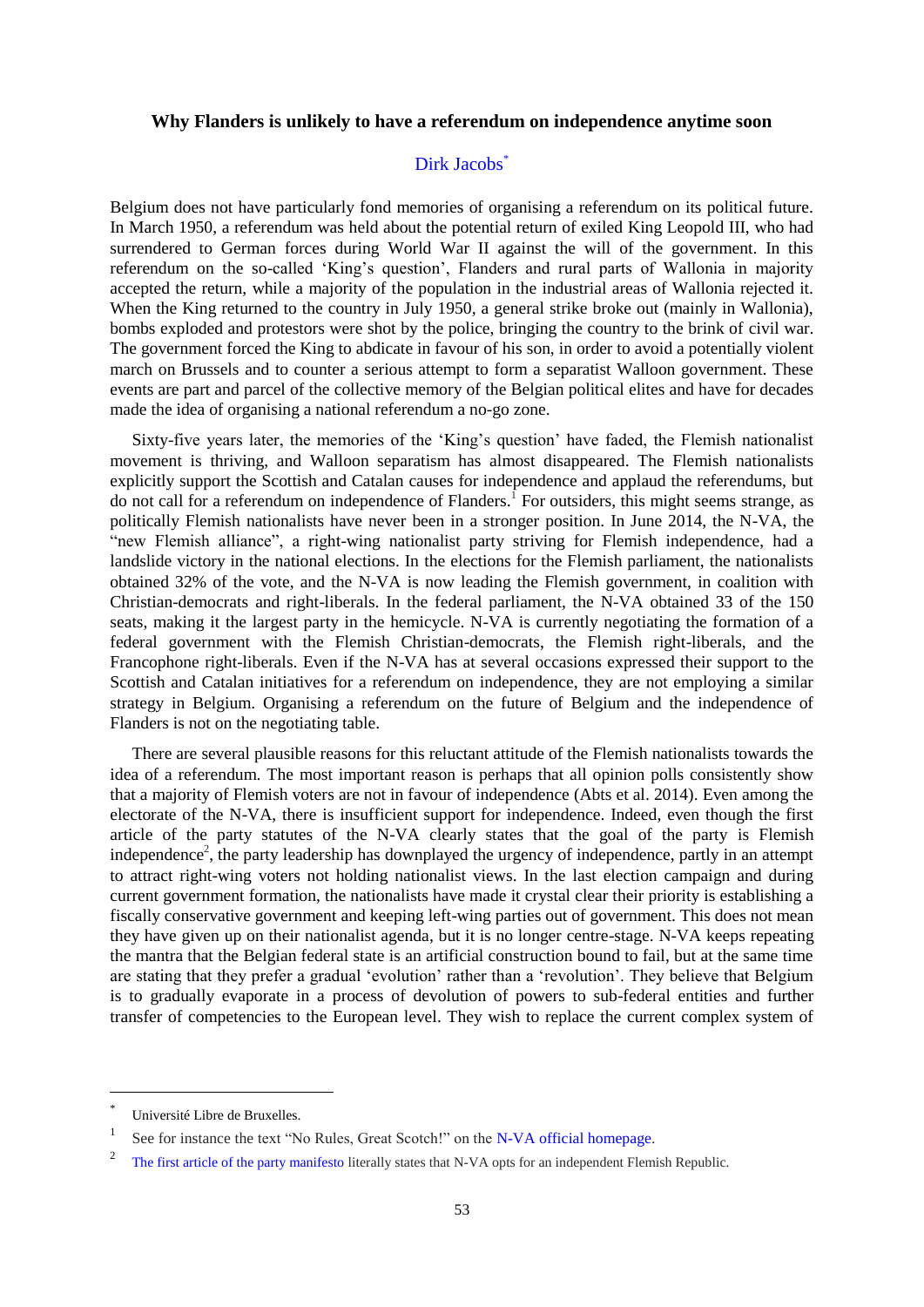Regions and Communities by so-called 'confederalism' instead of immediately pushing for independence.<sup>3</sup> Independence will come, but slowly.

A major obstacle for any quick separation is that there is no clear-cut scenario for the federal capital of Brussels. The Brussels Capital Region is an officially bilingual territory, where both the Flemish and the Francophone community governments have prerogatives. It is geographically an enclave surrounded by municipalities that are part of the territory of the Flemish Region, and where Dutch is the official language (even if the majority of inhabitants of the Flemish municipalities surrounding Brussels are French speakers). Flemish independence would in theory remain relatively easy if it were to be limited to the territory of the Flemish region, but then the Flemish would have to give up their shared capital. Given that Brussels is historically a Flemish city, and that the Flemish minority of Brussels is heavily protected as a result of decades of political struggle along linguistic lines, for parts of the Flemish movement it would be considered treason to give up the capital city. Now that the 'soft power' of the Flemish and the status of the Dutch language has considerably increased in the capital compared to some decades ago, entirely giving up on Brussels would be a severe blow to the 'Flemish cause'. Integrating Brussels in an independent Flanders is, however, unimaginable for Francophone political elites and for large parts of the Brussels population. Brussels, in other words, is the glue that keeps Belgium together and a clear 'solution' for Brussels, which would be acceptable for all, is not within reach in case Belgium would disappear as a country (Jacobs 2007).

Organising a referendum and launching debates on the phrasing of questions would be opening up a Pandora's box. None of the major linguistic groups can afford to give up on Brussels, but Flemish independence is probably only realistic if they would give up the capital. This 'sacrifice' would, however, not remove all obstacles. Even if the referendum were limited to independence of the current Flemish regional territory, large regional discrepancies in voting patterns might arise, in particular in municipalities in the Brussels periphery where sizeable groups of francophones live in Flemish territory. The fact that the linguistic border fixed in 1963 no longer corresponds to sociological reality has been an ongoing source of conflict. Organising a referendum on Flemish independence would fuel demands in the Brussels periphery to be disconnected from Flanders and linked to Brussels. It would put at center stage again the demands of Francophones living in Flanders to be recognised as a 'national minority' and be granted all rights foreseen in the Framework Convention for the Protection of National Minorities which Belgium has signed but never ratified. Until now, the official discourse is that Belgium only has 'national majorities' which all have their own "turf" and that the current language legislation hence makes it obsolete to think in terms of national minorities.<sup>4</sup> The Flemish can defend this reasoning in the Belgian framework, but will no longer be able to do so in a credible way in an independent Flemish state.

In sum, a referendum on Flemish independence would just make things more complicated for Flemish nationalists. Tough choices would have to be made about secession scenarios and deals would have to be struck with Francophone compatriots, leading to the necessity to give up on Brussels and taking risks of losing parts of current Flemish territory in the bid for independence. Most importantly, as polling shows, finding a majority in Flanders for independence seems to be close to impossible. That is why federal Prime Minister Elio Di Rupo, a francophone socialist, in December 2012 challenged the Flemish nationalists to call for a referendum on Flemish independence. That is why Flemish nationalists stress they do not want a revolution and see no need for a referendum: it is a battle they cannot win.

l

<sup>3</sup> This discursive strategic framing is well illustrated in th[e English FAQ page of the N-VA website.](http://english.n-va.be/en/about/faq)

<sup>4</sup> A justification in English on the non-ratification of the treaty by Belgium, under pressure by the Flemish, is provided on th[e website of 'De Rand'.](http://www2.derand.be/livingintranslation/en/Minorities_Convention.php) This is a *quasi* non-governmental organisation sponsored by the Flemish government which has as a mission to defend the Flemish character of the Brussels periphery.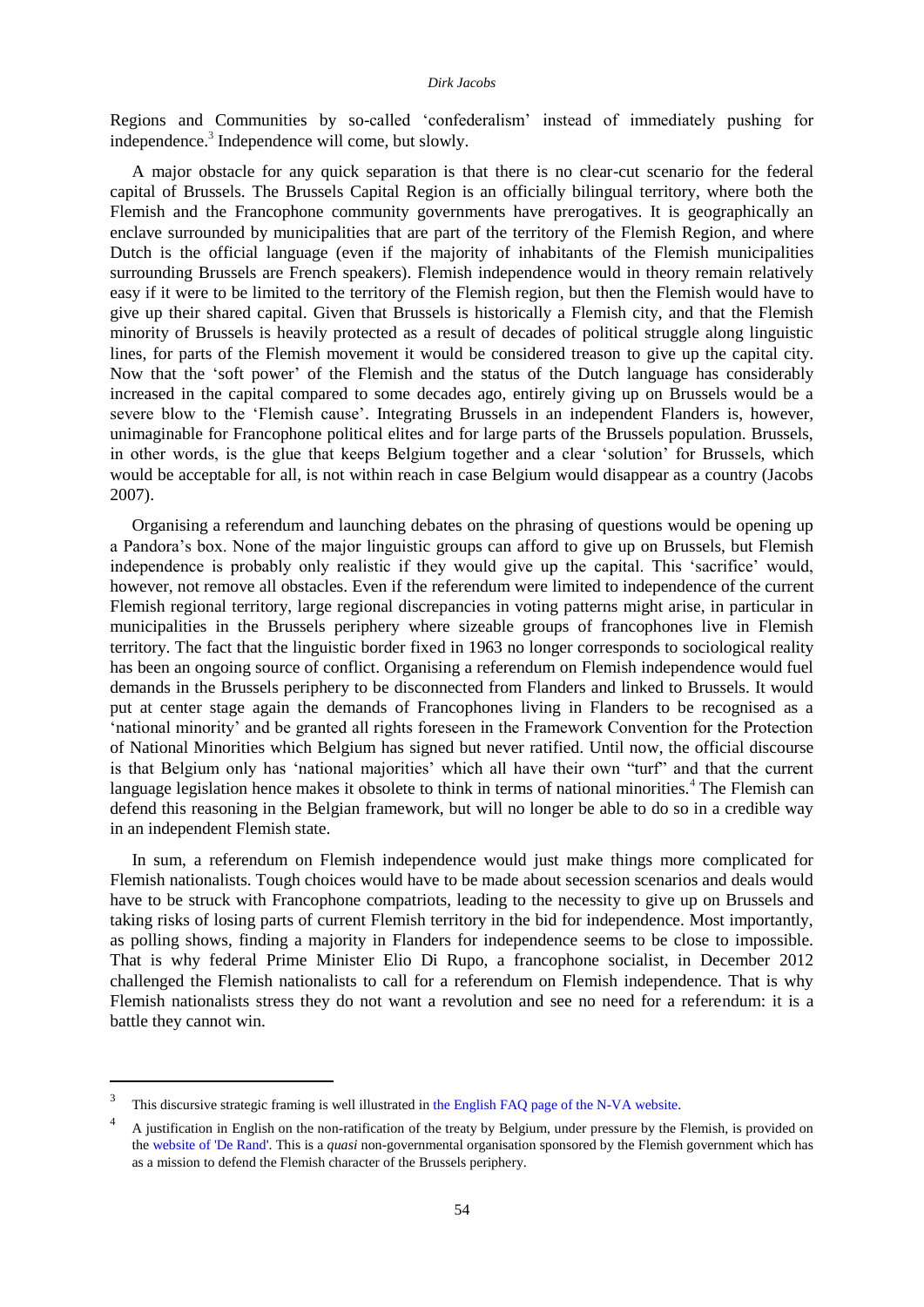# **Voting in the referendum on Scottish independence: some observations from the front line**

## [Jo Shaw](http://eudo-citizenship.eu/about/people/consortium-members/101-shaw-jo)<sup>\*</sup>

[Ruvi Ziegler's](http://eudo-citizenship.eu/commentaries/citizenship-forum/citizenship-forum-cat/1157-independence-referendums-who-should-vote-and-who-should-be-offered-citizenship?showall=&limitstart=) elegantly worded argument for the congruence of the referendum franchise and of the initial determination of the citizenry in a new independent Scotland, aka iScotland, along with his thorough rejoinder to the responses of a variety of commentators coming from different territorial and disciplinary backgrounds, may not offer the final word on this important question, but they certainly go a long way towards airing most of the key points that need to be made. Moreover, I have had the privilege of reading Ziegler's rejoinder before writing this short text, and this has confirmed my view that my own contribution to the debate should take another angle. For I should confess that I have thought a lot more about this issue since Ziegler initiated this debate, having originally broadly subscribed to the 'hey ho, it's just a messy model like the rest of citizenship issues in the UK' school of thought, when it came to the question of how the Scottish referendum franchise was conceived in the Edinburgh Agreement and instantiated in legislation adopted by the Holyrood Parliament in the summer of 2013. But Ziegler has not only provoked some further thinking on the franchise, but also broader reflections on the matter of the Scottish referendum vote (and the campaign leading to the vote).

Of course, the conception of the franchise adopted for the referendum on Scottish independence, largely based on the regional franchise and including, as a peculiar emanation of UK constitutional law not only qualifying Commonwealth and Irish citizens but also EU citizens, but excluding nonresidents whatever their citizenship, has been contested. The strongest contestation has come from persons born in Scotland but now living elsewhere in the UK, rather than those - such as Ziegler's example of the Scottish born graduate working in Amsterdam as an EU citizen - who live outside the UK altogether. This is hardly surprising, since they represent numerically by far the largest group who could lay claim to be disenfranchised. Many of them will have noticed that at the same time they have been 'offered' future citizenship in the various Scottish government documents that have come out which sketch the outlines of the initial determination of the citizenry. Indeed, it would seem that they become automatically Scottish citizens, although one would assume that those who are resident in rUK will retain UK citizenship, even if rUK were to decide to redefine its citizenry to exclude some groups of new Scottish citizens resident in Scotland (e.g. those born in Scotland who have never resided elsewhere in the UK).

It is worth noting that the settlement of the franchise was - as Lord Kerr of Kinlochard (a distinguished Scottish former diplomat, occasional commentator on EU affairs, and member of the disenfranchised UK-based Scottish-born (and educated) diaspora) put it - a ['casual concession'](http://www.cer.org.uk/insights/eu-and-independent-scotland) by David Cameron to Alex Salmond, and it was a concession with considerable repercussions. The casualness of that concession, which received no public debate, is regarded by many resident in Scotland as typical of the casualness with which 'Westminster' deals with most Scottish matters, and thus has provided further fuel for the independence movement.

The disenfranchisement of the group of 'non-resident Scots' - against the promise that they would be *ab initio* citizens of iScotland - was, however, probably the only workable outcome, since drawing up a register of electors based on either birth in Scotland or previous residence there (for how long?) would have been an extraordinarily expensive and possibly rather inaccurate exercise. If you accept the power of its premise of congruence, what Ziegler's argument does achieve, however, is that it shines a light on the perhaps over-inclusive *ab initio* citizenship condition of birth in the territory as a UK citizen (with no additional connections to the territory being necessary). But [as Dora](http://eudo-citizenship.eu/commentaries/citizenship-forum/citizenship-forum-cat/1157-independence-referendums-who-should-vote-and-who-should-be-offered-citizenship?showall=&start=10) 

 $\overline{\phantom{a}}$ 

<sup>\*</sup> University of Edinburgh.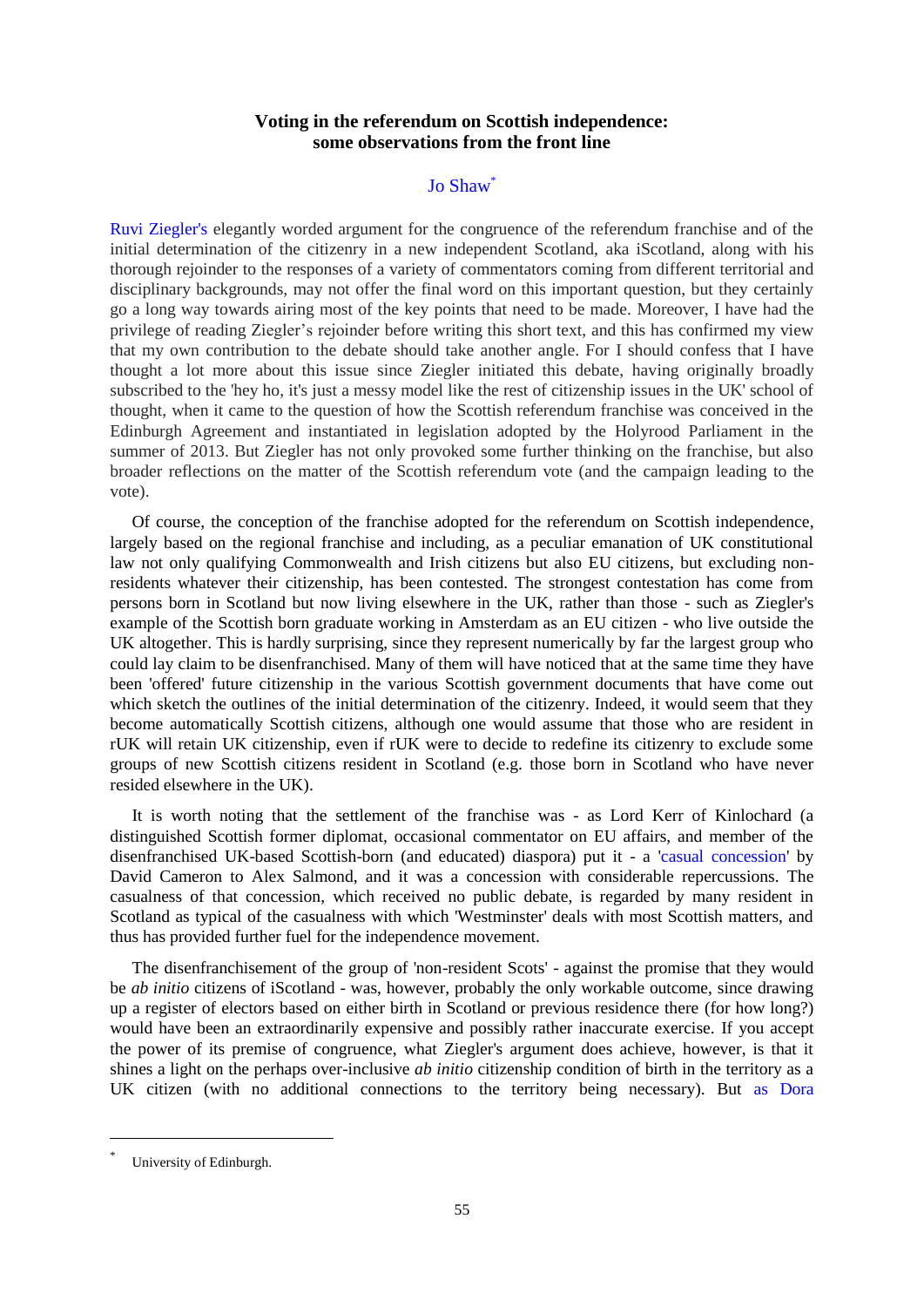[Kostakopoulou has pointed out,](http://eudo-citizenship.eu/commentaries/citizenship-forum/citizenship-forum-cat/1157-independence-referendums-who-should-vote-and-who-should-be-offered-citizenship?showall=&start=10) the contestation of that is to come later, and will not occur unless there is a Yes vote on 18 September 2014. My experience with trying to generate interest [in my earlier](http://www.citsee.ed.ac.uk/working_papers/files/CITSEE_WORKING_PAPER_2013-34.pdf)  [research](http://www.citsee.ed.ac.uk/working_papers/files/CITSEE_WORKING_PAPER_2013-34.pdf) has shown that, while people are a bit puzzled about who would be Scottish citizens in the event of independence, it has definitely not been an animating factor in the debate. It seems likely that the relatively over-inclusive scope of the *ab initio* definition, not to mention the proposal for a vaguely specified group of 'citizens by connection', who can apply to be naturalised even if they are not resident, tells us something about the main audience for documents such as Scottish government consultation papers on these matters, and that there would be a quietly supportive external diaspora who may prove to be rather influential in an iScotland.

This leads me to the main comment I would like to make in this short contribution, and that concerns my observations from the front line. I wrote this note on the last day (2 September 2014) when qualifying referendum electors could apply to join the electoral register. We do not yet know the final tallies, but [anecdotal evidence](http://www.bbc.com/news/uk-scotland-scotland-politics-29024311) suggests that a lot more people will be registered to vote in Scotland for the referendum than were for the latest elections using approximately the same franchise, namely the Scottish Parliament elections of 2011. Of course, part of that surplus will stem from the additional 16 and 17 year olds who have been enfranchised in the referendum, but it is also clear that a large number of people who have allowed their voter registration to lapse (or who have never been registered) have now sought to make sure they will be able to vote. Some of the new registrations will also include EU citizens who were the subject of the research reported by [Derek McGhee and Emilia](http://eudo-citizenship.eu/commentaries/citizenship-forum/citizenship-forum-cat/1157-independence-referendums-who-should-vote-and-who-should-be-offered-citizenship?showall=&start=6)  [Pietka-Nykaza,](http://eudo-citizenship.eu/commentaries/citizenship-forum/citizenship-forum-cat/1157-independence-referendums-who-should-vote-and-who-should-be-offered-citizenship?showall=&start=6) some of whom undoubtedly feel burdened by this 'privilege' of participating in the referendum, although [others have been animated by this opportunity](https://www.facebook.com/EuCitizensForAnIndependentScotland) to contribute to a potentially life changing decision. One must presume that this surge of late registrations is also likely to signal a very high turnout, perhaps even between 80-85%. Speaking personally, I should state that I have never in my lifetime experienced anything akin to the political engagement which has been engendered by the opportunity that the independence referendum has given people in Scotland to discuss their future. Confirmed postal voters (an increasingly large percentage of middle class middle aged people who are likely to vote but are often not available on polling day) report on social media having rescinded their postal votes for this one time, just so they can experience the thrill of going to the voting booth.

Much of the public politics of the referendum debate has been rather uninspiring, especially the two set piece televised debates between male, macho leaders (First Minister Alex Salmond and Alastair Darling, representing the 'Better Together' campaign). But I concur with others who say that this hardly represents the true tenor of the debate, which has been largely carried on outside the normal realms of political debate in the modern world, in families, workplaces, streets, town meetings, and festivals. And of course on social media where debate has been, in turns, both 'shouty' and quite inspiring. The engagement with the Yes campaign of a large number of independent grassroots groups often aligned with the political left has been responsible for much of this change from the normal fodder of political party dominated local, regional, national, and European parliamentary elections. Much of the 'new politics' has been animated by people involved in the cultural sectors, and has been tinged with a high degree of whimsy and humour. Perhaps the best example is offered by the series of conversations animated by the Scottish playwright David Greig, all through the Edinburgh Festival Fringe in August 2014, being an ironic tribute to David Bowie's intervention in the debate to suggest that Scots should vote no in the referendum: [All Back to Bowie's.](http://www.allbacktobowies.com/) As the website states:

"In response to [David Bowie's famous declaration at the Brit Awards,](https://www.youtube.com/watch?v=ezaV5zt8bKs) a group of Scottish artists are setting up camp in Bowie's (metaphorical) living room for an irreverent lunchtime show exploring the 2014 Scottish independence referendum, and what it might mean for the country to stay with - or leave - the UK."

If this is the 'regional electorate' which [Rainer Bauböck in his contribution](http://eudo-citizenship.eu/commentaries/citizenship-forum/citizenship-forum-cat/1157-independence-referendums-who-should-vote-and-who-should-be-offered-citizenship?showall=&start=2) argues is best placed to consider whether or not to upgrade a regional citizenship into the citizenship of an independent state, then anecdotally I would concur that confining the electorate by reference to residence has been successful. It has given a powerful sense of common destiny to Scottish residents, even if, of course,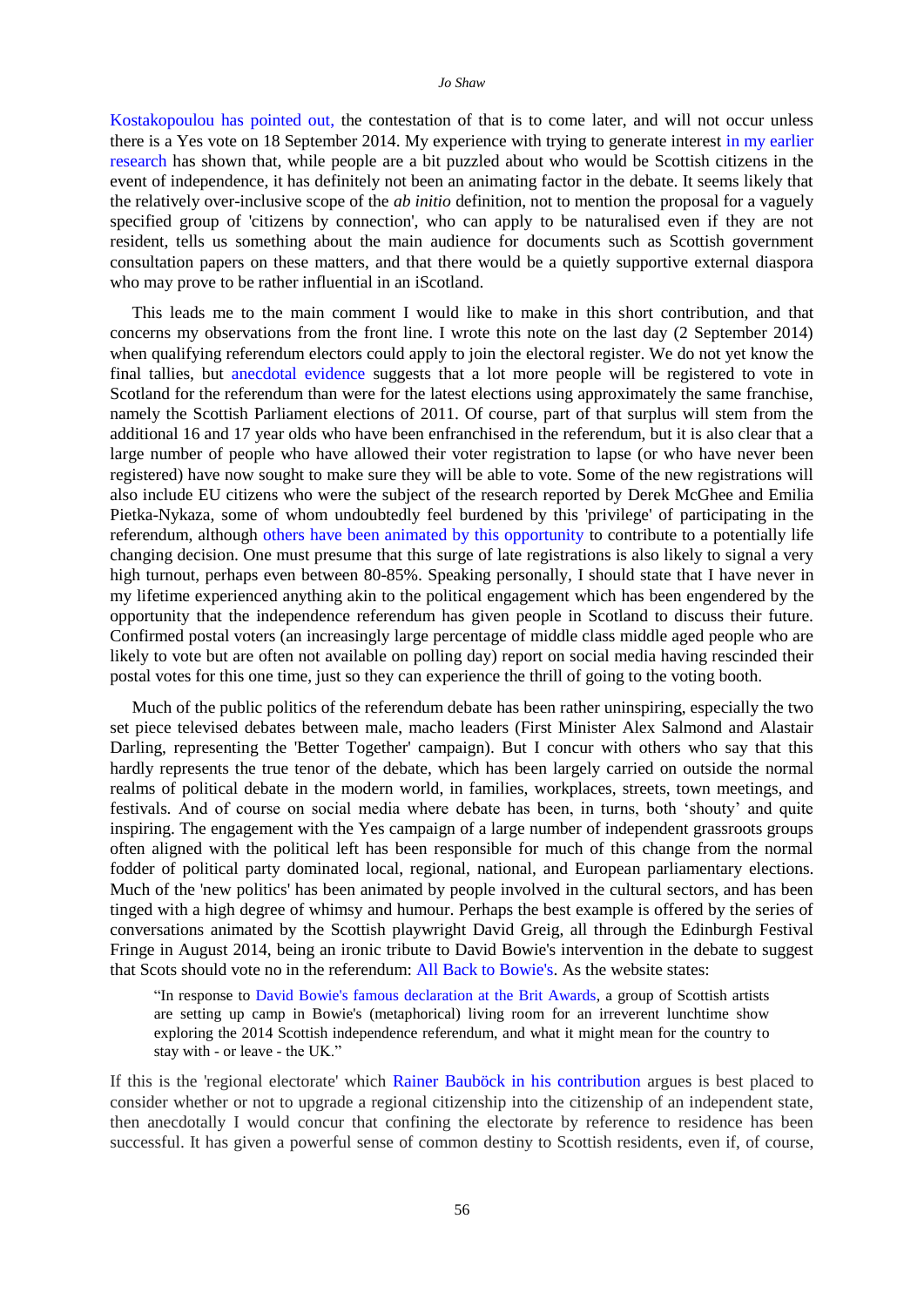we are making a decision which affects many more people than that group alone, for all the reasons that the contributors to this debate have made clear. To what extent that sense of destiny would carry over into iScotland, or back into a continuation of the 307-year Union of the Parliaments which must, surely, even in the event of a no vote, be ripe for radical constitutional reform, remains to be seen.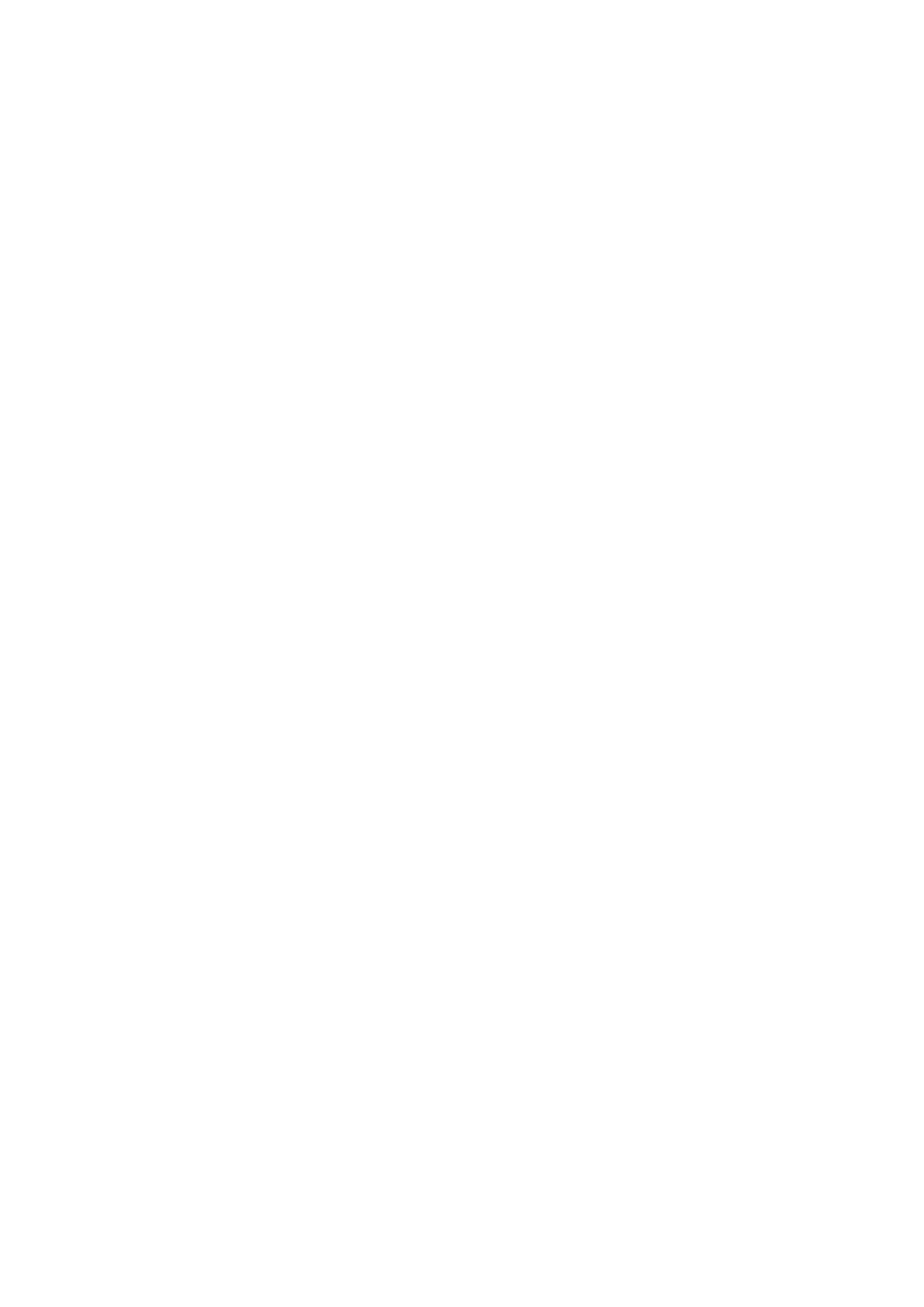## **Independence Referendums and citizenship** *ab initio* **– A rejoinder**

# Ruvi Ziegler\*

I am most grateful to all the contributors for taking the time to engage with the topic and offer eyeopening and thought-provoking perspectives on contexts ranging from Catalonia/Spain, Flanders/Belgium, and Scotland/UK to Quebec/Canada and Puerto-Rico/USA. The nature of this rejoinder makes it challenging to address the many incisive points raised in the contributions. My aim is to address principal points of contention – and agreement – that emerged from the debate, and to clarify several issues pertaining to putative citizenship claims from an international law perspective.

In my kick-off contribution, I argued that it is normatively desirable for the enfranchised population in independence referendums to resemble the citizenry on 'day one' of a successor state that may come into being following an affirmative vote. I also submitted that, citizens *ab initio* of a successor state are significant stakeholders in an independence referendum that may bring that state into being. The distinction between the initial determination of the citizenry and the rules of acquisition (naturalisation) and loss of citizenship after independence should be emphasised: my claims concerned only the former. Notably, the above claims are not derived from an expressed preference for one of the models for attribution of successor state citizenship *ab initio* (see e.g. [Jo](http://www.citsee.ed.ac.uk/working_papers/files/CITSEE_WORKING_PAPER_2013-34.pdf)  [Shaw's research\)](http://www.citsee.ed.ac.uk/working_papers/files/CITSEE_WORKING_PAPER_2013-34.pdf), as long as the selected model is compliant with international law standards as per the [ILC Draft Articles.](http://legal.un.org/ilc/texts/instruments/english/draft%20articles/3_4_1999.pdf)

## **Independence referendums: background conditions**

My contribution steered clear of determining the legitimacy of particular external self-determination claims (see this [encyclopaedic entry](http://opil.ouplaw.com/view/10.1093/law:epil/9780199231690/law-9780199231690-e873) for select sources on self-determination in international law). However, as became evident during the debate, three background conditions need to be satisfied before such claims are brought forward by way of an independence referendum, and an additional condition may be critical for its implementation.

First, a sufficiently determined political movement possessing the will to pose the independence question. [Dirk Jacobs' contribution](http://eudo-citizenship.eu/commentaries/citizenship-forum/citizenship-forum-cat/1157-independence-referendums-who-should-vote-and-who-should-be-offered-citizenship?showall=&start=15) demonstrated the implications of the absence of such a political will in Flanders. [Jaime Lluch](http://eudo-citizenship.eu/commentaries/citizenship-forum/citizenship-forum-cat/1157-independence-referendums-who-should-vote-and-who-should-be-offered-citizenship?showall=&start=15) explained that previous 'plebiscites' in Puerto Rico were not strictly speaking 'independence referendums' as three of the four political status options involved remaining within the U.S. constitutional framework. Second, a defined territory. The considered case-studies (Catalonia, Quebec, Scotland, Puerto Rico, and Flanders) indicate that an interim stage of selfgovernance (be it devolution, federalism, and/or regional autonomy) is likely to precede an independence referendum. This legal and political reality may affect the question of eligibility, both for participation in the referendum and for citizenship *ab initio*. Third, and perhaps most critically for this debate, an identified 'people' on behalf of whom the claim for external self-determination is made. Finally, even though the acquiescence of the state from which secession is sought is not necessarily normatively required [\(Rainer Bauböck's observation\)](http://eudo-citizenship.eu/commentaries/citizenship-forum/citizenship-forum-cat/1157-independence-referendums-who-should-vote-and-who-should-be-offered-citizenship?showall=&start=2), its absence is a recipe for uncertainty. Note [Jaume Lopez's](http://eudo-citizenship.eu/commentaries/citizenship-forum/citizenship-forum-cat/1157-independence-referendums-who-should-vote-and-who-should-be-offered-citizenship?showall=&start=5) and [Montserrat Guibernau's](http://eudo-citizenship.eu/commentaries/citizenship-forum/citizenship-forum-cat/1157-independence-referendums-who-should-vote-and-who-should-be-offered-citizenship?showall=&start=14) portrayals of current tensions between the Spanish State and the Catalan Government, leading the Catalan Parliament to refer to the 9 November 2014 vote as a 'political consultation' and asking a modular two-stage question rather than a straightforward independence question.

I readily concede that my claims are normative; even if, [as Guy Laforest and Eric Montigny](http://eudo-citizenship.eu/commentaries/citizenship-forum/citizenship-forum-cat/1157-independence-referendums-who-should-vote-and-who-should-be-offered-citizenship?showall=&start=4)  [observed,](http://eudo-citizenship.eu/commentaries/citizenship-forum/citizenship-forum-cat/1157-independence-referendums-who-should-vote-and-who-should-be-offered-citizenship?showall=&start=4) 'on matters of referendums, consistent normative logic does not always work', I believe that we should not give up on trying. I also acknowledge [Dora Kostakopoulou's insightful remarks](http://eudo-citizenship.eu/commentaries/citizenship-forum/citizenship-forum-cat/1157-independence-referendums-who-should-vote-and-who-should-be-offered-citizenship?showall=&start=10)

 $\overline{\phantom{a}}$ 

<sup>\*</sup> University of Reading.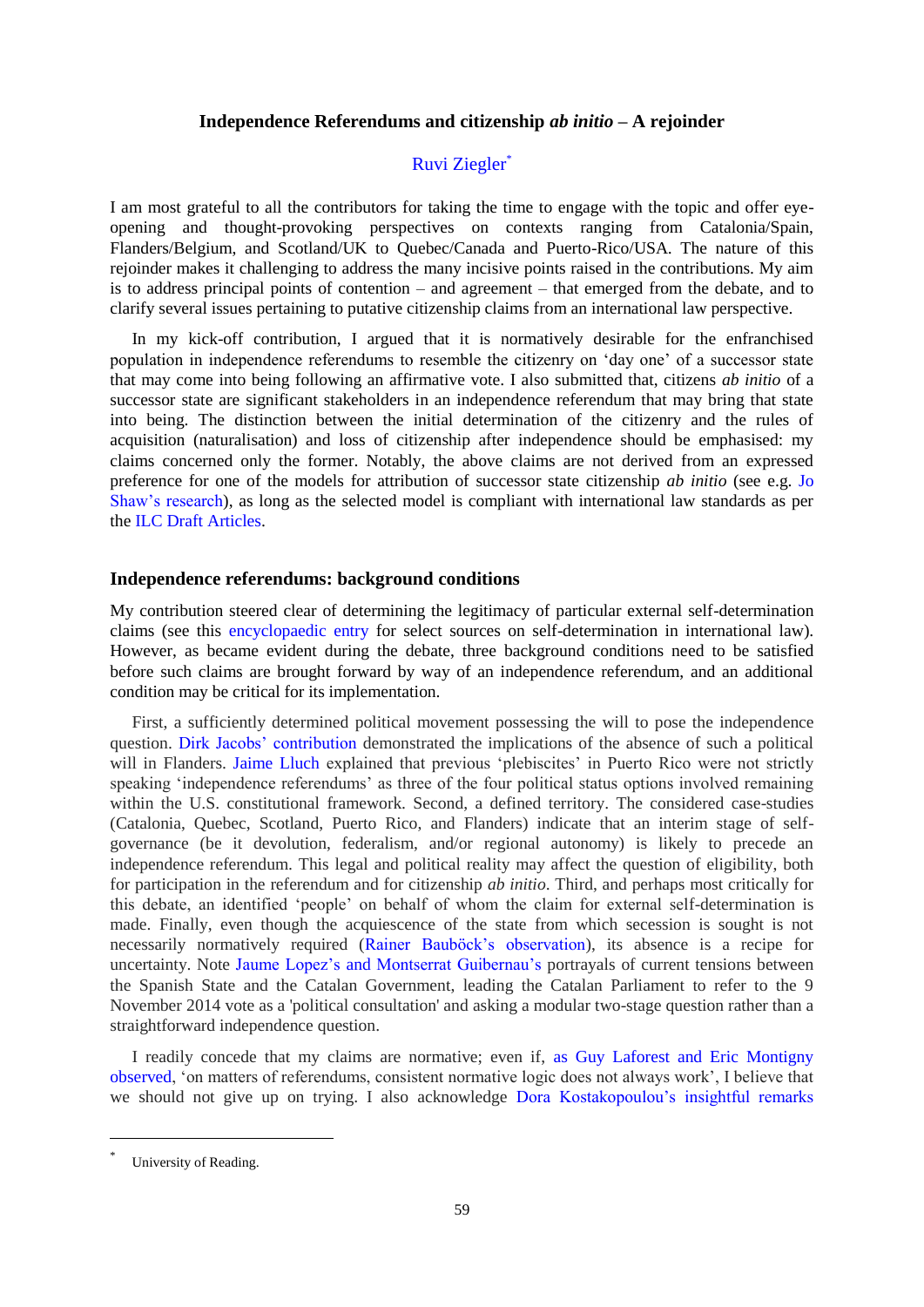regarding the dynamism of political processes: it may very well be that the White Paper's framework for citizenship *ab initio* will be altered following an affirmative vote and that, politically, the referendum would have probably gone ahead even if the SNP had refrained from setting out a citizenship agenda. However, despite my critique of the incongruence between the blueprint for citizenship *ab initio* and the referendum franchise, I think we ought to appreciate the fact that a plan has been presented; at least in this aspect, a standard has been set for future independence referendums.

### **The franchise in independence referendums and putative citizenship: four categories**

In the main, the contributions addressed questions arising in the context of potential separation of a territory from an existing state rather than dissolution thereof. Hence, from an international law perspective, citizenship of the predecessor state remains unaffected. In contrast, dissolution of a predecessor state affects all its citizens. Against this background, the eligibility of persons belonging to the following categories of persons to vote in an independence referendum was considered: First, citizens of the predecessor state habitually resident in the putative successor state (including persons temporarily absent). Second, non-citizens habitually resident in the putative successor state. Third, citizens of the predecessor state formerly resident in the putative successor state or having other 'appropriate legal connection' with the successor state. Fourth, other citizens of the predecessor state.

A consensus has emerged that persons in the first category form the 'core' electorate in an independence referendum. Indeed, such persons will be considered citizens *ab initio* of a successor state (unless they choose to decline the offer): according to Article 24(a) of the [ILC Draft Articles,](http://legal.un.org/ilc/texts/instruments/english/draft%20articles/3_4_1999.pdf) concerning separation of a territory, a successor state shall attribute its nationality to persons concerned [defined as citizens of the predecessor state] habitually resident in its territory, subject to granting them the right of option (Article 26 thereof). [As Jacobs noted,](http://eudo-citizenship.eu/commentaries/citizenship-forum/citizenship-forum-cat/1157-independence-referendums-who-should-vote-and-who-should-be-offered-citizenship?showall=&start=15) the reluctance of Flemish leaders to pose the independence question stems in part from the (electoral) implications of enfranchising Francophones currently residing in Brussels.

A similar consensus has emerged that, although persons in the fourth category will be affected in substantial ways by secession, it would be inappropriate to enfranchise them in an independence referendum, as this would effectively grant the majority of the predecessor state veto power over secession (a point which [Guibernau](http://eudo-citizenship.eu/commentaries/citizenship-forum/citizenship-forum-cat/1157-independence-referendums-who-should-vote-and-who-should-be-offered-citizenship?showall=&start=14) highlighted in relation to Catalonia). I contend that it would arguably be (at least equally) implausible to consider such persons as citizens *ab initio* of a successor state.

Contributors diverged as to whether persons belonging to the second and third categories should be enfranchised and/or be considered/offered citizenship *ab initio*, offering normative, pragmatic, strategic, and (national) law arguments to support their position.

## **Debate themes**

The following (non-exhaustive) themes have emerged from the debate: (1) external self-determination; (2) the 'core electorate' option; (3) the challenge of the regional franchise (4); Scotland: a tale of two unfitting franchises; (5) over-inclusiveness and abstention; (6) stake-holding and putative citizenship; (7) strategic ex/inclusion; (8) the significance of an agreement with the central government. I shall address them below.

### **Whose external self-determination is it, anyway?**

International documents refer to the (external) self-determination of peoples. Article 1(2) of the UN [Charter](http://www.un.org/en/documents/charter/chapter1.shtml) considers the development of 'friendly relations among nations based on respect for the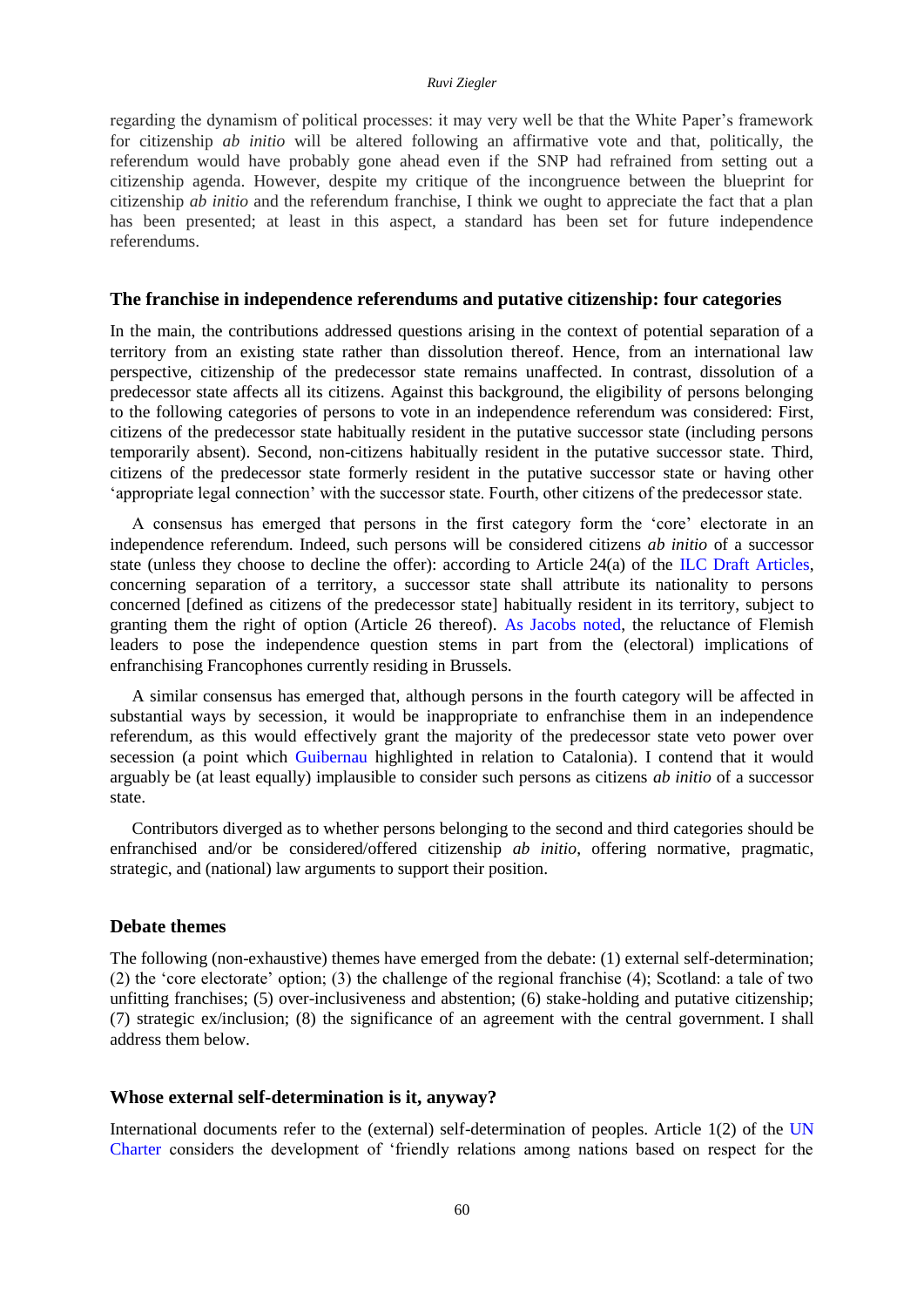principle of equal rights and self-determination of peoples', and the identically worded Article 1 of the [ICCPR](http://www.ohchr.org/en/professionalinterest/pages/ccpr.aspx) and [ICESCR](http://www.ohchr.org/EN/ProfessionalInterest/Pages/cescr.aspx) refers to peoples' right to self-determination, by virtue of which 'they freely determine their political status…' In line with [Vesco Pakalev's contribution,](http://eudo-citizenship.eu/commentaries/citizenship-forum/citizenship-forum-cat/1157-independence-referendums-who-should-vote-and-who-should-be-offered-citizenship?showall=&start=9) I contend that a 'people' (or a 'definable group', to borrow the term used by the Canadian Supreme Court judgment, in [Re](http://scc-csc.lexum.com/scc-csc/scc-csc/en/item/1643/index.do)  [Secession of Quebec,](http://scc-csc.lexum.com/scc-csc/scc-csc/en/item/1643/index.do) [138]) making a self-determination claim needs to be self-defined, so that it can plausibly answer this question: in the name of whom is external self-determination sought? The answer to this question should determine the category of persons entitled to participate in the referendum, since 'the application of the right to self-determination requires a free and genuine expression of the will of the people concerned' (International Court of Justice, [Advisory Opinion](http://www.icj-cij.org/docket/files/61/6197.pdf)  [concerning Western Sahara,](http://www.icj-cij.org/docket/files/61/6197.pdf) 16 October 1975, [55]).

Hence, when external self-determination is sought via an independence referendum, inclusion and exclusion therein are not just symbolically significant: a flawed designation of the electorate may cast a normative shadow on the legitimacy of the referendum which, in turn, may affect the extent to which the outcome is recognised. Notwithstanding Jennings' paradox of self-determination with which Jure [Vidmar](http://eudo-citizenship.eu/commentaries/citizenship-forum/citizenship-forum-cat/1157-independence-referendums-who-should-vote-and-who-should-be-offered-citizenship?showall=&start=7) opened his contribution, self-definition is an inevitable part of an external self-determination process.

I further assert that, consistently with international law, a putative state should have an initial bodypolity at the moment of coming into being. By setting a blueprint for citizenship *ab initio*, the Scottish government attempted to define the people of Scotland on behalf of whom external self-determination is sought. It could have made other choices reflecting different encapsulations of 'the people'; however, unlike Kostakopoulou, I believe that, acting in good faith, the Scottish government had to make a choice and duly present it for public scrutiny. [Lopez's contribution](http://eudo-citizenship.eu/commentaries/citizenship-forum/citizenship-forum-cat/1157-independence-referendums-who-should-vote-and-who-should-be-offered-citizenship?showall=&start=5) noted that the Catalan government has not yet presented a similar blueprint; nevertheless, absent contrary indications, it may perhaps be presumed that the definition of a 'Catalan' in [Article 7 of the 2006 Statute of Autonomy of](http://www.gencat.cat/generalitat/eng/estatut/titol_preliminar.htm#a7)  [Catalonia](http://www.gencat.cat/generalitat/eng/estatut/titol_preliminar.htm#a7) (which, in its preamble, refers to self-government of 'the Catalan people') reflects the category of persons whose external self-determination the independence movement seeks: Spanish citizens legally resident in Catalonia (subsection 1) and Spanish citizens resident abroad whose last legal place of residence was Catalonia (subsection 2).

Herein lies the rub of my congruence claim: that, normatively, the designation of a 'people' whose external self-determination is sought should be reflected both in the franchise of a referendum on independence and in the initial citizen-body of a putative state.

### **The 'core electorate' option**

[Daniel Weinstock](http://eudo-citizenship.eu/commentaries/citizenship-forum/citizenship-forum-cat/1157-independence-referendums-who-should-vote-and-who-should-be-offered-citizenship?showall=&start=13) posited that (in a federation) citizenship of the predecessor state and habitual residence in the putative successor are individually necessary, and jointly sufficient for enfranchisement in an independence referendum; namely, that the franchise should not extend to persons in the second or third categories outlined above. Following my earlier discussion, Weinstock's argument suggests that 'the people of X' for the purpose of external self-determination is coterminous with its citizen-residents, and that the franchise should be based on both criteria. I submit that the same logic, if adopted, suggests that this should be the initial body-polity on day one of a successor state.

Weinstock observed that this proposition puts him at odds with mine. Now, this may be the case insofar as he views the exclusion of '"blood nationals', even blood nationals who are still citizens of the larger federation' to be 'a requirement of liberal democratic ethics", whereas my position is contingent on whether non-residents will be considered citizens *ab initio*. Hence, Weinstock opposes enfranchisement of non-residents in an independence referendum; in contrast, I believe that it depends on whether they are considered part of 'the people of X' for the purposes of external selfdetermination, and that there may be sound reasons to include non-residents who have 'an appropriate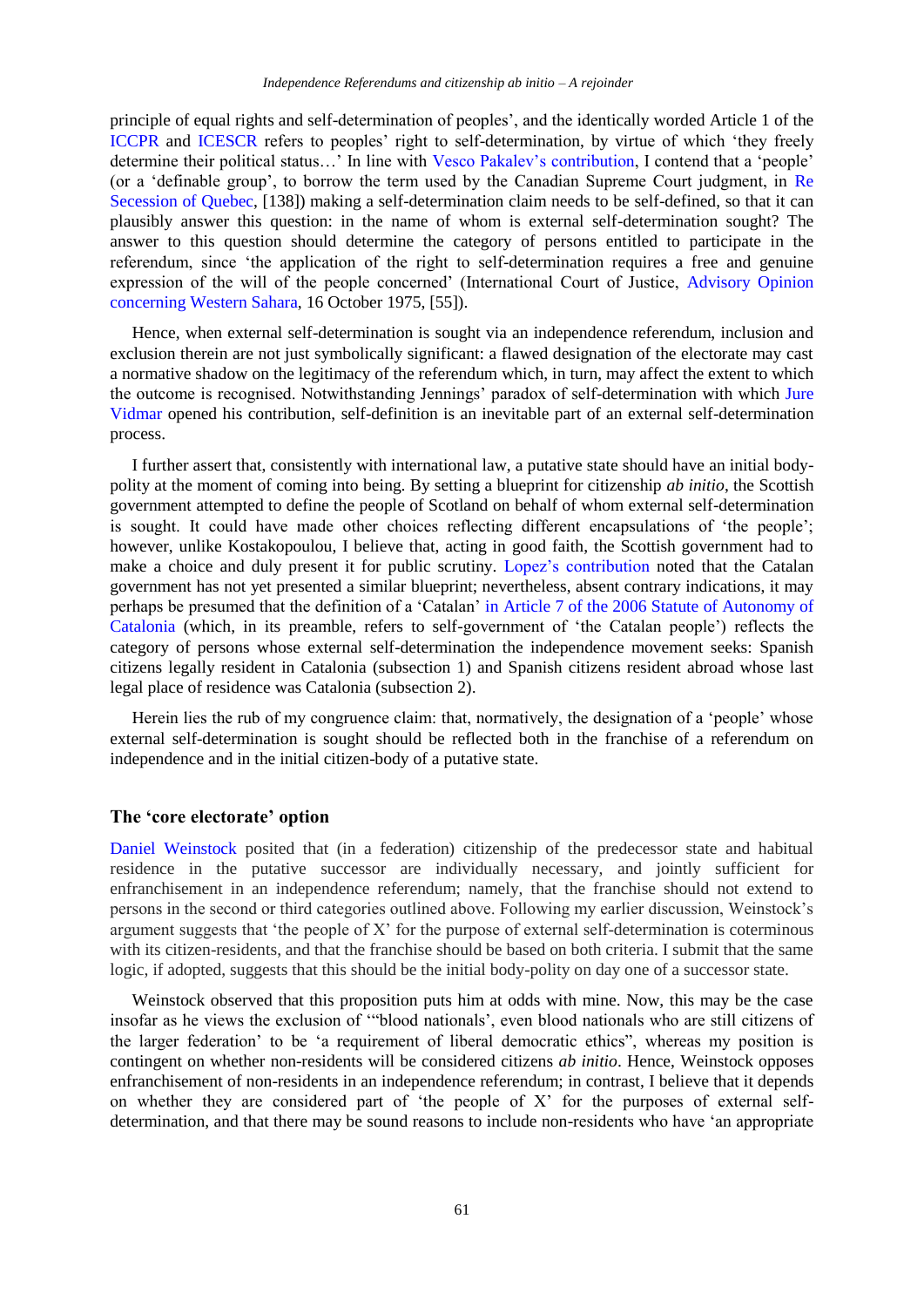#### *Ruvi Ziegler*

legal connection' with the seceding territory. Indeed this is why the [ILC Draft Articles](http://legal.un.org/ilc/texts/instruments/english/draft%20articles/3_4_1999.pdf) encourage successor states to give such persons the option to opt for their citizenship *ab initio*.

Nevertheless, it is noteworthy that, at least on my reading, Weinstock's proposition is compatible with my congruence claim. Moreover, notwithstanding the above, his proposition is compatible with the minimum requirements of the [ILC Draft Articles.](http://legal.un.org/ilc/texts/instruments/english/draft%20articles/3_4_1999.pdf) Article 8(1) states that 'a successor state does not have the obligation to attribute its nationality to persons concerned [read: citizens of the predecessor state] who have their habitual residence in another state and also have the nationality of that or any other state'.

### **The challenge of the regional franchise**

[Bauböck](http://eudo-citizenship.eu/commentaries/citizenship-forum/citizenship-forum-cat/1157-independence-referendums-who-should-vote-and-who-should-be-offered-citizenship?showall=&start=2) (with whom several other contributors concurred) argued that, when a region which enjoys a degree of self-governance is considering external self-determination, the independence referendum franchise should be based on the regional franchise, which is [\(according to Lluch\)](http://eudo-citizenship.eu/commentaries/citizenship-forum/citizenship-forum-cat/1157-independence-referendums-who-should-vote-and-who-should-be-offered-citizenship?showall=&start=11) the only legitimate franchise in a constitutive referendum. Notably, while the scope of Bauböck's contention is limited to non-remedial secession, classification of some cases may be challenging (note [Lopez's](http://eudo-citizenship.eu/commentaries/citizenship-forum/citizenship-forum-cat/1157-independence-referendums-who-should-vote-and-who-should-be-offered-citizenship?showall=&start=5) different characterisation of Catalonia).

Bauböck's claim is two-fold: first, the existing regional franchise enjoys constitutional legitimacy. Second, 'the [independence] vote belongs to the regional citizens who should decide on whether they want to change their region's status through secession'. The first argument is important for obtaining the acquiescence of the central government; however, as independence operates outside the state's existing constitutional order, it carries limited weight.

The second leg of the argument is compelling, yet it too has limited force: the regional franchise ought to be the prima facie basis for determining the referendum franchise insofar as it defines 'the people' in the name of whom external self-determination is sought. This will often be the case when 'people' of that region are defined as a subset of the body-polity of the state, as seems to be the case in Catalonia, where Article 7 of the Catalan Statute defines and enfranchises all 'Catalans'. Here, it seems plausible to base both the independence referendum franchise (rather than the over-inclusive franchise that is currently proposed) as well as citizenship *ab initio* on the regional franchise, a position which [Lopez a](http://eudo-citizenship.eu/commentaries/citizenship-forum/citizenship-forum-cat/1157-independence-referendums-who-should-vote-and-who-should-be-offered-citizenship?showall=&start=5)nd [Guibernau](http://eudo-citizenship.eu/commentaries/citizenship-forum/citizenship-forum-cat/1157-independence-referendums-who-should-vote-and-who-should-be-offered-citizenship?showall=&start=14) endorsed. Bauböck, however, argued that the regional franchise should not determine citizenship *ab initio* of the successor state, since 'regions and independent states are polities of different kinds and their membership rules differ accordingly'. But why should citizenship on 'day one' (as opposed to naturalisation and voluntary renunciation) reflect a different polity than that which exercised external self-determination? I remain unconvinced.

The more challenging scenario is when the regional franchise reflects considerations that suit local (rather than national) elections. This is, arguably, the case of Scotland, as the franchise for UK regional assemblies, including the Scottish Parliament, is identical to the franchise for local elections. Being both over and under-inclusive, the Scottish regional franchise is a misfit, bearing insufficient correlation to 'the people of Scotland'. In such circumstances, both options are unfavourable: one can either adopt the regional franchise, thereby weakening the external self-determination claim (see [Vesco Pakalev's cogent analysis\)](http://eudo-citizenship.eu/commentaries/citizenship-forum/citizenship-forum-cat/1157-independence-referendums-who-should-vote-and-who-should-be-offered-citizenship?showall=&start=9); or, alternatively, adopt a different franchise which reflects 'the people of X' but which could suffer from an internal legitimacy deficit. In the UK, a layer of complication is added by the fact that the general election franchise would not be a suitable option either, for reasons which I discuss below.

### **Scotland: a tale of two unfitting franchises**

Although the claims in the kick-off were intended to be of general applicability, the emphasis I placed on the Scottish franchise and *ab initio* citizenship prompted defences thereof by [Vidmar](http://eudo-citizenship.eu/commentaries/citizenship-forum/citizenship-forum-cat/1157-independence-referendums-who-should-vote-and-who-should-be-offered-citizenship?showall=&start=7) and [Bernard](http://eudo-citizenship.eu/commentaries/citizenship-forum/citizenship-forum-cat/1157-independence-referendums-who-should-vote-and-who-should-be-offered-citizenship?showall=&start=1)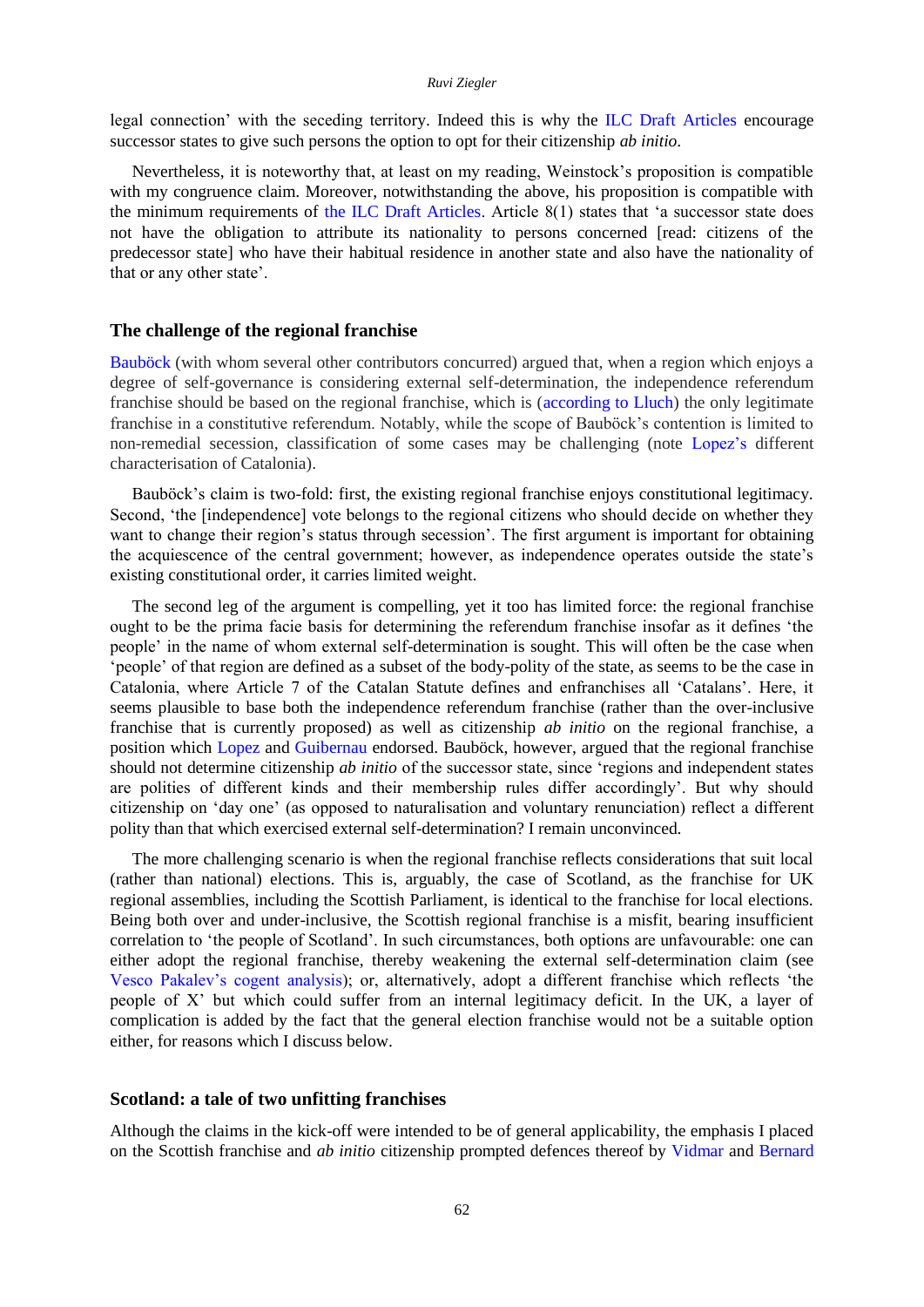[Ryan.](http://eudo-citizenship.eu/commentaries/citizenship-forum/citizenship-forum-cat/1157-independence-referendums-who-should-vote-and-who-should-be-offered-citizenship?showall=&start=1) Vidmar argued in reference to Scotland that 'a variant of the territorial approach appears to be a fair choice'; it baffles me how a variant that is based on select list of nationalities among Scotland's residents is considered a fair choice (see also [Lopez's critique](http://eudo-citizenship.eu/commentaries/citizenship-forum/citizenship-forum-cat/1157-independence-referendums-who-should-vote-and-who-should-be-offered-citizenship?showall=&start=5) of the proposed franchise for the Catalan vote on 9 November 2014 which favours EU residents over other migrants in terms of their residence eligibility requirement).

Bernard [Ryan](http://eudo-citizenship.eu/commentaries/citizenship-forum/citizenship-forum-cat/1157-independence-referendums-who-should-vote-and-who-should-be-offered-citizenship?showall=&start=1) pointed to a supposed tension between my two propositions with respect to the Scottish referendum franchise; this may be accurate had I proposed the UK general election franchise as the basis for the independence referendum franchise. However, the kick-off does no such thing. In fact, it points out two follies of the latter franchise: the (arbitrary) 15 year out-of-country residence rule that disenfranchised many UK external citizens, and the enfranchisement of qualifying Commonwealth and Irish citizens. Rather, my proposition is that *because* certain non-resident UK citizens will be considered citizens *ab initio* of an independent Scotland, their exclusion from participation in the referendum is incongruent.

[Ryan](http://eudo-citizenship.eu/commentaries/citizenship-forum/citizenship-forum-cat/1157-independence-referendums-who-should-vote-and-who-should-be-offered-citizenship?showall=&start=1) argued that my general approach "runs up against the enduringly pragmatic character of the UK's constitutional arrangement". Yet, enfranchisement of qualifying Commonwealth and Irish citizens is a peculiar feature of the UK and its colonies' shared imperial past. Even if the UK chooses to retain this historical anomaly in future elections (notably, the 2008 Goldsmith report entitled ['Citizenship: Our Common Bond'](http://image.guardian.co.uk/sys-files/Politics/documents/2008/03/11/citizenship-report-full.pdf) proposed "limiting in principle the right to vote in Westminster elections to UK citizens"; page 75, [17]), I struggle to see the logic and utility behind 'exporting' this arrangement to the franchise and citizenship arrangements of a newly established state.

## **Over-inclusiveness and abstention**

[Ben Saunders](http://eudo-citizenship.eu/commentaries/citizenship-forum/citizenship-forum-cat/1157-independence-referendums-who-should-vote-and-who-should-be-offered-citizenship?showall=&start=8) argued that "we may wish to give the vote to some who will not be given citizenship, because we do not wish to accord them other rights that would be afforded by citizenship." I submit that, an election cycle and an external self-determination referendum determining the international legal status of a territory are qualitatively different electoral processes; while Saunders' rationale may be applicable in the former, small 'p' politics processes, it is not appropriate in the latter, because it understates the legal significance of the creation of a new independent state, including with regard to the right to enter and remain.

[Saunders](http://eudo-citizenship.eu/commentaries/citizenship-forum/citizenship-forum-cat/1157-independence-referendums-who-should-vote-and-who-should-be-offered-citizenship?showall=&start=8) suggested that "[t]hose who are long-term residents in Scotland should have a say over its future." Now, perhaps a claim for self-determination of X could theoretically be made by 'the people living and working in X' (as long as no arbitrary distinctions are made between residents). Why, then, should only some of these people be considered the initial members of the independent political community which their collective act of participation in an independence referendum has brought into being? According to Saunders, non-citizens 'will be part of that future [of the successor state] even if they are not (at least immediately) offered citizenship'. From an international law perspective, this proposition is ill-advised: if the territory remains part of the larger, predecessor state, then their future in that territory (and in the country as a whole) depends on their immigration status in the country. In the event of an affirmative vote, the question whether they will be part of the future of that successor state will be determined by their immigration status in that state which, in turn, will be determined by the body-polity of that state.

[Vidmar](http://eudo-citizenship.eu/commentaries/citizenship-forum/citizenship-forum-cat/1157-independence-referendums-who-should-vote-and-who-should-be-offered-citizenship?showall=&start=7) cited the ECtHR [Kurić](http://hudoc.echr.coe.int/sites/eng/pages/search.aspx?i=001-111634) judgment which should presumably calm the anxieties of Polish migrants in Scotland. However, this case involved the residence rights of citizens of the predecessor state (the Socialist Federal Republic of Yugoslavia); indeed, Article 14 of the [ILC Draft Articles](http://legal.un.org/ilc/texts/instruments/english/draft%20articles/3_4_1999.pdf)  enunciates that "the status of persons concerned as habitual residents shall not be affected by the succession of states." From current international law perspective, the security of residence of noncitizens of the predecessor state, even long-term residents, may be a different matter altogether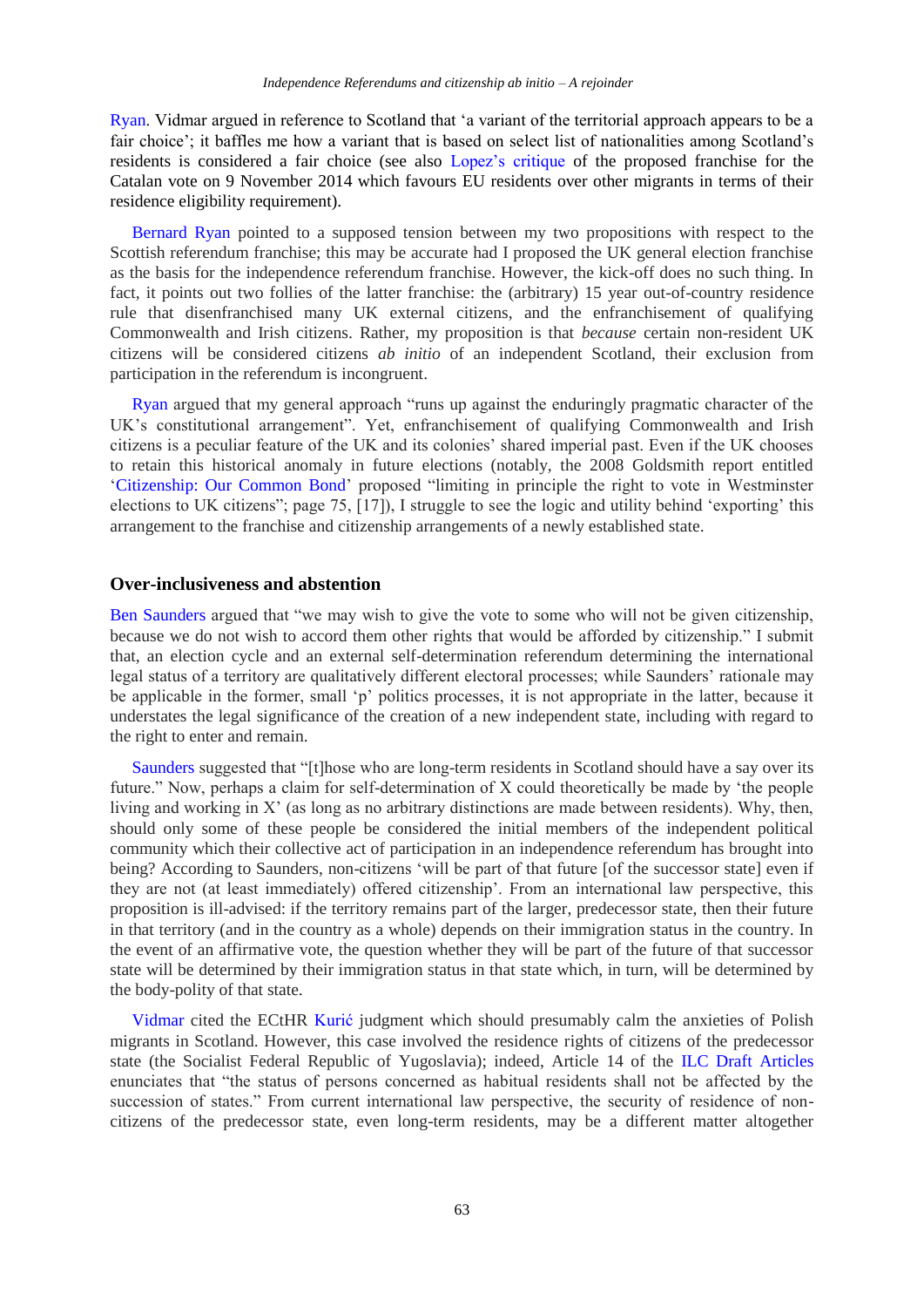#### *Ruvi Ziegler*

(although, like Vidmar, I would like to see the logic of the judgment extended in these situations in future).

It is quite tempting to share Saunders' intuition that 'it is better to err on the side of generosity when allocating voting rights', since over-inclusiveness guarantees that all putative citizens *ab initio* are enfranchised, and eligible voters may abstain. However, independence referendums may have a pass threshold, in which case failing to vote (or abstaining, where voting in a referendum, like in elections, is considered mandatory) is effectively a vote against independence; in such referendums, there is no neutral position. More fundamentally, the decision to enfranchise (certain) non-citizens or (certain) non-residents is a symbolic public statement that they are considered part of the people seeking self-determination. It carries normative weight and affects behaviour. It is hardly surprising that the Polish migrants in Scotland [\(surveyed by Derek McGhee and Peitka-Nykaza\)](http://eudo-citizenship.eu/commentaries/citizenship-forum/citizenship-forum-cat/1157-independence-referendums-who-should-vote-and-who-should-be-offered-citizenship?showall=&start=6) are unsure whether to participate, as they have been sent conflicting messages: on the one hand, they are invited to take part in a historic referendum potentially terminating a 307-year union. On the other hand, they are not considered part of the initial citizen-body of a putative Scotland, and (as noted above) their security of residence is indeterminate. No wonder many of them refer to their inclusion as a 'privilege' or a 'burden' (rather than as a right or an entitlement) and some of them see themselves as guests who ought to vote in a manner that would satisfy the wishes of their kind hosts lest hospitality turns to hostility; the problem being, of course, that these wishes are hardly uniform. One could anticipate similar dilemmas arising for EU and other migrants in Catalonia, should the franchise follow the proposed model.

## **Stake-holding and putative citizenship**

In his 'mid-debate' summary, [Paskalev](http://eudo-citizenship.eu/commentaries/citizenship-forum/citizenship-forum-cat/1157-independence-referendums-who-should-vote-and-who-should-be-offered-citizenship?showall=&start=9) observed that most contributors have not contested the claim that putative citizens of a successor state are significant stake-holders. [Kyritsis](http://eudo-citizenship.eu/commentaries/citizenship-forum/citizenship-forum-cat/1157-independence-referendums-who-should-vote-and-who-should-be-offered-citizenship?showall=&start=3) offered a limited normative challenge, arguing that even if it were unproblematic (perhaps even desirable) to enfranchise citizens *ab initio*, their exclusion does not dent the legitimacy of an independence referendum. He argued that, the stake-holding of *ab initio* citizens is not qualitatively different from that of citizens of neighbouring states who may be vicariously affected by electoral results (e.g. citizens in Latin America affected by U.S. elections). [Bauböck](http://eudo-citizenship.eu/commentaries/citizenship-forum/citizenship-forum-cat/1157-independence-referendums-who-should-vote-and-who-should-be-offered-citizenship?showall=&start=2) made a similar claim with respect to citizens of rUK (persons in the fourth category outlined above). Now, it is possible that the discernible, daily effect of a change in U.S. administration on a citizen of Venezuela may be greater than the effect of Scottish independence on our (now famous) Amsterdam-based former Scottish graduate. However, from an international law perspective, the individual status and citizenshipcontingent rights of the former Scottish graduate are meaningfully affected. Kyritsis was right to note that, according to Article 8(2) of the [ILC Draft Articles,](http://legal.un.org/ilc/texts/instruments/english/draft%20articles/3_4_1999.pdf) a successor state shall not confer its citizenship on our graduate against her will, seeing that she is a UK citizen habitually resident elsewhere. Yet the independence of Scotland may force her to choose between UK and Scottish citizenships, and that choice may in turn affect her life and work possibilities in the territory to which she has an 'appropriate legal connection' (elsewhere, [Nick Barber](http://ukconstitutionallaw.org/2014/08/04/nick-barber-after-the-vote-the-citizenship-question/) discussed some of the challenges that non-residents may face in the event of independence).

[Kyritsis](http://eudo-citizenship.eu/commentaries/citizenship-forum/citizenship-forum-cat/1157-independence-referendums-who-should-vote-and-who-should-be-offered-citizenship?showall=&start=3) further argued that 'there is no general duty to give people easy choices'; this is undisputed but beside the point: it is not the fact that our graduate will be faced with the choice that is at stake here, but the fact that she is excluded from the process that may bring about this scenario. Kyritsis' analogy to premium membership fails to encapsulate the significance of exclusion. A more suitable analogy would be that of children being faced with (hard and/or exciting) choices that were predetermined by their parents. The ability to choose ex-post does not compensate for the symbolic harm caused by exclusion ex-ante. Do those seeking external self-determination consider the Amsterdambased Scottish graduate merely a potential beneficiary of a decision made in her (electoral) absence, or part of the 'people' on behalf of whom self-determination is sought? I submit that, like the Polish migrant, she has been receiving a mixed message from the independence movement.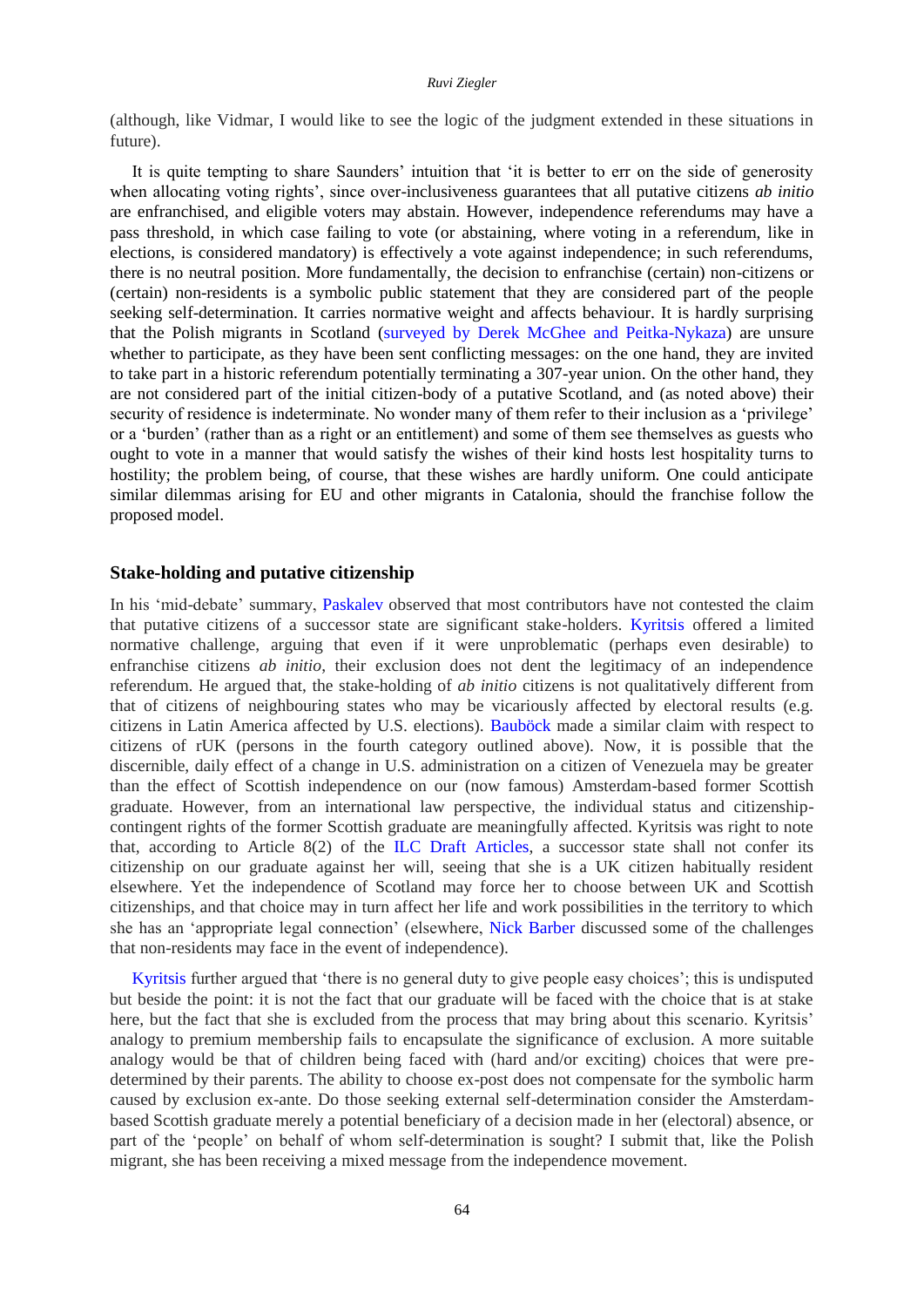## **Strategic ex/inclusion**

[Vincent Laborderie's](http://eudo-citizenship.eu/commentaries/citizenship-forum/citizenship-forum-cat/1157-independence-referendums-who-should-vote-and-who-should-be-offered-citizenship?showall=&start=12) contribution endorsed adopting an effectively over-inclusive franchise in order to discourage political calculations: he proposed that 'the group of people who would automatically obtain citizenship on day one of independence remains [sic] smaller than the group allowed to vote in the referendum'. He asserted that the prospect of citizenship *ab initio* may entice a non-citizen resident (e.g. the Polish migrant in the Scottish independence referendum) to favour independence, and so the independence movement may be seen to be buying votes; hence, the migrant should be enfranchised, but should not constitute part of the initial citizen-body of a successor state. I contend that, the normative dilemma whether non-citizen residents should participate in a referendum should not be resolved by predictions regarding their voting intentions; surely, no-one would argue that the citizenship *ab initio* of resident citizens should be dependent on their voting intentions, and it is not a principled basis for denying membership to others.

Similarly, [Vidmar's caution a](http://eudo-citizenship.eu/commentaries/citizenship-forum/citizenship-forum-cat/1157-independence-referendums-who-should-vote-and-who-should-be-offered-citizenship?showall=&start=7)gainst "including the Diaspora too generously" lest it "distort the result" is unconvincing: if, as he posited "an independence referendum is an eminently territorial question", then *this* should be the reason to exclude non-residents (and enfranchise residents), rather than the way they are predicted to vote. Interestingly, it has been suggested that the extension of the franchise in the Scottish referendum to 16 and 17 year olds may had been driven by a nationalist preference (see [this response\)](http://news.stv.tv/north/26432-msp-mark-mcdonald-the-voting-age-should-be-lowered/); however, not only can predictions backfire but, critically, the important question is whether it is right to extend the franchise.

## **The significance of an agreement with the central government**

The question whether the referendum - and the referendum franchise - is agreeable to the selfdetermination movement and to the central government (as in the case of Scotland via the [Edinburgh](http://www.scotland.gov.uk/About/Government/concordats/Referendum-on-independence)  [agreement\)](http://www.scotland.gov.uk/About/Government/concordats/Referendum-on-independence) is no doubt politically significant, and may determine the likelihood that an affirmative vote in an independence referendum will result in independence, *de facto* and *de jure*. [Laborderie](http://eudo-citizenship.eu/commentaries/citizenship-forum/citizenship-forum-cat/1157-independence-referendums-who-should-vote-and-who-should-be-offered-citizenship?showall=&start=12)  observed that, absent an agreement, the independence movement may have an incentive to try to tweak the franchise so that it suits its purposes, implying that the need to reach an agreement with the central government increases the chance of a genuinely representative referendum. This seems intuitively plausible. Indeed, all else equal, an independence referendum that takes place pursuant to an agreement is preferable. [Laforest and Montigny](http://eudo-citizenship.eu/commentaries/citizenship-forum/citizenship-forum-cat/1157-independence-referendums-who-should-vote-and-who-should-be-offered-citizenship?showall=&start=4) argued that "gaining consensus between central and sub-state government is more important than maintaining consistency between pre- and postindependence." From a realpolitik perspective, this is very sensible. However, while the [Edinburgh](http://www.scotland.gov.uk/About/Government/concordats/Referendum-on-independence)  [agreement](http://www.scotland.gov.uk/About/Government/concordats/Referendum-on-independence) facilitated the smooth running of the referendum, a different franchise could have been pursued and agreed between the parties. Saying that consensus trumps consistency is questionbegging. More fundamentally, I maintain that a normatively flawed franchise is not saved by the fact that it is endorsed by the central government. Ideally, this examination ought to be conducted before an agreement is concluded, should be transparent, and open to public scrutiny.

## **In closing**

A historical glimpse may be quite insightful on this occasion. The UN 'Future Government of Palestine' resolution [\(General Assembly resolution 181/II of 29 November 1947\)](http://domino.un.org/unispal.nsf/0/7f0af2bd897689b785256c330061d253), commonly known as 'the Partition Plan', set out a clear blueprint for participation in the elections of the constitutive assemblies of the prospective Jewish and Arab states, and for citizenship thereof (section B, entitled 'steps preparatory to independence'). Like the [ILC Draft Articles,](http://legal.un.org/ilc/texts/instruments/english/draft%20articles/3_4_1999.pdf) the base-layer for citizenship was (Mandate) Palestine citizens resident in the respective states. In turn, the resolution enunciated [10] universal suffrage for adult citizens of both genders. The franchise was also intended to include noncitizen residents, provided that they have "signed a notice of intention to become citizens of such State." As is all too well-known, the arrangements in the partition plan (including partition itself) have not materialised, but the blueprint for participation and membership is noteworthy.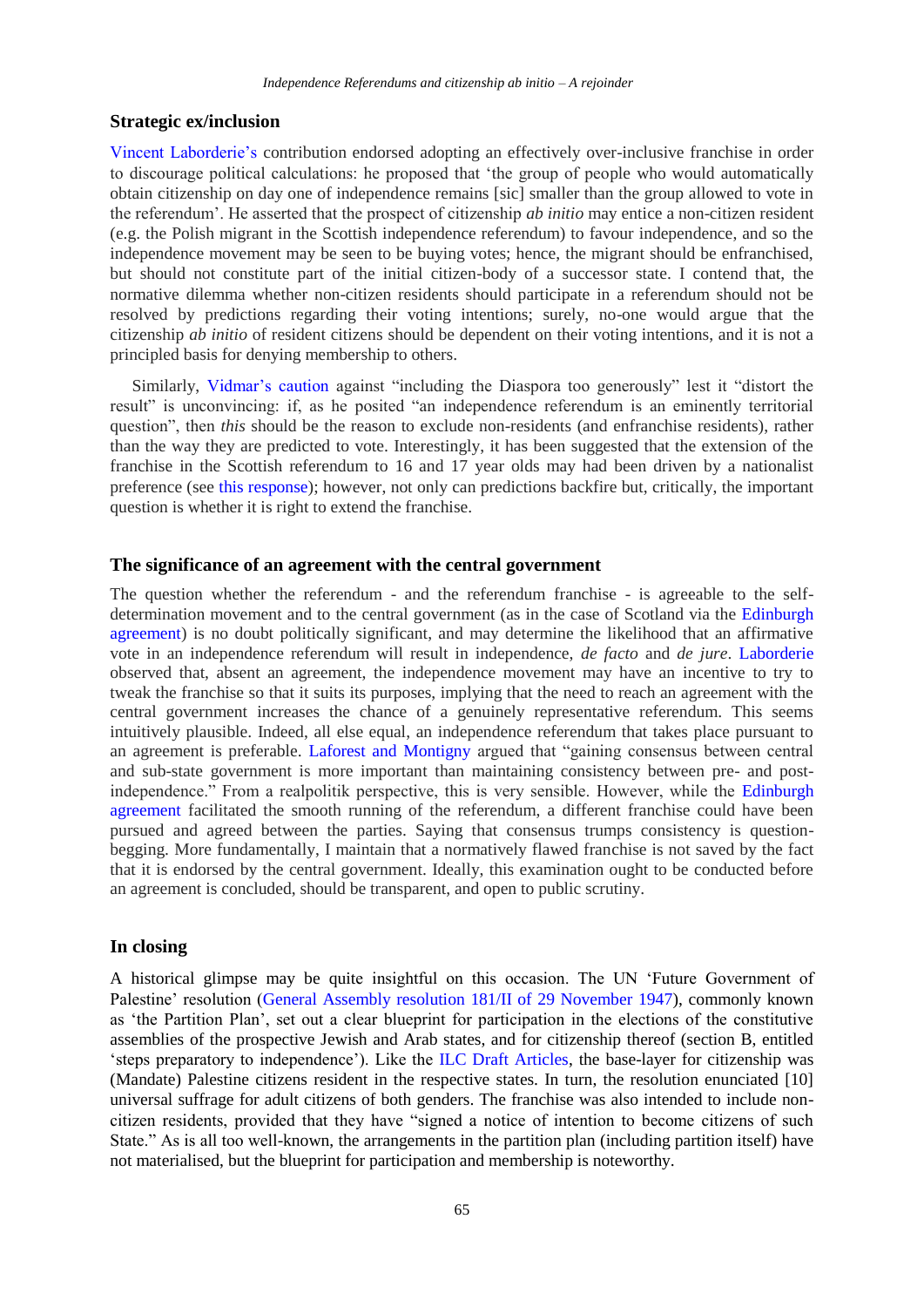### *Ruvi Ziegler*

I am much obliged to the EUDO Citizenship forum for hosting this online discussion, to Rainer Bauböck and Jo Shaw for scrupulous editing, and to Jean-Thomas Arrighi and Vesco Paskalev for providing administrative support. The debate will certainly continue, not least in view of the forthcoming vote in Catalonia. Wherever it takes place, let it be informed, respectful, and goodmannered as this one has been.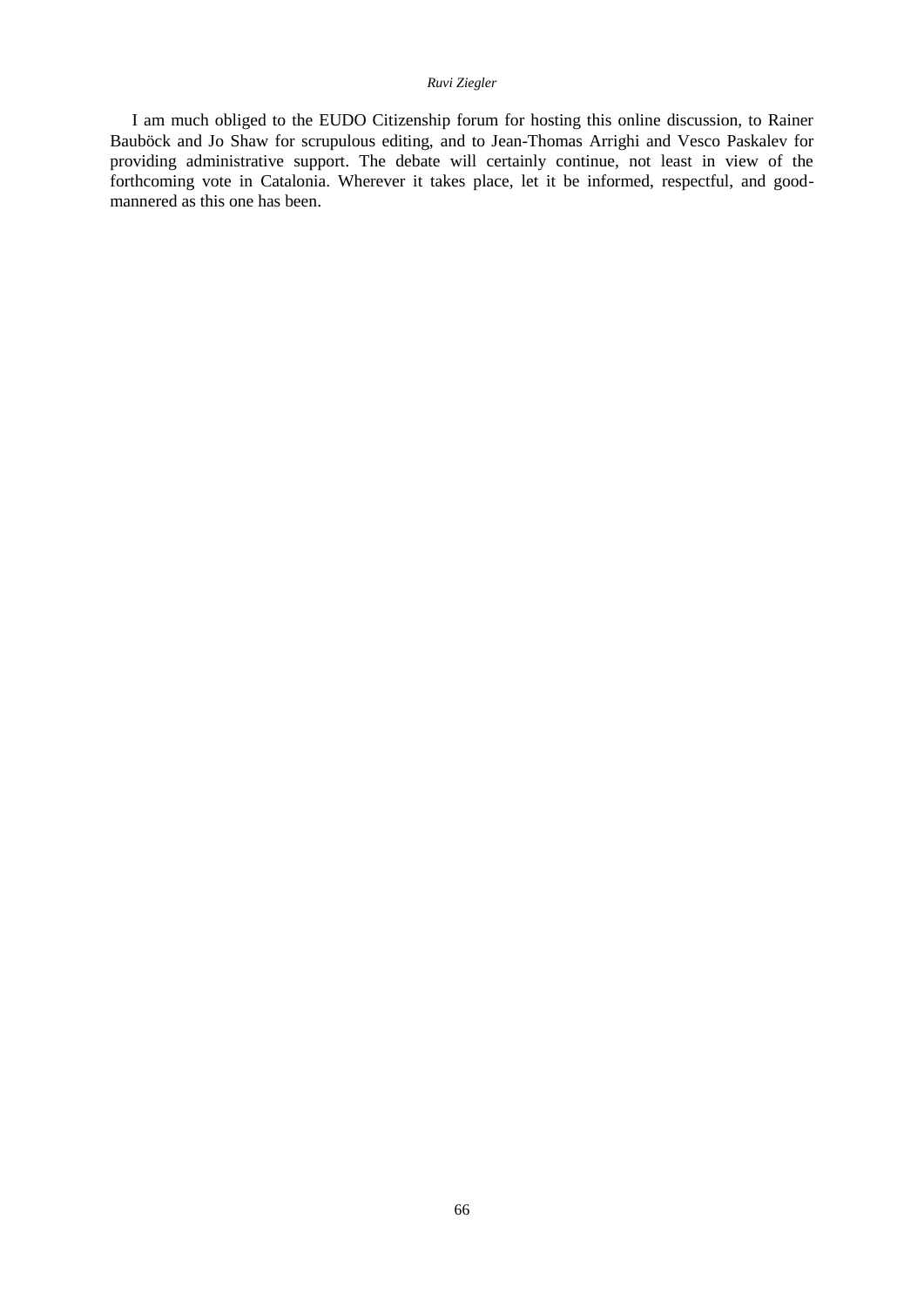### **Bibliography**

- Abts, K. Swyngedouw, M. Billiet, J. & Meuleman, B. (2014) Vlaanderen kiest. Trends in stemgedrag en opvattingen over politiek, staatshervorming en kerk. Leuven: LannooCampus.
- Álvarez, G. and Julián, J. (1990) ['The Empire strikes out: Congressional ruminations on the citizenship](http://heinonline.org/HOL/Page?handle=hein.journals/hjl27&div=13&g_sent=1&collection=journals#315)  [status of Puerto Ricans'](http://heinonline.org/HOL/Page?handle=hein.journals/hjl27&div=13&g_sent=1&collection=journals#315), Harvard Journal on Legislation (27): 309.
- Arrhenius, G. (2005) The boundary problem in democratic theory. Democracy Unbound: Basic Explorations I, 14-28.
- Bauböck, R. (2005) Expansive citizenship Voting beyond territory and membership; PS online: 683- 687.
- Bauböck, R. (2009) ["The Rights and Duties of External Citizenship.](http://www.tandfonline.com/doi/abs/10.1080/13621020903174647)" Citizenship Studies 13 (5): 475- 499.
- Cattaruzza, A. (2010) [Territoire et nationalisme au Montenegro,](http://www.editions-harmattan.fr/index.asp?navig=catalogue&obj=livre&no=32720) Paris: L' Harmattan: p. 132.
- Cheal, D. (1988) The Gift Economy, Routledge: London.
- Day, S. and Shaw, J. (2002) European Union electoral rights and the political participation of migrants in host polities, International Journal of Political Geography, vol. 8:183-199.
- Derrida, J. (2000a) Hospitality, Angelaki: Journal of the Theoretical Humanities, 5(3): 3-18.
- Derrida, J. (2000b) Of Hosptality, Stanford University Press: Stanford.
- Derrida, J. (2005) The Principles of. Hospitality, Parrallax, 11 (1): 6-9.
- Goodin, R. (2007) 'Enfranchising all affected interests, and its alternatives' Philosophy & Public Affairs 35(1): 40-68.
- Hammar, T. (1990) Democracy and the Nation State, Avebury: Aldershot.
- Hirschman, A. (1970) [Exit, Voice, and Loyalty,](http://www.hup.harvard.edu/catalog.php?isbn=9780674276604) Cambridge, Mass., Harvard University Press
- Jacobs, D. (2007) "Brussels, do you speak-a my language?", in Waar België voor staat. Een toekomstvisie, edited by Buelens, G., Goossens, J. & Van Reybrouck, D. ( Antwerpen: Meulenhoff/Manteau: 223-38.
- Ivor Jennings (1956) The Approach to Self-Government, Cambridge University Press.
- Komter, A. (2005) Social Solidarity and the Gift, Cambridge University Press: Cambridge.
- Lardy, L. (1997) 'Citizenship and the Right to Vote' Oxford Journal of Legal Studies 17(1): 75-100.
- Owen, D. (2010) ["Resident aliens, non-resident Citizens and voting Rights"](http://www.academia.edu/163969/Resident_Aliens_Non-resident_Citizens_and_Voting_Rights), in Citizenship Acquisition and National Belonging, edited by Calder, G., Cole, P. and Seglow, J., London: Palgrave: 52:73.
- Sennett, R. (2003) Respect: the formation of character in a world of inequality, Penguin: London.
- Shaw, J. (2007) The transformation of citizenship in the. European Union, Cambridge University Press: Cambridge.
- Shaw, J. (2013) *[Citizenship in an independent Scotland: Legal status and political Implications](http://www.citsee.ed.ac.uk/working_papers/files/CITSEE_WORKING_PAPER_2013-34.pdf)*, CITEES Working Paper Series, 2013/34, University of Edinburgh.
- Sheehy, P. (2002) 'A Duty Not to Vote' Ratio 15(1): 46-57.
- Song, S. (2009) 'Democracy and Noncitizen Voting Rights' Citizenship Studies 13(6): 607-20.
- Trías Monge, J. (1997) [Puerto Rico: The Trials of the Oldest Colony in the World](http://books.google.it/books/about/Puerto_Rico.html?id=IjaRKo2XUsEC&redir_esc=y) (New Haven: Yale University Press.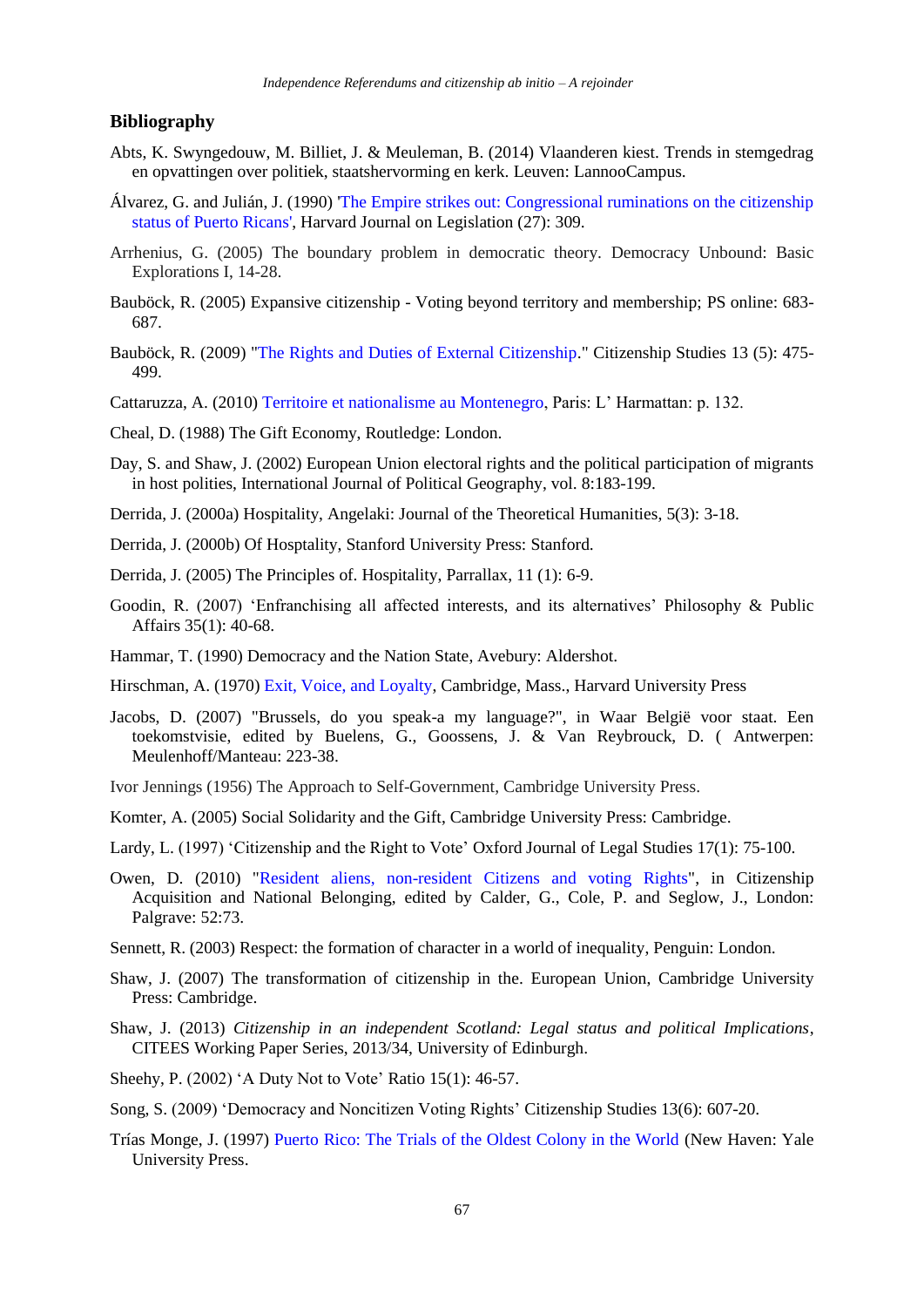#### *Ruvi Ziegler*

- Vidmar, J. (2014, forthcoming) The Scottish Independence Referendum in an International Context, Canadian YBIL (51), SSRN Version, p. 25.
- Walker, N. (2008) *[Denizenship and the deterritorialisation in the EU, European University Institute](http://cadmus.eui.eu/handle/1814/8082)*, EUI LAW 2008/08.
- Wise, A. (2009) "Everyday multiculturalism: Transversal crossings and working class cosmopolitans", in Everyday Multiculturalism, edited by Wise A. and Velayutham, S., Palgrave: Basingstoke: 21- 45.